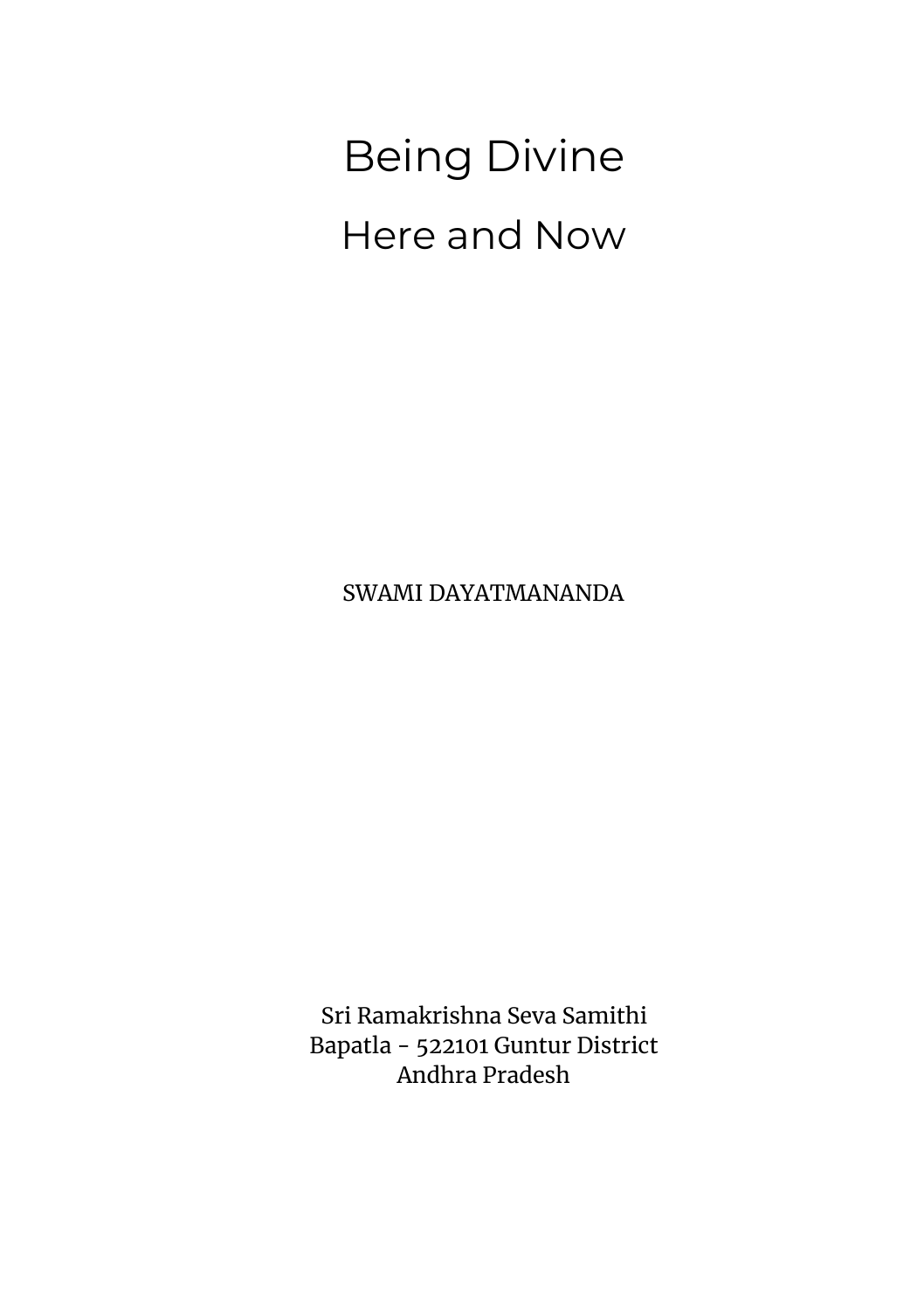Publishers Sri Ramakrishna Seva Samithi, Bapatla - 522101 Guntur District Andhra Pradesh

© All rights reserved

Release : 1 January, 2020 3000 copies



The soft-copy of the book is available at www.unworldliness.org/publications

 $\mathbb{C}$  and  $\mathbb{C}$ 

For copies: Sri Ramakrishna Seva Samithi, Vijayalakshmipuram, Bapatla - 522101 Guntur District, Andhra Pradesh Email: rksamithibapatla@gmail.com Website: www.unworldliness.org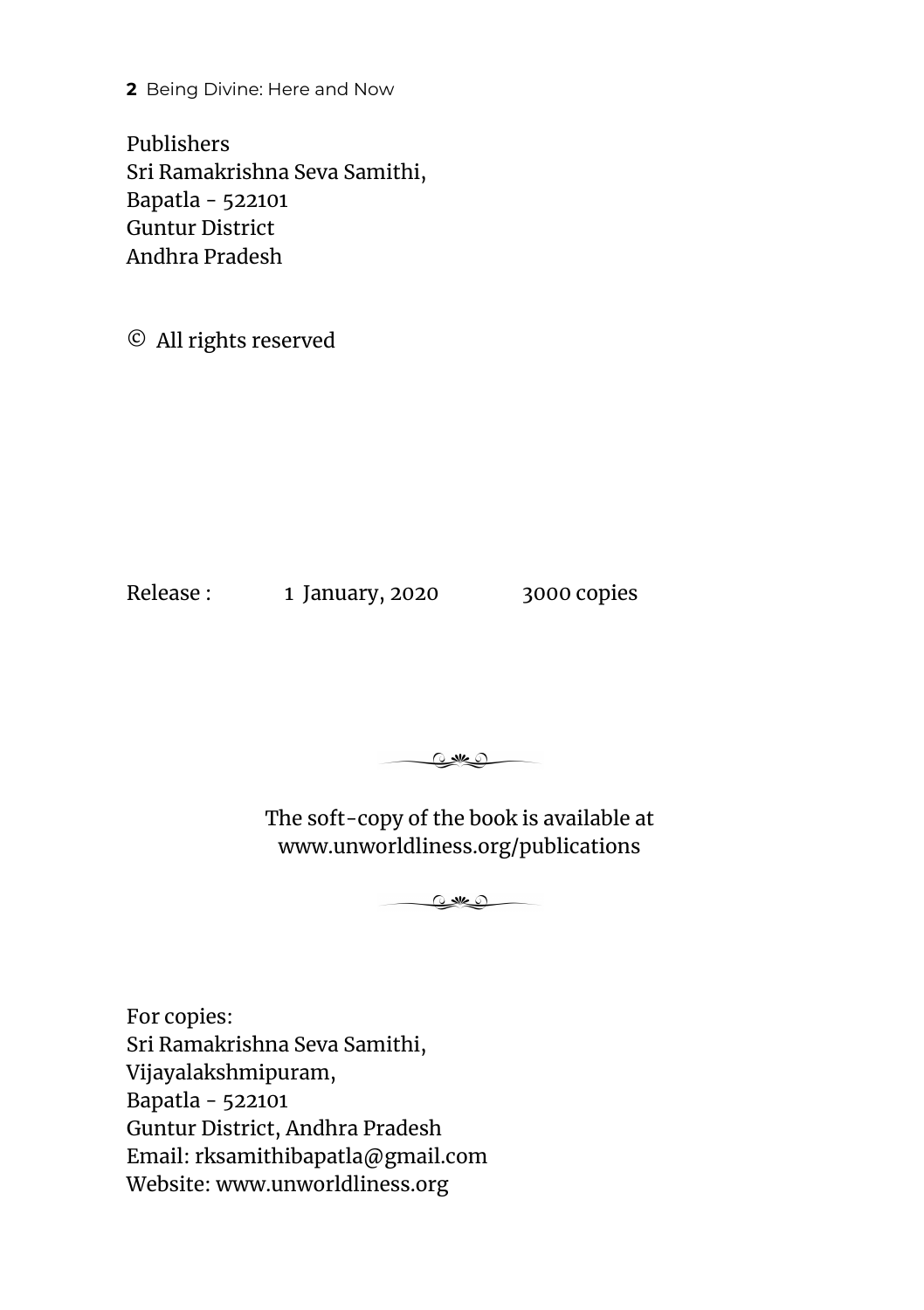## Publisher's Note

<span id="page-2-0"></span>Swami Vivekananda famously said that *"Religion is the idea which is raising the brute unto man, and man unto God."* Becoming divine is the sole purpose of life. That divinity needs to show fully in man's personality.

Leave alone understanding, most people do not know this. Once again, Swami Vivekananda said, *"To men, therefore, who never rise higher than eating, drinking, begetting progeny, and dying, the only gain is in sense enjoyments; and they must wait and go through many more births and reincarnations to learn to feel even the faintest necessity for anything higher."*

In moments of despair and tragedy, we try to evaluate life and temporarily realize its vanity. In those moments of evanescent dispassion, we long to look for something higher than ordinary. That is the first step towards spirituality.

We need to recognize that the roots of spiritual life of a human being are deeply entwined with his mundane life. Small acts of daily life, the routine transactions, seemingly shallow conversations and patterns of thinking, actually affect our psychological life and ultimately our spiritual life.

To begin with, spiritual life is fairly simple. Swami Vivekananda said, *"to encourage people in living simple, quiet, wholesome lives - that the life shall be the religion, not something separate and apart." "To be Good and to do good"* is the idea of religion he preached. In fact, he goes as far to say, *"The man who is perfectly moral has nothing more to do; he is free."*

The scriptures of Sanatana Dharma talk more about a clean regulated life than anything else. This book presents those invaluable virtues in the modern context in the light of the teachings of Sri Ramakrishna Paramahamsa, Holy Mother Sri Sarada Devi and Swami Vivekananda. It provides simple explanations and commentary on the Divine Virtues elucidated in the Bhagawad Gita.

Is such a life really possible in practice? Yes. It is possible.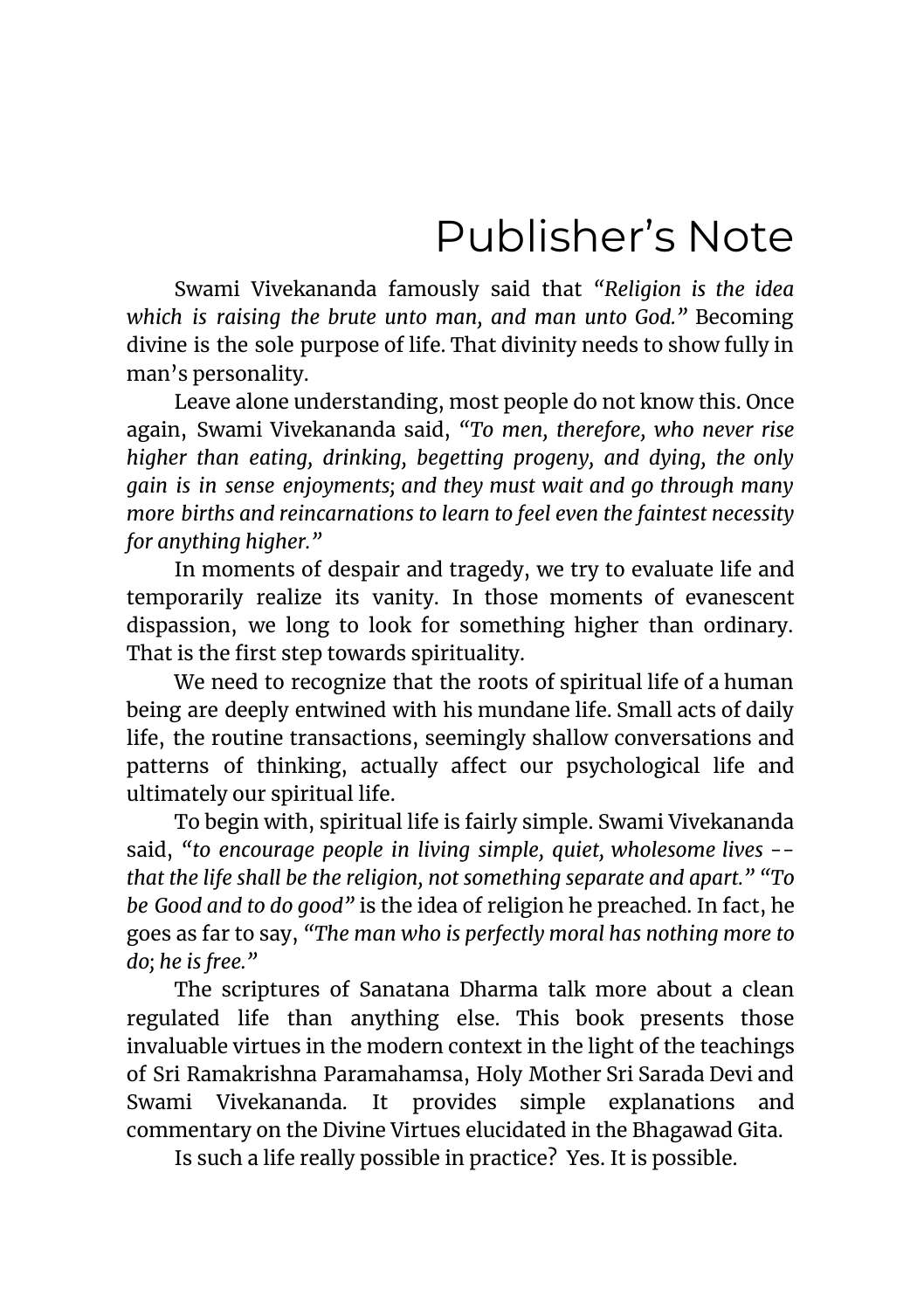Swami Vivekananda says, *"...But those to whom the eternal interests of the soul are of much higher value than the fleeting interests of this mundane life, to whom the gratification of the senses is but like the thoughtless play of the baby, to them God and the love of God form the highest and the only utility of human existence. Thank God there are some such still living in this world of too much worldliness."*

And, life is all about starting somewhere and working towards the goal with perseverance. Swami Vivekananda emphasizes, *"One ounce of the practice of righteousness and of spiritual Self- realization outweighs tons and tons of frothy talk and nonsensical sentiments."* Sri Ramakrishna said about self-effort: *"The winds of God's grace are always blowing, it is for us to raise our sails" and "Let your lotus bloom, the bees would come of themselves!"*

It is time to start here and now. We should emulate the traits discussed in the book with diligence and urgency. Swami Vivekananda taught: *"Who cares for great things? Why not do small things as well? One is as good as the other. The greatness of little things, that is what the Gita teaches — bless the old book!!"*

We are indebted to Revered Swami Dayatmanandaji Maharaj for graciously permitting us to publish this book. His simple style with lucid understanding of the modern world makes this book invaluable to appreciating the fundamentals spiritual life.

We would like to thank the young members of the samithi who helped in several ways and Chi. Arun Vikas for designing the coverpage.

Sri Ramakrishna Seva Samithi, Bapatla is celebrating its golden jubilee this year: 1970-2020. We are commemorating the occasion through various activities. Most Revered Swami Divyanandaji Maharaj, Senior Trustee, Ramakrishna Math and Mission and Secretary, Saradapitha, Belur Math, Kolkata released this book on 1 Jan, 2020 on the occasion of the inauguration of "Golden Jubilee Vivekananda Bhavan". Our most humble pranams at his feet.

We would like to express our heartfelt gratitude to the donors for this publication.

May we all become divine is our prayer!

Publishers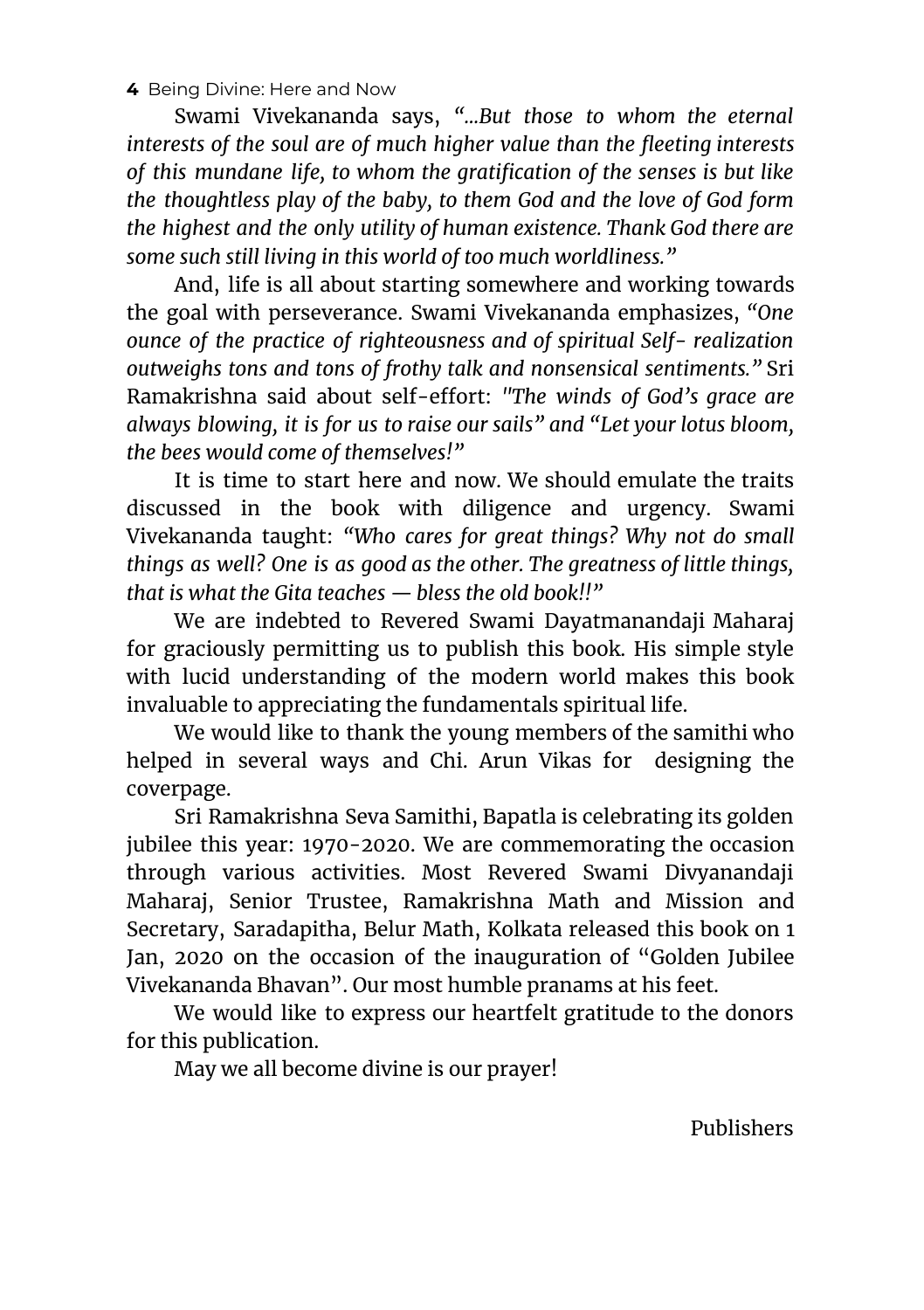### Contents

| Publisher's Note                                        | 3  |
|---------------------------------------------------------|----|
| 1 Tyāga (Renunciation)                                  | 7  |
| 2 Yajna (Sacrifice)                                     | 11 |
| 3 Swādhyāya (Scriptural Study)                          | 14 |
| Spiritual functions of Scriptures                       | 14 |
| 4 Sthirata (Steadfastness in the practice of Knowledge) | 18 |
| 5 Tapas (Austerity)                                     | 19 |
| 6 Arjavam (Straightforwardness)                         | 22 |
| 7 Ahimsa (Non-injury)                                   | 25 |
| 8 Satyam (Truthfulness)                                 | 28 |
| 9 Dama (Sense-Control)                                  | 31 |
| 10 Akrodha (Controlling Anger)                          | 32 |
| 10.1 Causes of anger                                    | 33 |
| 10.2 Expressions of anger                               | 33 |
| 10.3 Ways to control anger                              | 34 |
| 11 Shānti (Peace)                                       | 36 |
| 11.1 What is peace?                                     | 36 |
| 11.2 How to attain peace?                               | 37 |
| 12 Paiśunam (Aversion to Fault Finding)                 | 39 |
| 13 Daya (Compassion)                                    | 43 |
| 14 Aloluptvam (Non-Covetousness)                        | 46 |
| <b>Overcoming Greed</b>                                 | 48 |
| 15 Dāna (Charity)                                       | 50 |
| 16 Mārdavam (Gentleness)                                | 51 |
| 17 Hri (Modesty)                                        | 54 |
| 18 Achapalam (Absence of fickleness)                    | 57 |
| 18.1 Importance of mind and its control                 | 57 |
| 18.2 The real reason                                    | 58 |
| 18.3 Conquest of Mind                                   | 58 |
| 19 Tejas (Spiritual Splendour)                          | 61 |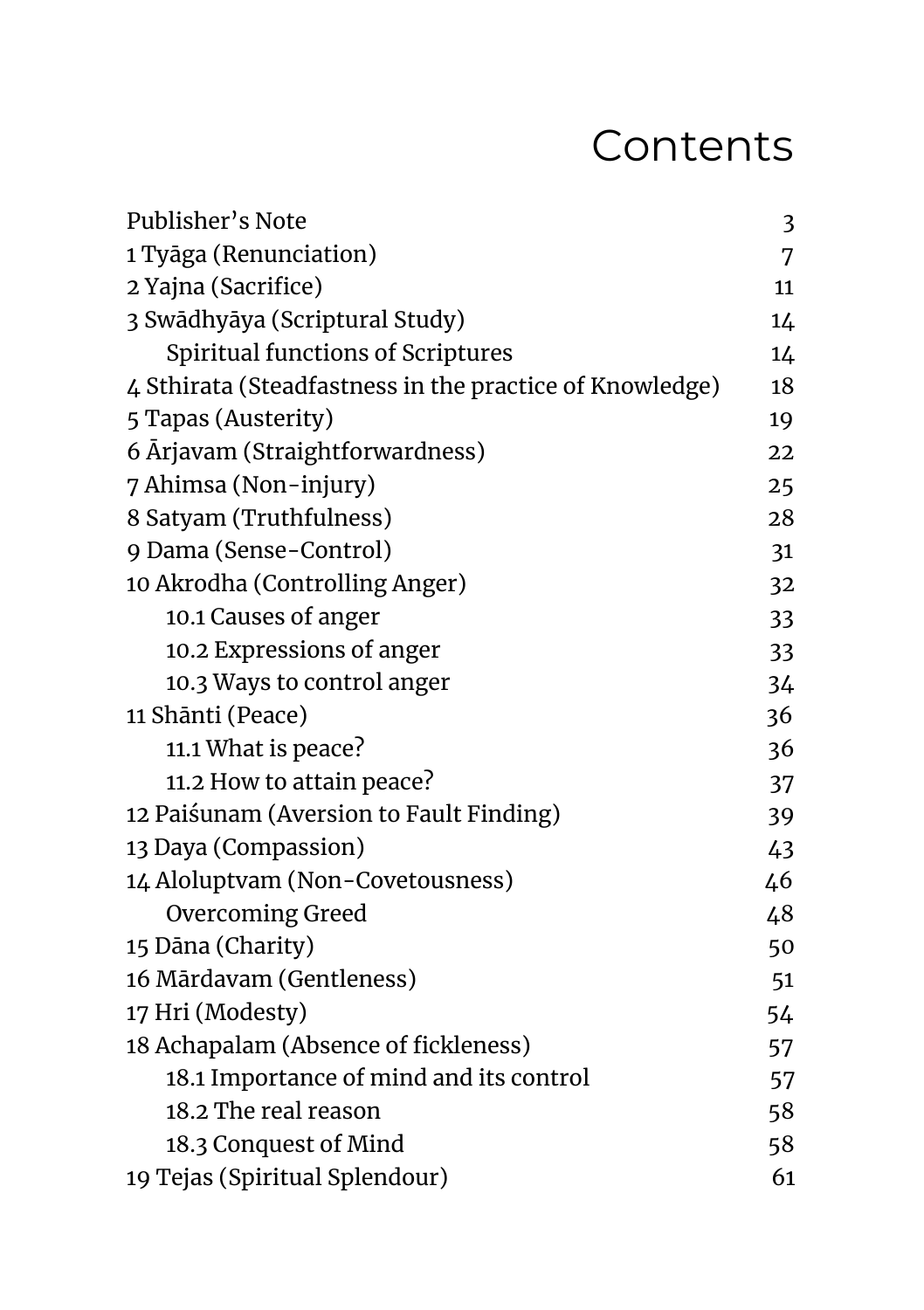| 6 Being Divine: Here and Now                |     |
|---------------------------------------------|-----|
| 20 Kshama (Forgiveness)                     | 63  |
| 21 Sahana (Forbearance)                     | 64  |
| 22 Kshānti (Patience)                       | 65  |
| 23 Dhriti (Steadfastness)                   | 66  |
| 24 Śaucha (Purity)                          | 70  |
| 25 Adroha (Absence of Malice)               | 73  |
| 26 Nāti-mānita (Absence of Pride)           | 76  |
| 27 Namrata (The Practice of Humility)       | 79  |
| 28 Shraddha (Faith)                         | 84  |
| 28.1 Belief and faith                       | 84  |
| 28.2 Faith, hope and charity                | 85  |
| 28.3 Faith and reason                       | 86  |
| 28.4 Faith and fanaticism                   | 87  |
| 29 Viveka (Discrimination)                  | 90  |
| 29.1 Self-awareness (self-observation)      | 93  |
| 29.1.1 Here are a few examples of awareness | 94  |
| 29.1.2 Practice of self-awareness           | 96  |
| 29.2 Self-analysis                          | 98  |
| 29.3 Self-integration                       | 102 |
| 29.4 Self-expansion                         | 104 |
| 29.5 Self-Realisation                       | 108 |
| 29.5.1 The Atman - the individual self      | 108 |
| 29.5.2 The way                              | 109 |
| 29.5.2.1 The path of devotion               | 109 |
| 29.5.2.2 The path of knowledge              | 110 |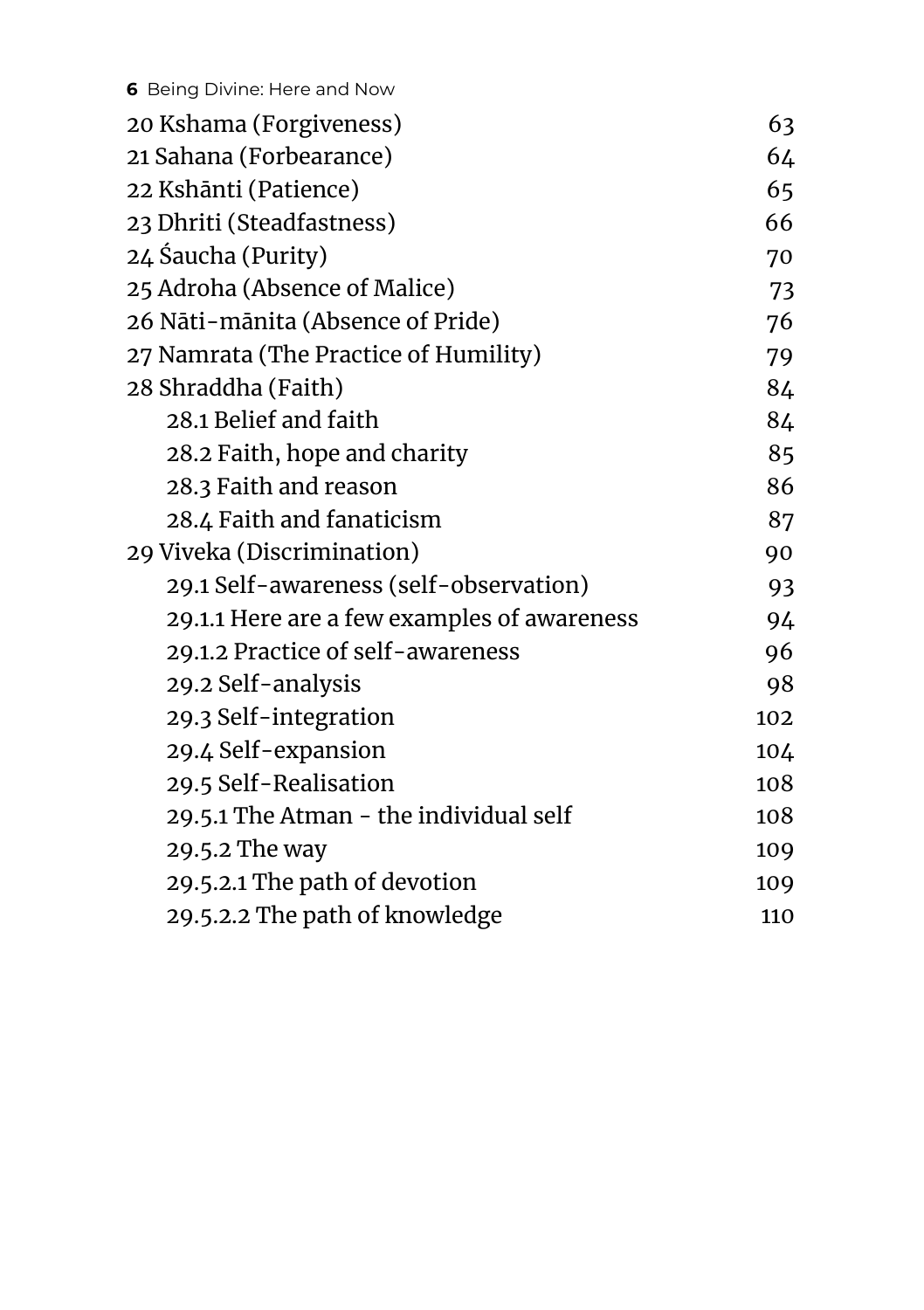## 1 Tyāga (Renunciation)

<span id="page-6-0"></span>Disciple: Shri Ramakrishna used to say that a man cannot progress far towards God realisation unless he first relinquishes *Kāma-Kānchana* (lust and greed). If so, what will become of householders, for their whole minds are set on these two things?

Swamiji: It is true that the mind can never turn to God until the desire for lust and wealth has gone from it, be the man a householder or a Sannyasin. Know this for a fact, that as long as the mind is caught in these, so long true devotion, firmness, and *Shraddha* (faith) can never come.

Disciple: Where will the householders be, then? What way are they to follow?

Swamiji: To satisfy smaller desires and have done with them forever, and to relinquish the greater ones by discrimination - that is the way. Without renunciation God can never be realised - even if Brahma himself enjoined otherwise!

Disciple: But does renunciation of everything come as soon as one becomes a monk?

Swamiji: Sannyasins are at least struggling to make themselves ready for renunciation, whereas householders are in this matter like boatmen who work at their oars while the boat lies at anchor. "Is the desire for enjoyment ever appeased - It increases ever and ever!"

Disciple: Why? May not world-weariness come, after enjoying the objects of the senses over and over for a long time?

Swamiji: To how many does that come? The mind becomes tarnished by constant contact with the objects of the senses and receives a permanent moulding and impress from them. Renunciation, and renunciation alone, is the real secret, the *Moola-mantra*, of all Realisation.

Disciple: But there are such injunctions of the seers in the scriptures as these:

• 'To restrain the five senses while living with one's wife and children is *Tapas*.'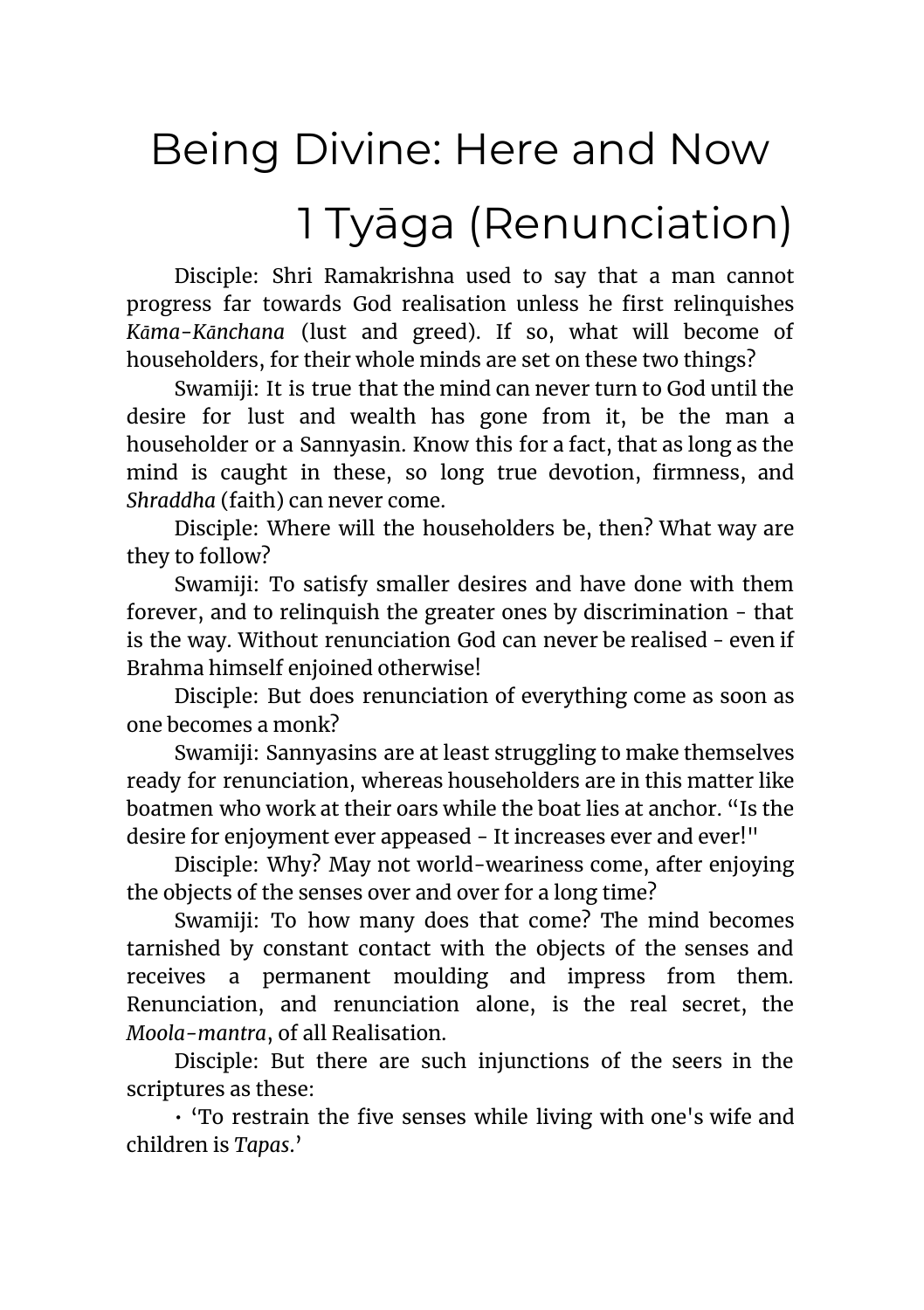• "For him whose desires are under control, living in the midst of his family is the same as retiring into a forest for *Tapasya*."

Swamiji: Blessed indeed are those who can renounce *Kama-Kanchana*, living in their homes with their family! But how many can do that?

Disciple: But then, what about the Sannyasins? Are they all able to relinquish lust and love for riches fully?

Swamiji: As I said just now, Sannyasins are on the path of renunciation, they have taken the field, at least, to fight for the goal; but the householders, on the other hand, having no knowledge as yet of the danger that comes through lust and greed, do not even attempt to realise the Self; that they must struggle to get rid of these is an idea that has not yet entered their minds.

*Tyaga* means renunciation or sacrifice. Renunciation is one of the most important spiritual quality; it is the very foundation of spirituality. Without it no one can progress in any field of life. Man becomes great in proportion to all that he can give up.

The Bhagavad Gita is an exposition on renunciation. There are hundreds of commentaries on it, but Sri Ramakrishna's commentary is the shortest and the most succinct: *"The essence of the Gita is what you get by repeating the word ten times. The word becomes 'tagi', which refers to renunciation. The essence of the Gita is: 'O man, renounce everything and practise spiritual discipline for the realization of God.'"*

The word renunciation does appear to be negative, life-denying, and almost abnormal, especially these days. The progress made by science and technology has brought many changes in the ideals and attitudes of people everywhere. One of the results of progress in science is that we have lost faith in God and religion and our preoccupation with this world has increased.

All the great teachers of the world proclaimed again and again that man is divine and without manifesting this innate divinity man cannot attain true peace and happiness. There is a teleological urge in every one of us which will not allow us to rest until we reach perfection and infinity.

It is in this context of spiritual life alone that the idea of renunciation makes sense. Renunciation or sacrifice is a most natural thing in the world. Parents make great sacrifices of their time, energy, wealth and happiness for the sake of their children.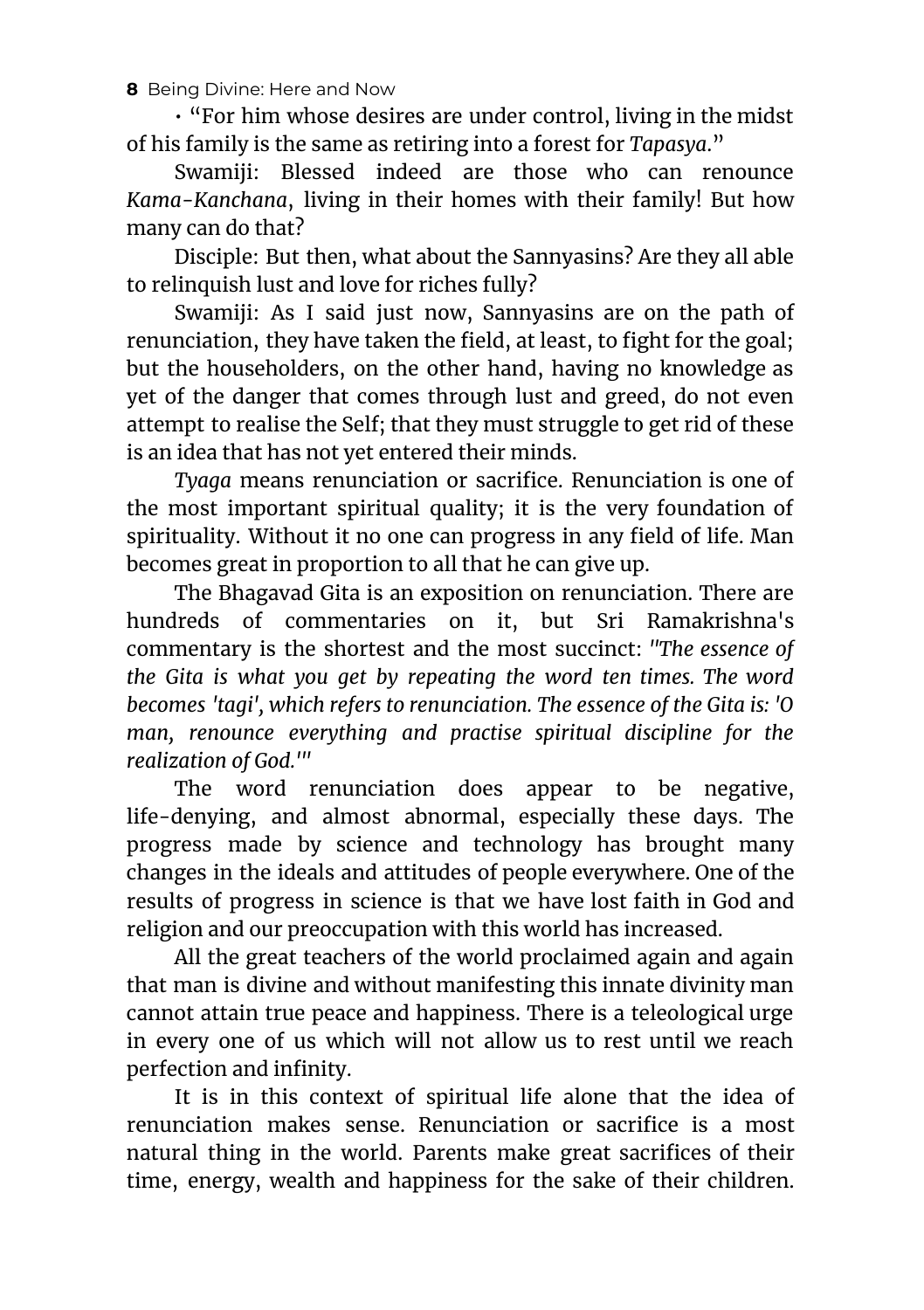Great men forgo their happiness for the sake of art, freedom or some new discovery. Patriots cheerfully give up their life for the good of their country. People are doing it all the time albeit without being aware of it most of the time; without renunciation life becomes impossible.

Only when it comes to spiritual life people balk at the idea of renunciation. Saints and sages renounce the joys of life willingly, cheerfully and undergo lots of suffering for realizing God. There is no religion which does not advocate renunciation; there is no scripture which does not extol renunciation. Without renunciation there can be no spiritual life.

Sri Ramakrishna says: *"Knowledge never comes without renunciation of lust and possessions. With the dawn of renunciation is destroyed all ignorance, all Avidya."*

What is renunciation? It is the giving up of the finite and mortal in order to attain the Infinite and Immortal; it is the giving up of the lower for the attainment of the higher. Renunciation is not in giving up of the external. It is not in putting on the ochre dress and wandering about. True renunciation is in the giving up of egoism, of lust and gold.

Here is a relevant passage from the Gospel of Sri Ramakrishna:

Narendra said to the Master with a smile, referring to Bhavanath, "He has given up fish and betel-leaf."

Master: *"Why so? What is the matter with fish and betel-leaf? They aren't harmful. The renunciation of 'lust and gold' is the true renunciation."*

Here is a beautiful story: Once a famous scholar, respected and wealthy, longed for the realization of God. He approached a holy man and asked him for instruction. The holy man smiled, and said: "You must renounce. That is the way to the Self." Accordingly, the scholar gave away all he possessed, his treasured books, his gold, even his house. He was left with only a simple loin-cloth to cover his body, a blanket, and a bowl with which to beg his food. Time passed, but he still was unable to find peace. He went again to the holy man and asked him for instruction. Again he was given the same answer: "Renounce. That is the way to the Self." The scholar owned only a bowl, simple cloth, and blanket; he gave these away also. A long time passed, but he did not find peace. So he approached the holy man and was given the same advice. He said to himself: "I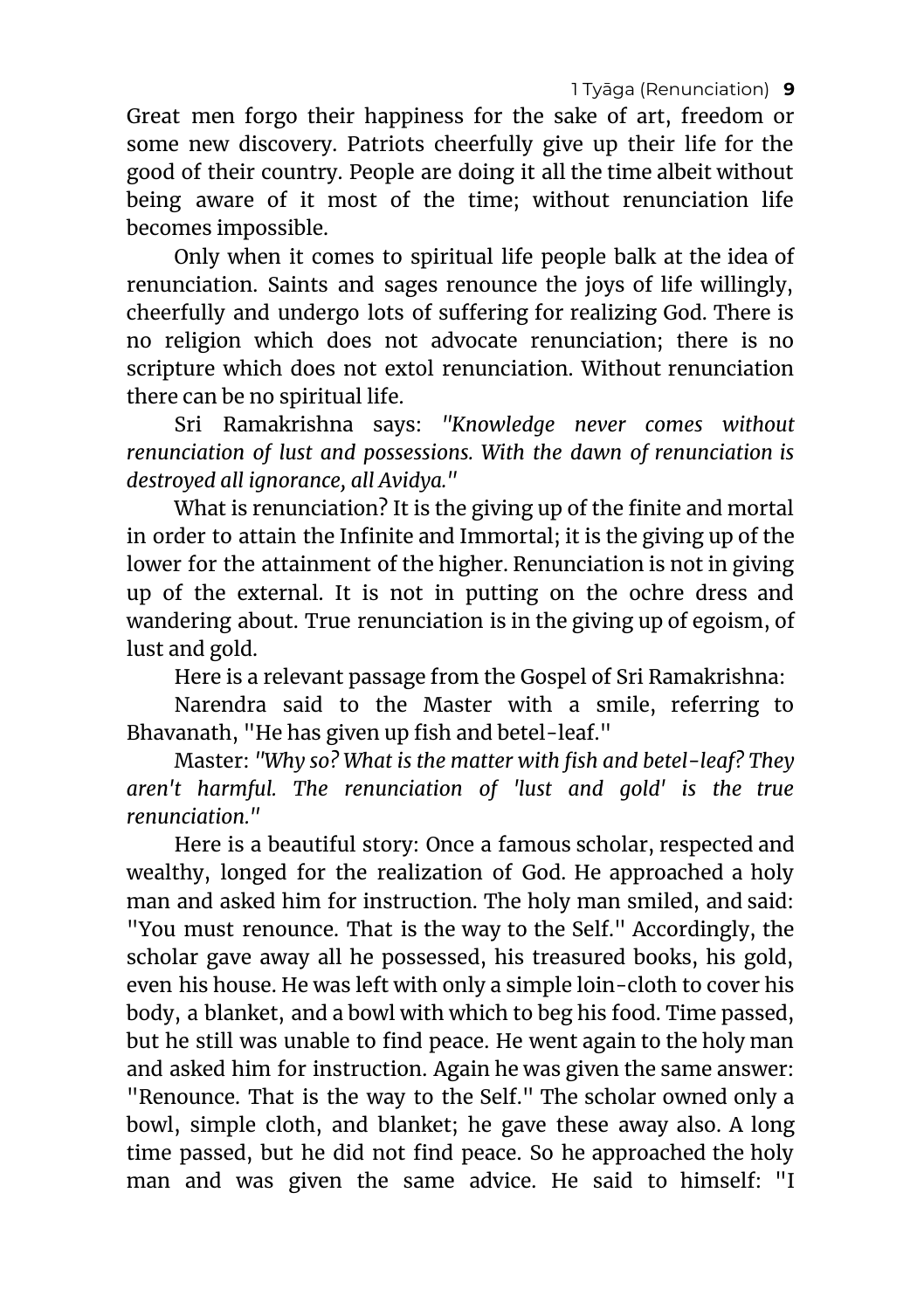renounced everything except this body. If it is this which stands in my way of realization, I shall give it up also." He built a large fire and was on the point of throwing himself into the flames when his teacher arrived and held him back. "What are you doing?" he said. "Do you think you will realize God by destroying your body?" Then the scholar realized it was his "ego" he must renounce, and at last understood the true meaning of renunciation. In time he realized the imperishable Self, which is beyond all change and attained peace.

A rich young man asked Jesus, "Good Master, what shall I do that I may inherit eternal life?" Jesus said unto him, "One thing thou lackest; go thy way, sell whatsoever thou hast, and give to the poor, and thou shalt have treasures in heaven: and come, take up thy cross, and follow me."

Renunciation is the turning point in all the various Yogas. Swami Brahmananda said: *"Sri Ramakrishna's message in this age is renunciation of lust and gold."* Renunciation of lust and gold is the ornament of a holy man, and it is the only means of attaining God.

This also is the message of the Gita and all scriptures. Without renunciation one cannot attain Self-Realization.

As the Kaivalya Upanishad says:

न कर्मणा न प्रजया धनेन त्यागेनैके असृतत्वमानशुः | परेण नाकं निपितं गृहायां विभ्राजदे तद्यतयो विशति ||

Neither by actions, nor by progeny and wealth, but by renunciation alone is immortality attained. That Supreme State is far beyond the highest heaven, hidden in the cave of the heart, shining brilliantly therein; only the sages perceive it constantly.

 $\circ$  and  $\circ$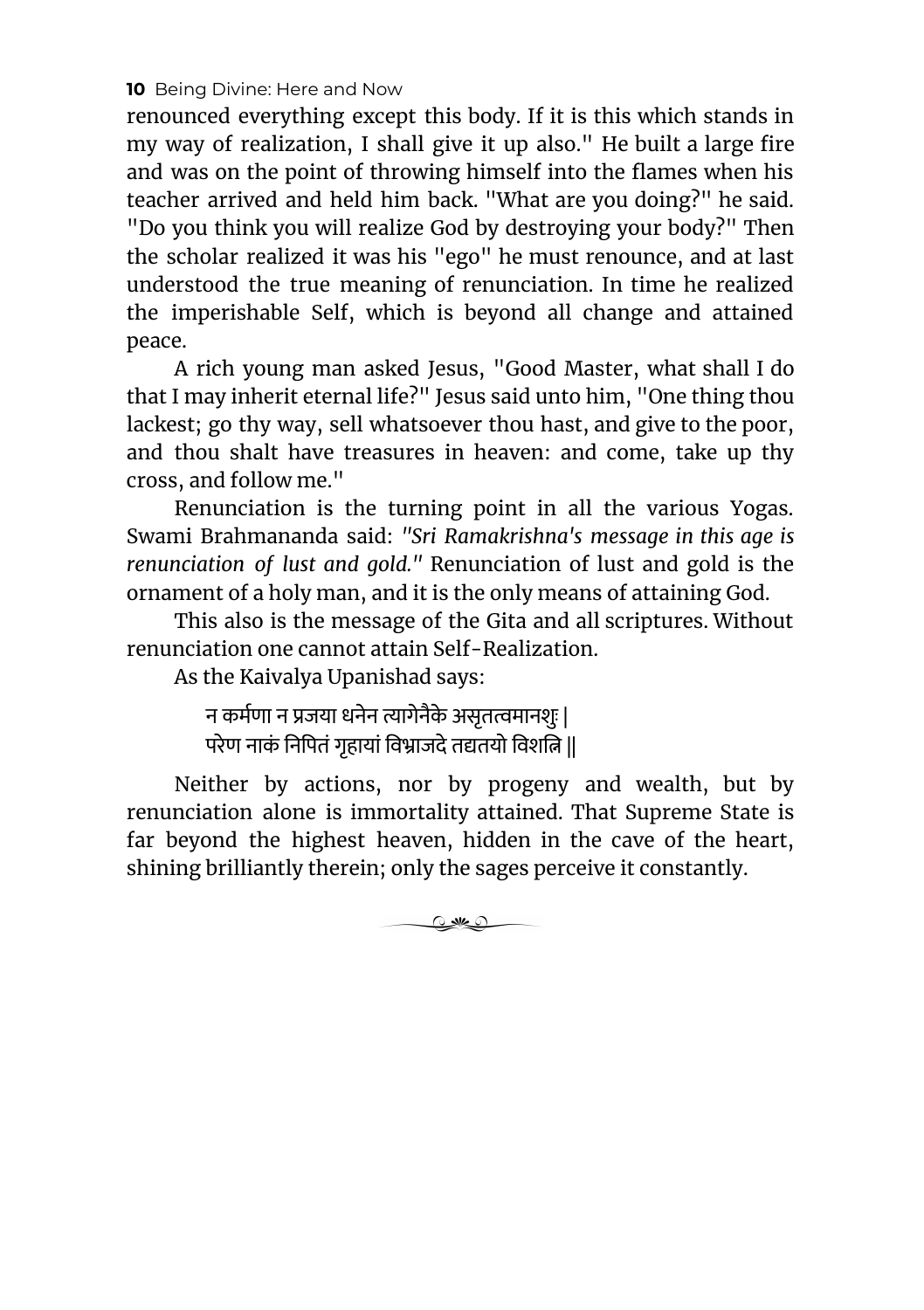# 2 Yajna (Sacrifice)

<span id="page-10-0"></span>It is said in the Vedas that the Lord *(Purusha)* made a sacrifice of himself for the sake of creation, and he is sustaining it through continual sacrifice; for it is he who is manifest in the form of the sun, the moon, air, water, fire, earth etc. Creation came out of sacrifice; hence sacrifice is the law of life; Life is a continual act of sacrifice. Willingly or unwillingly everyone is forced to participate in this sacrifice.

We receive and we give out. If we do not give we will not be able to receive!

इष्टाभोगान्हि वो देवा दास्यन्ते यज्ञभाविता: |

तैर्दत्तानप्रदायैभ्यो यो भुङक्ते स्तेन एव स: || 3.12 ||

Lord Krishna tells us in the Gita (3.12) that one who does not live a life of sacrifice lives in vain, that is, he remains ignorant and suffers.

One of the most important spiritual qualities is to make life a sacrificial act. In Vedic times the ancient seers used to light a fire and perform varieties of sacrificial rites. Most of these were performed either for the fulfilment of some personal desires or for the general welfare.

In course of time the Vedic seers acquired a holistic vision. They understood that the whole universe is an integrated whole and that everything depends upon everything else, both the living and the non-living.

This understanding gave rise to the concept of the five great sacrifices *(Pancha Maha Yajnah)*. Devout study of the scriptures and teaching them to students, worship of the gods, worship of the ancestors, feeding the lower animals, and serving fellow human beings, are the five sacrifices. This is the concept which led Hinduism to deify rivers, mountains, animals etc.

By the time of the Gita the term "sacrifice" had acquired new and deeper spiritual connotations. Any act which brings us nearer to God, helps us to become less selfish, and leads to the welfare of society, came to be considered as a sacrifice.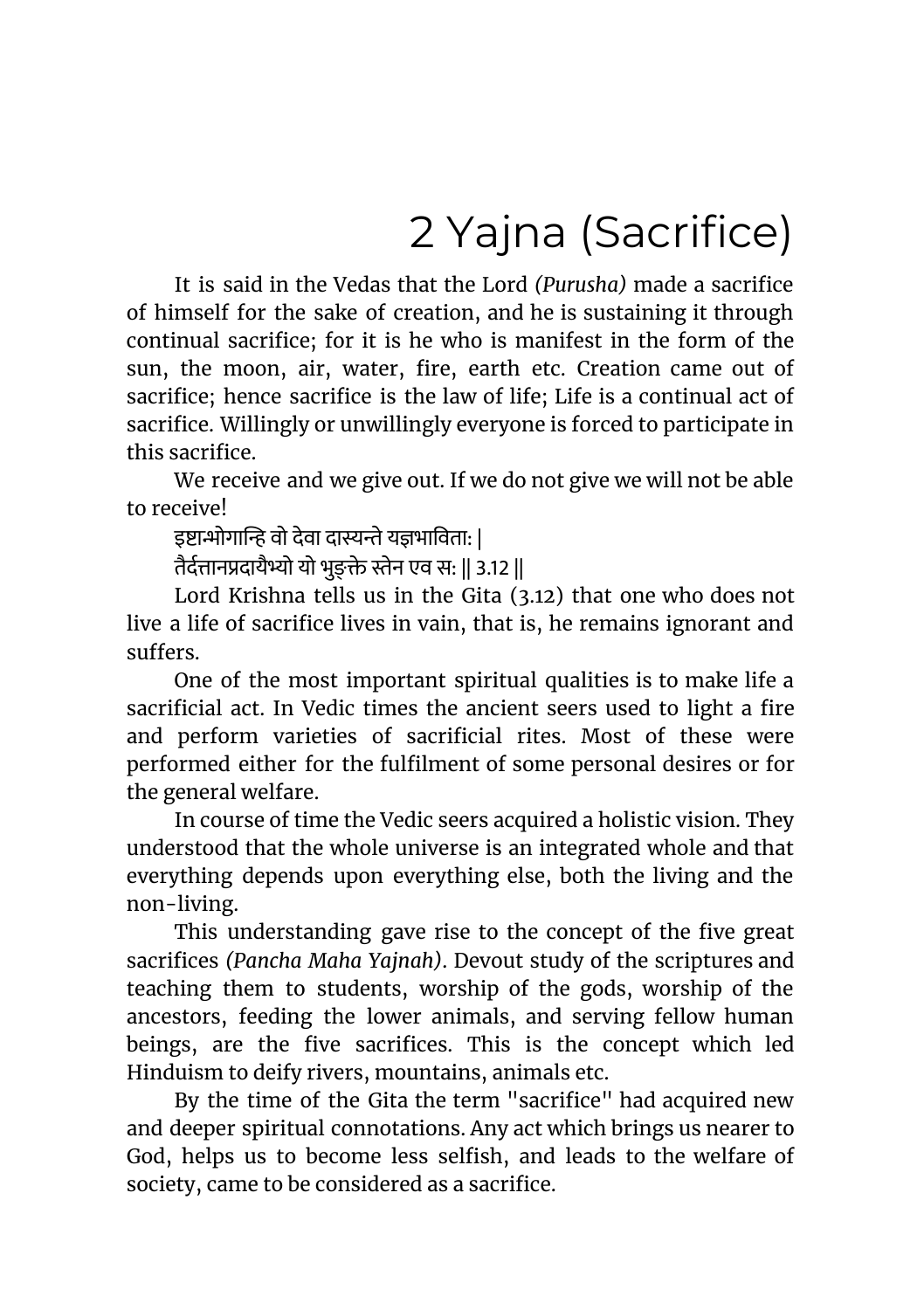The Bhagavad Gita (4th chapter) enumerates twelve types of sacrifices, such as the worship of gods, charity, the study of scriptures, sense-control, food-control, the acquisition of knowledge etc. All these are considered sacrifices because they lead one gradually to the unfoldment of one's divinity.

Of all sacrifices *Brahma-Yajna*, seeing Brahman in everything, is considered the best; it is the goal of all spiritual endeavour.

Sacrifice becomes valid only when it entails some amount of loss, pain or inconvenience. If a rich man donates even a large amount of money it cannot really be called a sacrifice since it does not deprive him of much. The widow's mite is a far greater sacrifice. (Perhaps some readers might recall the story of the mongoose in the Mahabharata!)

Spiritual life is an attempt to transform every action into an act of sacrifice. For an act to become a sacrifice it must fulfil four conditions.

1. It must entail some amount of deprivation.

2. It must be done without the expectation of any return.

3. It must be done for pleasing the divine only.

4. It must help reduce selfishness and egotism, and must be done unselfconsciously.

There are, again, four stages through which the sacrificial journey progresses. The first stage of sacrifice is where we feel enormous gratitude for all that life is providing us, including loss, failure, pain, suffering etc., for pain is a great teacher and leads us Godward. In the second stage we express our gratefulness in some form of return - charity, service, prayer etc. In the third stage we feel strongly that the whole world is a manifestation of God and that everything in it really belongs to Him only. In the last stage one becomes firmly established in this knowledge, and joyously participates in the divine sport, *Leela*.

Swami Vivekananda described Sri Ramakrishna as *'prānārpana'*, i.e., one who has offered his life as a sacrifice at the altar of humanity. Christ accepted crucifixion for the sake of mankind. The same may be said of Rama, Krishna, Buddha and every great person. It is through sacrifice that one becomes great and glorious.

Greatness is directly proportionate to sacrifice, sacrifice of time, energy, wealth, comforts etc. Giving up of selfishness, self-pity, sloth, pessimism, fault-finding, stubborn false opinions,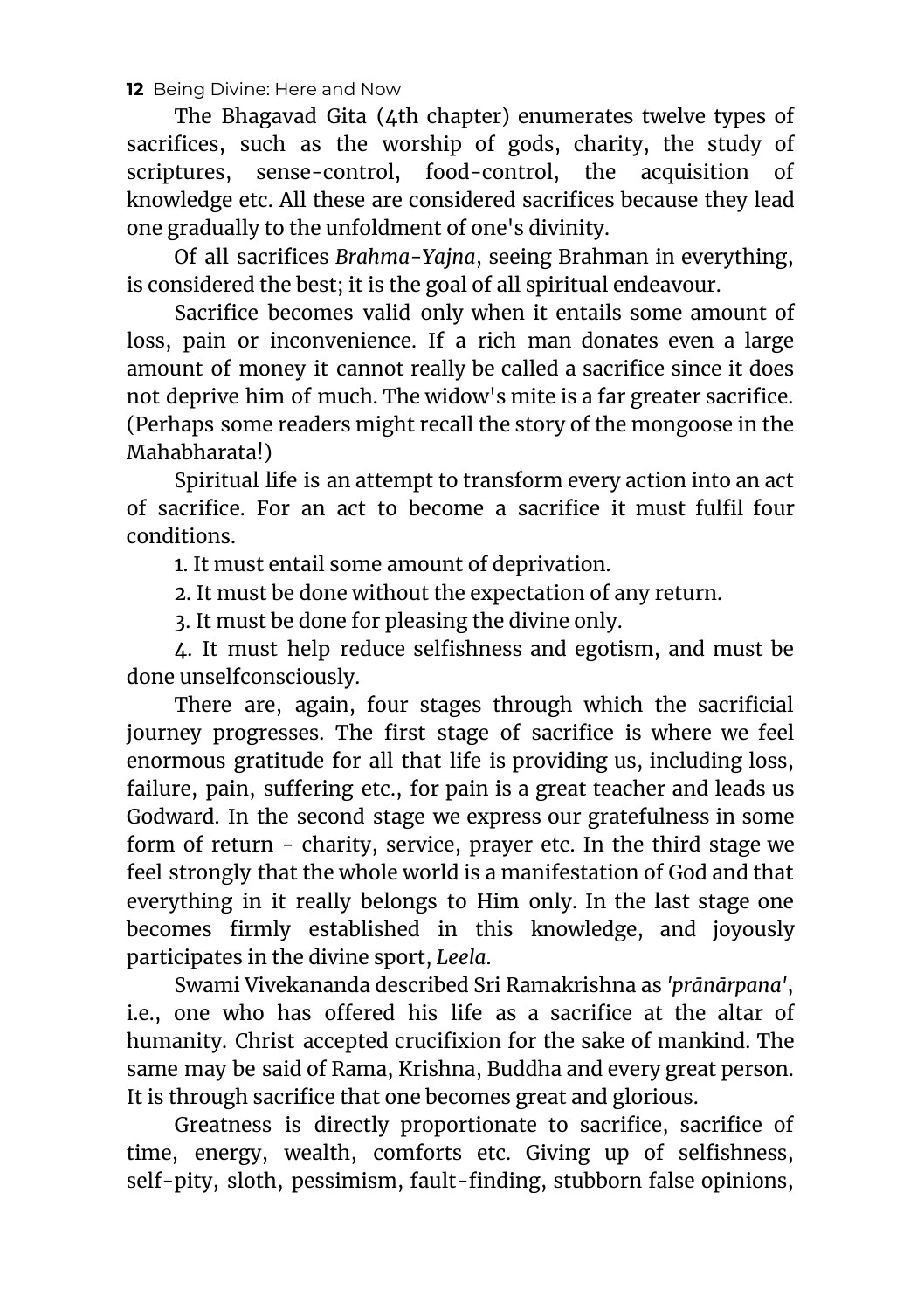2 Yagna (Sacrifice) **13**

bearing criticism and calamities calmly, sincerely attempting to reduce one's ego, all these, are spiritually helpful forms of sacrifice.

Complete self-surrender (*Atma-Yajna*) to the divine is the ultimate act of sacrifice.

*"Let us ...give up our whole body and mind and everything as an eternal sacrifice unto the Lord... In search of wealth in this world, Thou art the only wealth I have found; I sacrifice myself unto Thee. In search of someone to be loved, Thou art the only one beloved I have found: I sacrifice myself unto Thee. Let us repeat this day and night..."* (Swami Vivekananda)

Lives of great men all remind us, We can make our lives sublime, And, departing, leave behind us Footprints on the sands of time. (H. W. Longfellow)

<u>ل علامی</u>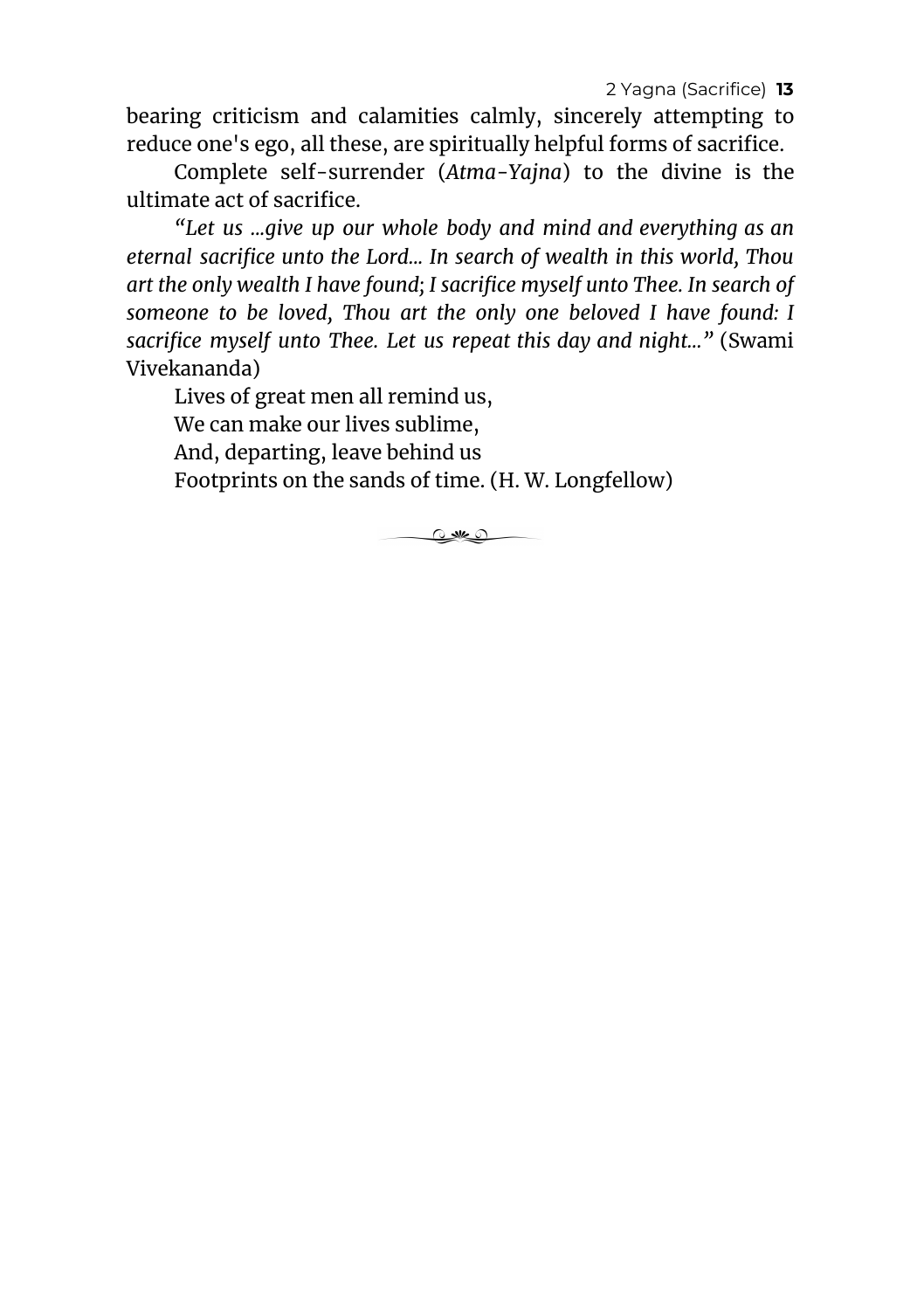# <span id="page-13-0"></span>3 Swādhyāya (Scriptural Study)

Sri Krishna advises an aspirant to practise *Swadhyaya*, study of the scriptures; it also means study of one's mind. Scriptures are the foundation of every religion. It is seen that religions without a scripture vanish quickly.

What are Scriptures? They are the spiritual realisations of saints and mystics, the records of their experiences of the Ultimate Reality, translated into local language and idiom. Truths about the existence of God, the after-life and the other-world cannot be known through the five senses; they can be known only through scriptures. Mystics through their experience assert these truths. Hence we can accept them only through faith until our own experience confirms them.

Since Reality is One, its experience must be the same for all. *"All jackals howl to the same note"*, said Sri Ramakrishna. The *Vedas* proclaim: "Truth is One. Sages call It by various names". The seeming differences are due to language only and interpretations.

Swami Vivekananda clarifies: *"Truth is of two kinds:*

*1. That which is cognisable by the five ordinary senses, and by reasonings based thereon;*

*2. That which is cognisable by the subtle, super-sensuous power of Yoga; and knowledge acquired by the second is called the Vedas.*

*The person in whom this super-sensuous power is manifested is called a Rishi, and the supersensuous truths which he realises by this power are called the Vedas.*

*This Rishihood, this power of super-sensuous perception of the Vedas is real religion. And so long as this does not develop in the life of an initiate, so long is religion a mere empty word to him.*

#### <span id="page-13-1"></span>Spiritual functions of Scriptures

a) It is from scriptures that we come to know of God, the goal of life, and the various paths which lead us to Him. We also come to know what should or should not be done, which qualities true devotees should acquire, which defects one should overcome etc. Since human beings are different in their nature and temperament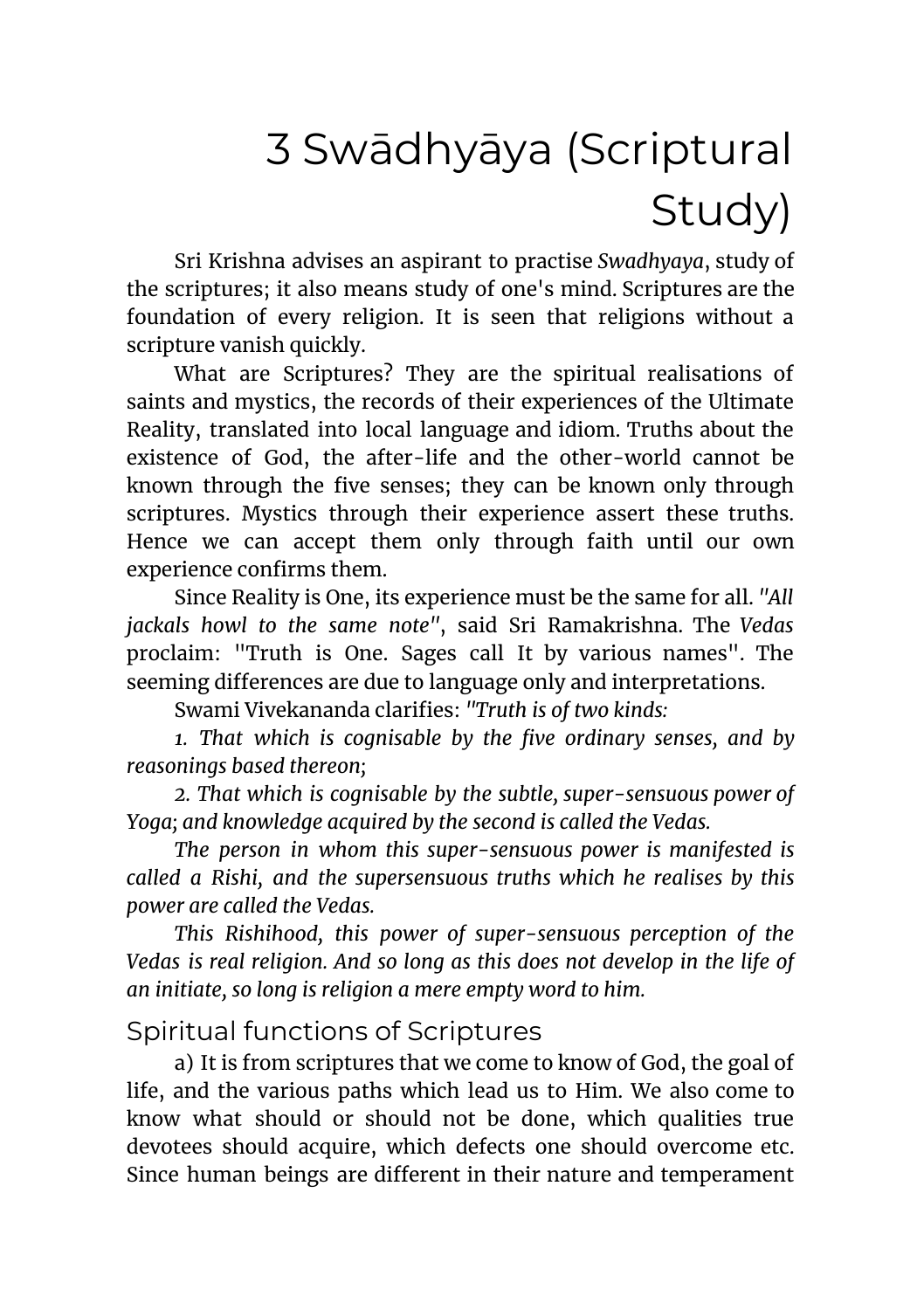they require different paths. Scriptures provide different pathways suitable to different temperaments so that everyone can reach the one goal, God.

b) Scriptures give us the benefit of holy company. Sri Ramakrishna used to advise spiritual aspirants to cultivate holy company - association with holy men and sincere devotees of God. Their association is extremely effective in bringing home to us the reality of God and spiritual life. Devotees are the witnesses of God. Through them God Himself is manifested; through them we receive contact with God Himself. It is literally true that even a moment spent in the company of a true devotee produces everlasting results. Unfortunately real devotees are rare.

What should we do then? We may read the scriptures and the lives of saints - for they are also wonderfully effective. A scripture is not a mere book; it is another form of God. Sri Ramakrishna once had a vision where he found God, scripture and devotee as three manifestations of the same Reality. He used to say: "*Bhagavan* (the Lord), *Bhagavata* (His word or scripture) and *Bhakta* (devotee) are all one and the same."

c) Scriptures console and give us hope. Life is painful. The pain is felt all the more by the struggling aspirant (since the aspirant grows refined and soft). At times all hope vanishes and despair takes possession. Every aspirant, beginner and advanced alike, has to pass through these dry periods, the "dark nights of the soul". But a study of the lives of saints shows us clearly that everything must come out all right, at least, at the end.

d) Scriptures give us inspiration. 'Familiarity breeds contempt' - there is a lot of truth in this saying. Spiritual practices tend to become repetitive and mechanical after a time. At this period regular study of scriptures and the lives of holy men provides us with inspiration and slowly takes us towards our goal.

e) Scriptures provide us with right guidance. Men are weak, irrational, and are easily misled by passions. It is easy to forget the goal and go in the wrong direction. Yet most often people tend to justify their actions rather accept their mistakes and correct their behaviour. It is here that regular devout study of scriptures can help immensely.

f) Scriptures reinforce our faith. Faith is like a muscle. Muscles grow strong through regular exercise and become weak through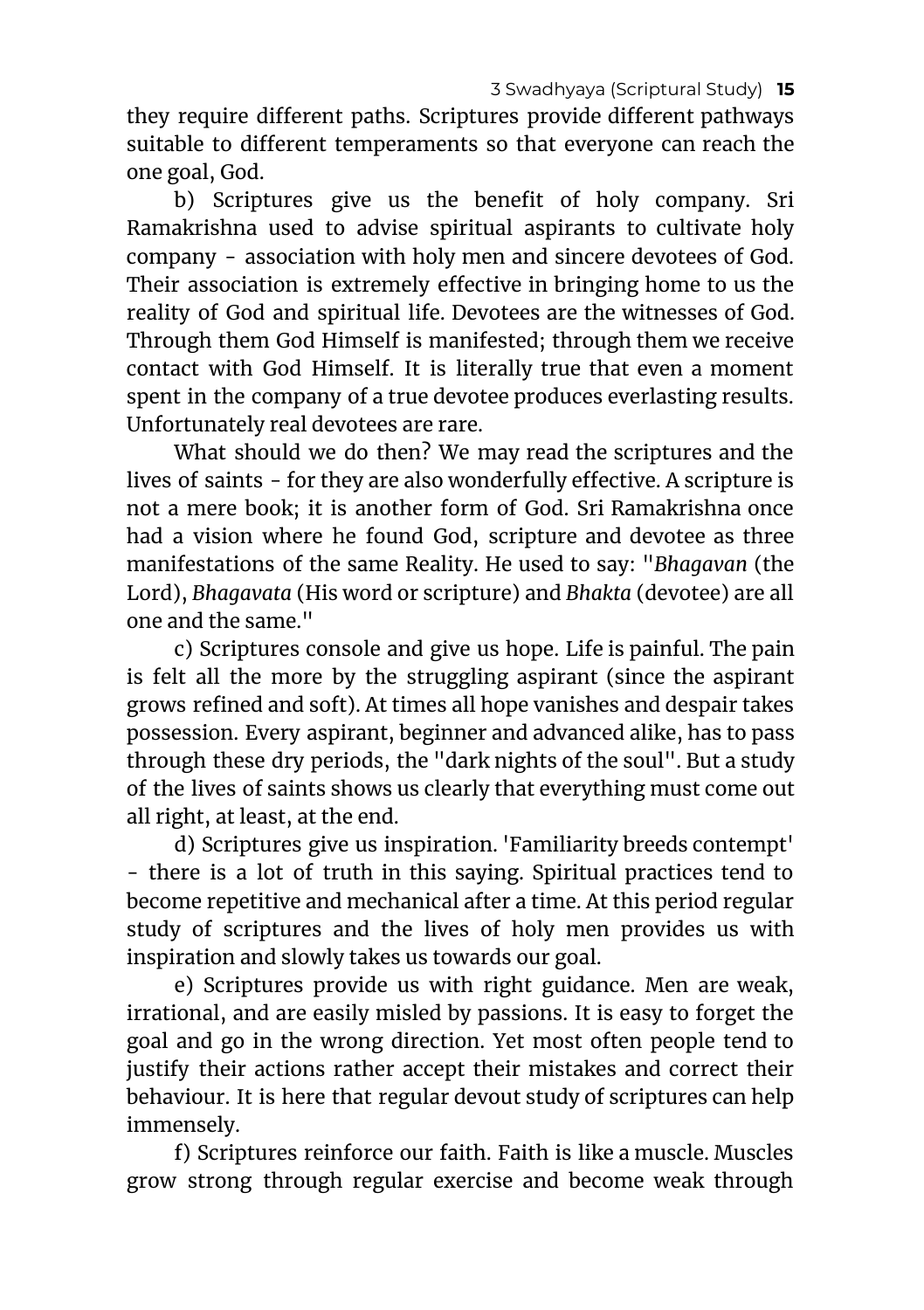lack of it. Similarly faith also can be strengthened through regular study of scriptures and holy lives. Through a constant barrage of atheistic ideas with the help of powerful media whole nations can be brainwashed and made atheistic, materialistic or fanatical, resulting in wars and bloodshed - recent history proves this fact abundantly. A similar technique, however, can be turned to our spiritual advantage. Scriptures can help us to de-hypnotise ourselves by constantly reminding us of our divine nature, and our goal in life.

g) The power of Truth is irresistible. Since scriptures are nothing but varied expressions of Truth they cannot but lead us in the direction of God. When scriptures are studied regularly with devotion they seep into the very depths of our unconscious. They purify us, washing away age-old impressions, filling our minds with holy thoughts, and ideas, and slowly but steadily they lead us towards the Ultimate Reality.

However if we forget the true aim of scriptures, instead of liberating, they bind us.

*"The Grantha does not always mean a holy scripture, but often it comes to mean a 'Granthi' or a knot. If a man does not read it with an intense desire to know the Truth, it will be an encumbrance on his mind like so many knots. It is useless to pour over the Holy Scriptures if one's mind is not endowed with discernment and dispassion".* (Sri Ramakrishna)

'Look for truth in the Bible; not eloquence. Every verse should be read in the spirit with which it was written. Read the devout and simple books as gladly as the learned and profound. People die, but God's Word will never pass away. If you want to make your Scripture reading worthwhile, read with humility, simplicity, and faith. Don't try to appear learned. Listen in silence to the words of the holy men, and take pleasure in the teachings of the elders. They spoke with good reason' (The Imitation of Christ)

Someone asked Swami Brahmanandaji Maharaj.

Q) How can one get the mind absorbed in God, Maharaj?

*A) "Practice meditation regularly. The early morning is a good time for meditation. Before you begin your meditation, read devotional scriptures. This will help you to concentrate the mind on God".*

Such is the power of Holy Scriptures. The study of scripture is to be undertaken with faith, devotion and with the sole idea of bettering oneself. That is why it is aptly named *Swa+adhyaya* i.e.,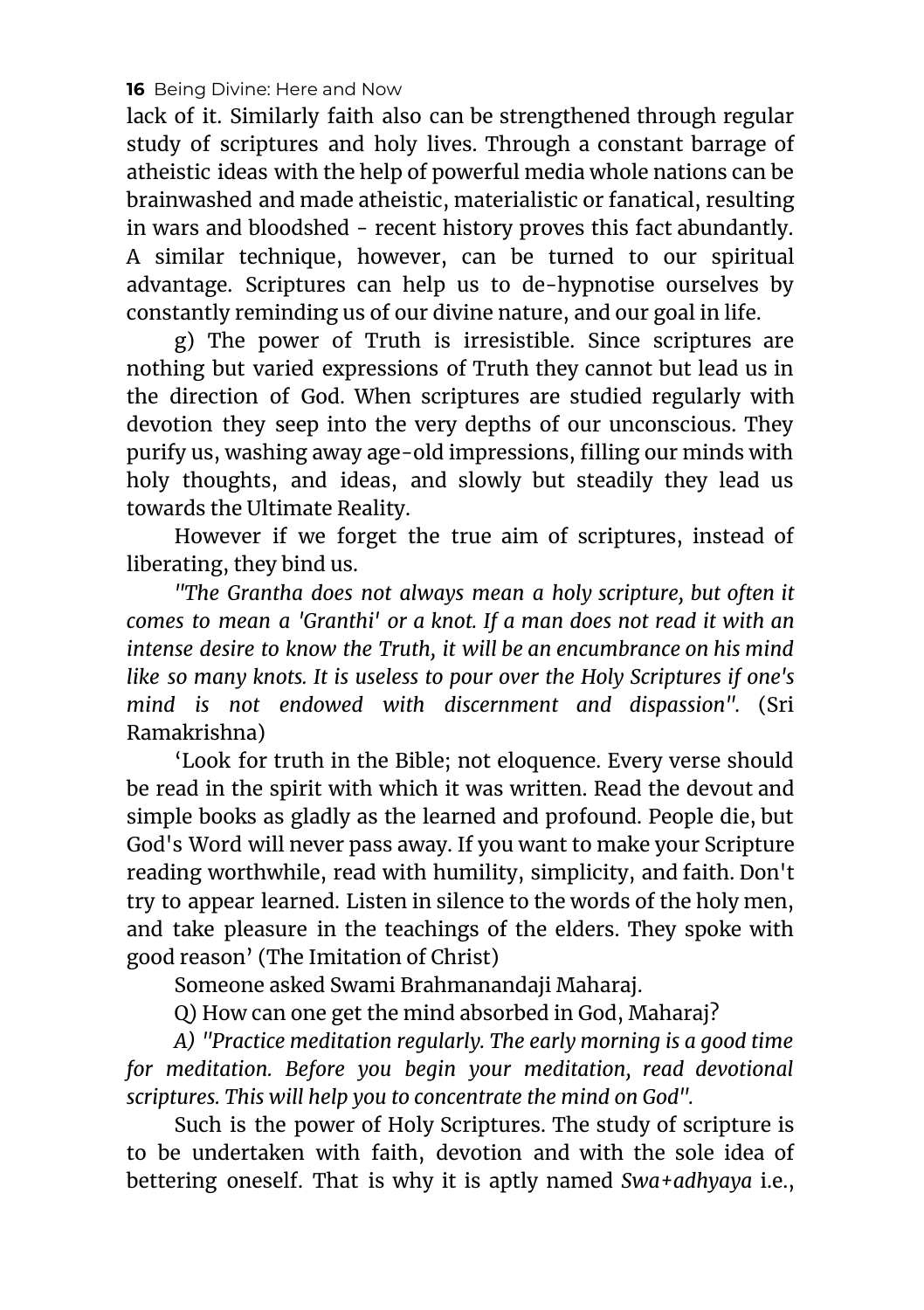study for one's own benefit. Scriptural study cannot be dispensed with until we realise God.

*Swadhyaya* also means study of one's mind. Mere study of scriptures without being aware of how one is benefiting is useless. Scriptures are like a compass or like maps. One needs to compare one's progress with the help of scriptures; along with scriptural study one should constantly observe one's thoughts, motives, actions, and try to make them accord with the teachings of scripture.

كالات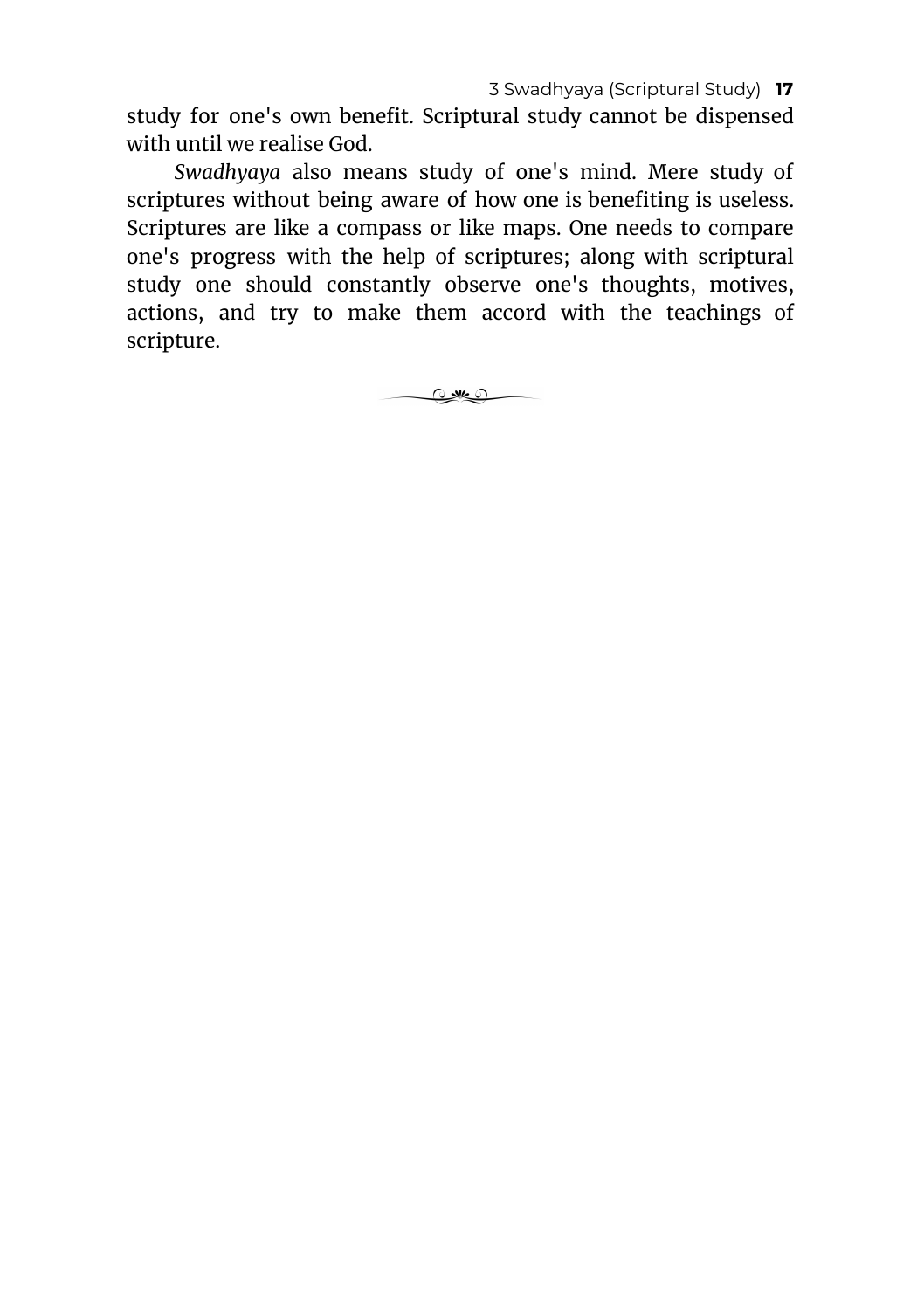# <span id="page-17-0"></span>4 Sthirata (Steadfastness in the practice of Knowledge)

One of the most important spiritual qualities is steadfastness in the practice of knowledge.

What is knowledge?

Sri Ramakrishna says: *"Do you know what ignorance means? It is the feeling: 'This is my house; these are my relatives; I am the doer; and the household affairs go on smoothly because I manage them.' But to feel, I am the servant of God, His devotee, His son' - that is a good attitude.*

*"To know many things is ajnana, ignorance. To know only one thing is Jnana, Knowledge - the realization that God alone is real and that He dwells in all.*

*"Do not forget Him but remember that all men must one day walk down the same path. We stay in the world only a couple of days."*

Knowledge means that God alone is real and all else is temporary. Knowledge means that the goal of life is the realization of God. Knowledge means that this world is only a temporary place.

Knowledge is to remember God always and to keep the mind calm, balanced and rational, and to practice discrimination between the Real and the unreal.

One who is treading the path of knowledge strives to remember that he is a child or a servant or a devotee of God.

Whatever be the circumstances of life a devotee forges ahead with his practice. Through regular practice he achieves steadfastness.

Steadfastness of knowledge is a sure sign of spiritual progress.

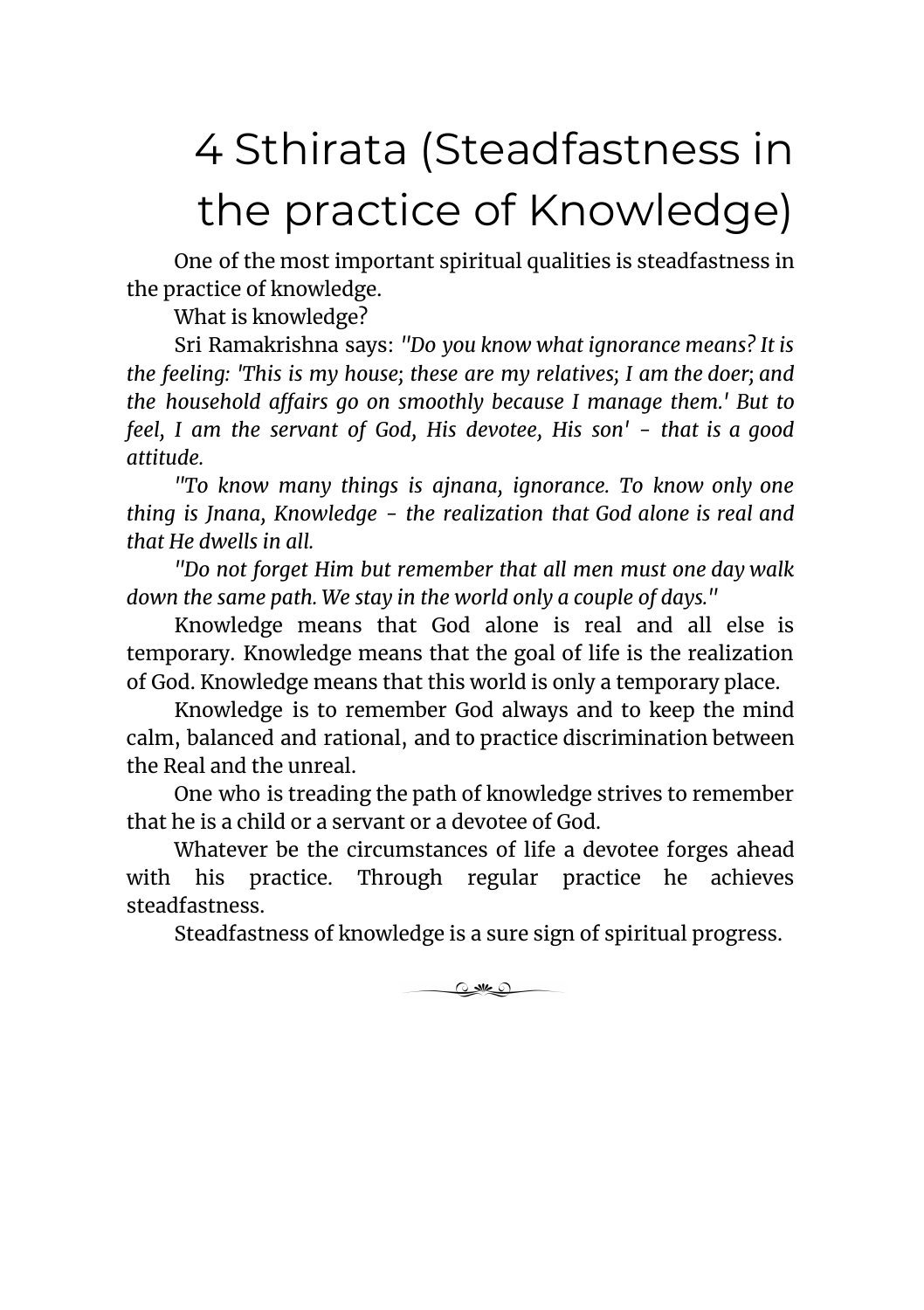# 5 Tapas (Austerity)

<span id="page-18-0"></span>The Upanishads tell us that the creator performed austerities before creating the world. Millions of devotees regard Sri Ramakrishna as an Incarnation, yet he performed super-human austerities to realise God. Holy Mother had to go through the ordeal of five fires. We will not come across a single saint or mystic who has realized God without austerities.

At one time Swami Brahmananda practiced severe austerities at Brindavan. Seeing Maharaj thus absorbed in contemplation and neglecting food and sleep, Swami Subodhananda one day asked him: "You are the spiritual son of God Incarnate; he has already done everything for you. Through his grace you have attained samadhi. Where is the need for these austerities?"

*"What you say is true."* Maharaj answered. *"The Master did everything for us. But I have to make these experiences my own."*

Varuna was a knower of Brahman. His son Bhrigu, an ardent seeker, requested him to teach the knowledge of Brahman. The teacher gave a few hints and asked him to go and perform austerity: "Seek to know Brahman through austerity; for austerity is Brahman."

Any type of creative expression is the result of austerity. Thus we see that nothing great can be achieved without undergoing hardship.

We hear of people fasting for days, observing silence for years, standing on one foot for a long time, flagellating themselves severely etc., we even hear of Yogis lying on a bed of nails! We mistake these for austerities.

Once a disciple asked Swami Brahmananda:

Q: "Maharaj, is that what austerity means"?

Swami: *"Remember God constantly. Remember him when you eat, when you sit, when you lie down; remember him whatever you do. By such repeated practice you will find that, when you go to meditate, it will be easy to remember God and become absorbed in him. As your mind becomes absorbed in meditation, a fountain of joy will spring up within you. Give no time to idle cares or idle talk."*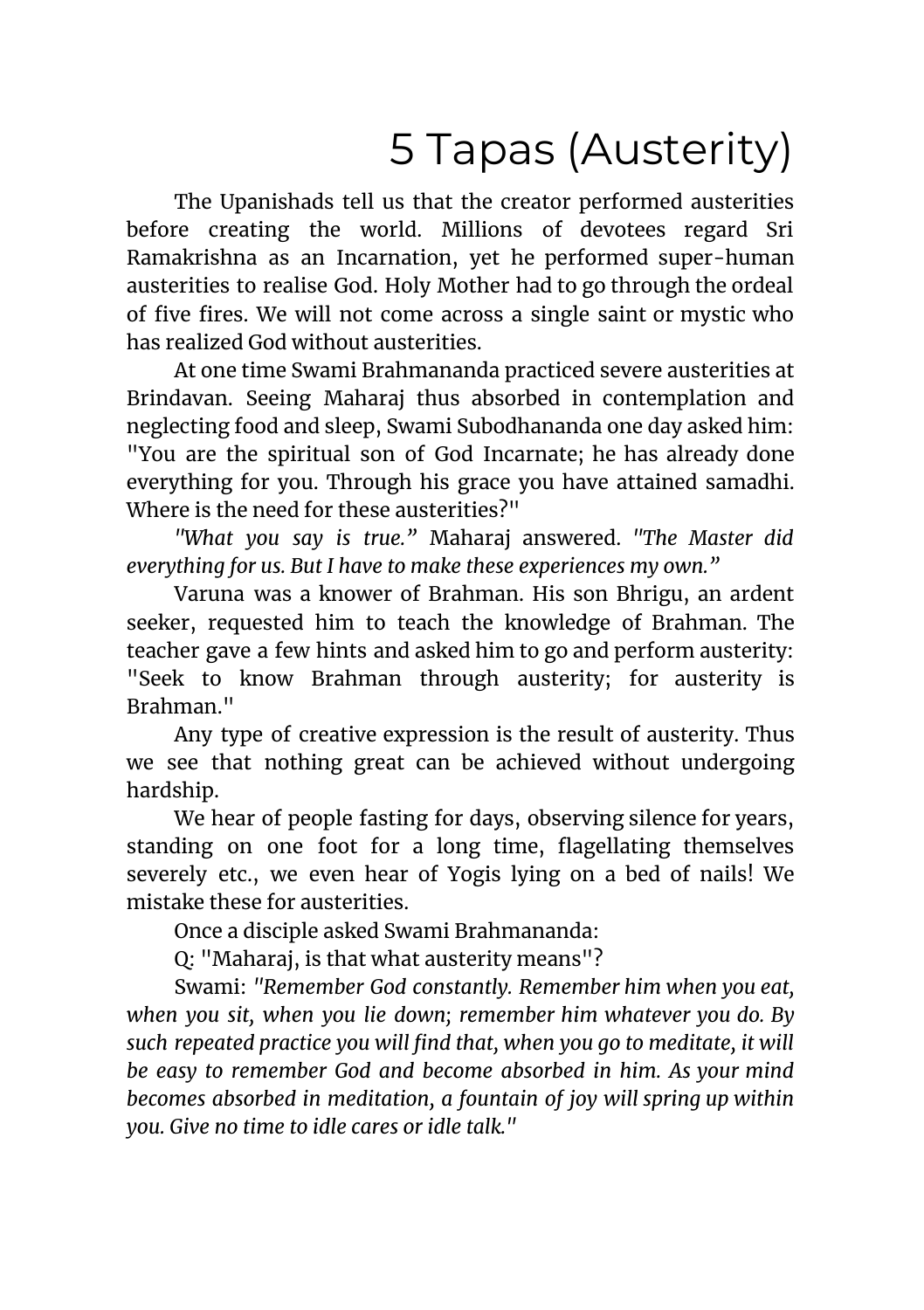So what is austerity? Usually austerity is defined as an act of privation and hardship, but suffering caused by sickness, poverty or oppression etc., cannot properly be called austerity.

Any act undertaken for a noble purpose, especially, for spiritual progress, and done voluntarily, and which involves some sort of privation and hardship can be called austerity.

As mentioned earlier austerity is unavoidable if one wants to achieve greatness in any field. Austerity should not be felt to be a hardship. Austerity burns up evil tendencies and purifies the body and mind. It springs from freedom and helps one to be master of oneself.

The Bhagavad Gita mentions three types of austerity, pertaining to the body, speech and mind.

देवद्विजगुरुप्राज्ञपूजनं शौचमार्जवम्।

ब्रह्मचर्यमहिंसा च शारीरं तप उच्यते।।17.14।।

• Worship of the gods, the twice-born, the preceptors, and the wise; purity, straight-forwardness, continence, and non-injury are called the austerity of the body.

अनुद्रेगकरं वाक्यं सत्यं प्रियहितं च यत। स्वाध्यायाभ्यसनं चैव वाङ्मयं तप उच्यते।।17.15।।

• Speech which causes no vexation, and which is true, as also agreeable and beneficial, and regular study of the Vedas - these are said to form the austerity of speech.

मनःप्रसादः सौम्यत्वं मौनमात्मविनिग्रहः। भावसंशुरेतपो मानसमुते।।17.16।।

• Serenity of the mind, kindliness, silence, self-control, honesty of motive - this is called mental austerity.

The only purpose of austerity is to make the body and mind fit instruments capable of taking us to God. If we are undergoing hardships and privations but they are not making us pure and are not leading us to God then we must suspect that there is something wrong with our motive.

If our purpose is God-realisation, then we need not go to the top of a mountain or to deep forests infested with wild animals. Life affords us enough opportunity to practise more than our share of austerity.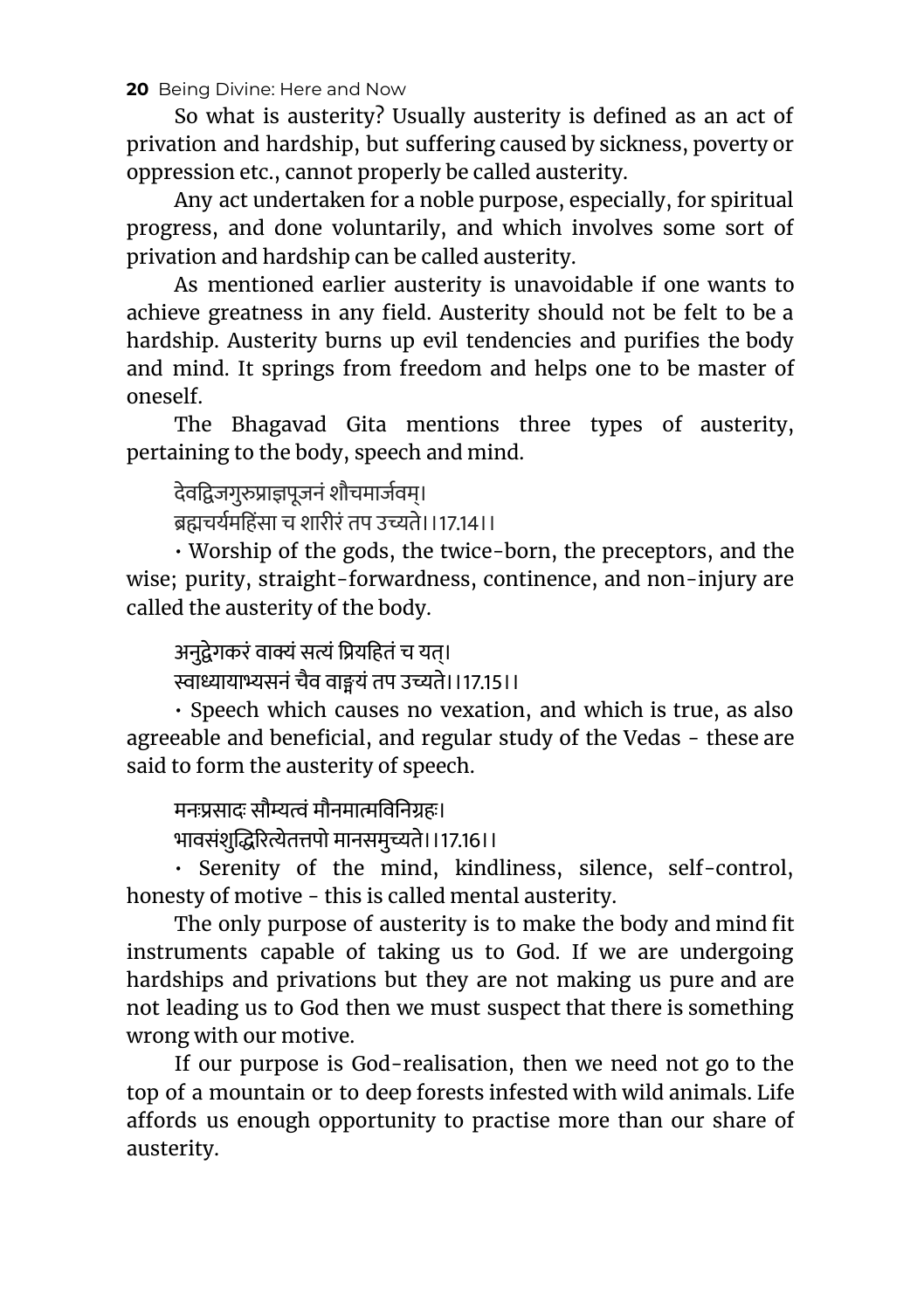To calmly put up with sickness, discomfort, inclement weather, traffic jams, is an austerity. To live with hope and optimism under adverse circumstances is an austerity. To live in harmony with others whether at the office or at home is a great austerity. Giving up unnecessary talk, harmful activities; fault-finding, entertaining negative thoughts, controlling food, are also austerities.

To love God, to practise *japa* regularly, meditation, and the study of holy books etc., are big austerities.

If we look around we can find many opportunities for the practice of austerity.

In later years, Swami Brahmananda used to say: *"It is easy to practise austerity by not allowing the mind to come into contact with sense-objects, but it is hard to get rid of the mental craving itself.*

*"The mind deludes us in many ways. We must control it and direct it along the right path. What is austerity? It is to direct the mind towards God in order to taste divine bliss. In this age it is not necessary to practise physical austerities, such as standing on your head. The path in this age is to create the desire to chant the Lord's name, to be compassionate towards all beings, and to serve holy men. Real austerity consists in the control of the passions.*

*"Real austerity is based upon these three principles: First, take refuge in the truth. Truth is the pillar to which you must always hold while performing any action. Second, conquer lust. Third, renounce all cravings. Observe these three principles. That is real austerity, and the greatest of these is to conquer lust."* (Eternal Companion)

 $\circ$  and  $\circ$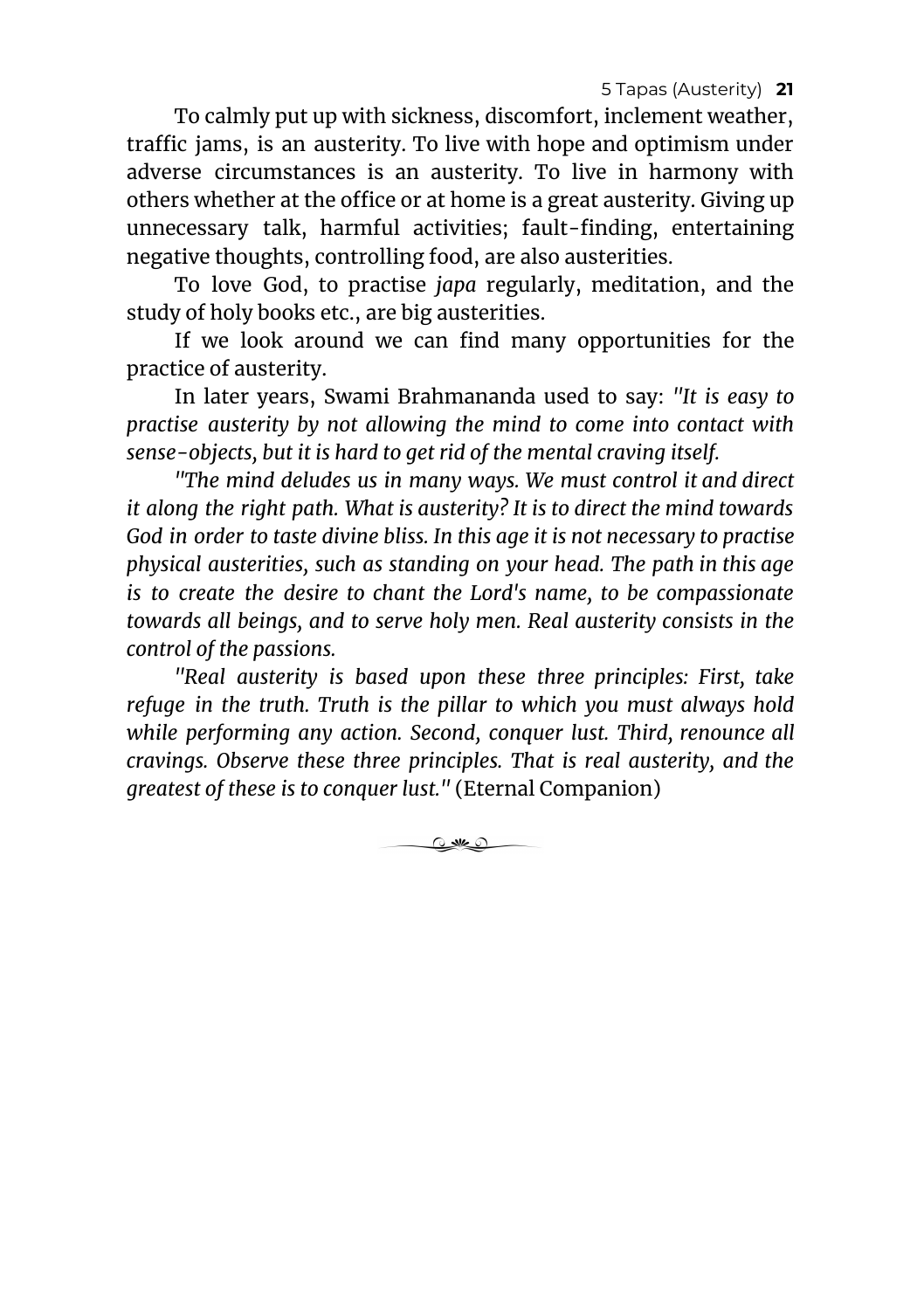# 6 Ārjavam

### (Straightforwardness)

<span id="page-21-0"></span>Straightforwardness is one more quality Sri Krishna advises all spiritual aspirants to acquire. Straightforwardness is an indispensable virtue which must be practised by all aspirants desirous of realizing God.

Everyone loves babies for they are innocent, pure and guileless. Unlike us who practise hypocrisy (often in the name of etiquette and good manners!) a baby expresses his or her inner feelings so naturally. A baby laughs when happy or weeps when miserable. During the time of his sadhana Sri Ramakrishna used to keep the company of small children. By observing them he wanted to learn their purity, innocence and detachment.

Straightforwardness is the opposite of guile, deceit, crookedness, hypocrisy etc. It is akin to truthfulness. To be frank, to think, speak and act with one accord is straightforwardness. To make the mind, speech and action one is straightforwardness.

Straightforwardness also means uprightness. Only those who lead a righteous life can really become straightforward for they will, then, have nothing to hide or to be afraid of.

There are many aspirants who are sincere and pure. Unfortunately some of them are too outspoken, often hurting and creating problems both for themselves and others. The case of Golap Ma, a woman disciple of Sri Ramakrishna comes to mind. Many times Holy Mother, Sri Sarada Devi, warned her to be careful and not to speak out harshly. She did not heed and had to suffer as a result.

There are few of us who can claim we are straightforward. Apparently we may feel sometimes we are being straightforward, but often it may turn out to be a case of pure rashness. A rash or impulsive way of speaking is not a sign of straightforwardness.

Straightforwardness invariably follows simplicity. Simplicity, as many misunderstand, is not having less number of things. If this were the case all poor people would be simple people.

Simplicity is a great virtue; it is the result of conquering desires and depending solely on God. Because a simple person depends for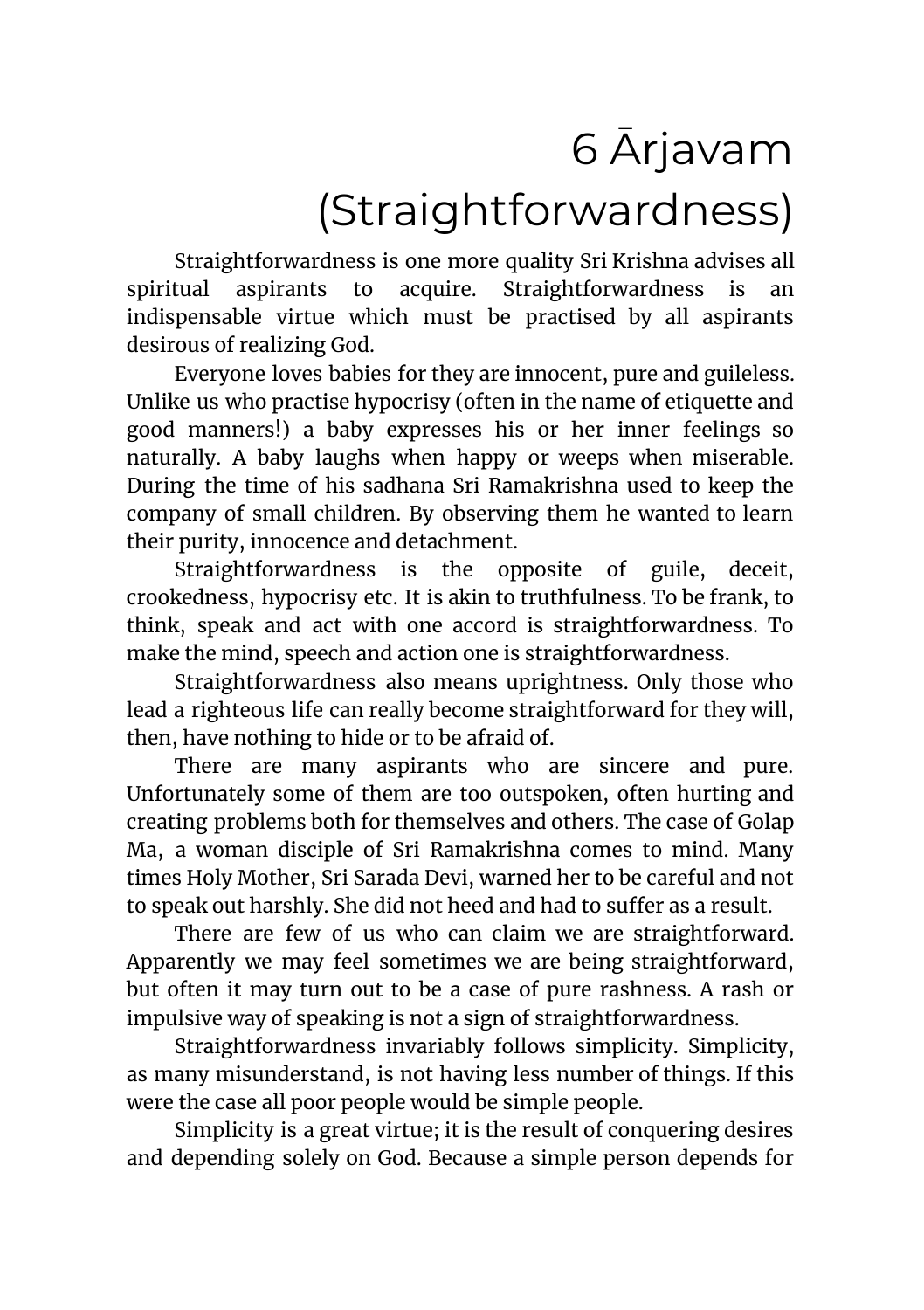everything on God he has nothing to hide or fear. Therefore he can afford to be straightforward. Such straightforwardness not only does not harm anyone, it often helps one go to God.

Straightforwardness leads the way to true faith. Sri Ramakrishna says: *"Unless one is guileless and broad-minded, one cannot have deep faith. A guileless man easily realises God. He who can resign himself to the will of the Almighty with simple faith and guileless love realises the Lord very quickly".*

But it is not easy to be guileless. Unless one practises spiritual disciplines for a long time, it may be for many lives even, one cannot become guileless.

Sri Ramakrishna says: *"One cannot be guileless and liberal-minded without much austerity, or unless it is one's last birth. When a man has performed many good actions in his previous births, in the final birth he becomes guileless. Unless a man is guileless, he cannot so easily have faith in God."*

Practice of spiritual disciplines makes one unworldly. Even a trace of worldliness does not allow one to be straightforward or guileless.

Sri Ramakrishna says: *"The worldly man is a hypocrite. He cannot be guileless. He professes to love God, but he is attracted by worldly objects. He doesn't give God even a very small part of the love he feels for 'lust' and 'gold'. But he says that he loves God. One cannot be guileless without a great deal of spiritual discipline in previous births. Spiritual instruction produces quick results in a guileless heart. Unless a man is guileless, he doesn't receive the grace of God."*

Bayazid was a great Sufi master. He advises that a believer be straightforward and completely humble as a servant. According to him straightforwardness is the last step on a three-stepped stairway leading to nearness of God.

He says: "The first step is consistency, where a traveler strives to embody Islam's theoretical and practical dimensions. Success in this continuous effort brings one's carnal self under control.

The second step is settlement or tranquility, where an initiate purifies his or her inner self of the vices contaminating the spirit and heart (e.g., show, fame, and vanity, all of which cannot be reconciled with servant-hood), thereby purging the heart of all that is not God.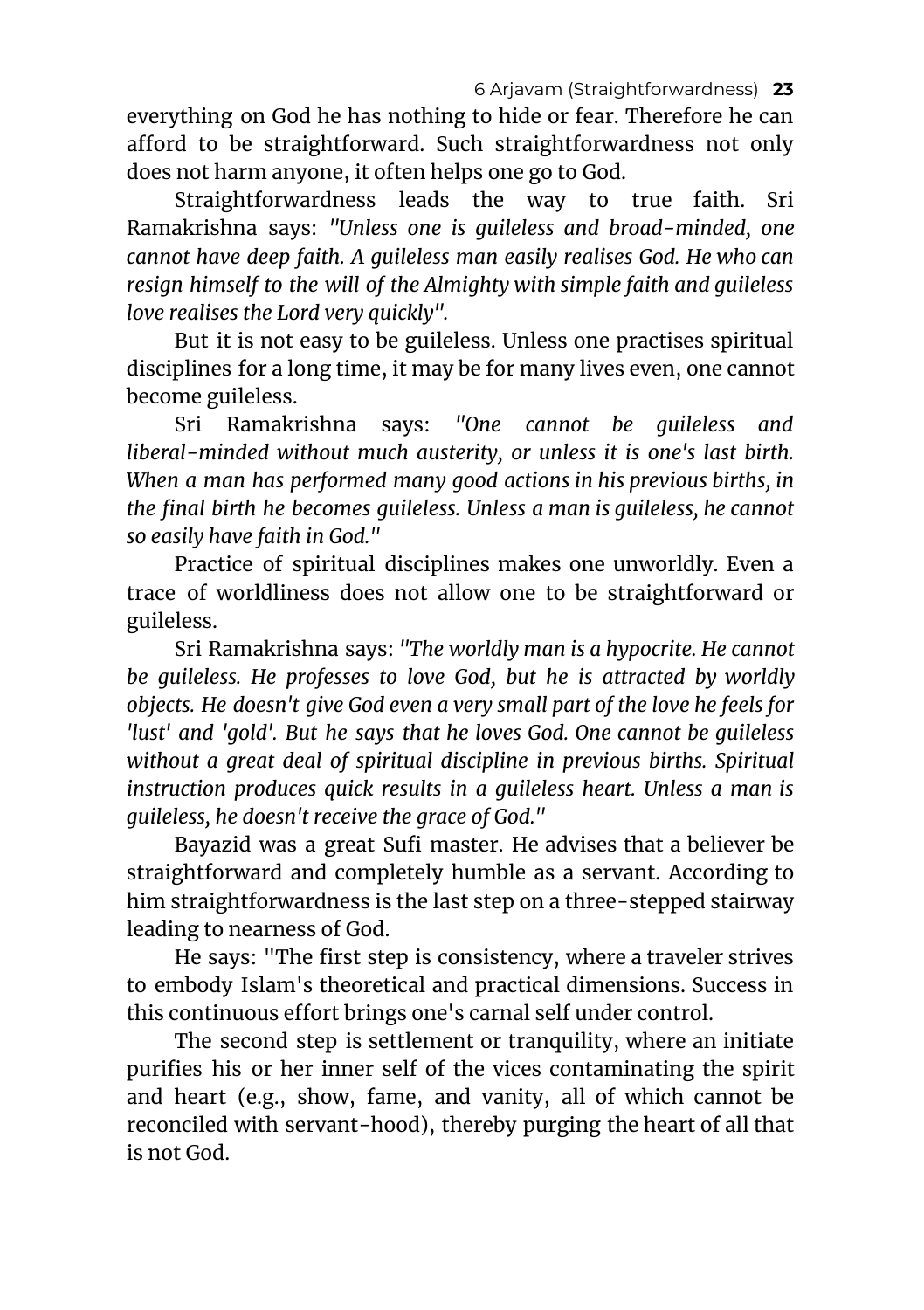The third step is straightforwardness, where the doors of Divinity and creation are slightly opened to the traveler, and the Divine gifts are bestowed in the form of wonder-working and blessings, although he or she neither desires nor seeks them.

"Straightforwardness, the last station of the way, means living without deviation from loyalty to God and under His direct protection; it is an environment in which Divine gifts and favours are bestowed."

So long as people pursue straightforwardness on the path of belief in Divine Unity and fulfil their covenants with God and His Messenger by fulfilling the Divine ordinances, Divine gifts and bounties will flow abundantly."

Another Sufi master, declares: "So long as the heart of a servant is not sound and straight, his belief cannot be true and upright; so long as his tongue is not true, his heart cannot be sound and straight.

"Every morning, the parts of a man's body warn his tongue, saying: Ô Fear God concerning us. For if you are true, we will be true and straight; if you are crooked, we will also deviate.'

 $\circ$  and  $\circ$ 

Straightforwardness takes one to God quickly.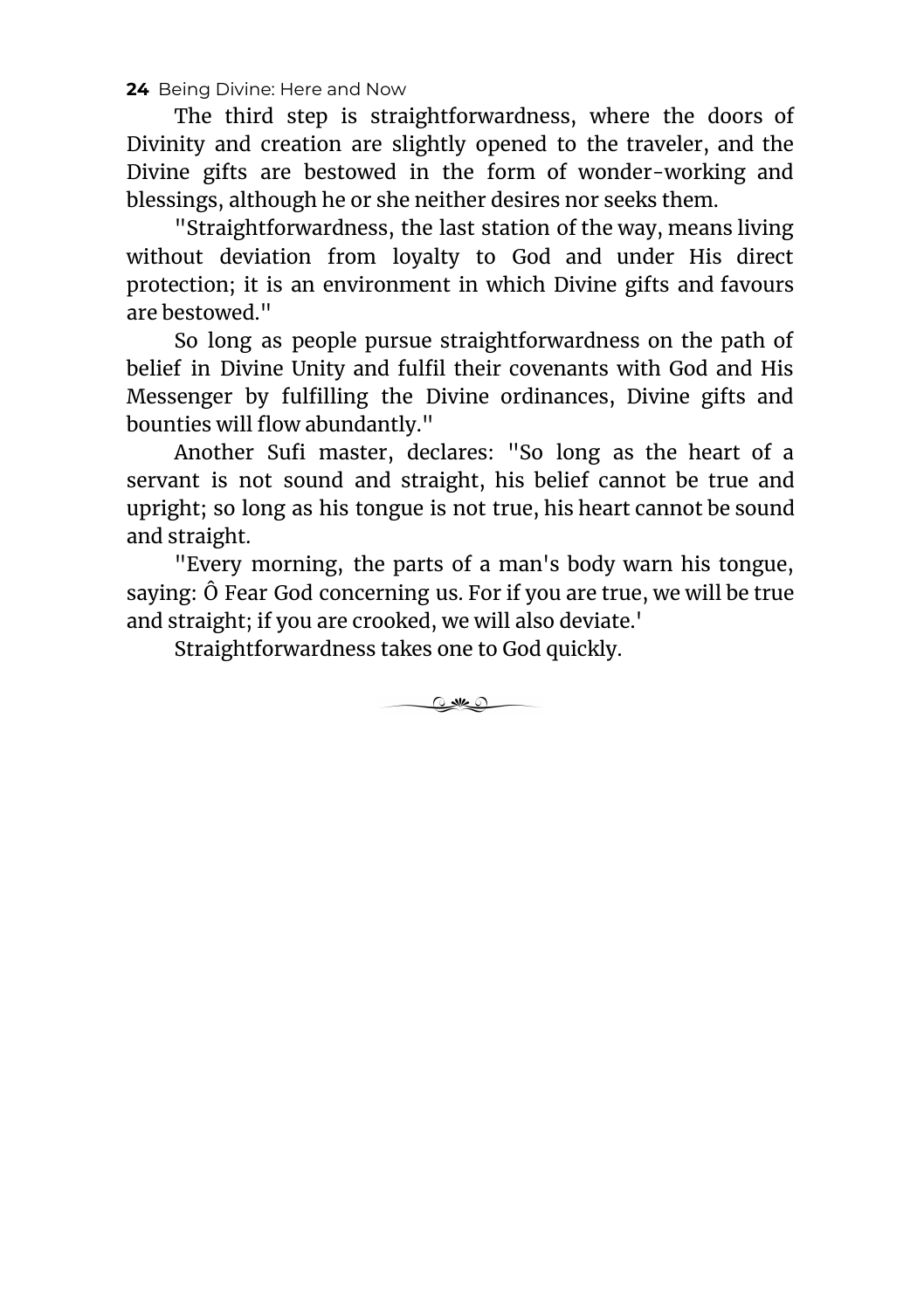# 7 Ahimsa (Non-injury)

<span id="page-24-0"></span>Ahimsa means non-injury or non-killing. Non-injury is abstinence from causing any pain or harm whatsoever to any living creature, either by thought, word, or deed.

Swami Vivekananda says: *"Never producing pain by thought, word, and deed, in any living being, is what is called Ahimsa, non-injury. There is no virtue higher than non-injury"*. He further says, *"The test of Ahimsa is absence of jealousy."* This would come as a surprise to most of us. We think of Ahimsa as hurting others by word or deed. But jealousy is the subtlest and the most insidious form of causing injury. For what is jealousy but wishing none but me should have all the best for all time!

Measured by this definition there would be few who can be said to have the virtue of Ahimsa. Often we are not even aware of how much jealousy we cherish in the depths of our unconscious. Even advanced spiritual aspirants fall easy victims to this evil.

Ahimsa is not merely a negative virtue. It is a positive, universal love; it is a spiritual attitude in which evil qualities like jealousy, cruelty, and hatred are replaced by pure love and service. Ahimsa is not merely abstaining from doing injury but actively doing all we can for the welfare of others. Only those who consider the whole universe as their own Self can truly be said to be established in Ahimsa. The one constant thought of those saints who are established in Ahimsa would be:

सर्वे भवन्त सुखिनः सर्वे सन्तु निरामयाः । सर्वे भद्राणि पश्यन्तू मा कश्चिद्दःखभाग्भवेत् ।  $\%$  शान्तिः शान्तिः शान्तिः ॥

*'May all beings be happy. May all be free from disease. May all realise what is good. May none be subject to misery.'*

The practice of Ahimsa needs tremendous strength and is not for weaklings. Neither is it for those who are intellectually weak and irrational. There are vegetarians who consider themselves superior and are apt to look down upon non-vegetarians. For these Swami Brahmananda gives a fitting response: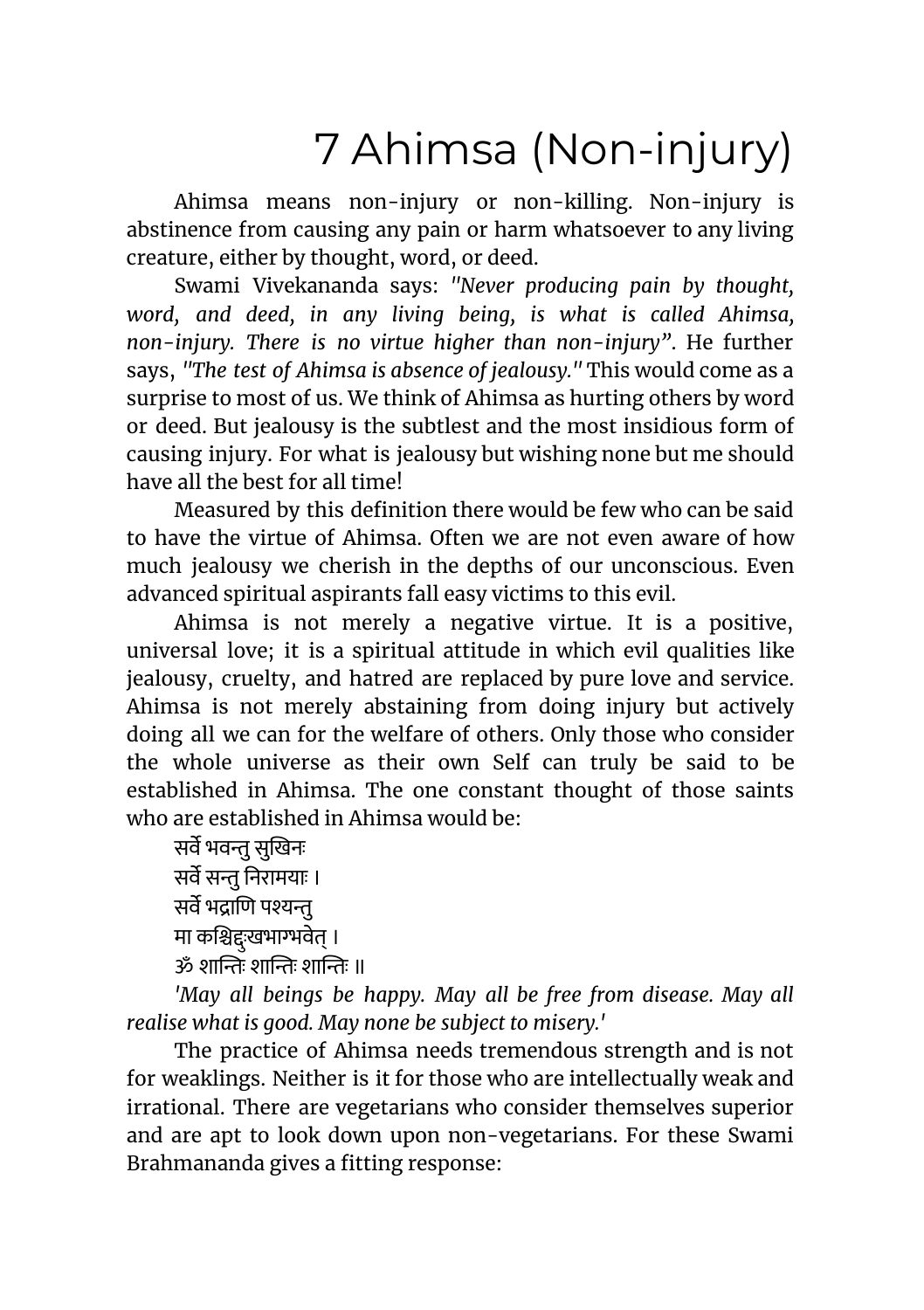Q: "Should we avoid eating meat, since it entails killing?"

A: *"Nonsense! The Buddhists say: "Harmlessness is the highest virtue."* (अहसं ा परमो धमः) *What does this mean? You can understand the significance of this only when you have attained Samadhi, when you have reached enlightenment and have seen God in all creatures. Until then mere talk is useless. When you can see the same God in the ant as in yourself, then you can practise this virtue. You may talk of not killing, but can you possibly avoid killing? What would you eat? Potatoes? Plant a potato underground, it shoots forth young sprouts. Has the potato no life? Would you eat rice? Plant the paddy grain in the earth, it grows into a rice plant. You want to drink water? Examine a drop of water under a microscope and see how many millions of tiny lives are there. You must breathe to live. Yet with every breath you kill millions of creatures. Do you see any harm in that? You think you lose your religion if you take a little fish. Such arguments are foolish. The ancient Hindus held no such ideas. These are later Buddhist and Vaishnavite interpolations."*

In the practice of Ahimsa, motive is more important than mere action. If we think a bit deeper we will be faced with surprising questions: Would a soldier be committing a sin when he kills enemy troops who are invading his country? Would a teacher be cruel when he needs to discipline a student? Would a mother be heartless when she binds her child's hands so that it cannot scratch itself to the point of bleeding? What about a recluse who does not bathe for fear of killing invisible creatures but thereby may cause an epidemic? What about the brute who goes on breeding children year after year but lives only on boiled vegetables?

Can we consider a man evil who is ever ready to give up his life for the sake of others but lives on fish and meat? What about the goody-goody citizen who has knowledge of evil doers but does not inform the authorities either because of fear, or in the name of religion, or in the name of goodness?

Let us hear Swami Vivekananda:

*"This one idea that deserves special notice is Ahimsa, non-injury to others. This duty of noninjury is, so to speak, obligatory on us in relation to all beings. As with some, it does not simply mean the non-injuring of human beings and mercilessness towards the lower animals; nor, as with some others, does it mean the protecting of cats and dogs and feeding ants with sugar - with liberty to injure brother-man in every*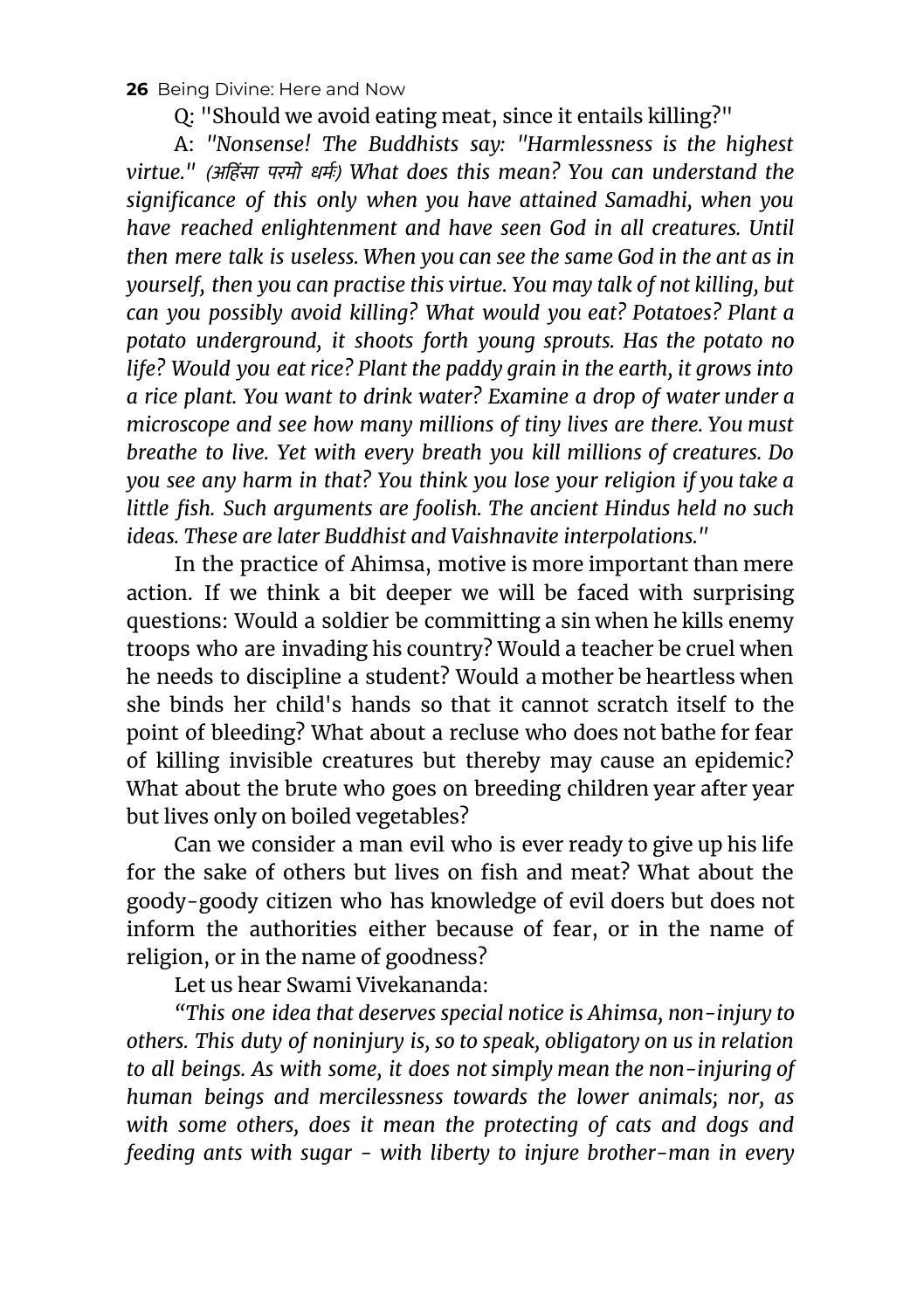*horrible way! A good practice carried to an extreme and worked in accordance with the letter of the law becomes a positive evil".*

*"The test of Ahimsa is absence of jealousy"*. Any man may do a good deed or make a good gift on the spur of the moment or under the pressure of some superstition or priest-craft; but the real lover of mankind is he who is jealous of none. The so-called great men of the world may all be seen to become jealous of each other for a small name, for a little fame, and for a few bits of gold. So long as this jealousy exists in a heart, it is far away from the perfection of Ahimsa.

*"The cow does not eat meat, nor does the sheep. Are they great Yogis, great non-injurers? Any fool may abstain from eating this or that; surely that gives him no more distinction than to herbivorous animals. The man who will mercilessly cheat widows and orphans and do the vilest deed for money is worse than any brute even if he lives entirely on grass.*

*"The man whose heart never cherishes even the thought of injury to anyone, who rejoices at the prosperity of even his greatest enemy, that man is the Bhakta, he is the Yogi, he is the Guru of all, even though he lives every day of his life on the flesh of swine." (Swami Vivekananda)*

Ahimsa is a positive spiritual quality which helps us perceive the Self everywhere.

<u>ت علاد ت</u>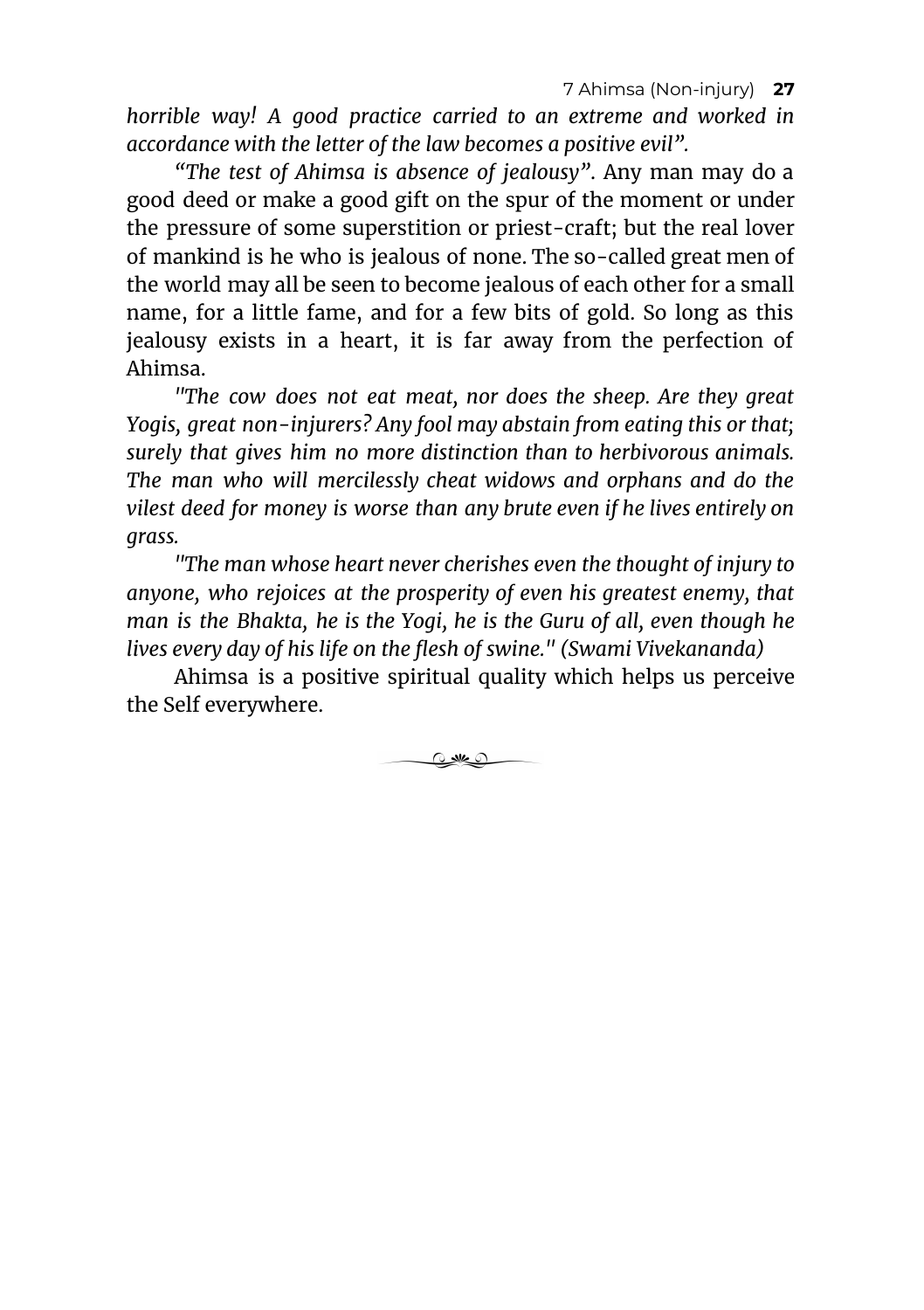### 8 Satyam (Truthfulness)

<span id="page-27-0"></span>Sri Ramakrishna used to say: *"The virtue of truthfulness is most important. If a man always speaks the truth and holds to the truth tenaciously, he will realize God; for God is Truth".*

God wants sincerity, truthfulness and love. Outward verbal effusions do not touch Him. Practice of truthfulness is one of the most fundamental qualities a spiritual aspirant has to cultivate.

Mahatma Gandhiji used to say: "I often describe religion, my religion, as Religion of Truth. Of late, instead of saying God is Truth, I have been saying Truth is God; in order more fully to define my Religion. ... nothing so completely describes my God as Truth. Denial of God we have known. Denial of Truth we have not known."

The word 'Satya' has many meanings such as existence, goodness, purity, truth, righteousness, and holiness.

It is another name for God. Satya means that which never changes. Everything in the world is changing constantly. The only thing that does not change is *Brahman* or God.

Therefore truthfulness is that practice which makes us good, pure, holy and gradually leads us to the unchanging Reality, God. The practice of truthfulness is both the means and the goal.

For most of us truthfulness means the verbal expression of an incident as it occurred or of a fact as it is, and also that of adhering to a given word; to act as we say and to think as we speak. As Sri Ramakrishna says, to make thought, word and deed one, is truthfulness.

Practice of truthfulness in thought, word, and action makes the mind pure, holy and one-pointed. And it makes us truth-seekers; turns the mind away from the ephemeral to the Eternal; produces intense longing for God-realization. Spiritual practice, truly, starts at this stage only. To lead a spiritual life - this is the real meaning of truthfulness.

There is an idea that speaking of truth is dangerous and unfavourable for one's material and social advantage.

Nothing can be further from truth! Truthfulness is not merely admitting of one's failings; it is also to recognize one's virtues,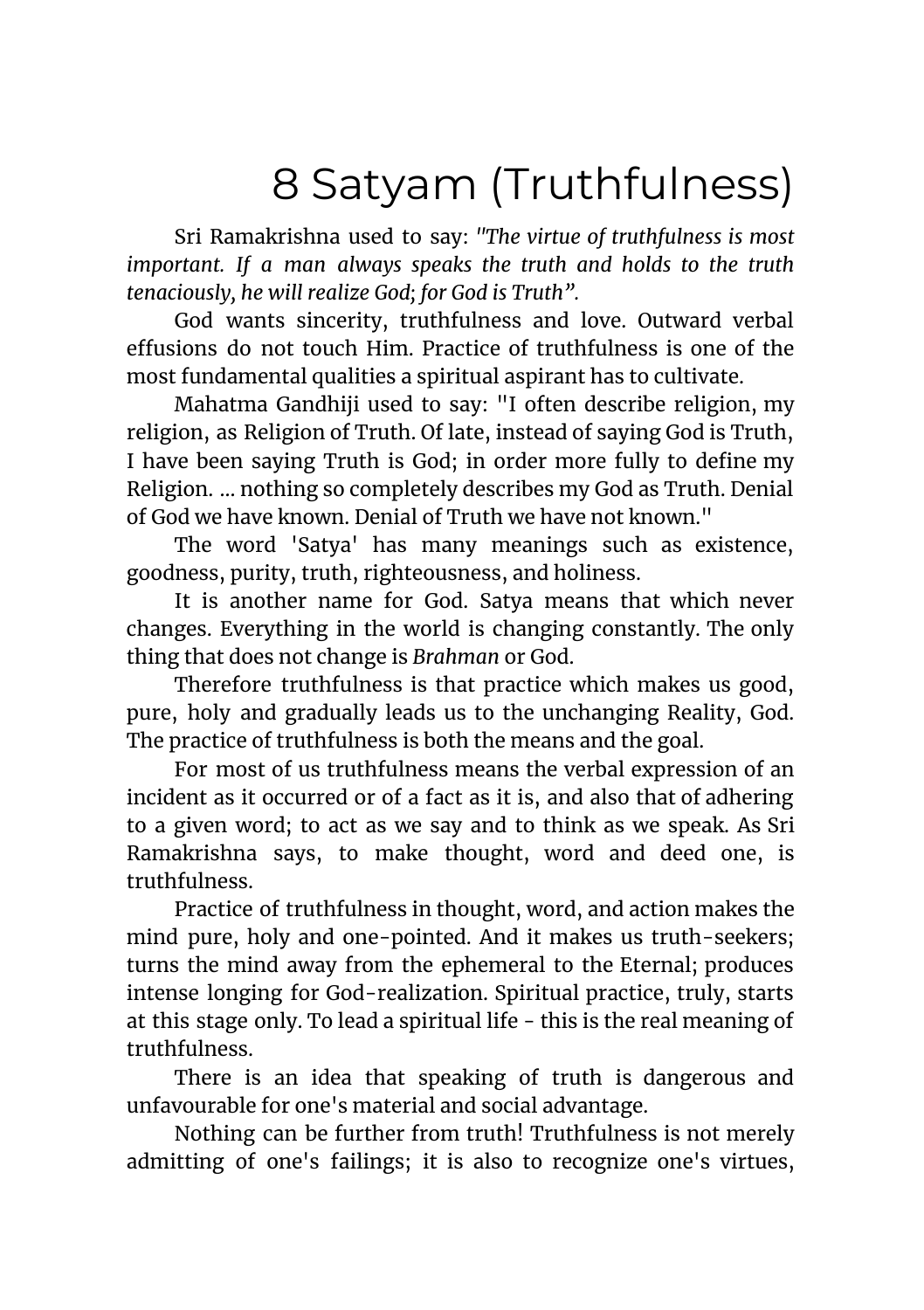#### 8 Satyam (Truthfulness) **29**

merits and moral and spiritual assets. Truth is not merely the recognizing of facts and realities of the outer world. It also extends to the vast inner world of man's higher nature, his unlimited potentialities. Truth is fundamental to man, to his survival, stability and progress.

Unless we understand things and persons in their true nature our plans and aspirations may fail.

As the saying goes 'Truth alone Triumphs.' Again, it is said truth hurts. No doubt, sometimes it does! But truth, in the long run, helps always even if it seems to hurt temporarily. Pain and suffering are the greatest teachers.

Truth is auspicious and beautiful *(Satyam-Shivam- Sundaram)*, it is the source of all real beauty. Poets declare that 'Beauty is truth, truth is beauty'. The advice, 'Be true to yourself not only applies to our physical and psychological well-being, it applies even more to our spiritual nature. However, the practice of truthfulness needs caution.

As the saying goes:

सत्यं ब्रूयात् प्रियं ब्रूयात् , न ब्रूयात् सत्यम् अप्रियम् ।

ियं च नानृतम् ूयात् , एष धमः सनातन: ॥

'Speak the truth; but speak it sweetly and not harshly, and never speak of an unpleasant truth for the sake of pleasing'.

The test of truthfulness is not merely speaking out what is true but what proves to be beneficial to all concerned. If it harms any one in any way, whatever else it may be, it certainly is not truthfulness.

Truthfulness cannot be practised in isolation; it requires cultivation of other moral qualities such as fearlessness, simplicity, dispassion, poverty, non-violence, continence, and self-surrender to God. Without these the practice of truthfulness is impossible.

Also there is a close connection between righteousness and truth. The Upanishads emphatically declare that truth and righteousness are one and the same. The *Brihadaranyaka Upanishad* says: "What is righteousness is indeed Truth. Truth is the Lord of the world, prosperity depends on Truth. Everything originates from Truth, there is nothing greater than Truth." One who is not righteous cannot be truthful.

The *Mundaka Upanishad* proclaims that, सत्यमेव जयते नानतम सत्येन पंथा विततो देवयानः ।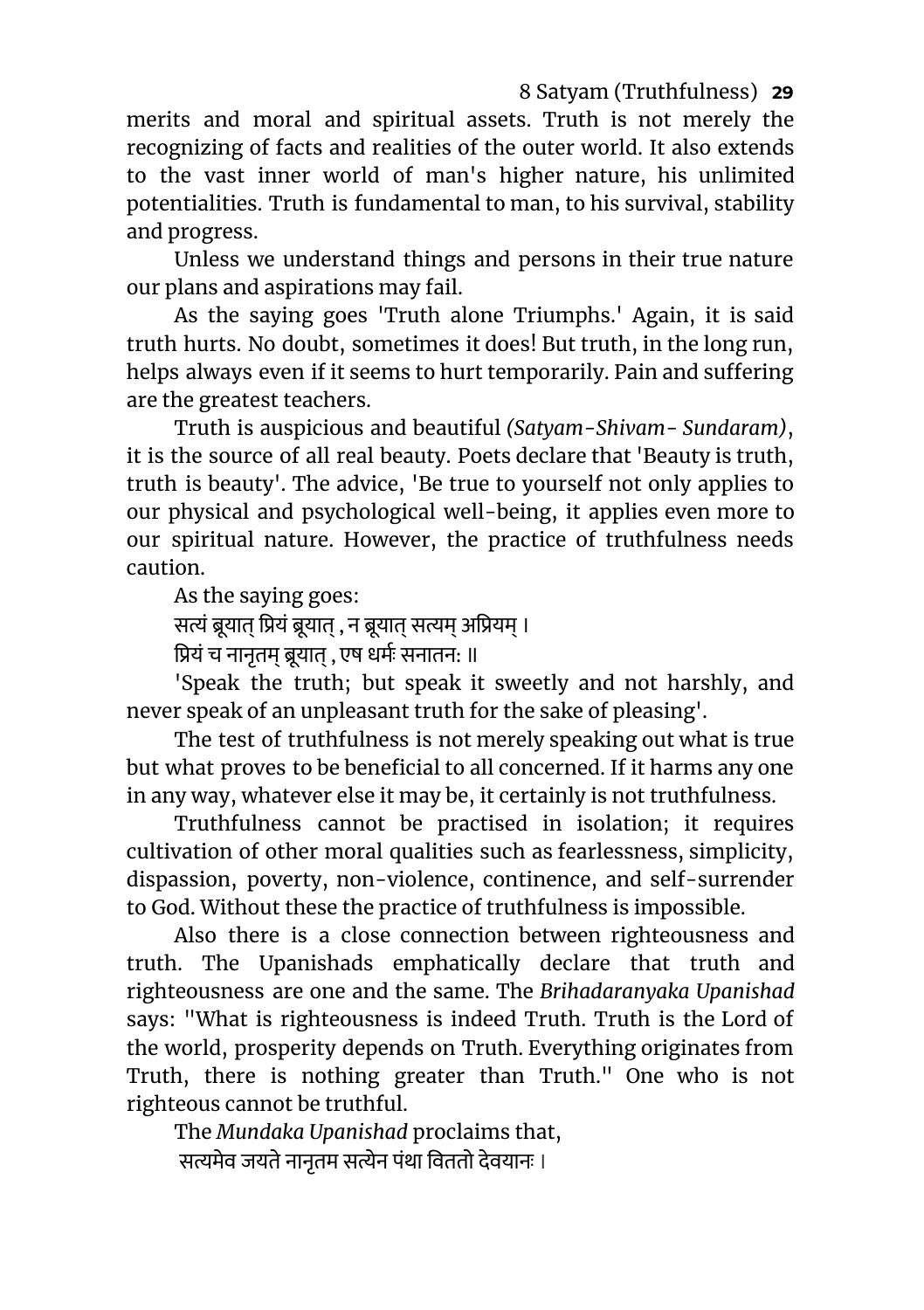"Truth alone triumphs, not untruth; the way to the divine is paved with Truth".

The same Upanishad explicitly declares again: "The Atman can be realized only through Truth and austerity". Indeed the practice of truthfulness is the greatest austerity.

Sri Ramakrishna is an embodiment of truthfulness. He says, *"The best name that we can give to God is Truth. Under no circumstance should one give up truth. Even those who are engaged in worldly activities such as office work or businesses should hold to truth. Truthfulness alone is the spiritual discipline in Kaliyuga."*

He especially instructs householders: *"If a man leads a householder's life, he must have unflagging devotion to truth. God can be realized through truth alone."*

Very often Sri Ramakrishna used to show his displeasure to those who did not observe truth in their words and deeds.

Sri Ramakrishna did not preach anything that he did not practise in his own life. He could give up everything, but could not give up truth. He himself revealed this nature of this when he was talking to devotees: *"If by chance I say that I will go to the pine grove, I must go there even if there is no immediate need for it; otherwise I lose my hold on truth.*

*"After my vision of the Divine Mother, I prayed to Her, taking a flower in my hands: 'Mother, here is Thy knowledge and here is Thy ignorance, take them both and give me only pure love. Here is Thy holiness and here is Thy unholiness, take them both, Mother, and give me pure love. Here is Thy good and here is Thy evil, take them both and give me pure love. Here is Thy righteousness and here is Thy unrighteousness, take them both, Mother, and give me pure love.'*

*I mentioned all these, but I could not say: 'Mother, here is Thy truth and here is Thy falsehood, take them both' I gave up everything at Her feet, but could not bring myself to a position of giving up truth."*

Such was the Master's love for truth. He was an incarnation of Eternal truth and he demonstrated how to practise truth in day-to-day life.

Hence it is that Swami Vivekananda says that, with the advent of Sri Ramakrishna the Satya Yuga, the age of Truth, has begun.

 $\circ$  and  $\circ$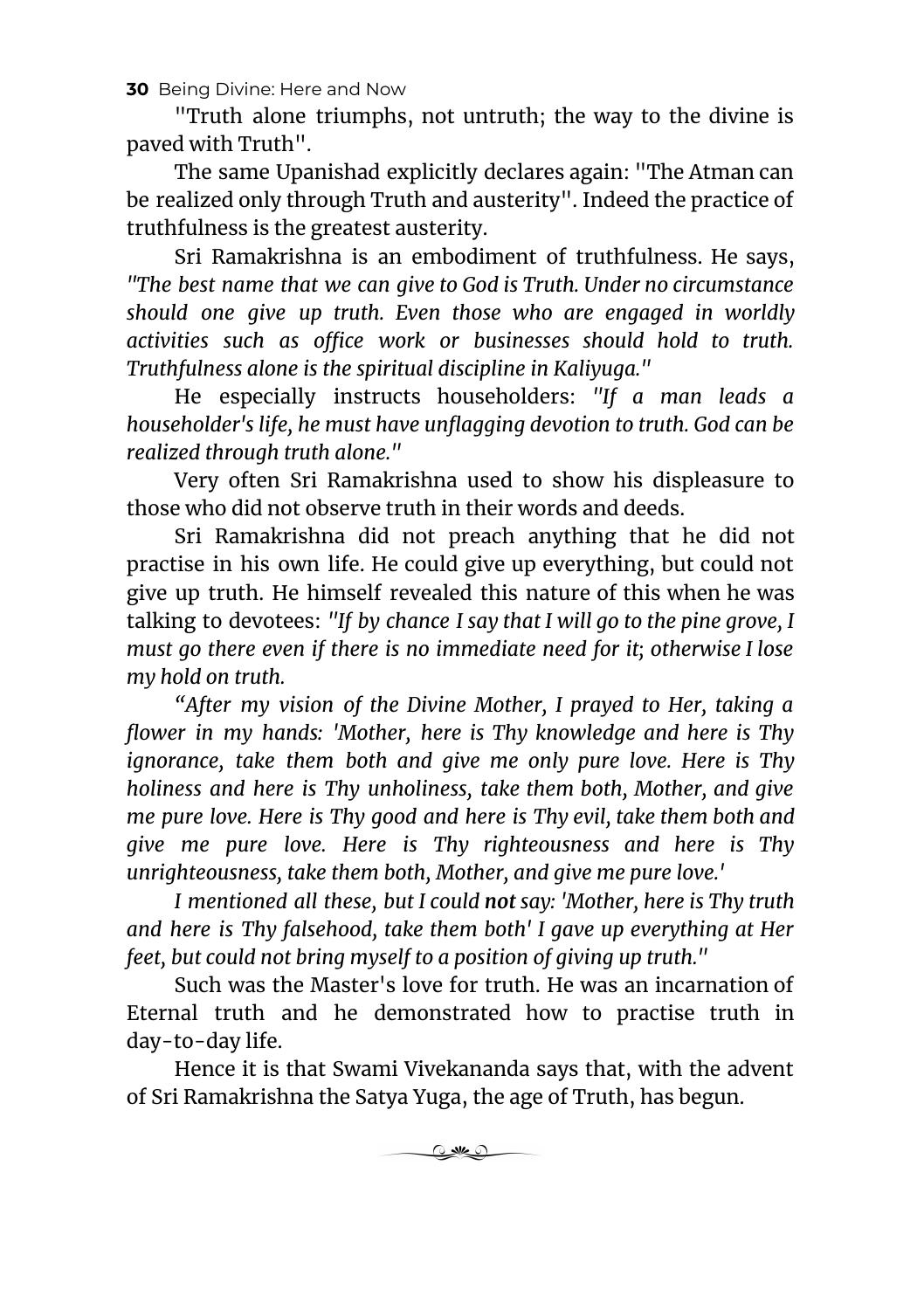# 9 Dama (Sense-Control)

<span id="page-30-0"></span>Dama is sense-control. One who aspires to Self-knowledge cannot be too careful about control of the senses. Unless the senses are controlled it is impossible to control the mind.

What does sense-control mean? Does it mean that we close our eyes, ears etc.? Obviously this cannot be the meaning, for besides being impossible to stop them functioning, it is unwise to do so.

Sense-control means:

1. Using all the senses to discharge one's duties with proper care and attention. This improves our concentration and will-power. Besides it gives a sense of fulfilment.

2. Using the senses in a way that does not agitate the mind but on the contrary promotes spiritual progress. For example, let the eyes enjoy divine forms, let the ears hear devotional music or let one talk and hear about spiritual things as far as possible.

3. Let all the senses be directed towards God. If we can remember God and try to do actions to please Him then the senses will gradually turn towards Him. Karma-Yoga is of great help here.

The control of the senses is a difficult task, but through constant practice and through the grace of God it is possible.

*"A man becomes a saint by conquering the senses. Is there anything impossible for a man who has subdued his passions? He can even realize God, through His grace."* (Sri Ramakrishna)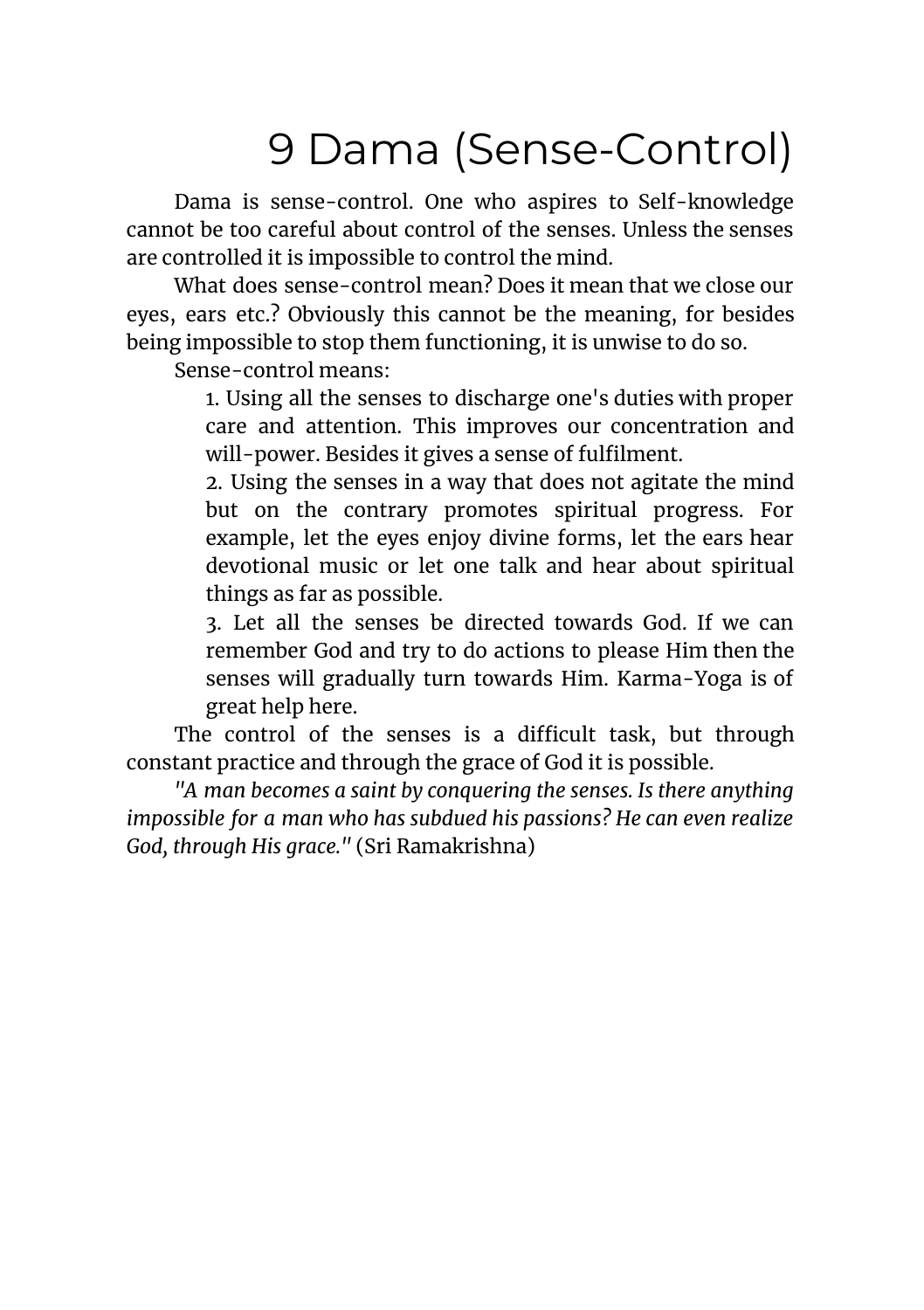# 10 Akrodha (Controlling Anger)

<span id="page-31-0"></span>A spiritual aspirant should have absolute control over anger.

Controlling and expressing anger in a right way is a divine quality. Though difficult, it is possible to control anger.

Some people consider our generation as a 'generation of anger', and this age as an 'age of rage'. There is road-rage, plane-rage, domestic-rage; and there is even an internet-rage!

Hardly do we come across a person who has not felt anger at sometime or other in life, not excepting saints. Then we find some people who are less prone to be angry than others. There are some who do not express any anger outside but go on simmering inside all the time. If a person does not appear to be angry but is grouchy all the time we can be pretty sure he is angry.

Anger is a normal emotion. It helps us to defend ourselves in dangerous situations and has its uses in life when controlled properly. But when it goes out of control it can lead to problems to oneself and others. If it is not dealt with properly it can lead to depression, high blood pressure, stroke, or to heart attack. Extreme anger can even cause death.

Is there also a thing called righteous anger? Most of us think there is and use it to justify some of our actions. But from the spiritual point of view there is no such thing. Here is what Swami Vivekananda has to say: *"Our religion teaches that anger is a great sin, even if it is 'righteous'. I could not for my soul distinguish ever the distinction between 'religious anger' and 'commonplace anger', 'religious killing' and 'commonplace killing,' 'religious slandering and irreligious', and so forth."*

Anger is a negative emotion, a concentrated outburst of energy in the form of annoyance, rage, dislike, coldness etc. According to some psychologists anger is 'a temporary state of madness, an emotional state that varies in intensity from mild irritation to intense fury, rage etc.' Swami Turiyananda regarded anger as concentrated desire. Anger is called a demon by Sri Ramakrishna, for like a demon it keeps us bound to this world.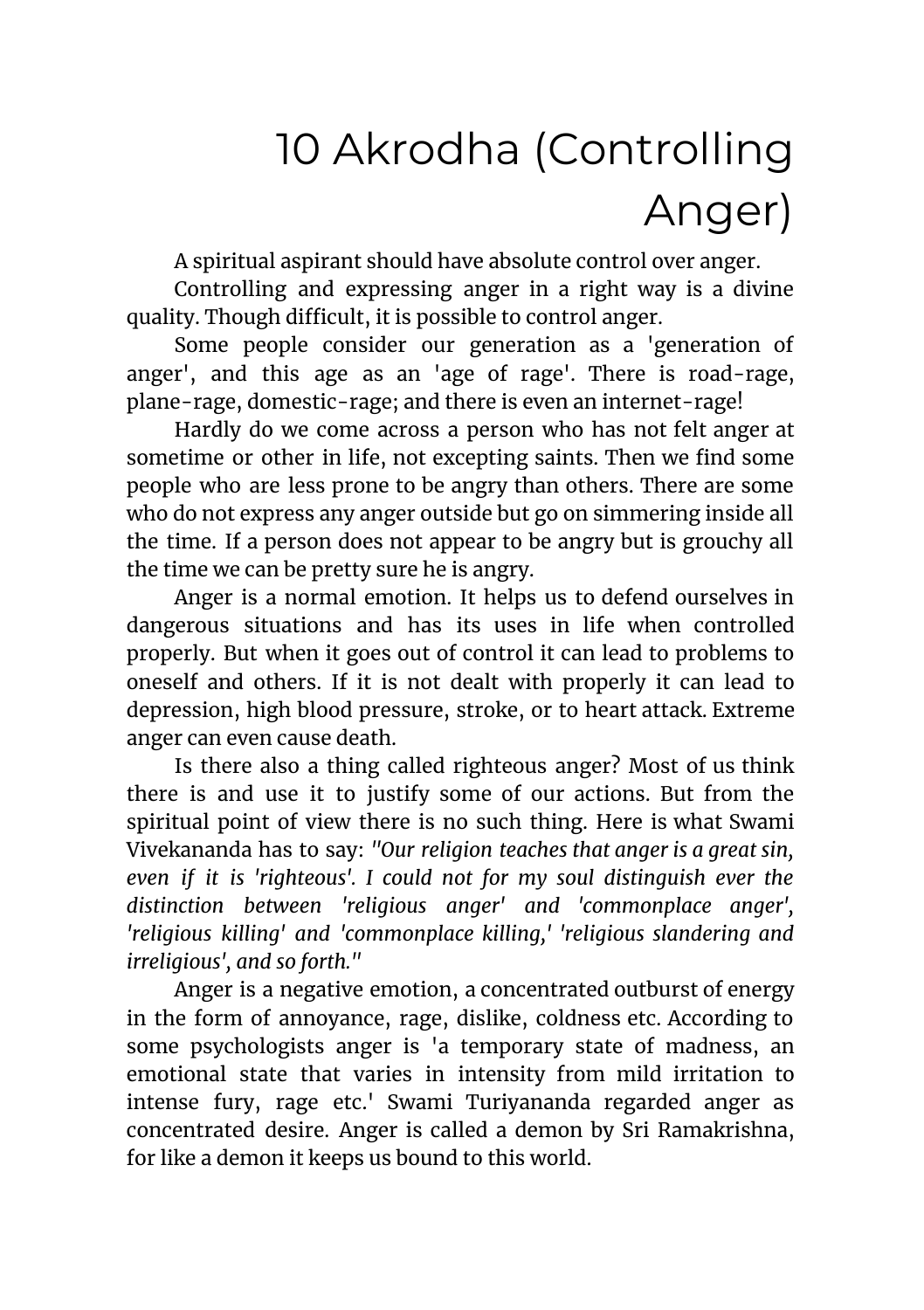Without doubt anger is one of the deadliest enemies in spiritual life. According to Vedanta it is one of the six inner passions that block progress in every field of life. If it is not controlled one courts ruin even in this world and can never progress in spiritual life.

Anger can manifest in myriad forms. Often it is difficult to recognize it; for it can hide its nature under different guises such as cynicism, pessimism, looking down with coldness and indifference upon others, constant grumbling, dissatisfaction with one's life etc. Whatever the expression the underlying cause is the same - anger.

### <span id="page-32-0"></span>10.1 Causes of anger

Anger, of course, is a symptom and not the disease itself. The root cause of anger is egotism. The ego, when ignorant of its true nature, identifies itself with body and mind.

This ignorance leads to passions like lust, anger, greed etc. The Bhagavad Gita gives a graphic description of the cause of desire:

ध्यायतो विषयान्पुंस: सङ्गस्तेषुपजायते |

सङ्गात्सञ्जायते काम: कामात्क्रोधोऽभिजायते || 2.62||

क्रोधाद्भवति सम्मोह: सम्मोहात्स्मृतिविभ्रम: |

स्मृतिभ्रंशाद् बुद्धिनाशो बुद्धिनाशात्प्रणश्यति || 2.63||

"When a man dwells constantly on sense-objects, he feels an attachment for them. Attachment gives rise to desire, and desire (when thwarted) breeds anger. From anger comes delusion; from delusion, failure of memory; from the failure of memory, discrimination is lost; and from the loss of discrimination man perishes." (Gita 2.62 & 2.63) Now we can see that anger, in a way, is thwarted desire and expectation.

### <span id="page-32-1"></span>10.2 Expressions of anger

Anger can be expressed mainly in three ways - suppression, irrational outburst and sublimation. In some it bursts forth in the form of instantaneous and aggressive behaviour often leading to tragic consequences. Other people, especially those who are timid, try to suppress and internalise this emotion bringing harm to themselves. However it cannot be suppressed for long but will be out some time or other and with greater violence. These two ways of expressing anger are counterproductive and lead to great damage.

But spiritual aspirants have a better and productive way of expressing their anger. They control, sublimate and direct it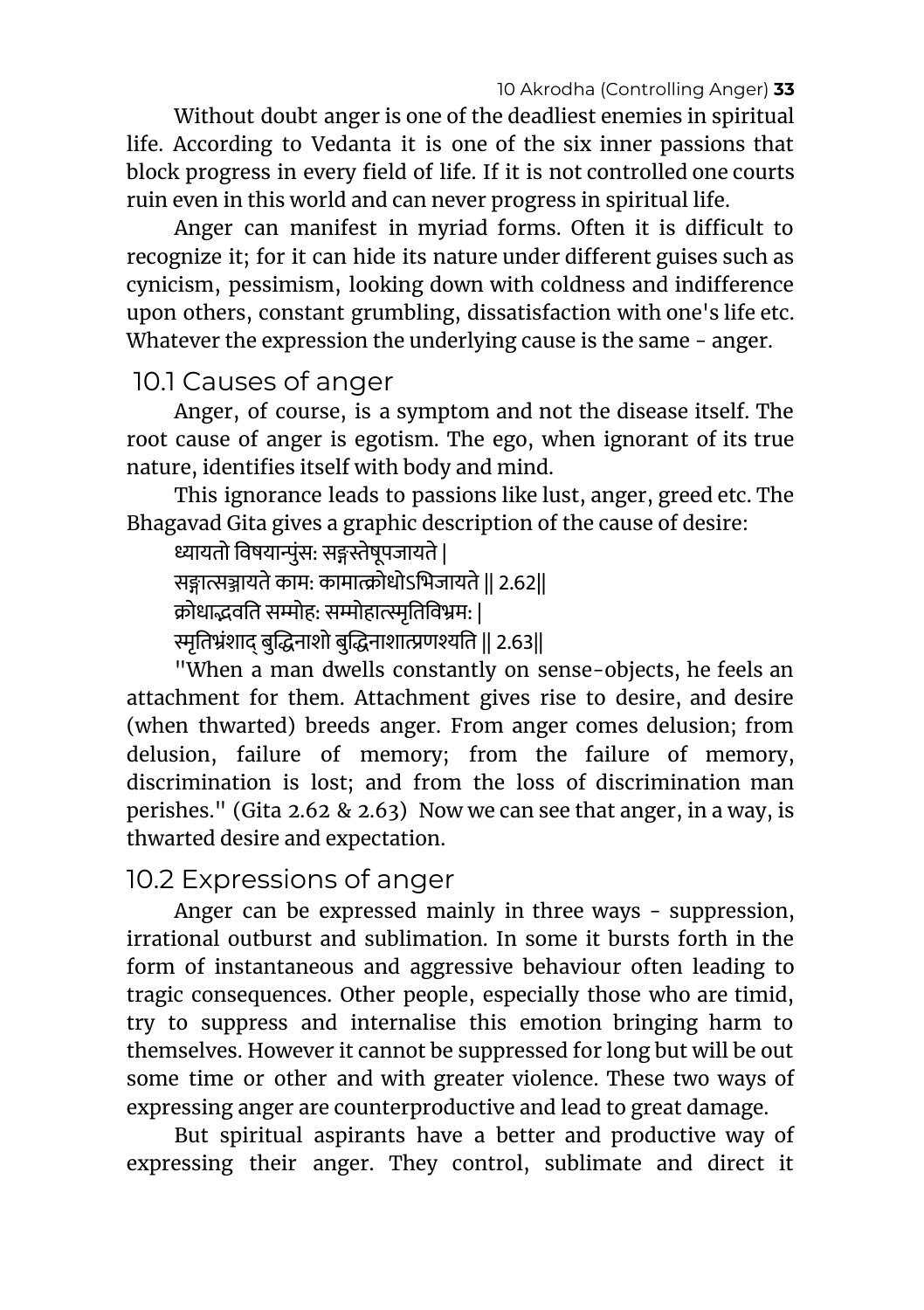towards a higher goal. Sometimes it may even be their duty to express righteous anger. Sri Ramakrishna used to say *"It is sometimes very necessary to hiss but never to bite!"*

Here is a quotation from Aristotle: "Anybody can become angry - that is easy, but to be angry with the right person, and to the right degree, and at the right time, and for the right purpose and in the right way - that is not within everybody's power and is not easy."

Perhaps only a saint can express anger in this way!

### <span id="page-33-0"></span>10.3 Ways to control anger

Those who wish to control anger must have a firm determination and a higher spiritual goal. Even a noble but worldly goal may not be enough. Since egotism is the root of all passions, we must realise that the only way to control anger is to uproot egotism. Naturally this involves controlling other passions too. It is a hard task but not an impossible one.

Here are some ways of controlling anger:

1. One way is to look upon all persons and objects as divine.

2. Another way is to consider that whatever happens in life is the result of our past Karma. This is easy for those who believe in the law of Karma and its corollary, rebirth.

3. Regular meditation, japa, prayer, study of scriptures, keeping company of holy people and places - all these spiritual disciplines are of great help. Marcus Aurelius writes in his Meditation: "When you are angry above measure, think within yourself, how momentary is man's life. Let us think how much more grievous are the consequences of our anger than the acts which arouse it. Let this truth be present to you in the excitement of anger, that to be moved by passion is not manly, but mildness and gentleness, as they are more human, so also are they more manly."

4. Passions by themselves are neutral. They become good or evil according to the way we use them. In any case they cannot be eradicated. Sri Ramakrishna advises: *"Since you cannot get rid of your passions - your lust, your anger, and so on - give them a new direction. Instead of desiring worldly pleasures, desire God. Have intercourse with Brahman. If you cannot get rid of anger, then change its direction. Assume the tamasic attitude of bhakti, and say: 'What? I have repeated the hallowed name of Durga, and shall I not be liberated? How can I be a sinner anymore? How can I be bound anymore?' If you cannot get rid of*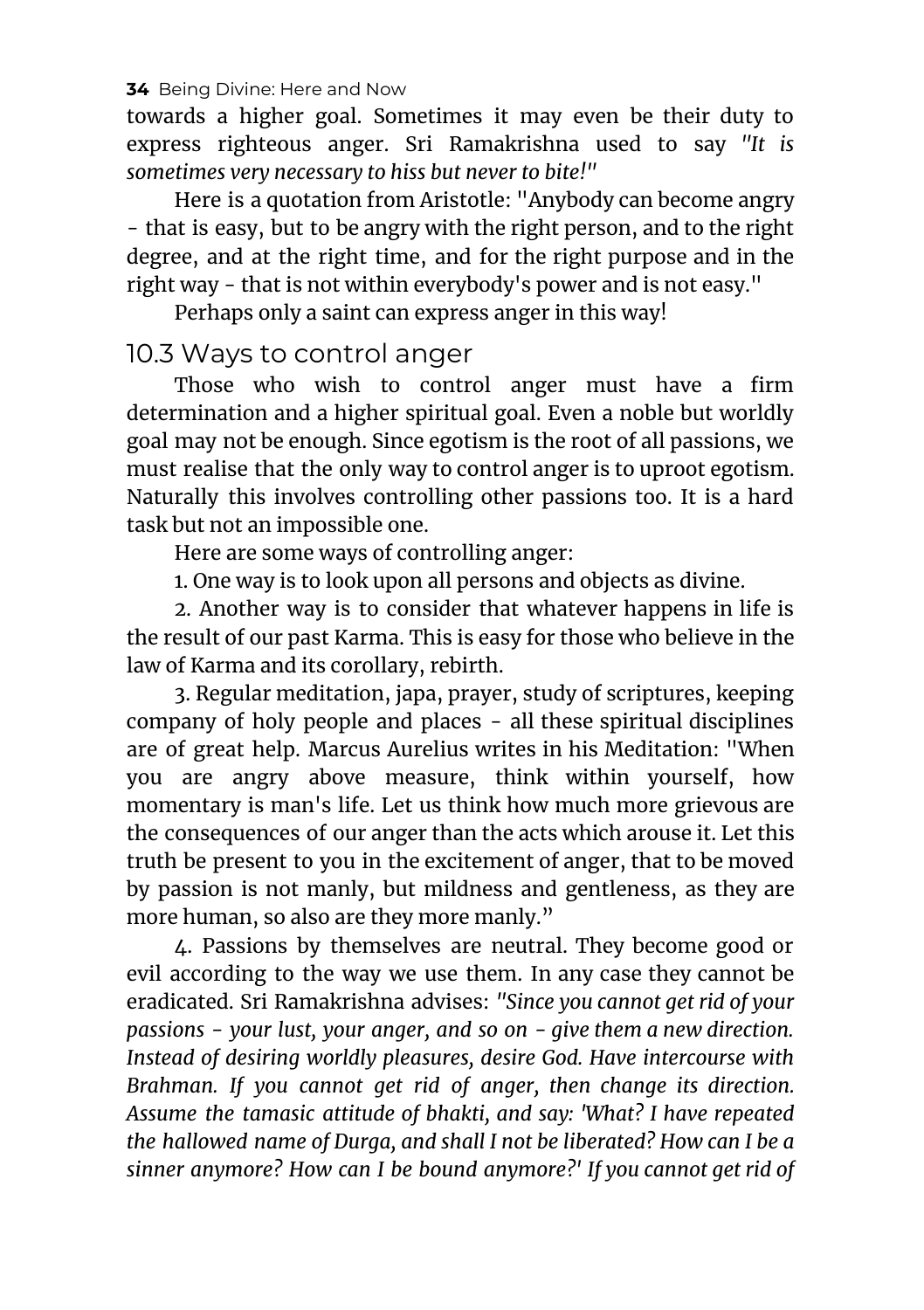10 Akrodha (Controlling Anger) **35**

*temptation, direct it towards God. Be infatuated with God's beauty. If you cannot get rid of pride, then be proud to say that you are the servant of God, you are the child of God. Thus turn the six passions towards God."*

5. Having a definite goal and a daily routine helps immensely. Otherwise we are likely to brood over unhappy experiences and increase our anger.

6. Patanjali advocates the eradication of negative emotions by meditating on their opposite, positive qualities. The positive quality opposed to anger is love. Constantly thinking of love gradually erodes anger.

7. Ignorance makes us unrealistic. We expect everything to go according to plan - our plan. This world, unfortunately, does not come up to our expectations many times. So we must be prepared to expect the unexpected and graciously accept life as it comes.

8. Ours also is an age of impatience. We become annoyed if things do not go quickly and according to our plan. Deep breathing and relaxation can help us curb undue impatience to some extent.

9. A bit of humour is very helpful. As a wag said, "If one can learn to laugh at oneself one will never again lack entertainment." Humour helps us by making light of things which we take too seriously and makes us see the funny side of life.

10. Above all, prayer for the welfare of all, especially those who injure or annoy us, is of immense help.

Anger is a passion that every spiritual aspirant needs to address. We come across many exemplary incidents in the lives of holy men and women. They show us definite ways and means of controlling it giving us courage and inspiration.

كالات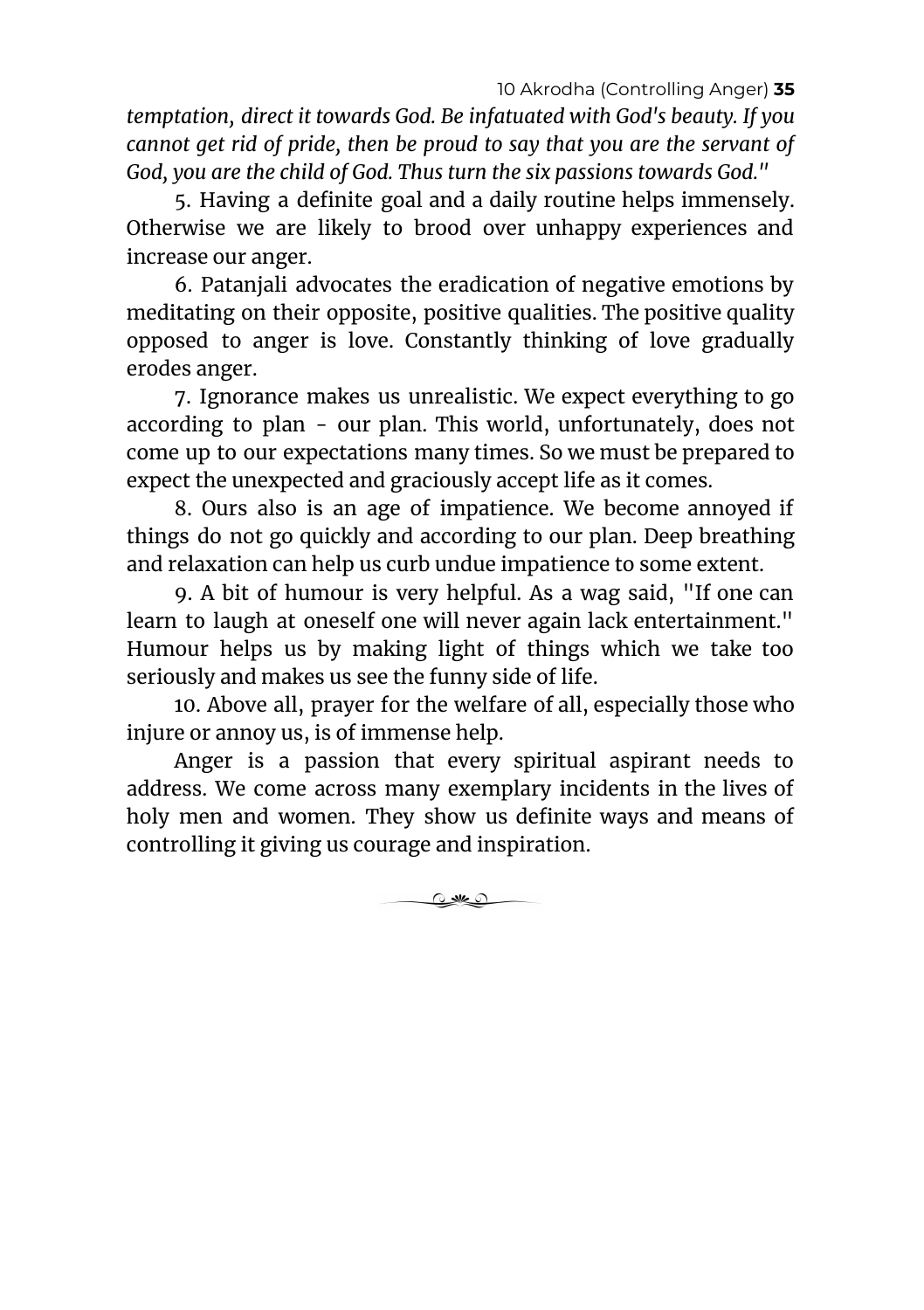# 11 Shānti (Peace)

<span id="page-35-0"></span>Peace is an important spiritual quality. It is impossible to make progress in any field of life, not to speak of spiritual life, without attaining some degree of peace. Peace and happiness are closely linked. Without peace one can never attain happiness. "Where is happiness for a peaceless man?" asks the Lord in the Gita (2.66).

#### ...अशान्तस्य कृत: सुखम् || २.६६||

Consciously or unconsciously everyone longs for peace and happiness. To be healthy, happy and peaceful is the natural state of all beings. At the lower level if an organism is ensured of survival and security it lives a contented and peaceful life, and this is true of the majority of human beings too.

But man has higher needs, called values, and cannot be satisfied with biological needs only. He seeks higher values like *(Satyam—Shivam—Sundaram)* truth, goodness and beauty. He won't have peace or rest until these values are realised.

### <span id="page-35-1"></span>11.1 What is peace?

Peace is not a negative state of mere calm; it is a state where the mind is not agitated with desires, is full of contentment and happiness; it is a state where man feels fulfilled because he has found meaning in life. It is only when man realises God that he finds true meaning in life. Peace is that state of mind in which the potential divinity in us becomes manifest.

Naturally very few experience real and abiding peace, the peace that passeth all understanding. It can be attained by everyone but it is a pearl of great price and few are prepared to pay the price.

There is a tradition in India of chanting thrice the word peace (Shantih) at the end of all sacred actions. There is a reason for this. Man is subject to various types of miseries.

These are usually divided into three according to their source.

They are *Adhyatmika* - those that are born of the ills and pains of the body and the mind; *Adhibhautika* - those that are caused by other creatures such as bugs, birds, bears, snakes, thieves, and also from floods, famines, droughts, earthquakes, etc.; and *Adhidaivika* those miseries that arise from the heavens such as wind, rain, heat, cold, or due to the displeasure of gods, demi- gods, etc. It is for the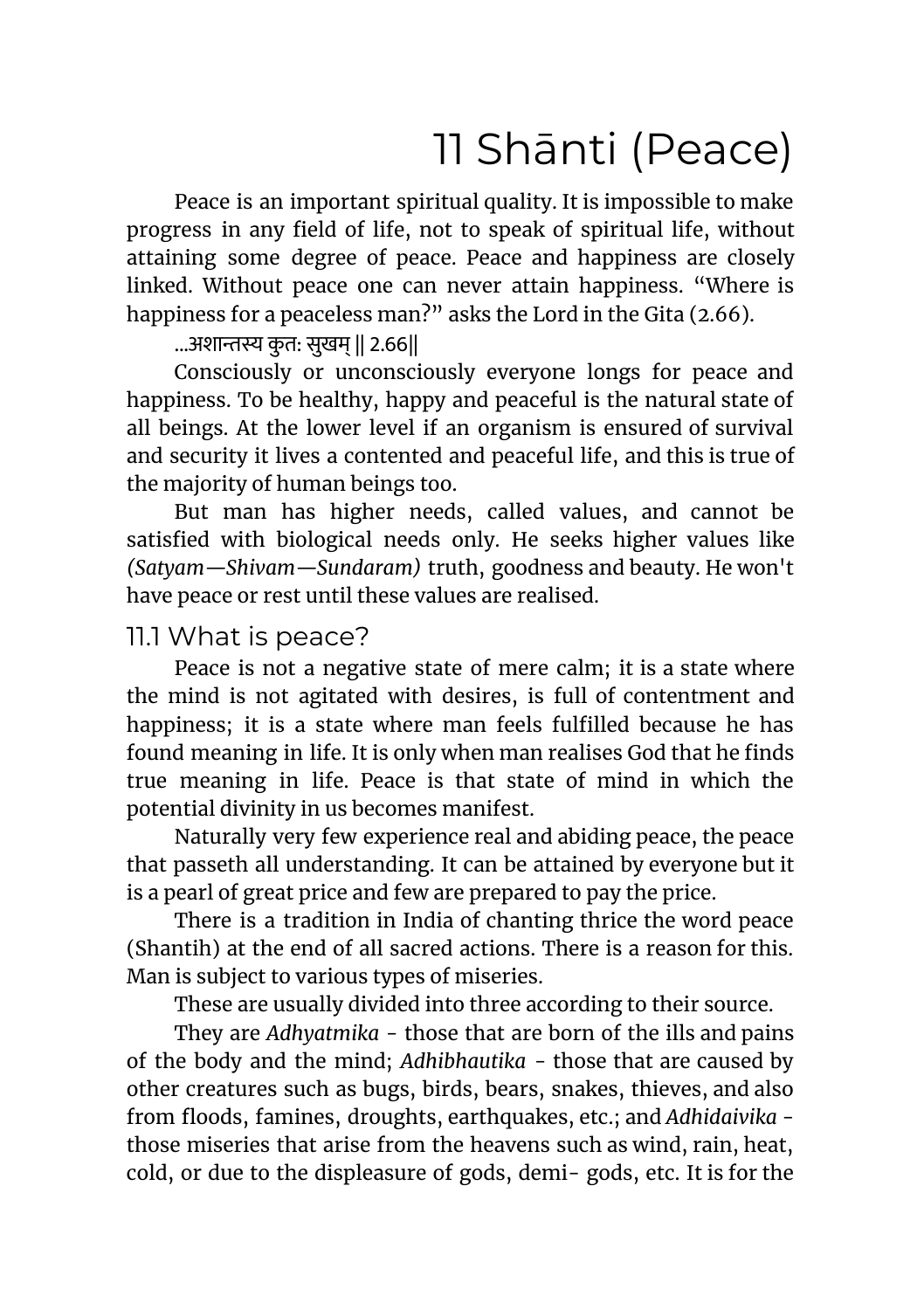11 Shanti (Peace) **37**

cessation of these three types of miseries that the threefold peace chant is usually done. Vedanta believes that these are the three areas in which we need to obtain peace.

*Adhyatmika, Adhibhautika, Adhidaivika* - these three words can also be translated in other ways such as mental, physical or spiritual; as individual, familial and social; or as gross, subtle and causal.

Whatever be the interpretation, one point is clear: no man is an island; we are individuals living in the world, in a family and in a society. Hence if we are to obtain happiness there must be peace in the individual, in the family and in the society.

Of these three areas, we have almost no control over the family or society. The only choice left is to deal with oneself. Happily there are shining examples of men and women who, in spite of adverse circumstances and almost insurmountable obstacles, rose above them and enjoyed abundant peace and happiness.

The secret is self-control and spiritual life.

11.2 How to attain peace?

Now let us discuss ways of attaining peace in the physical, mental and spiritual areas.

- 1. Physical: The body is said to be the first instrument of peace. Hence it is to be kept healthy and strong through proper diet and exercise.
- 2. Mental: The mind is said to be the cause of both bondage and liberation. It is true that we experience both happiness and unhappiness according to the state of our mind. When our mind is agitated with uncontrolled thoughts we feel restless; and desires are the root cause of this restlessness. Therefore we have to try to gradually bring this turbulent mind under our control by controlling desires. Though difficult, the mind can be brought under control through dispassion, discrimination and daily practice of prayer, meditation, scriptural reading and keeping holy company.
- 3. Spiritual: Each soul is potentially divine. Spiritual life is the way of manifesting this potential divinity within. It is impossible to attain perfect peace without Self-knowledge, without realising our true nature. Therefore Sri Ramakrishna says that *the goal of life is to attain God.*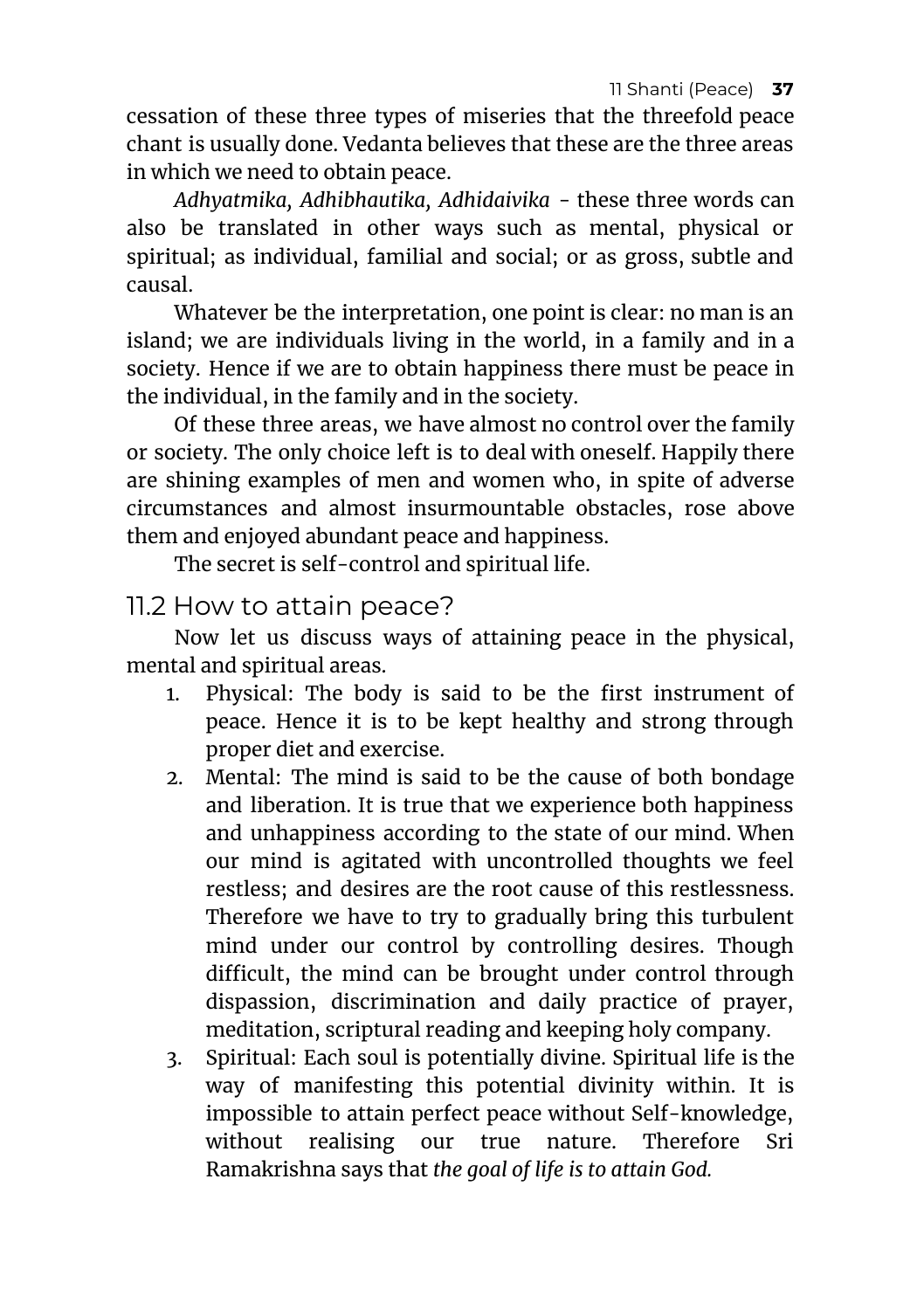Says Sri Ramakrishna: *"You will get peace of mind only when you have seen God. You will enjoy bliss and gain strength only when you have talked to Him.*

*"Man attains his liberation, therefore, by piercing the veil of Maya and rediscovering his total identity with Brahman.*

*"Knowing himself to be one with the Universal Spirit, he realizes ineffable peace.*

*"The nearer you come to God, the more you feel peace.*

*"Peace, peace, peace - Supreme peace! The nearer you come to the Ganges, the more you feel its coolness. You will feel completely soothed when you plunge into the river."*

Echoing the words of the Upanishads Swami Vivekananda says:

*"The nature of the soul is bliss and peace unchanging. We have not to get it; we have it; let us wash away the dross from our eyes and see it. In the midst of the manifold, he who sees that One; in the midst of this infinite death, he who sees that one life; in the midst of the manifold, he who sees that which never changes in his own soul - unto him belongs eternal peace. Unto none else, unto none else."*

Only resting in the Divine Mother are we safe.

Sincere self-effort makes us realise that absolute surrender to the Divine is the only way. With this understanding comes peace and happiness.

<u>ان علاد ت</u>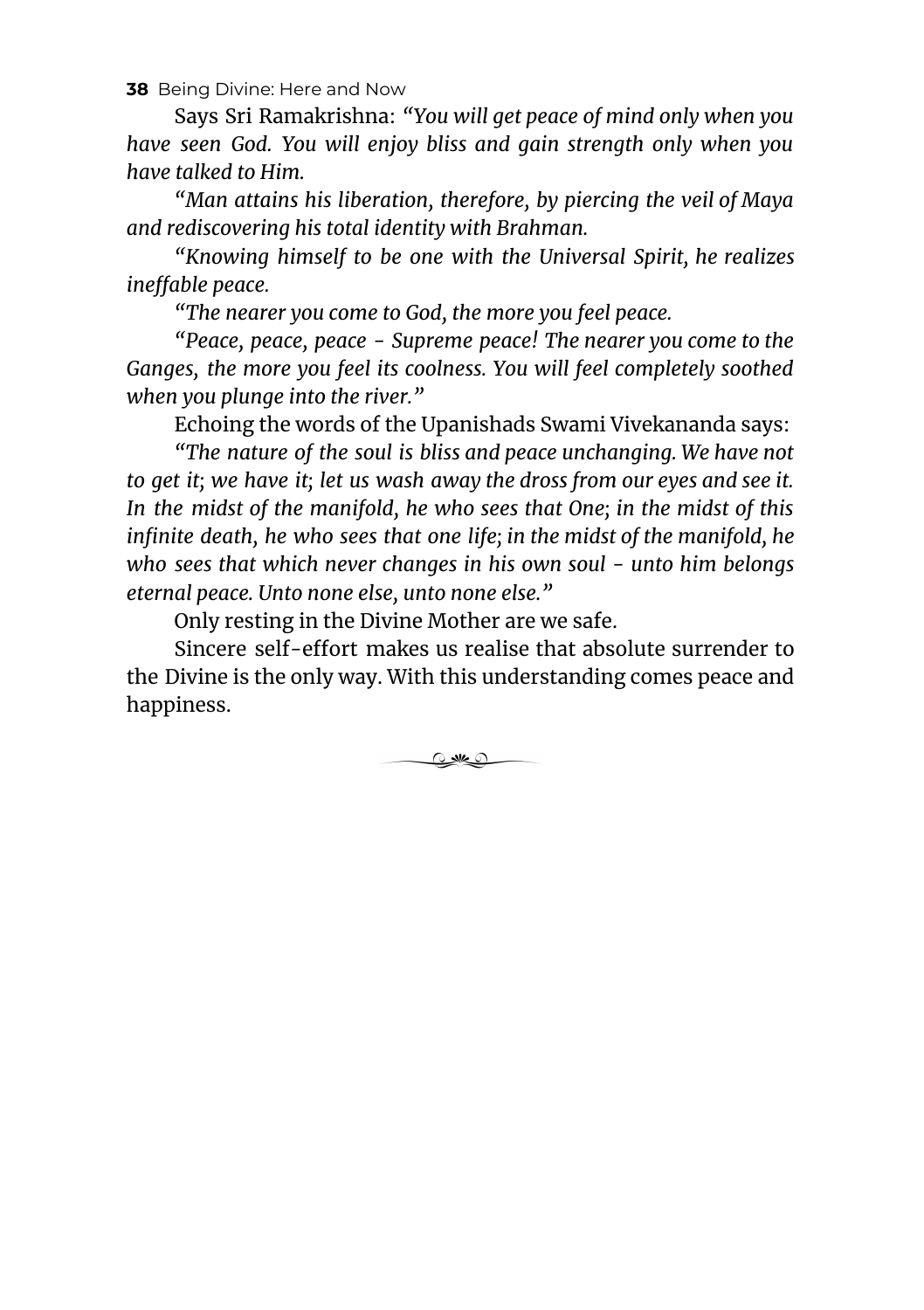# <span id="page-38-0"></span>12 Pai[śu](#page-38-0)nam (Aversion to Fault Finding)

*"Don't find fault with anyone, not even with an insect. As you pray to God for devotion, so also pray that you may not find fault with anyone."* (Sri Ramakrishna)

One of the deadly sins Sri Krishna advises us to avoid is *Paisunam*. It is a Sanskrit word meaning slandering, fault-finding, spreading scandal, back-biting, calumniating, betraying, being harsh, cruel, low, vile, wicked, malicious, etc.

Even in a world context such a type of behaviour can be unprofitable, unwise and even can endanger one's life. In a spiritual context it means talking shop, gossiping, etc. and is harmful in the extreme degree.

Unfortunately we live in an age of sensationalism. There is a saying: No news is good news. No news may be good news, but hardly anyone wants to hear or bear good news. If the media - TV, Radio, newspapers, etc., were to broadcast only good news I wonder how many of us would care to see, read or listen to them! The media bombard us with sensational news. Fed constantly on such unsavoury diet our bodies and minds become polluted and unfit for spiritual progress. (Sri Ramakrishna used to sprinkle holy Ganges water on the spot where a newspaper had been left! We may not go to such an extreme.)

Hence those who are intent on spiritual progress must take all care to avoid this undesirable quality.

Why should we avoid slandering, fault-finding, etc. First of all, it is a waste of time, and time is very precious. Many consider time as money, and those who are intent on profit, worldly or otherwise, cannot afford to waste time. Certainly it is not going to make those whom we are criticising or finding fault with any better; on the contrary they may become even worse. And according to the law of Karma we are sure to get back all that we gave with compound interest.

There is a saying: To err is human. If we look around can we find even a single human who is free from faults? Secondly, it is a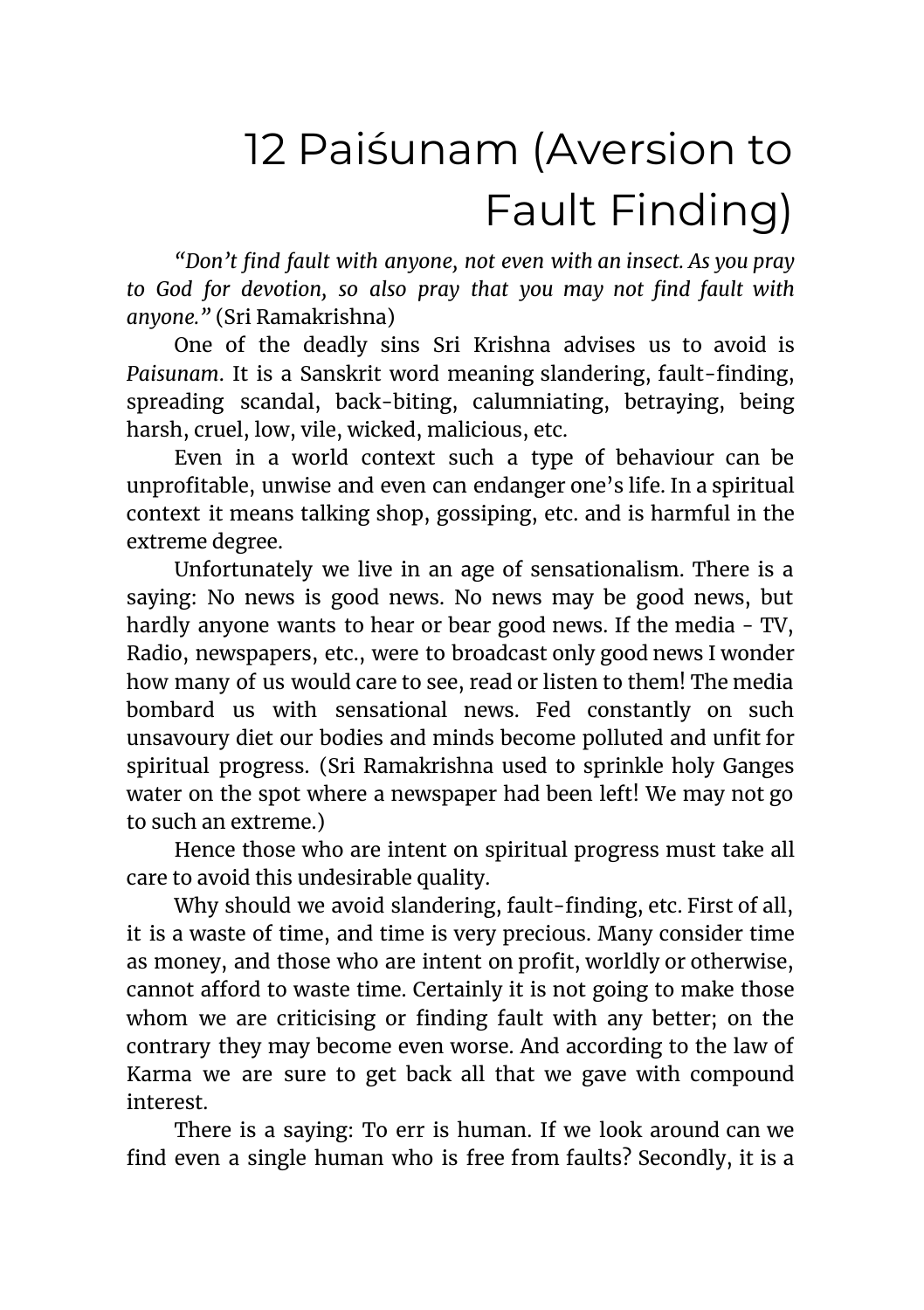waste of energy. Every activity is an expenditure of energy and evil activities require even more expenditure of energy. Energy is limited, and is a precious commodity.

If it is spent in wrong ways it will not be available for a higher, creative purpose. As it is we need all the energy we can muster if we want to advance in spiritual life.

Thirdly, those who dwell on the faults of others will develop those very faults; for we become what we think of intensely and constantly. There is a well-known saying in India: Those who find fault do not know their own faults.

The Holy Mother used to say: *Man is bound to make mistakes. One should not notice them. If one does not follow this rule, it harms oneself alone. By constantly observing the faults of others, in the end one will become a mere fault-finder. To see the faults of others! One should never do it. I never do so.*

Forgiveness is *Tapasya* (austerity). Swami Vivekananda says: *Never talk about the faults of others, no matter how bad they may be. Nothing is ever gained by that. You never help one by talking about his fault; you do him an injury, and injure yourself as well.*

It is the experience of many of us that those of us who find fault with others often suffer from those very faults, perhaps in an even greater degree than others! It may, perhaps, be that we have an unconscious recognition of our defects but do not wish to acknowledge the fact because either they are too painful or we are too weak to overcome them. In addition, very often finding fault with others is a way of feeling that we are somehow better than others. Only those who are shallow and have no substance resort to this method.

Reject the thought that you are better than anyone else. If you think such haughty thoughts, God (who knows what is in you) will consider you worse than them.

Pride about our good deeds is pointless. God has his own ideas regarding what is good and he does not always agree with us. If there is anything good about you, believe better things of others. This will keep you humble. The humble are always at peace. It will be disastrous for you to consider yourself better than even one person. (Imitation of Christ)

In any case pride is a demonic quality and the sooner we get rid of it the better for everyone.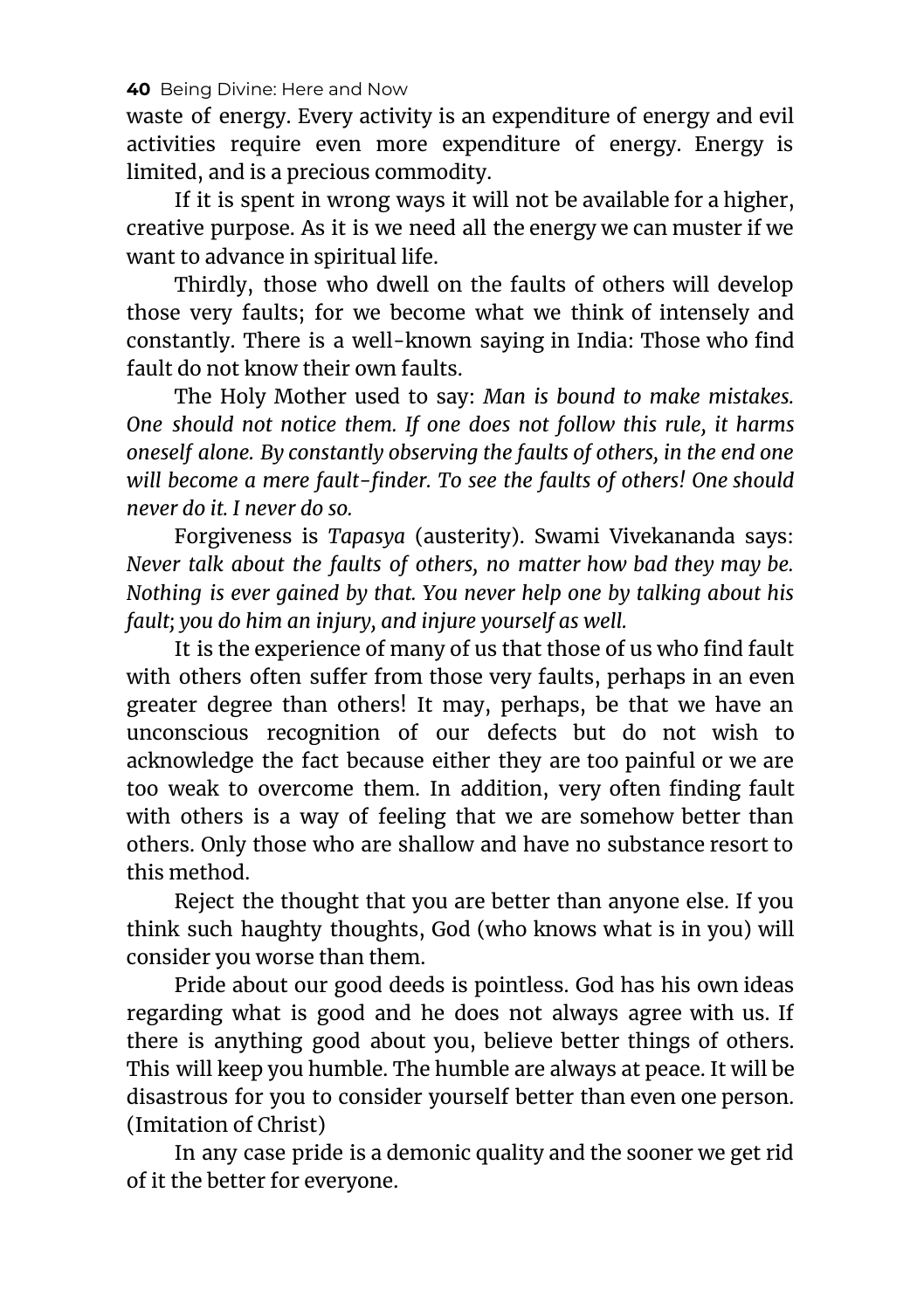Fourthly, this habit of fault-finding prevents us from looking into our own hearts and finding our own defects and weaknesses. According to Vedanta we are already perfect but ignorance or Avidya prevents us from the knowledge of our true nature. Ignorance manifests in the form of defects and weaknesses. Spiritual practice is meant only to remove these faults and when they are removed ignorance vanishes and the Self manifests automatically.

Swami Vivekananda says: *We do not look at our own faults; the eyes do not see themselves, they see the eyes of everybody else. We human beings are very slow to recognise our own weakness, our own faults, so long as we can lay the blame upon somebody else. Men in general lay all the blame of life upon their fellow-men, or, failing that, on God, or they conjure up a ghost, and say it is fate.*

Fifthly, Vedanta declares again and again that each soul is divine. So, spiritual aspirants are advised to look upon everyone and every object in this world as a manifestation of God. The goal is reached when we can perceive God in everything.

Holy Mother says: *But I tell you one thing - if you want peace of mind, do not find fault with others. Rather see your own faults. Learn to make the whole world your own. No one is a stranger, my child. The whole world is your own.*

Hard and constant practice is necessary to make even a small advance in spiritual life. Needless to say an aspirant should struggle to uproot this evil habit of fault-finding and slandering.

Lastly, it is not only fault-finding but even gossip and meaningless chatter that should be avoided assiduously by those who wish to progress in spiritual life for small talk disturbs the mind, makes it restless, brews undesirable thoughts, and gradually turns the mind away from God. If we do not take care in the beginning it will turn into an evil habit and may be harder to eradicate later.

Avoid small talk as much as you can. Even shop talk can be a great hindrance. Our chattering is an escape from unwelcome thinking. Watch and pray, so that you won't waste your time. If you want to talk about something, discuss a worthwhile subject.

Failing to guard your mouth is a very bad habit. But reverent discussion of spiritual matters can help us all grow.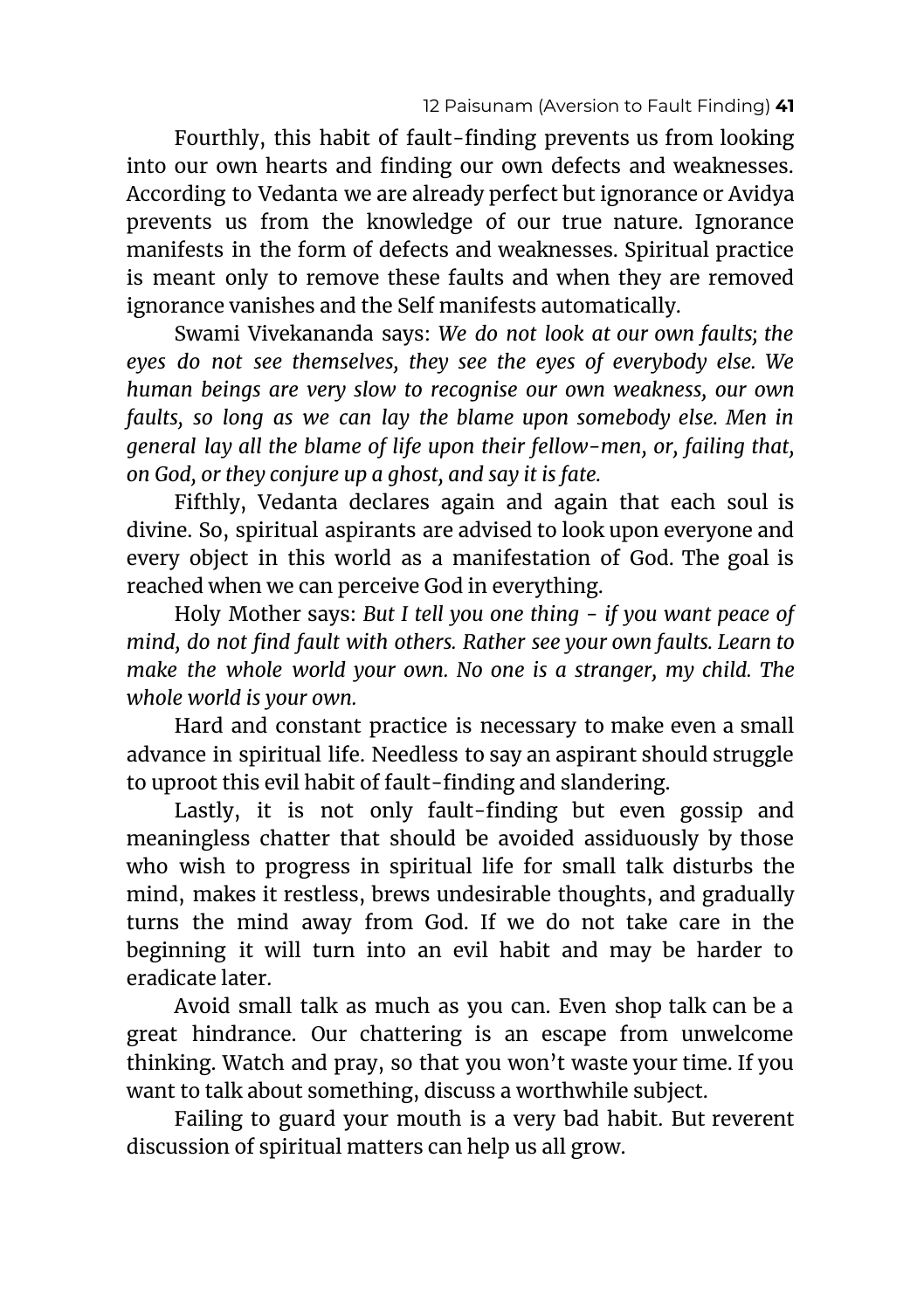We will have much peace if we refrain from minding the business of others.

Try to be patient with the defects and blemishes in others, because you also have many things about you that they must endure. If you can't make yourself what you want to be, how can you expect to remake somebody else? (Imitation of Christ).

كالات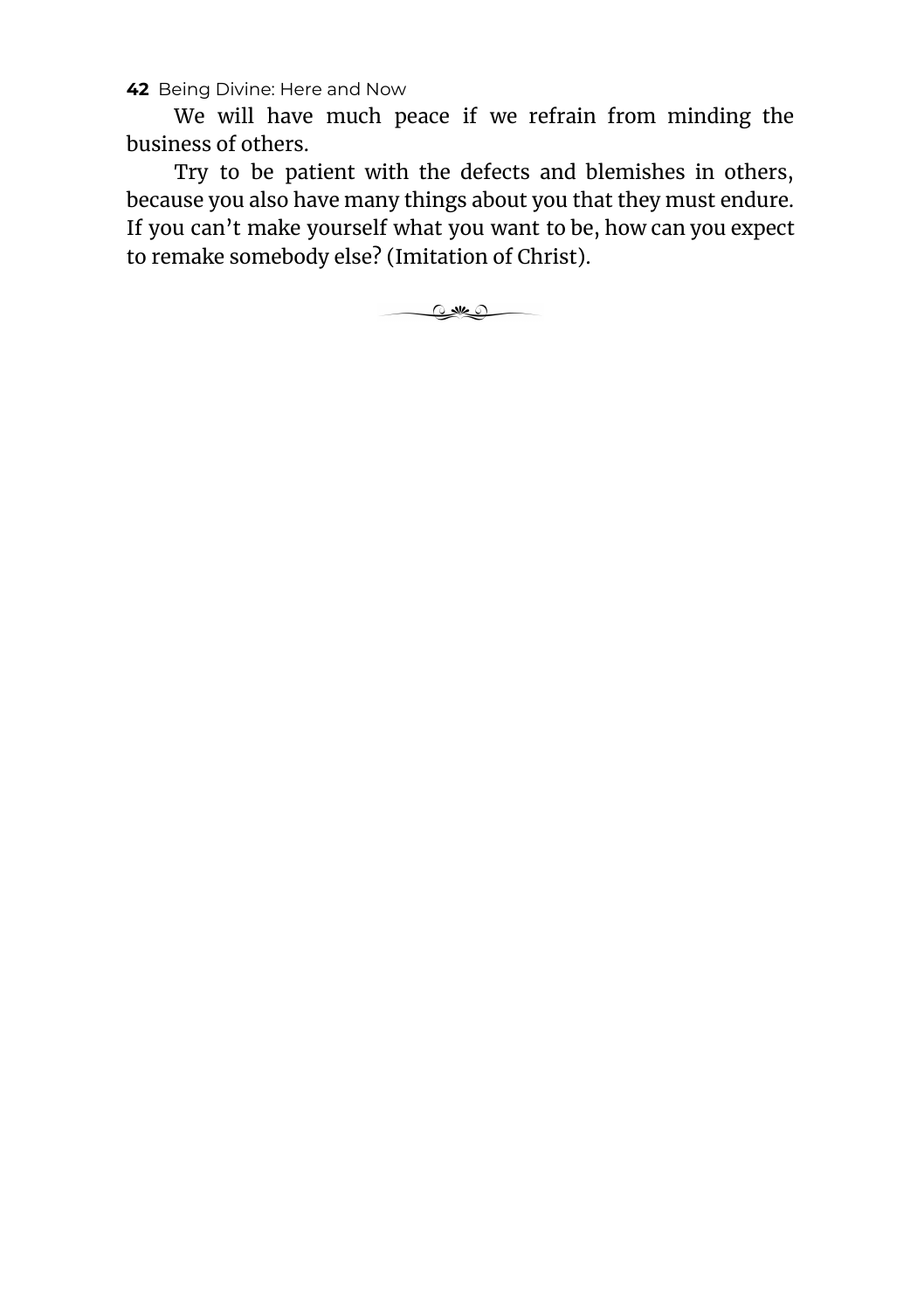## 13 Daya (Compassion)

Compassion, love of God and renunciation are the glories of true knowledge.

Sri Krishna tells us that compassion towards all beings is an important spiritual quality. As we progress in spiritual life the capacity to feel sympathy, mercy, tenderness, compassion etc. grows. This feeling is the outcome of true knowledge and not any moribund emotion.

Often Maya (attachment) and Daya (compassion) look alike, but they are diametrically opposed.

It is very natural to feel compassion for one's own family, relatives, friends, country, religion etc. More often than not this feeling is not compassion but attachment. True compassion transcends national, religious, cultural and gender barriers.

Sri Ramakrishna clarifies: *Remember that daya, compassion, and Maya, attachment, are two different things.*

*Attachment means the feeling of my-ness toward one's relatives. It is the love one feels for one's parents, one's brother, one's sister, one's wife and children. Compassion is the love one feels for all beings of the world. It is an attitude of equality.*

*If you see anywhere an instance of compassion, as in Vidyasagar, know that it is due to the grace of God. Through compassion one serves all beings.*

Compassion is a feeling of deep sympathy and sorrow for another who is stricken by misfortune, accompanied by a strong desire to alleviate the suffering. The important point to be noted is, if compassion does not lead to concrete action, it is worse than useless.

Even animals are known to be kind, compassionate and caring, not to speak of human beings. As the Chandi tells us The Divine Mother is present in every being in the form of daya or compassion. Because of this love and compassion animals too tend their young, sometimes at the cost of their own lives.

Without this care existence becomes precarious. It is God who has kept this tender emotion in the heart of all beings.

Sri Ramakrishna says: *The love that you see in parents is God's love: He has given it to them to preserve His creation. The compassion*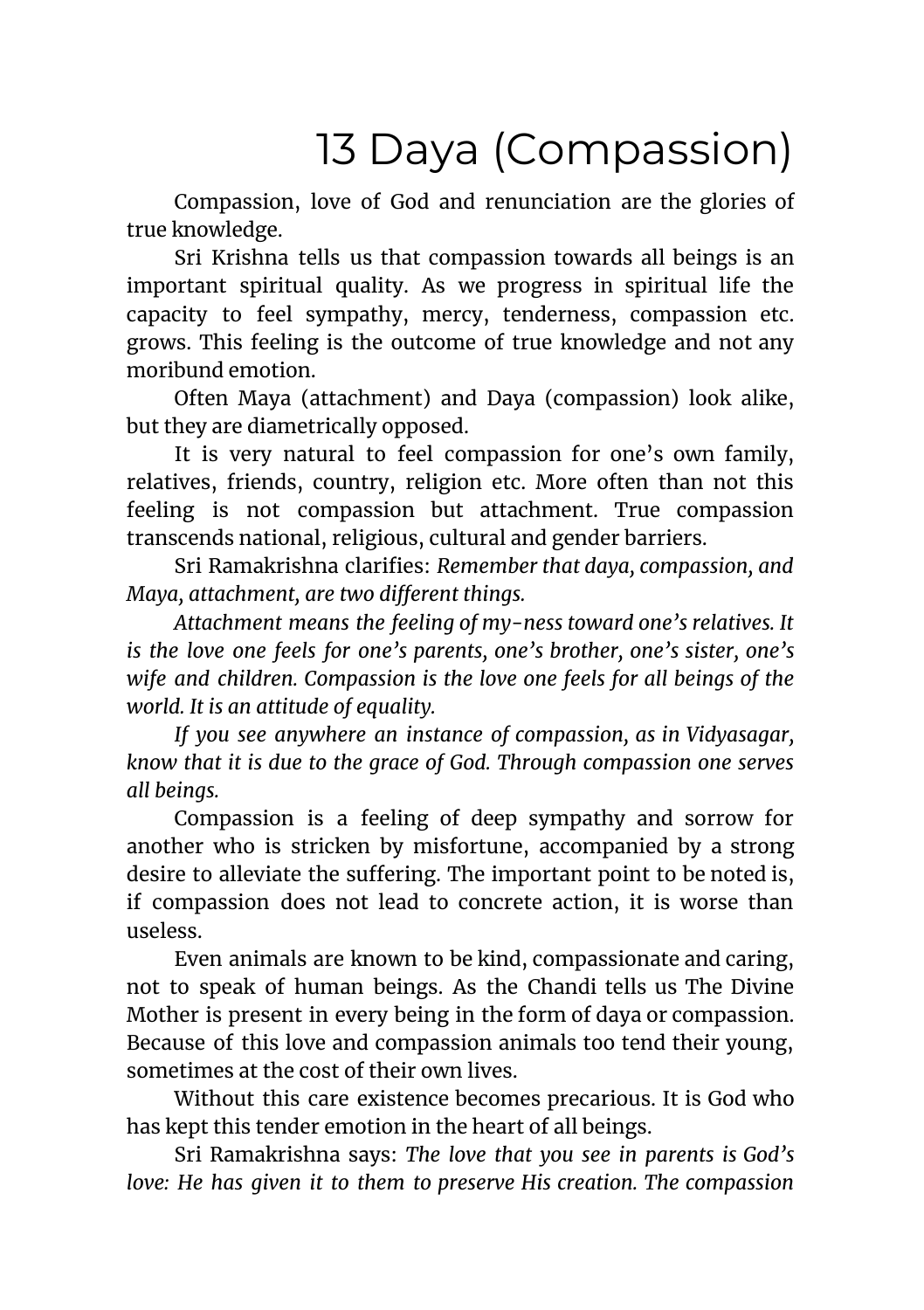*that you see in the kind-hearted is God's compassion: He has given it to them to protect the helpless. It is not for man to show compassion, but for God. One feels compassion as long as one has the ego of Knowledge. And it is God Himself who has become the ego of Knowledge.*

Qualities like compassion spring from Sattva guna. With the practice of spiritual disciplines one gradually develops sattva and sattva brings a great longing for God realisation. This longing in its turn brings spiritual qualities which take us near to God.

Sri Ramakrishna says: *What are the glories of that longing? They are discrimination, dispassion, compassion for living beings, serving holy men, loving their company, chanting the name and glories of God, telling the truth, and the like. When you see those signs of longing in an aspirant, you can rightly say that for him the vision of God is not far to seek.*

Therefore one who is merciless and devoid of compassion can never hope to be spiritual.

However, the practice of compassion needs deep under -standing, rationality, and self-control. The quality of compassion is nearer to truth, love and knowledge than to a mere emotional outburst. Expressions of compassion like shedding tears, rushing into unthinking actions, etc. sometimes lead to undesirable results.

Though most of us do not like it, certain acts like punishing criminals, or disciplining children, can well be expressions of love and compassion. Spiritual teachers are frequently seen to be stern and harsh towards their students. It is because they would like to help their students get rid of their defects and progress in spiritual life.

Holy Mother goes so far as to say that misery is a gift of God. People complain about their griefs and sorrows and how they pray to God but find no relief from pain. But grief itself is a gift from God. It is the symbol of His compassion.

True compassion springs from the knowledge that we are all part of God. Compassion is not mere pity; it is to feel oneness with the other, with the whole universe, because all that exists is God. The man of realisation sees only God everywhere.

It is this which prompts him to feel compassion towards all beings. Hence some great souls retain their bodies even after samadhi and feel compassion for the suffering of others.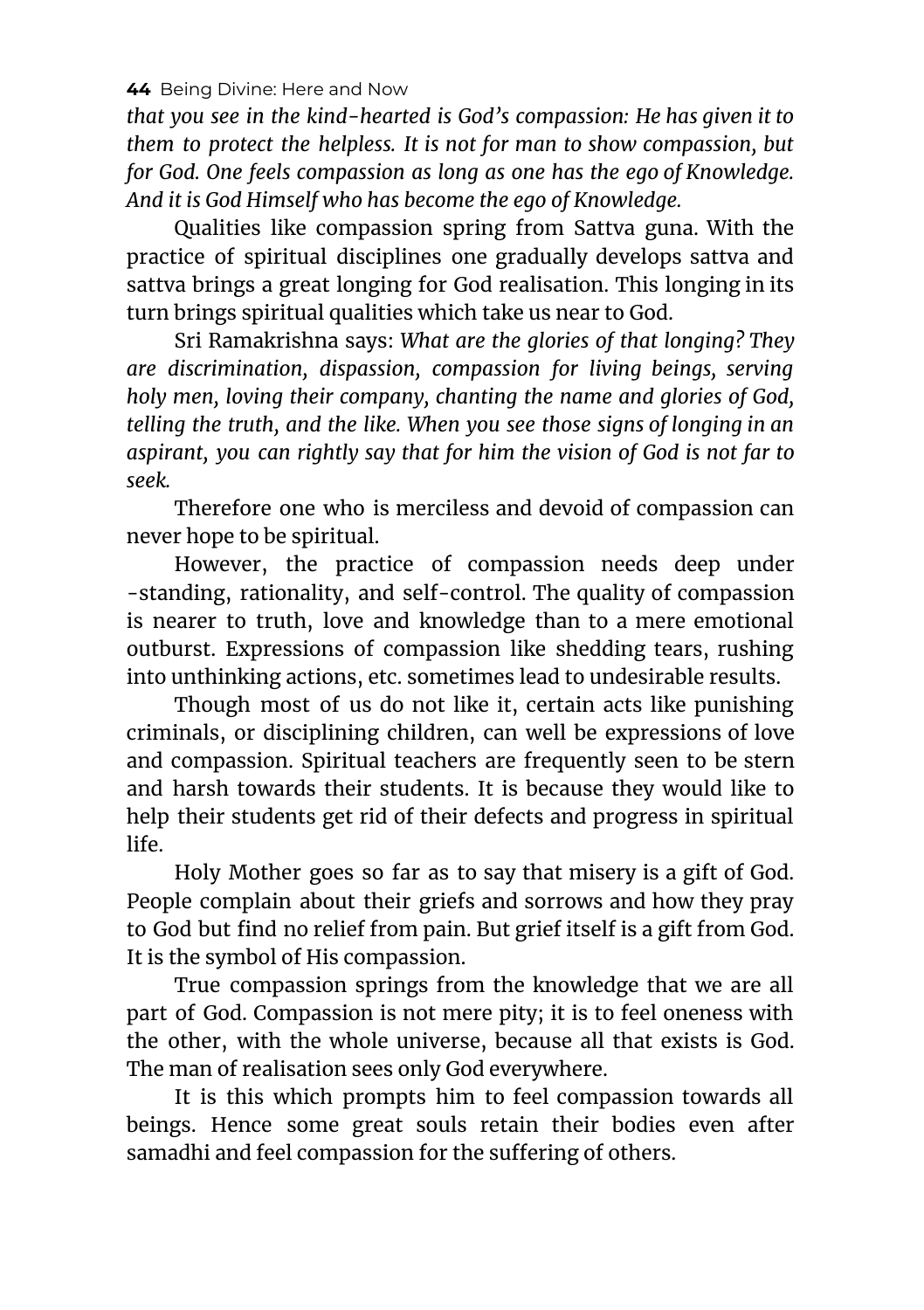Compassion leads to service of God in man. One of the important tenets of Sri Vaishnavism is to show compassion to bound souls. Many misunderstand the deeper import of this tenet. The feeling of compassion often makes us take pity and look down upon others. It may produce a feeling of superiority in us thus causing our spiritual downfall. Sri Ramakrishna advises us *not to show compassion but to serve man as God.*

This was the basis of the Karma-Yoga preached by Swami Vivekananda. He says:

*As Jiva (individual soul) and Ishvara (God) are in essence the same, serving the Jivas and loving God must mean one and the same thing. For us, Advaitists (non- dualists), this notion of Jiva as distinct from God is the cause of bondage. Our principle, therefore, should be love, and not compassion. Ours is not the feeling of compassion but of love, and the feeling of 'Self' in all.*

*The application of the word compassion even to Jiva seems to me to be rash and vain. For us, it is not to pity but to serve. Doing good to others out of compassion is good, but the Seva (service) of all beings in the spirit of the Lord is better.*

The practice of compassion, however, has its own peculiar problems. Though we are prepared to sacrifice much if it is for our own nation, religion etc. we find it is hindered by our hatred for other nations, religions and cultures.

Added to this our emotional wounds, hurts, jealousy, feelings of ill-will towards others stop us from showing them compassion. The only remedy for this seems to be to spiritualise our life, to see God in all.

Finally we must not forget that the good Lord is within us also! We need to be compassionate towards ourselves too. Failure to understand this simple truth can bring much misery. Merciful towards others but stern towards oneself is a self-defeating attitude. To be compassionate towards oneself means to admit that we are also weak, vulnerable, and can make mistakes.

The practice of compassion makes life joyful and creative. Undoubtedly it brings us nearer to God.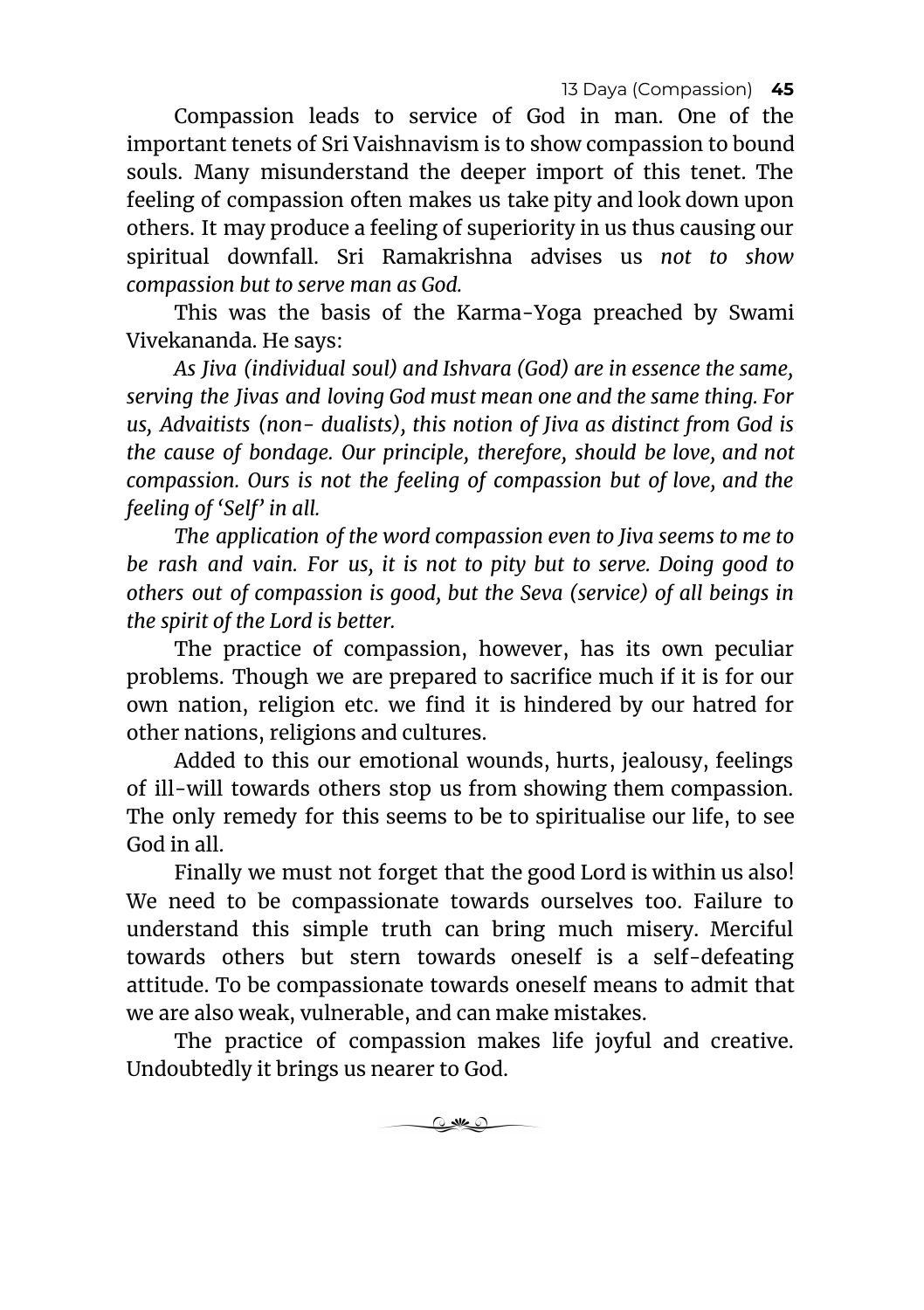# 14 Aloluptvam (Non-Covetousness)

Sri Krishna says in the Bhagavad Gita that lust, anger and greed are the three gateways to hell.

त्रिविधं नरकस्येदं द्वारं नाशनमात्मन: |

काम: क्रोधस्तथा लोभस्तस्मादेतत्त्रयं त्यजेत || Gita 16.21||

Sri Ramakrishna used to say that *Maya is nothing but lust and greed.* These two are the greatest obstructions in spiritual life. One who is caught in the net of Maya is called Jiva, i.e. a bound soul.

You have the traits of a Jiva, an embodied being. These are the traits: lust, egotism, greed for wealth, and a hankering after name and fame. All embodied beings have these traits.

Spiritual life is impossible without a sound moral basis. The underlying principle of all morality is unselfishness.

A man cannot be unselfish unless he is imbued with the spirit of renunciation. To renounce is not easy. The spirit of renunciation manifests in life as purity of character, as devoted service to fellow beings, and as a strong and steady aspiration for the Divine. The vision of God dawns in a heart in which the spirit of renunciation and the intensity of aspiration have reached their maturity.

Renunciation means the giving up of lust and greed. Of these greed is the most difficult to give up.

Greed is also called avarice or covetousness. What is greed? It is an inordinate desire for material possessions, wealth, name or fame. The Bible says: And he said unto them, take heed, and beware of covetousness: for a man's life consisted not in the abundance of the things which he possesseth.

Greed is defined by Shankaracharya as the sense-organs running madly after objects of enjoyment. Intense agitation of the mind in the presence of sense-objects is also another form of greed.

Greed not only binds man but also makes him commit crimes. The medieval theologian Thomas Aquinas said of greed: It is a sin directly against one's neighbour, since one man cannot overabound in external riches, without another man lacking them... it is a sin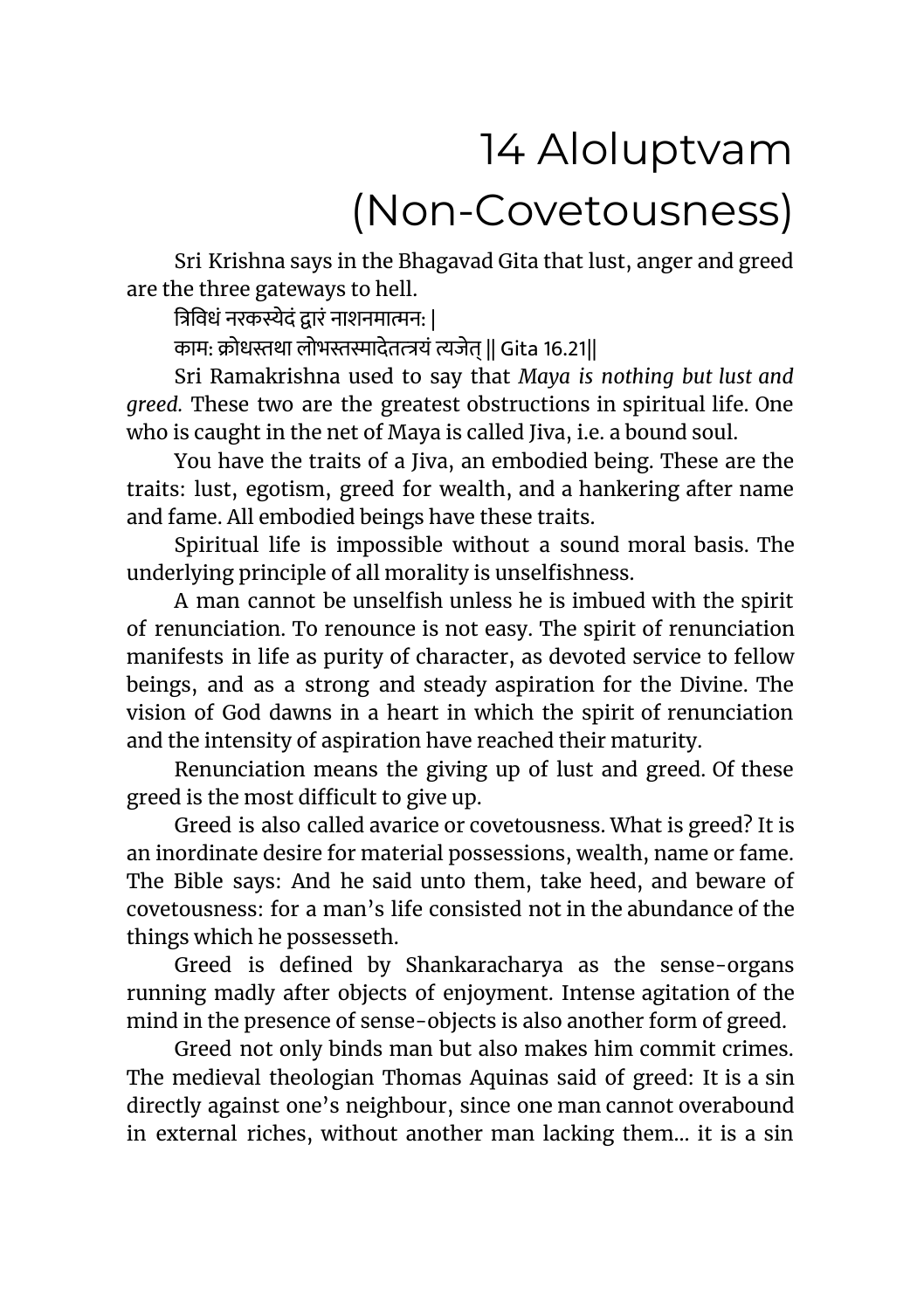against God, just as all mortal sins, inasmuch as man rejects things eternal for the sake of temporal things.

Greed would not be so bad if it could make the greedy person happy, for greedy persons are seldom happy. The tragedy of greed is that often the person spends more time and energy in accumulating than in enjoying! The pursuit of greed leaves little time for anything else.

Though we may not be aware, all of us are greedy, for all bound souls are greedy. If we were not we would have been free. We live in a society which promotes more and more accumulation in the name of happiness, freedom and security.

At no time in the history of mankind do we find so much of consumerism. In fact, modern economy cannot survive, without actively propagating greed and accumulation.

By our very nature we are all greedy. The Imitation of Christ says: Human nature is greedy and finds receiving more blessed than giving. It enjoys owning private property. But grace is generous to the poor and content with a little. It knows there is more happiness in giving than in receiving.

The Upanishads identify and condemn three types of greed: for sons, wealth and enjoyment of the sense-objects. To this can be added greed for name and fame, greed for power, and greed for learning. There are many who spend all their life trying to learn more and more, spending little time in actual practice of what they have learnt. Sri Ramakrishna's saying that lust and greed is Maya includes all these by implication.

Greed is self-perpetuating; for the more one starts accumulating, the more one's thirst increases. Greed makes people criminals. Greedy people try to obtain things by hook or by crook. Greed also increases jealousy, for greedy people cannot bear to see others having more or better things than themselves.

Unless this monster is destroyed, root and branch, one can neither enjoy life in the world nor make headway in spiritual life.

How can one overcome greed? Before we tackle the question we must try to understand the psychology behind it.

Why does the mind become so greedy? There are several reasons. One is the natural instinct for security. We mistakenly think that the more we have the more secure will be our life. Then we also feel that our prestige and power increases in proportion to our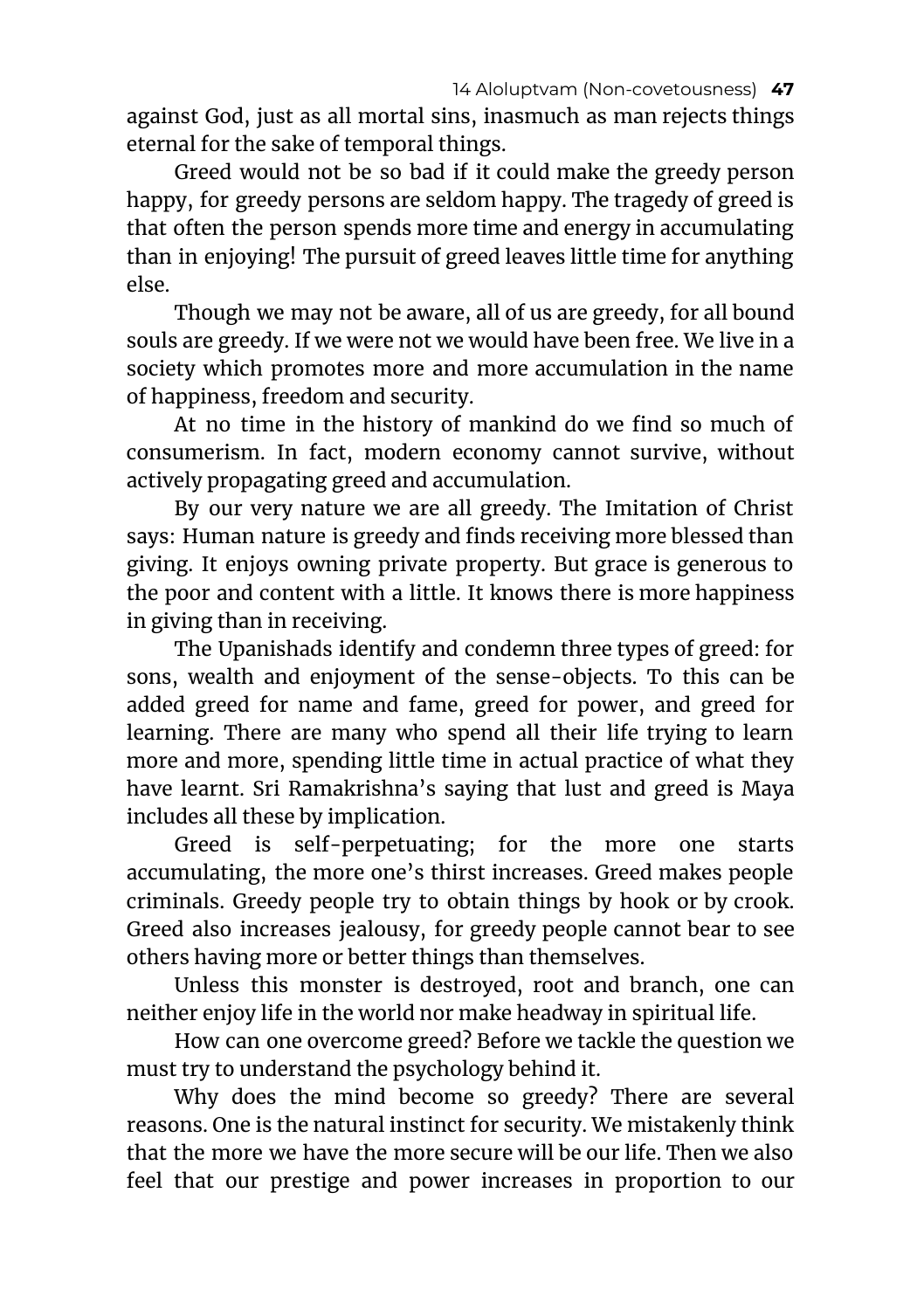possessions. Present-day society encourages this view. A third reason is the belief that the more material wealth one has, the more will be our happiness. In this view happiness is equated with abundance of things. The famous social physiologist, Eric Fromm, has conclusively proved in his book, To Have or To Be, that happiness depends upon what we are rather than what we have, and the pursuit of happiness through too many possessions may even prove to be counter-productive.

According to Vedanta the soul becomes greedy because it is infinite. Though the soul has forgotten, it has a vague memory of its real nature. Hence it longs to regain its infinite nature and won't be satisfied until it attains oneness with the Infinite.

### Overcoming Greed

How to overcome greed? According to Sri Ramakrishna prayer to God is one of the very best ways of getting over greed. He advises spiritual aspirants to weep and pray to God. He says: *When the impurities of the mind are thus washed away, one realizes God. The mind is like a needle covered with mud, and God is like a magnet. The needle cannot be united with the magnet unless it is free from mud. Tears wash away the mud, which is nothing but lust, anger, greed, and other evil tendencies. As soon as the mud is washed away, the magnet attracts the needle, that is to say, man realizes God. Only the pure in heart see God.*

Another way is to increase greed but direct it towards God. Sri Ramakrishna says: *Direct the six passions to God. The impulse of lust should be turned into the desire to have intercourse with Atman. Feel angry at those who stand in your way to God. Feel greedy for Him. If you must have the feeling of I and Mine, then associate it with God. Say, for instance, My Rama, my Krishna.*

Along with sincere prayer there are four other habits which can help us overcome greed.

1. One way to overcome greed is to be generous. Generosity and greed are opposed to each other. Hence practice of generosity helps us overcome greed.

2. The second way is to remember that life is ephemeral and death can take us away at any time. When we die we cannot carry anything with us. Contemplation of death definitely helps.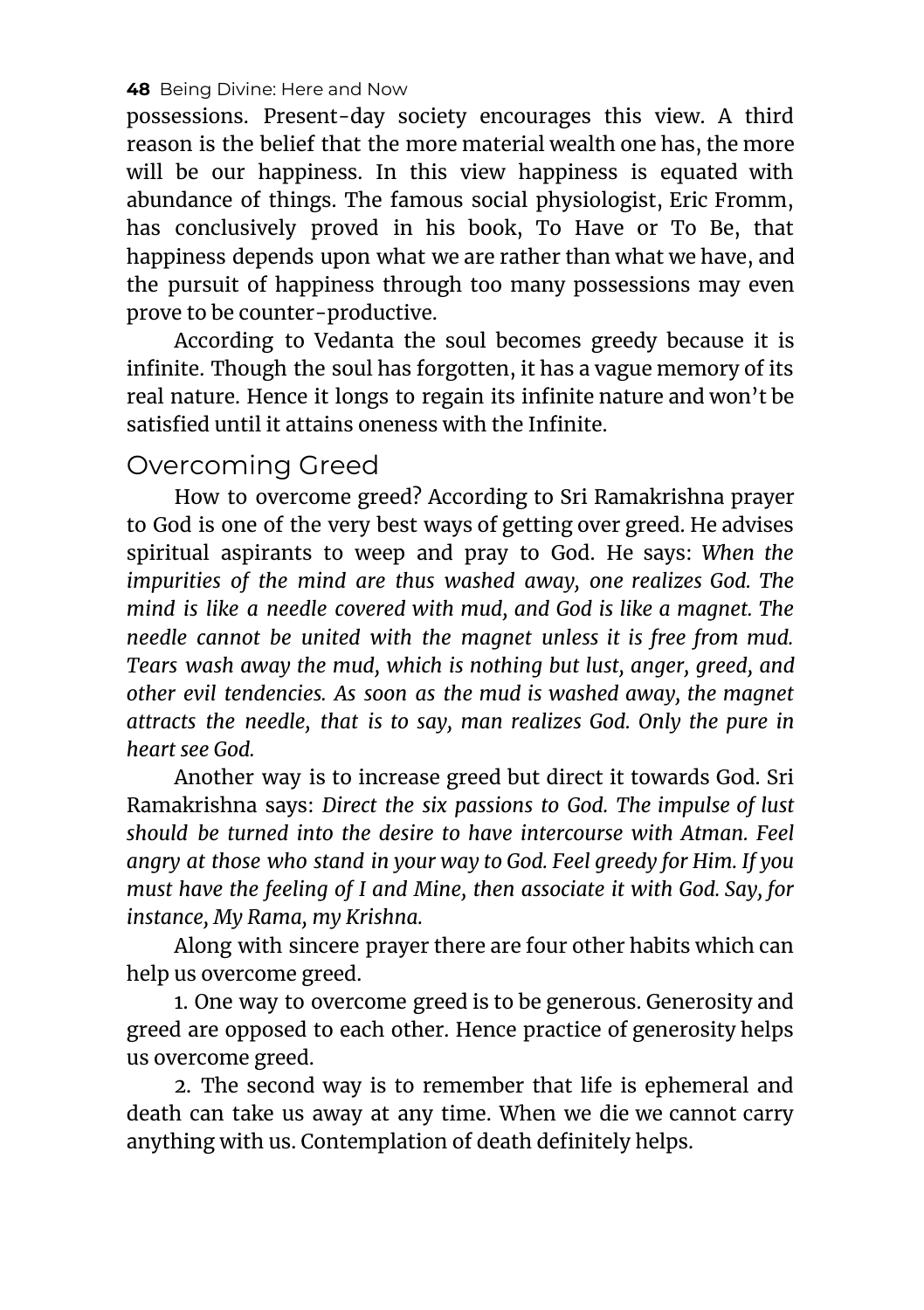14 Aloluptvam (Non-covetousness) **49**

3. However much wealth or material goods one has, one's enjoyment is limited by time, energy and capacity. One can sleep in one bed only, one can ride in one car only, one can eat only what one can digest. We often forget this and suffer. If we can remember this fact our greed is sure to become less.

4. Regular and daily practice of spiritual disciplines, keeping of holy company, study of uplifting books, and above all, practice of dispassion, can help us overcome the evil of greed.

 $\circ$  and  $\circ$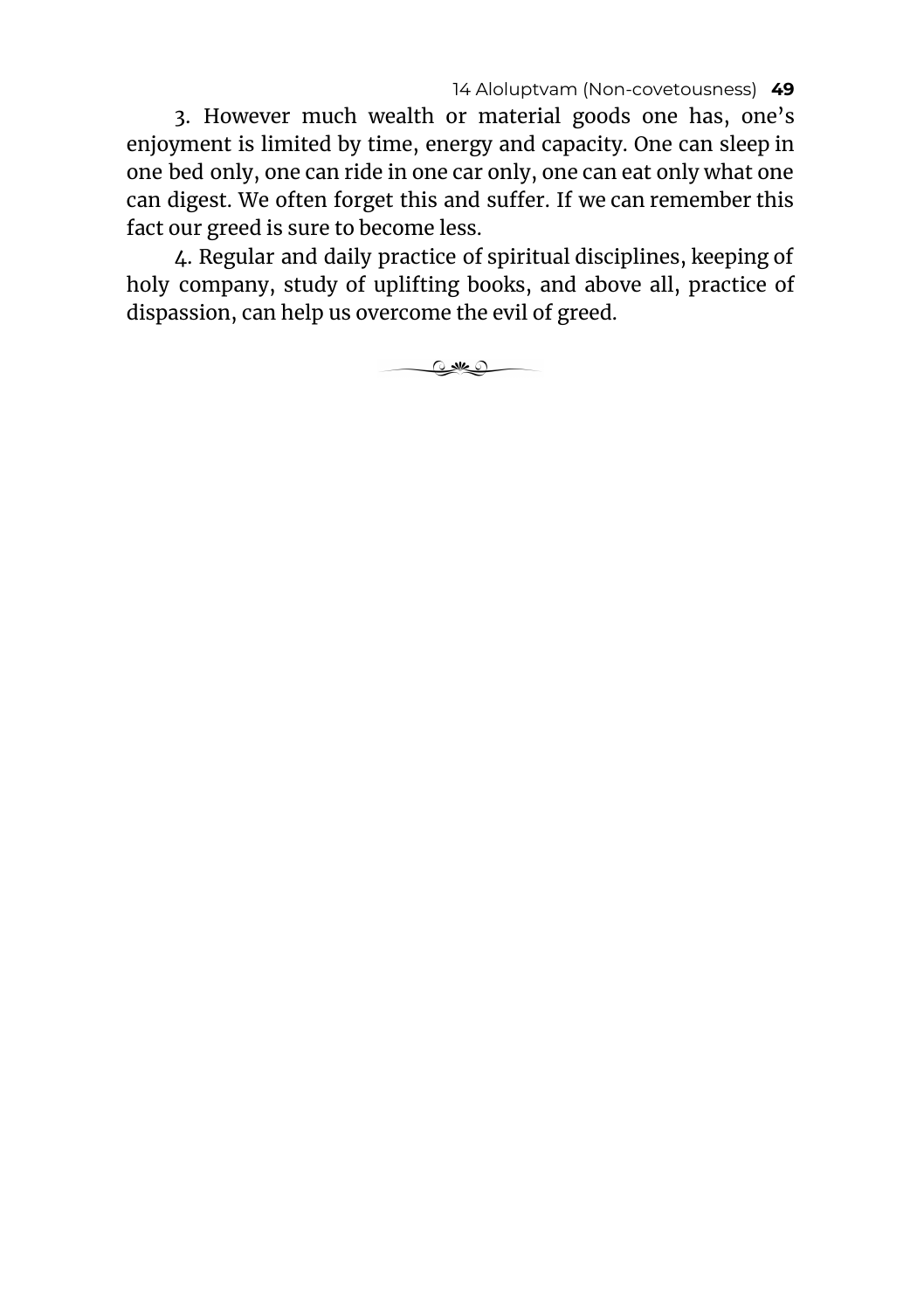## 15 Dāna (Charity)

Sri Krishna tells us that charity is one of the divine qualities; certainly it is a great and necessary virtue.

What is charity? It is not merely giving a gift, or helping or serving. It is an attitude, a way of looking at the world. Kindness, compassion, respect, sweet speaking, and prayer for the welfare of others are expressions of charity.

Charity is love of God and love of man.

Charity is living a simple life; it is a way of reducing selfishness and egotism; it helps us develop non-attachment towards the world. It is a way of sharing and caring, loving and serving. Charity is an inevitable expression of love. In a way it is a way of giving back to the world what we receive from it.

Real charity is to offer oneself to God and see the divine in all beings.

There are three types of charity - material, intellectual and spiritual. Of these spiritual charity, helping one to reach God, is the highest. No other charity can be compared to spiritual charity.

Charity should be practised with sincerity, humility, devotion, reverence and without expecting any return. Charity is done purely for pleasing the Lord.

Holy Mother used to say: *Those who have wealth must measure it out, and those who do not have should pray for the welfare of the needy.'*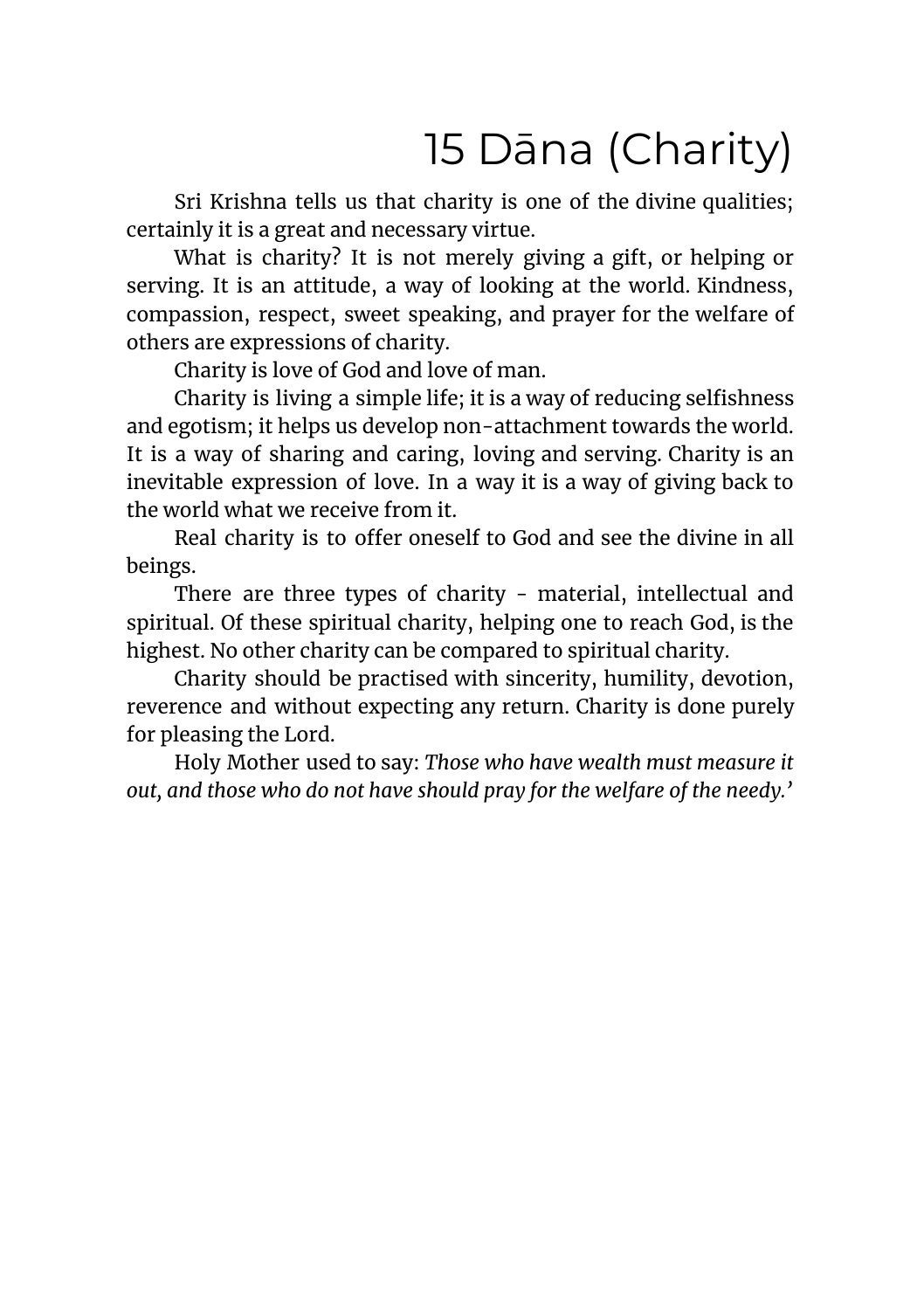### 16 Mārdavam (Gentleness)

The Sanskrit word *mardavam* is a beautiful word. It means gentleness, softness and sweetness. A spiritual aspirant is expected to develop these qualities. Not to speak of humans, even animals appreciate and are attracted by love, gentleness, etc.

Gentleness, meekness and humility are all allied virtues. Often gentleness - especially these days, where aggressiveness is the hall-mark of a competitive person - is mistaken for weakness, and spinelessness.

There is a Sanskrit verse which says that the hearts of great men are as soft as a flower and as hard as a thunderbolt.

वज्रादपि कठोराणि मृदूनि कुसुमादपि ।

This goes to show that gentleness can belong only to the strongest. Swami Brahmanandaji used to say that *one should become a gentleman before one becomes spiritual.*

Many devotees think Sri Ramakrishna was always soft and gentle. Holy Mother remarked of him:

*I was married to a husband who never addressed me as 'thou.' Ah! how he treated me! Not even once did he tell me a harsh word or wound my feelings. He did not strike me even with a bunch of flowers!*

But Sri Ramakrishna could also be very hard when needed! When we study the events in the lives even of incarnations we often find them harsh and anything but gentle. (Holy Mother is an exception!) Yet their hardness is but a cover for their motherly heart and they act that way for the benefit of devotees.

Harshness, insensitivity, and lack of consideration are just the opposite of gentleness and are the signs of a selfish and worldly person.

Gentleness is a great spiritual quality. Only those who are spiritual, moral and rational can afford to be gentle in this world of cut-throat competition. One can acquire the quality of gentleness only through long austerity.

Sri Krishna tells us in the Bhagavad Gita that gentleness of speech and mind is an austerity. Speech that is not offensive, truthful, pleasant, and beneficial is called the austerity of speech.

Gentleness begins with our thoughts. Invariably our actions follow our thoughts. Generally we all act impulsively, reacting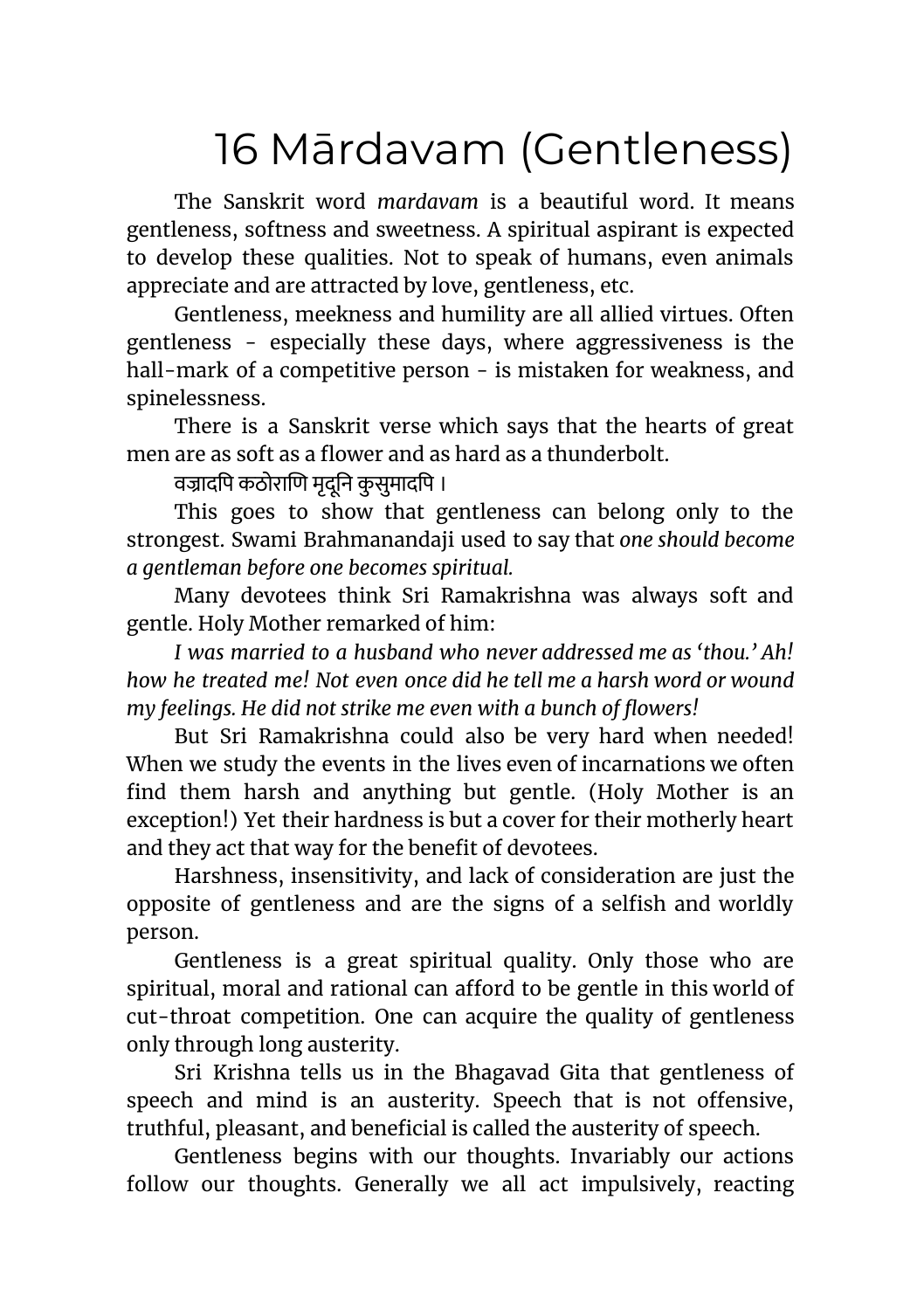according to the situations we are in. Especially these days when we are accustomed to instant gratification we tend to become impatient at the slightest inconvenience. It takes time and practice to develop the quality of gentleness. So it is clear that control of the mind is an essential condition for acquiring gentleness.

Gentleness also requires us not to find fault with others. As the saying goes 'To err is human'.

Swami Brahmananda has this advice for us: *Keep yourself pure and go forward, following your own ideal. Learn to see the good in others. If a man has some goodness, exaggerate his goodness in your mind. Give honour to all, praise all. Do this and sympathy for others will grow. He himself is honoured who honours all beings. Never run down a fellowman or slight him. Everyone sees the faults in others. Give him your love, make him your own, and help him to overcome his weakness. A man is composed of both good and evil. It is easy to see the evil in others but a holy man is he who can overlook their evil qualities and help them to become pure and holy. Remember, my children, you are holy men. You must always be calm, gentle, modest, and kindly of speech. Goodness and purity must flow through every word you utter, every action you perform, through all your behaviour and movements.*

The quality of gentleness also requires humility. Humility is not mere show of outward respect but the ability to see divinity in every being. Holy Mother used to say that one should respect even an insect for God dwells therein also.

Swami Bhavyananda says: Gentleness is a powerful and mighty divine quality. A person who has strength can conquer another by force; but conquering oneself is a gentle process. One who conquers himself is a mighty person. One who conquers by physical strength may be conquered by another, who is stronger. But a gentle soul can never be overcome; he is triumphant even in defeat!

A gentle person is soft, tender, loving and humble. He is calm and peaceful, even under provoking conditions.

Arrogance, pride and harshness lead only to peacelessness.

Hardness, rudeness, cruelty and impatience are unspiritual qualities. They make for the downfall of man. There is great strength in humility and gentleness. Such a person treads softly and goes far; a gentle person makes everyone feel great.

Socrates was a gentle soul. Though he was put to death, he lives with us today. So does the risen Christ. When a person starts his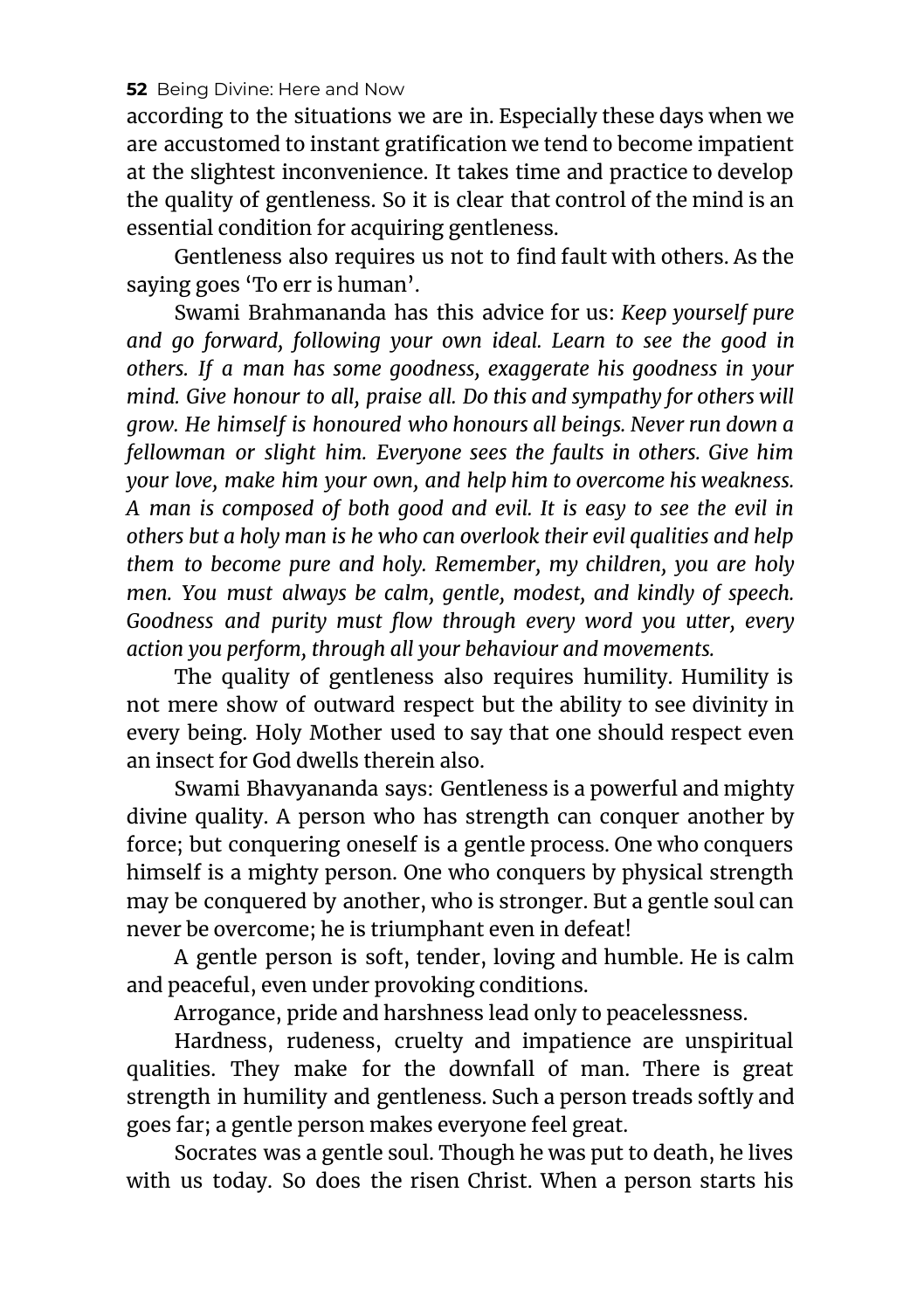journey to meet his Creator, he walks the path of righteousness and humility. The power of darkness cannot hurt him. Such is the power of gentleness.

A spiritual aspirant will be gentle, good and noble. He strives to see the divine in everyone and everything.

With gentleness one can advance both in this life as well as in spiritual life.

كالات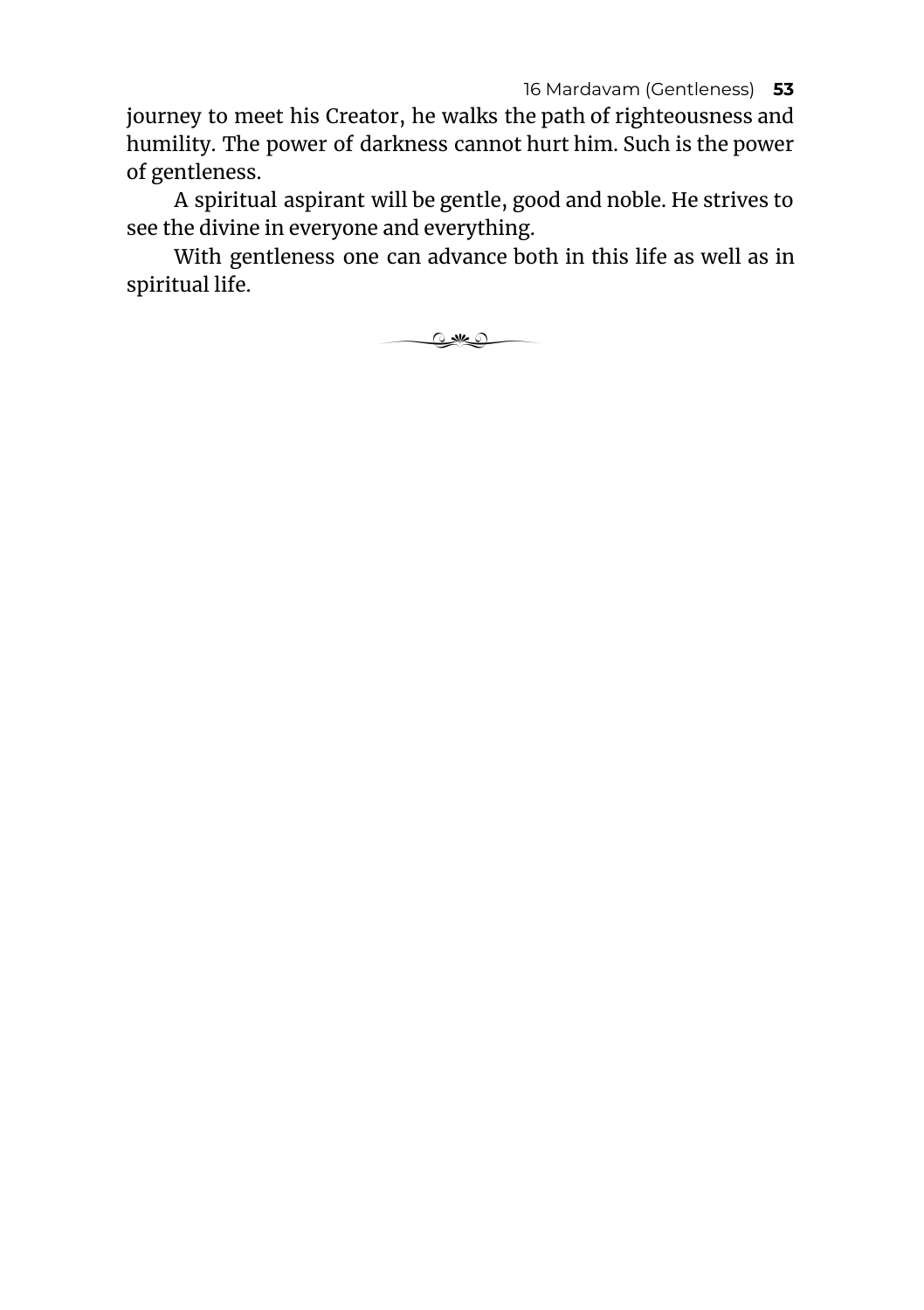# 17 Hri (Modesty)

Modesty (Hri) is one of the divine treasures and one of the most indispensable of spiritual qualities. Without its cultivation one cannot progress in spiritual life.

What is modesty? Modesty is freedom from vanity, boastfulness; it is regard for decency of behaviour, speech, dress; it is simplicity and moderation - in short it is a balanced behaviour.

Modesty may be described as that virtue which prompts us to be decorous, proper, and reserved, in the way we dress, stand, talk, walk, and sit - in general in the way we behave exteriorly.

Modesty is allied to the virtue of temperance, or the habit of self-restraint. A modest person is intelligent and well aware of both his capacities and limitations.

Jnanadeva, a great saint, defines modesty as a feeling of deep shame when a spiritual aspirant thinks or does something ignoble and unspiritual.

On the other hand, indiscriminate self-assertion, selfish display of one's gifts of body or soul, inordinate display of one's intelligence or talents or skills or abilities in any field of human achievement, overtly or covertly - are all examples of what modesty is not.

These days modesty is identified exclusively and excessively with dress, especially that of women. We may recall the admonition of Holy Mother here: *Mark you, my dear, modesty is the greatest ornament of a woman. A flower best serves its purpose when it is offered to a deity; else it may as well wither on the plant.*

True modesty is much deeper than mere dress, or even proper conduct - it includes the whole range of good qualities such as purity, humility, chastity and simplicity. The injunction of St.Theresa of Avila: Be modest in all your words and works, implies that modesty spans all external expressions of our internal possession of humility.

The practice of modesty is intimately related to chastity. Chastity means to be faithful to one's spouse (by implication to one ideal i.e. God). One cannot be chaste and immodest at the same time; for immodesty means drawing attention to oneself - 'Look at me,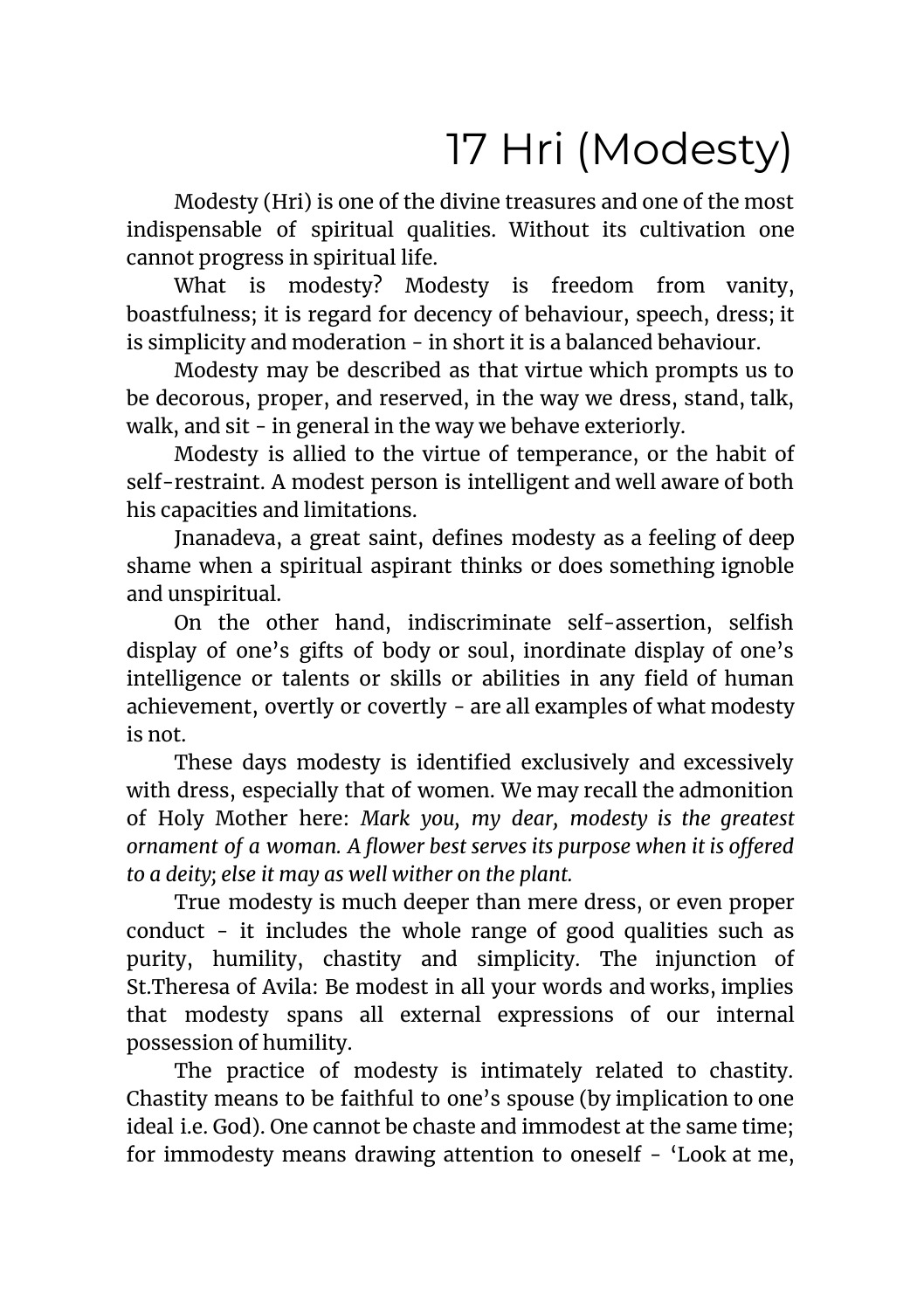how beautiful and desirable I am!' Be it in dress or speech or conduct, in any form, immodesty is unattractive and injurious.

Modesty is a highly desirable spiritual quality.

It is a very endearing and attractive quality. All of us are helplessly drawn to modest persons.

On the contrary we are repelled by immodesty in any form even if we may not say anything for fear of being politically incorrect.

There is also a misconception that modest persons are too self-effacing, shy, and possibly suffer from an inferiority complex. Nothing can be further from the truth. When we look at Sri Ramakrishna, Swami Vivekananda, Buddha or Jesus Christ, we do not find them suffering from any complex. They knew their worth more than anyone else, yet all of them are models of modesty.

Pretence of false modesty also draws our attention.

There are people full of pride and arrogance almost bursting inwardly who pretend external humility and modesty. God help those who fail to notice their humility or modesty! We come across such a person in The Gospel of Sri Ramakrishna. Addressing the doctor (Dr. Sarkar), the Master said:

*Give up this false modesty. Why should you feel shy about singing the name of God? The proverb says very truly: 'One cannot realise God if one is a victim of shame, hatred, or fear'.*

Absence of modesty is a sure indication that one is impure, proud, arrogant and full of oneself. It means one does not give credit to God for whatever capabilities or talents one has but appropriates all credit to oneself. Therefore every spiritual aspirant must cultivate the virtue of modesty. As Krishna declares in the Gita:

यद्यद्विभूतिमत्सत्वं श्रीमदूर्जितमेव वा |

तत्देवावगच्छ त्वं मम तेजोंऽशसम्भवम् || १०.४१||

'All extraordinary manifestations of power belong to God only.' (Gita 10.41)

St. Francis de Sales says: If you want to know whether a man is really wise, learned, generous or noble, see if his life is moulded by humility, modesty and submission. If so, his gifts are genuine; otherwise they are only surface and showy.

Simplicity, gentleness and modesty are to be desired in all societies; there are some people who are so full of affectation in whatever they do that everyone is annoyed by them.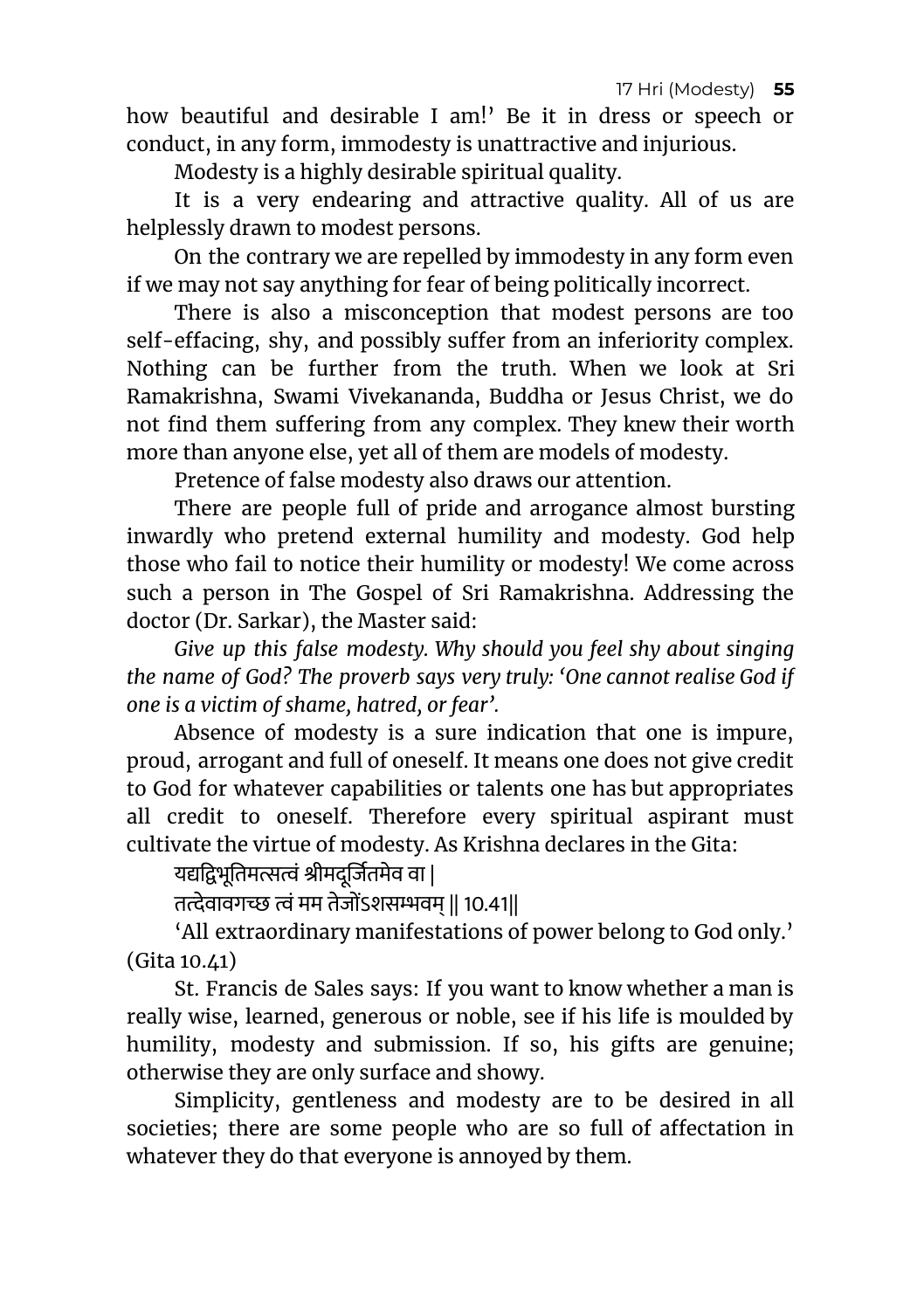There is a common quirk within us all; we want to be admired by others, we want people to think well of us, and our natural tendency is to put on our most attractive behaviour in the presence of others so as to obtain their attention and admiration. The best way of securing attention is to practise modesty.

These days we have become the worst idolaters - worshippers of the human body. At no time in history do we see the human body so much publicised, advertised and idolised as these days. Since we derive so much of our pleasures from the satisfaction of bodily desires, all efforts are made to encourage bodily satisfactions immediately. What we call fashion is nothing but vulgar display of, specially, the female body.

Under these circumstances who can dispute that the practice of modesty is indispensable?

In conclusion, modesty is an invaluable and indispensable spiritual quality. It is valuable because:

> 1. It is a sign that a person keeps things in perspective, in proper balance.

> 2. It prevents one from being too easily distracted from what is really important, i.e. spiritual progress, by an excessive concern for how one is esteemed or appreciated.

> 3. It makes one keenly aware of the grace of God and the ephemerality of life.

> 4. Since a modest person believes that all that he has is a gift from God, it keeps destructive emotions like pride, jealousy and envy in check.

Needless to say those who wish to realize God must cultivate modesty.

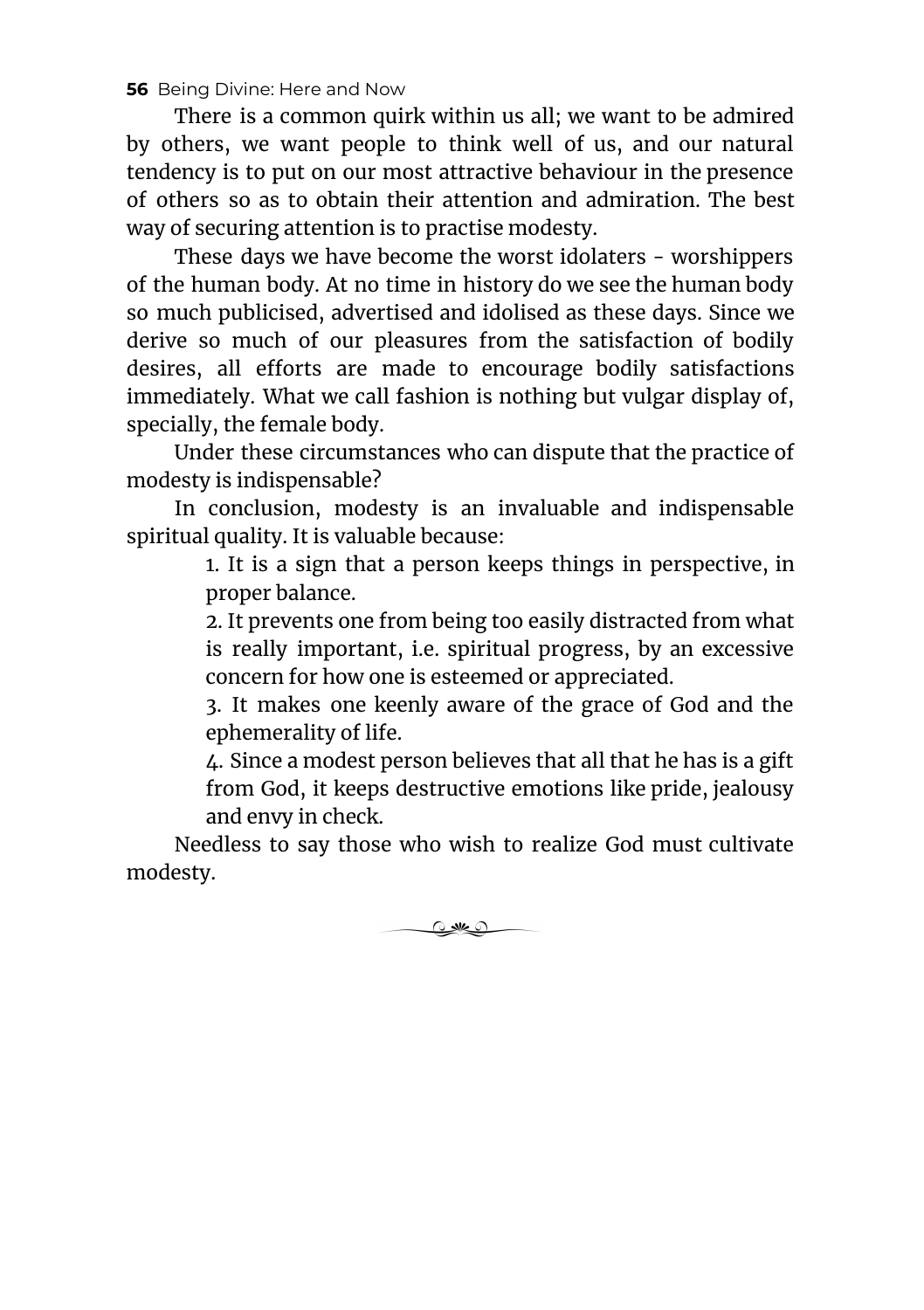# 18 Achapalam (Absence of fickleness)

Steadfastness or absence of fickleness is one of the most important spiritual qualities. In most persons the mind has been allowed to run wild and follow its own sweet will and desires. The mind is like a spoiled child who is indulged by his parents or it is like a badly trained animal. Control of the mind is a thing unknown to most of us. It is said the average attention span of a modern mind is no more than twenty seconds.

### 18.1 Importance of mind and its control

No question has been asked or answered as frequently as how to control the mind. Our feeling of well-being depends on the state of our mind. The mind plays a most crucial role in human life.

The Gita tells us that a controlled mind is our best friend and becomes our worst enemy when we lose control over it.

बन्धुरात्मात्मनस्तस्य येनात्मैवात्मना जित: |

अनात्मनस्तु शत्रुत्वे वर्ते तात्मैव शत्रुवत् || Gita 6.6 ||

If we do not restrain and direct the mind towards a higher goal we will never feel the sense of fulfilment and joy in life. Inability to restrain the mind can lead to mental sickness.

What could be more revealing than the fact that one person in three is mentally sick in the developed nations! The mind uncontrolled and unguided is a dangerous instrument that may bring harm to ourselves and to others, whereas a controlled mind will save us from the dangers of life and will free us from all bondage. A controlled mind brings success in every field of life.

Mind alone is the cause of bondage and liberation, of happiness and unhappiness, of success and failure, of health and sickness, of good and evil.

Sri Ramakrishna says: *It is all a question of the mind. Bondage and liberation are of the mind alone. If you are in bad company, then you will talk and think like your companions. On the other hand, when you are in the company of devotees, you will think and talk only of God.*

There is a well-known saying that even after one obtains the grace of three (the grace of God, the Guru, and holy company) one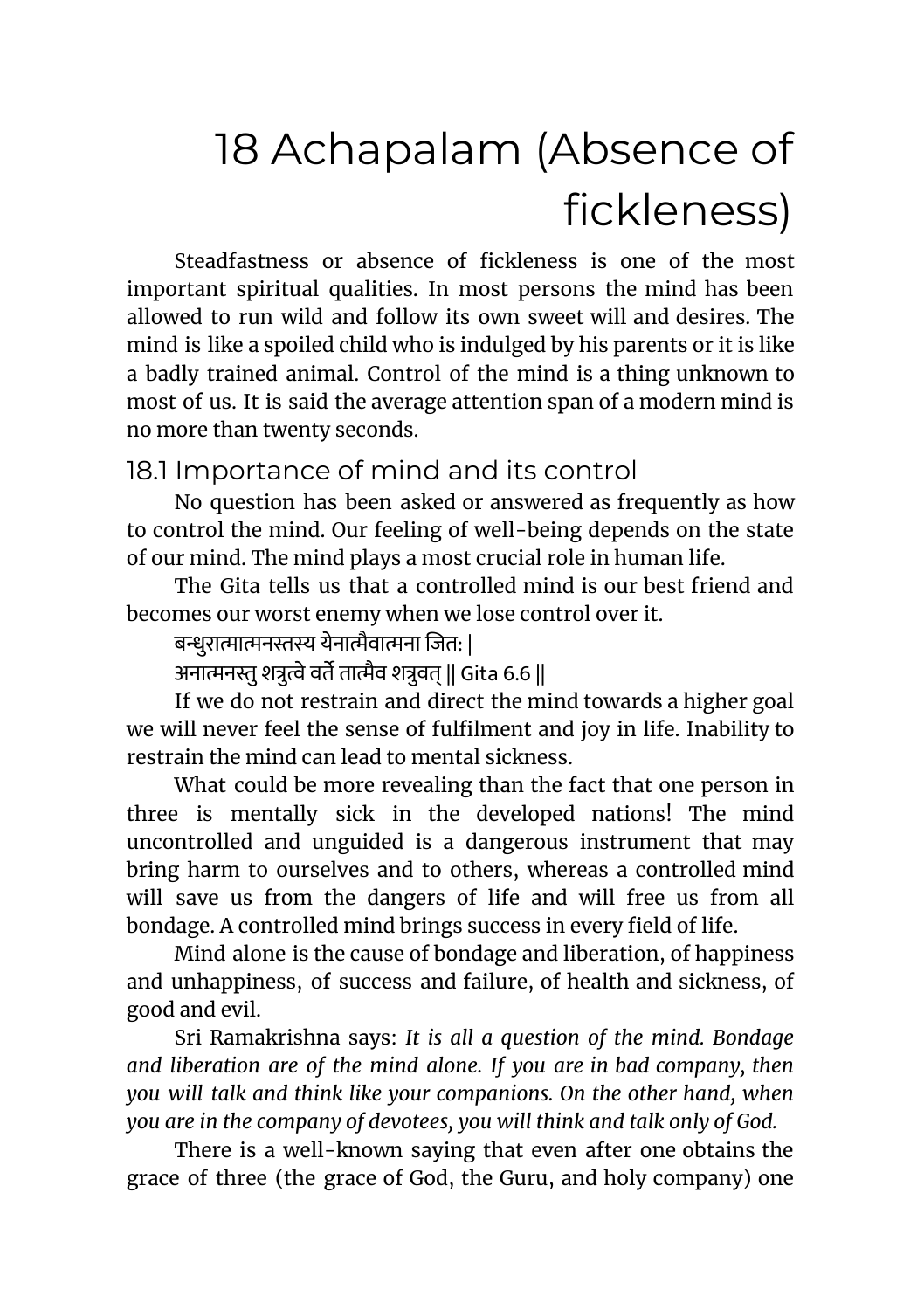comes to grief for the lack of the grace of one (one's own mind!). There is no greater blessing than a mind that is filled with righteous, noble, positive and strength-giving thoughts, and no greater treasure than a mind filled with joy, peace and harmony. Such a mind is the key to success, health, wealth, power, prosperity, and, of course, to spiritual progress.

Realization of God or Self-knowledge is the only goal of life according to Vedanta. Only a pure and controlled mind can liberate us and lead us to God-realization.

No wonder so much of importance is given to the study and control of the mind. Patanjali, the author of Yoga Aphorisms defines Yoga as *the control of mind-stuff.*

Why is the mind so restless? The mind is restless because it is weak and impure. On the surface the mind seems to be so fickle and restless because it is filled with innumerable desires. So it is natural for us to conclude that when all the desires are fulfilled the mind will automatically become calm and tranquil. Nothing is further from truth. Giving in to desires is like adding fuel to fire.

However many times we may fulfil desires the mind will never become satiated; on the contrary desires will only become all the more stronger.

#### 18.2 The real reason

The mind is restless because it knows, instinctively - though unconsciously - that we are all Divine, Infinite and Immortal souls. The mind will become tranquil only when it attains perfection, Self-knowledge or God-realization.

### 18.3 Conquest of Mind

Swami Vivekananda says: *How hard it is to control the mind! Well, it has been compared to the maddened monkey. There was a monkey, restless by his own nature, as all monkeys are. As if that were not enough someone made him drink freely of wine, so that he became still more restless. Then a scorpion stung him. To complete his misery a demon entered into him. What language can describe the uncontrollable restlessness of that monkey?*

It is difficult to control the mind, but there are definite guidelines that slowly but surely help us in bringing it under control.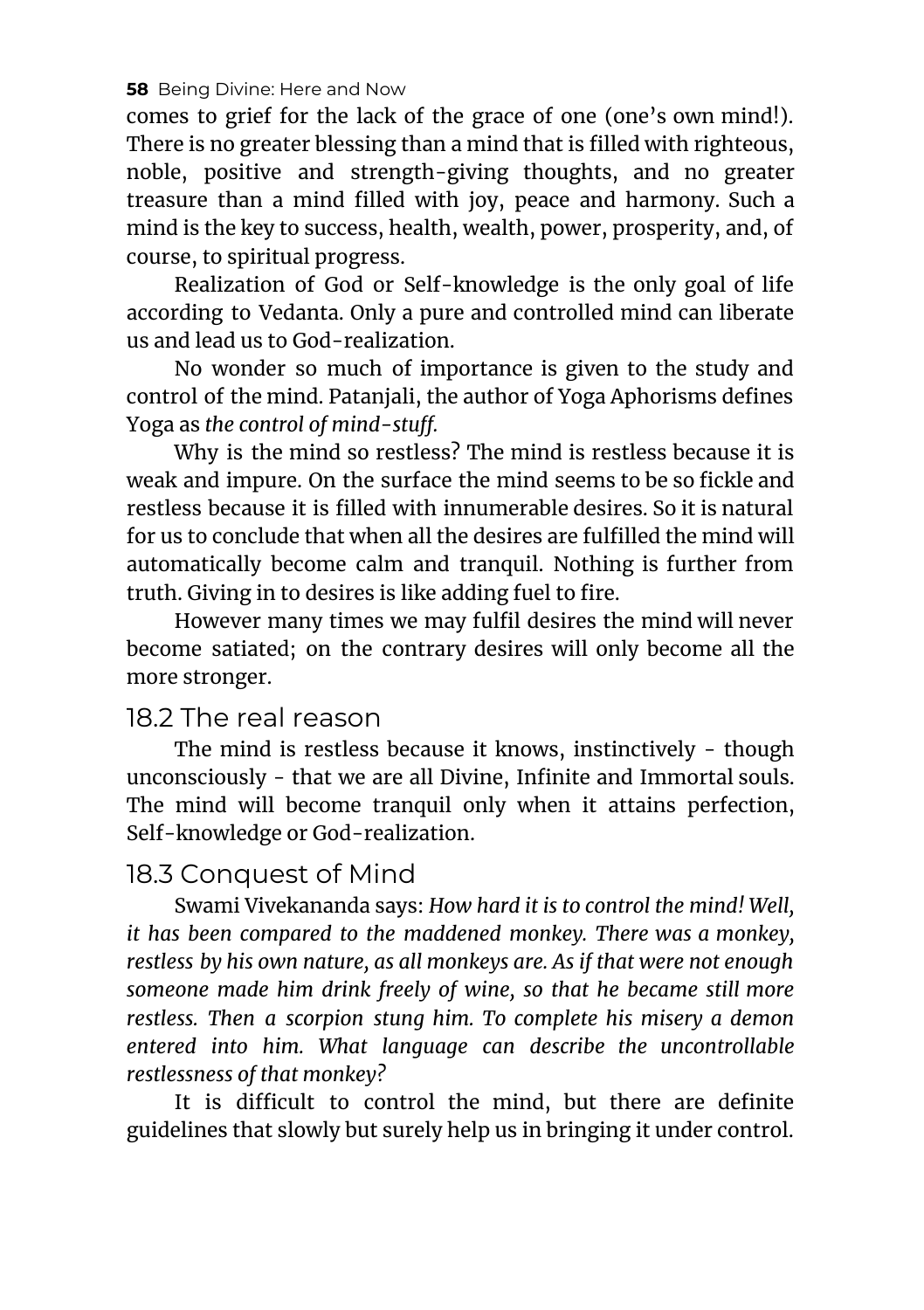1. Have a definite noble goal in life. A person without a goal is like a rudderless boat adrift in the sea of life. A fixed goal is a great help in restraining the restless mind.

2. The mind can be controlled by *Abhyasa* and *Vairagya* (practice and dispassion).

असंशयं महाबाहो मनो दुर्निग्रहं चलम् |

अभ्यासेन तु कौन्तेय वैराग्येण च गृह्यते || Gita 6.35 ||

a. *Abhyasa* is constant effort to fix the mind on God or the Self.

b. *Vairagya* is dispassion or non-attachment to sense objects.

3. Sit alone and watch the thoughts of the mind as a witness. Do not identify yourself with the thoughts. Let us not think of the past or the future nor allow the mind to build images. Let us try to live in the present. Then the mind will gradually become calm and comes under our control.

4. Another way to control the mind is to do a thing which the mind does not want to do and deny a thing which the mind hankers after very much.

5. Regular practice of simple *Pranayama* or breath control helps make the mind steady and one-pointed.

6. In this age the easiest way for controlling the mind and attaining liberation is through *japa* and meditation. *Japa* is singing the Names and Glories of the Lord. *Japa* of the *Mantra* of our chosen deity and contemplation of the divine destroys the impurities of the mind, makes the mind inward and helps concentration, eventually leading to control of mind and attainment of God-realization.

7. Regular study of spiritual books, a bit of austerity, and, above all, cultivation of holy company goes a long way in the control of mind.

8. The quality and quantity of food we eat has a great influence over the mind. *Sattvic* food (milk, fruits, etc.) calms the mind. *Rajasic* food (hot, spicy, sweet foods etc.) excites the mind.

9. Retiring into solitude now and then can help greatly.

a. Swami Brahmananda has this advice: *The easiest way to purify and steady the mind is to retire into solitude, control all cravings, and engage yourself in contemplation and meditation. The more you occupy the mind with holy thoughts, the greater will be your spiritual unfoldment. Just as a cow yields much milk when it is well fed, so when the mind is fed with spiritual food it*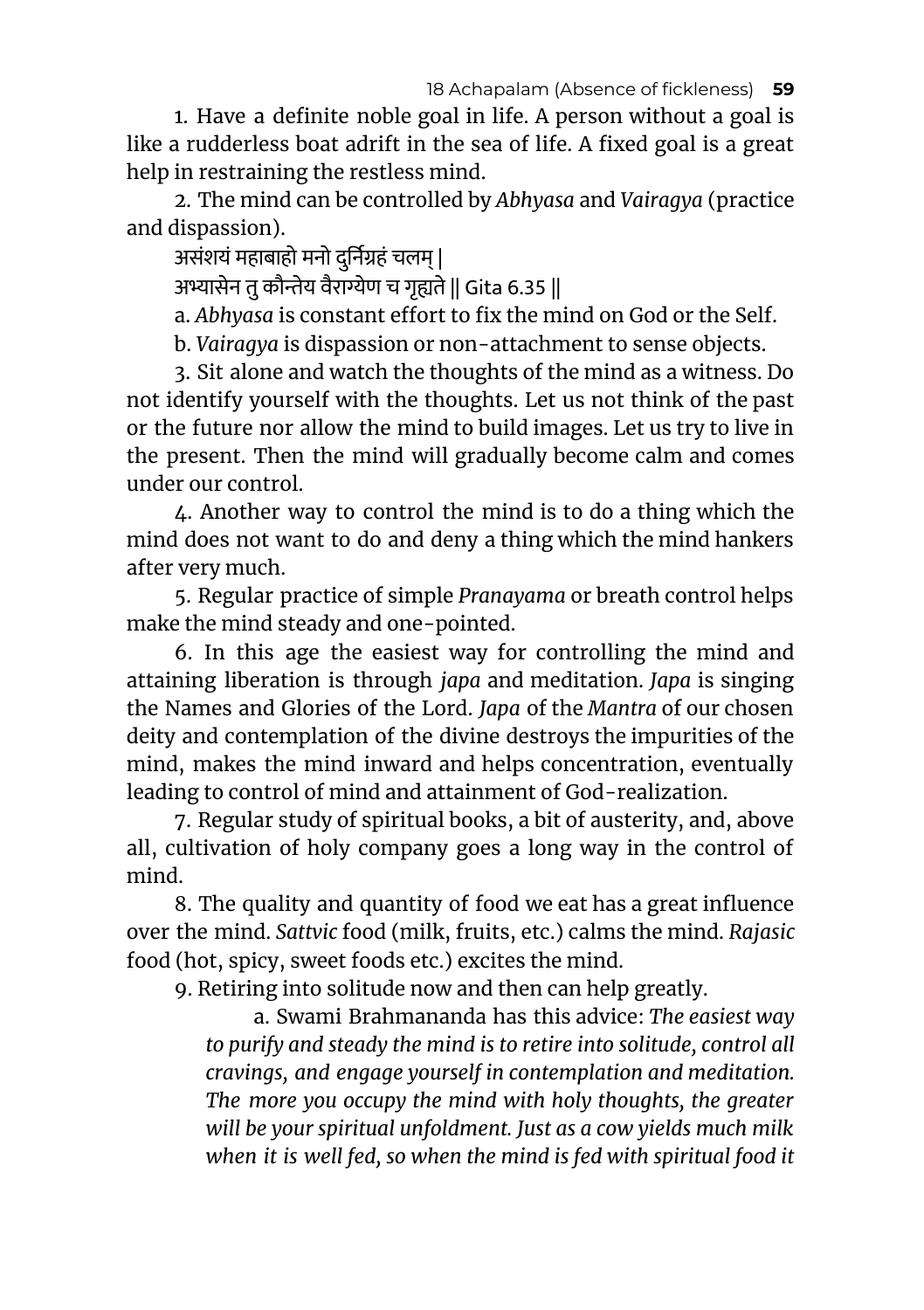*will yield greater tranquility. Spiritual food consists of meditation, prayer, contemplation, and japam.*

b. Another way to steady the mind is to let it wander, but to keep a steady watch over its wanderings. After a while the mind itself becomes tired and comes back to find peace in God. If you watch your mind, your mind will in turn watch over you.

10. Selfless service according to one's capacity is very helpful in purifying and controlling the mind.

11. Finally let us not forget that mind can be brought under control by the grace of God alone.

Sri Ramakrishna says: *Bondage and liberation are both of Her making. By Her Maya worldly people become entangled in woman and gold, and again, through Her grace they attain their liberation. She is called the Saviour, and the remover of the bondage that binds one to the world.*

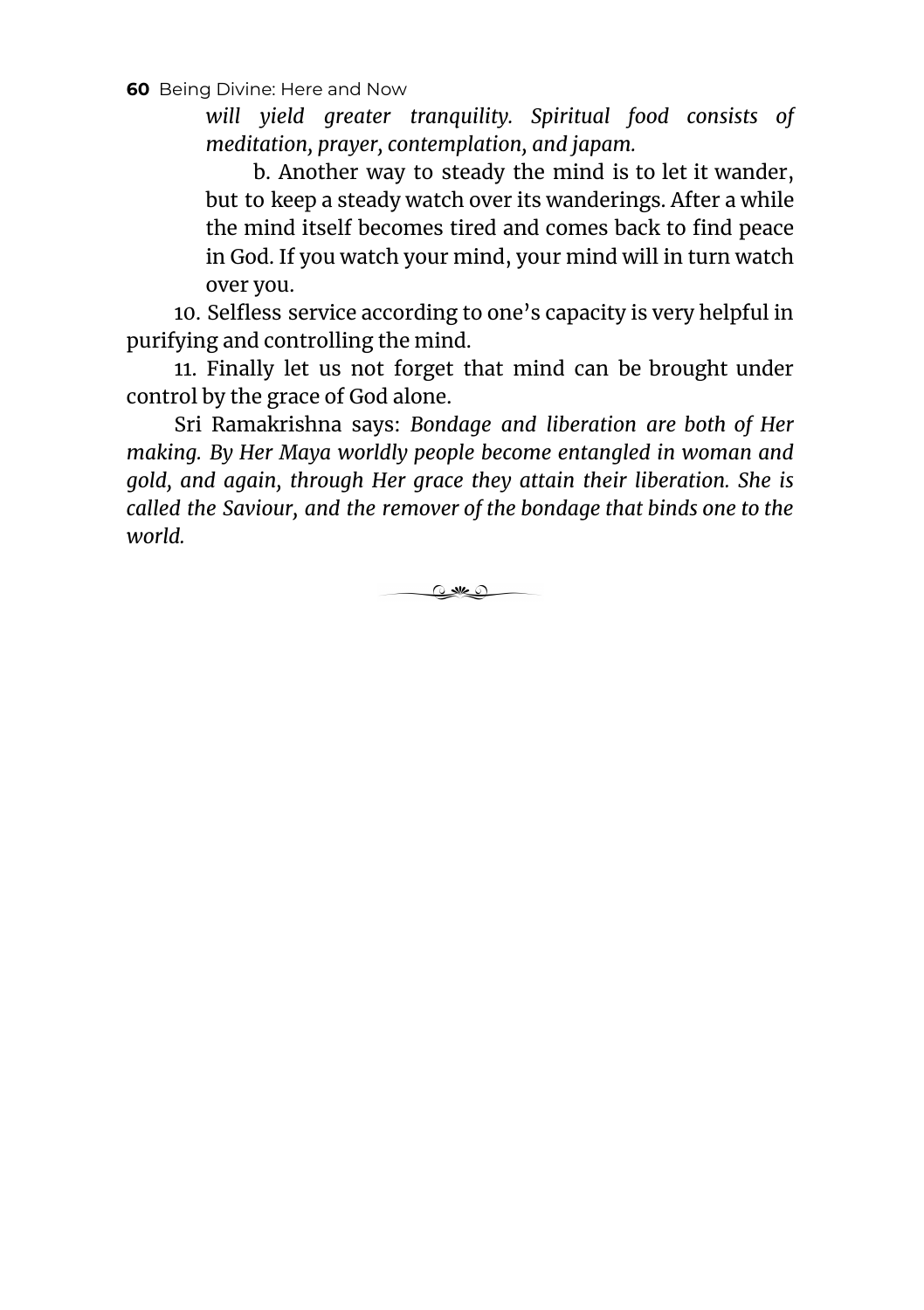# 19 Tejas (Spiritual Splendour)

Tejas is spiritual splendour. Those who live a life of purity consisting of continence, prayer, contemplation, truthfulness and righteousness acquire this splendour. Every spiritual seeker is advised to acquire this divine quality by Lord Krishna.

Often we see in the pictures of saints and holy people a halo surrounding their heads, symbolic of their spiritual attainment.

It is said that Kshudiram, father of Sri Ramakrishna, used to be revered like a Rishi (a Seer), and when he would go out the villagers would stand up with folded hands until he was out of sight.

Again it is said of Sri Ramakrishna that a divine light would come out of his body. The Master himself said: *Ah! There was such beauty then that people used to stare at me; the chest and the face used always to be red, as if a light emanated from the body. As people used to stare, I always kept the body covered with a thick wrapper and asked the Divine Mother importunately; 'Here is your external beauty, Mother, please take it back and give me internal beauty.' I used to pass my hand over the body, slapping it again and again, and say, 'Go in, go in'. As the result of this, the exterior became pale, as you see it now.*

It is said of Jesus Christ that he spoke like one with authority and not like the scribes. Of Swami Vivekananda the newspapers reported that he spoke with divine authority. We come across many such instances in the life of practically every saint.

Tejas may also be translated as spiritual power. Those who have had higher spiritual experiences exude a special power, albeit unconsciously. Whatever they speak has the great power of bringing about a real and lasting transformation in sincere devotees.

But spiritual power is not like political or economic, or military power, which are likely to cause more harm than good.

Sri Ramakrishna said: *In the Purana it is said that it was as if a hundred suns were shining when Rama entered the court. Why, then, weren't the courtiers burnt up? It was because the brilliance of Rama was not like that of a material object. As the lotus blooms when the sun*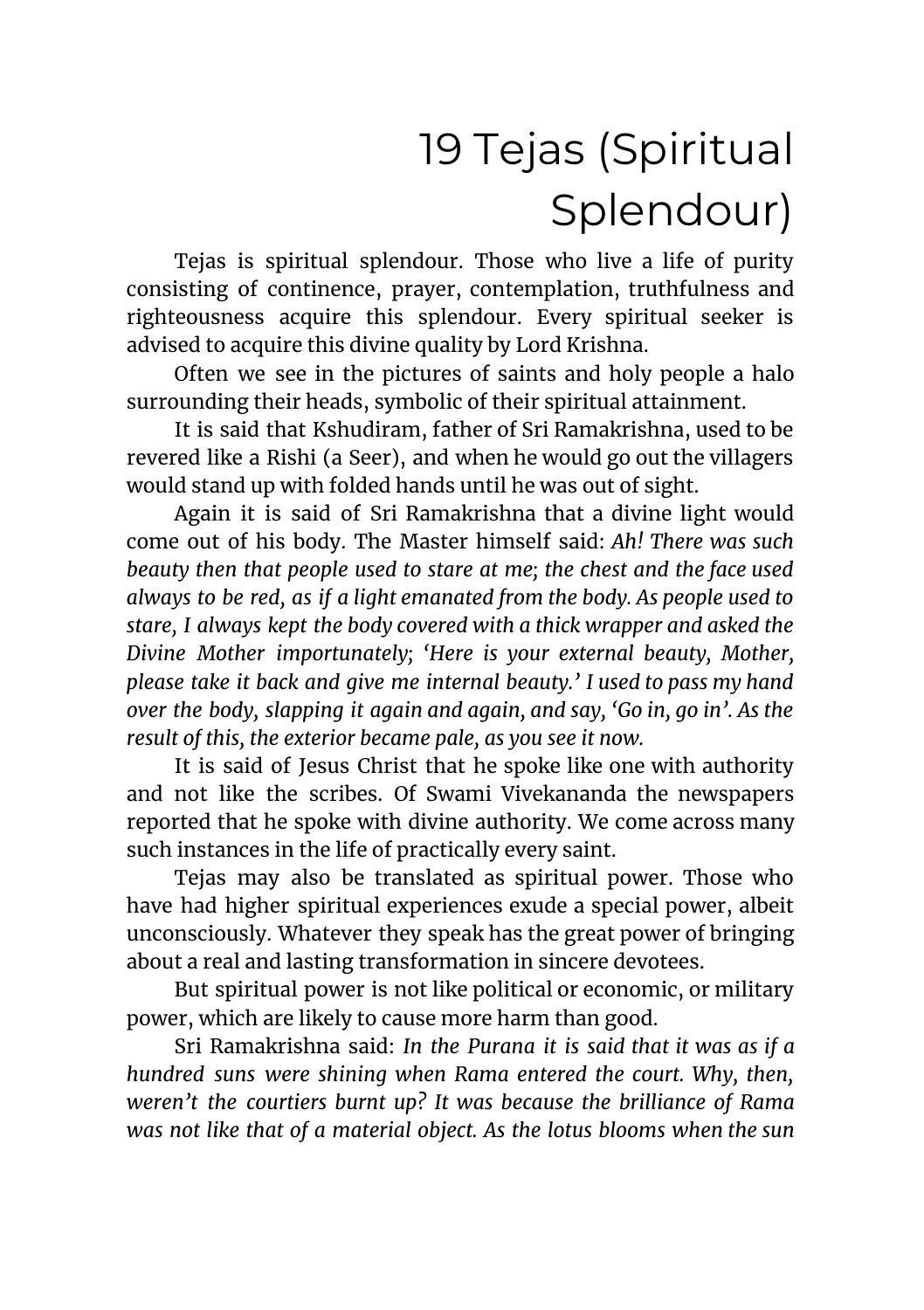*rises, so the lotus of the heart of the people assembled in the court burst into blossom.*

Spiritual splendour or Brahma Tejas soothes and confers blessings on all fortunate enough to come near it. It can only help and not harm.

We come across many a beautiful prayer in the Upanishads for endowing a sincere aspirant with this spiritual splendour.

As a result of sincere spiritual efforts, made for a long time, this divine effulgence radiates from devotees, and Yogis who have controlled their thoughts and whose thoughts constantly dwell on Brahman.

Such a person will have a beautiful, sweet and charming personality. A spiritual light will shine in his face due to the practice of continence. People will be drawn to such a personality. Physical beauty is nothing compared with spiritual beauty.

The most important function of this spiritual splendour is to protect aspirants from worldly snares. Wicked and selfish people, however much they may try, will not be able to take advantage of such spiritual seekers. Nor will they be able to harm them or create obstacles in the path of such spiritual seekers; for there is always a divine protection for such sincere aspirants.

That is why Sri Krishna advises all spiritual seekers to cultivate Tejas.

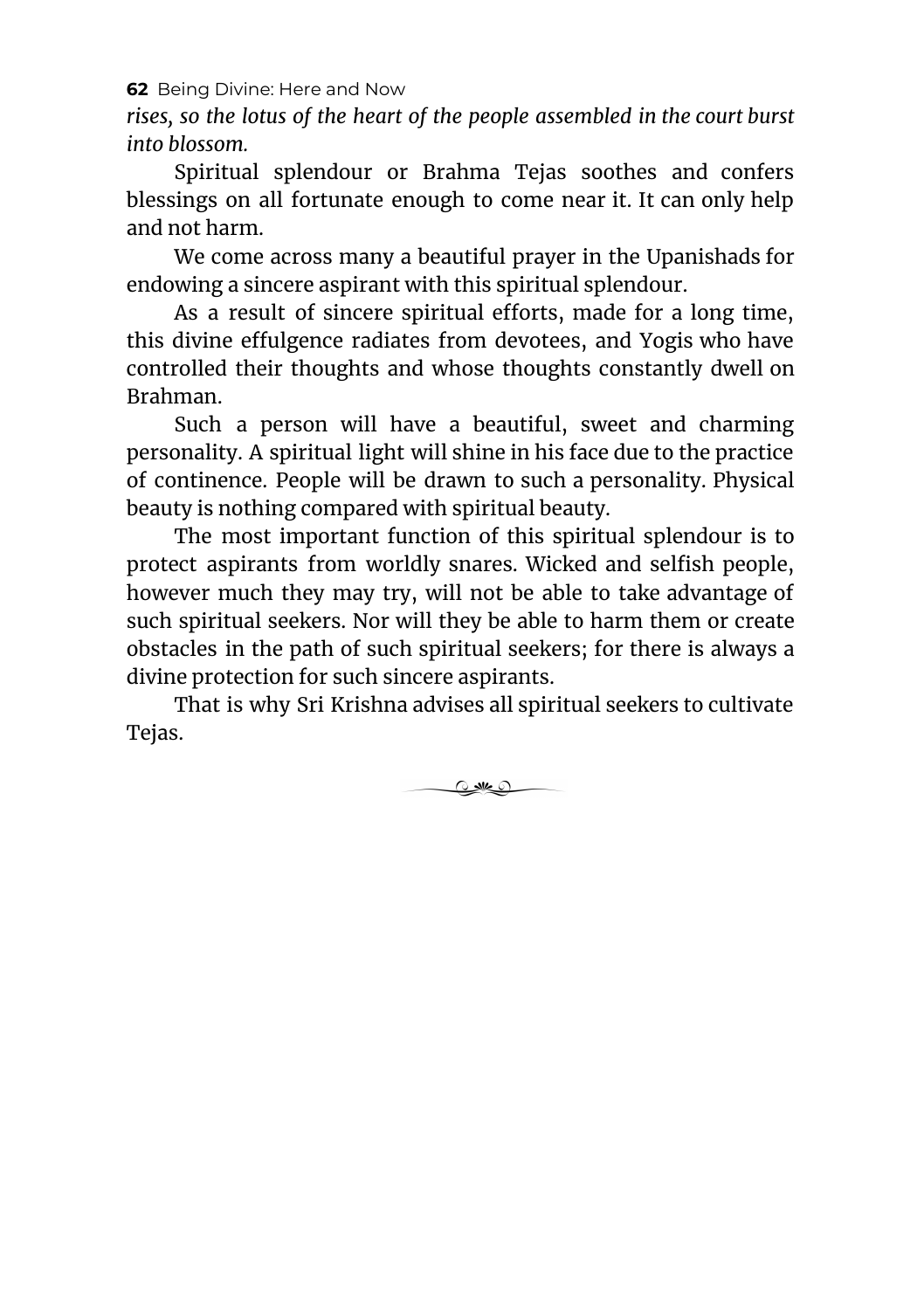### 20 Kshama (Forgiveness)

Kshama, Shankaracharya says, is unaffectedness when harmed, beaten or reviled.

Forgiveness is freedom from antagonism towards others even when they cause injury to oneself, says Ramanujacharya.

Forgiveness is the ornament of a hero. He has the capacity and the opportunity to avenge the wrongs done to him. But he aims at self-effacement by forgiving the offender and forgetting the wrong. Only a strong person can forgive, never the weak.

Swami Vivekananda says: *Even forgiveness, if weak and passive, is not true, fight is better. Forgive when you could bring legions of angels to the victory.*

Then, Peter came to Jesus and asked: Lord, how many times shall I forgive my brother when he sins against me? Up to seven times?

Jesus answered, I tell you, not seven times, but seventy times seven. (Matthew 18.22)

Jesus is saying that one should not keep count of times. True forgiveness does not keep a record! The practice of forgiveness is also a great service to the world. Gandhiji used to say that if we practice an eye for an eye and a tooth for a tooth, soon the whole world will be blind and toothless.

The well-known saying that, To err is human; to forgive is divine, is too true. None of us are free from faults. So we must try to cultivate the art of 'forgive and forget'; for to say I can forgive, but I cannot forget, is another way of saying, I will not forgive.

One who cannot forget has not really forgiven. The memory is still lurking and may manifest at the earliest opportunity.

 $\circ$  and  $\circ$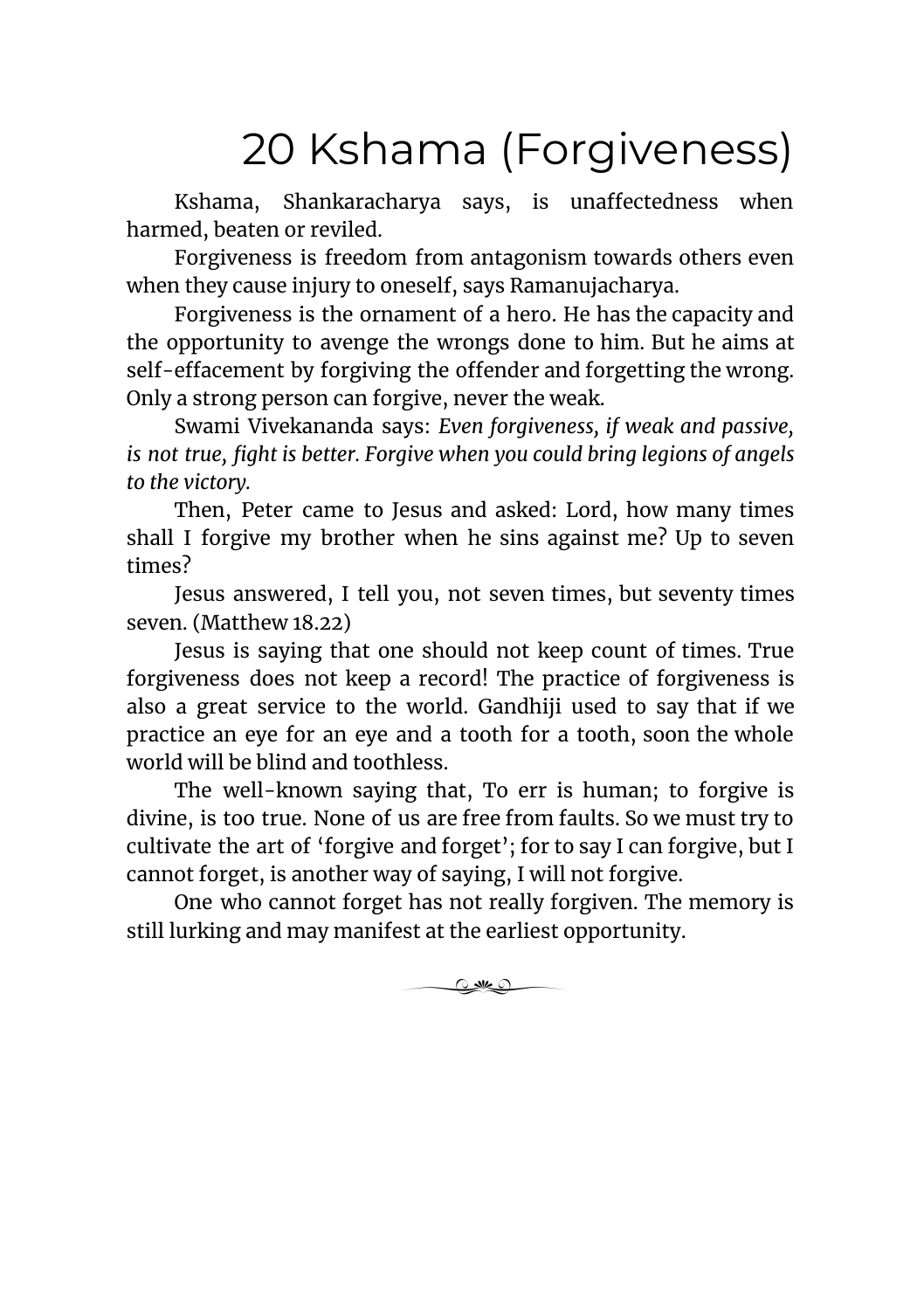### 21 Sahana (Forbearance)

Life is full of uncertainty, and one has to put up with so many unpleasant things in life. There is no guarantee that good and righteous people will not suffer, in fact good people seem to suffer more. There are evil and wicked people whose pleasure seems to lie in giving trouble to others. If one does not learn to forbear one has to suffer greatly.

Sri Ramakrishna was kicked by the family priest of Mathur Babu. Holy Mother had to put up with endless sufferings caused by her relatives and disciples, especially, Radhu. Swami Vivekananda had to face immense opposition in America. There was even an attempt to do away with him in U.S. Did we find any of them harbouring any grudge?

In the Bengali alphabet no three letters are alike in sound except the three sibilants (Śa, Şha and Sa); and they all mean for us, forbear, forbear, forbear (In Bengali Sa means forbear. It is derived from the Sanskrit root Sah.) This shows that even from our childhood we are made to learn forbearance through the very alphabet. The quality of forbearance is of the highest importance to every man. (Sri Ramakrishna)

Shankaracharya in his Vivekachudamani defines forbearance as:

सहनं सवदःुखानामतीकारपूवकम् ।

चिन्ताविलापरहितं सा तितिक्षा निगद्यते ॥ २४ ॥

The bearing of all afflictions without caring to redress them, being free (at the same time) from anxiety or lament on their score.

Forbearance helps us much in living happily in this world as well helping us make progress in spiritual life.

معلاه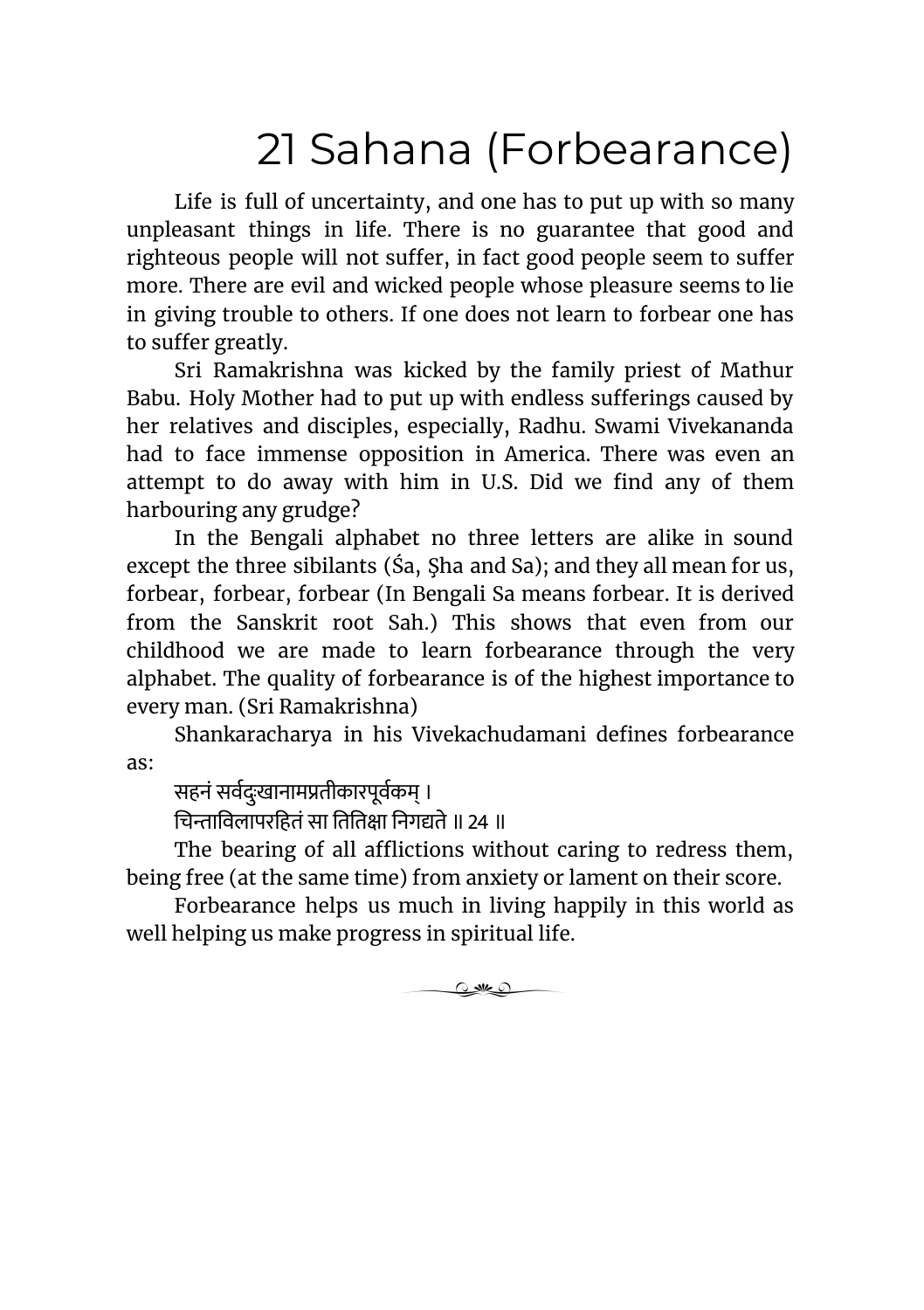### 22 Kshānti (Patience)

Patience is defined as the ability to wait for an expected outcome without experiencing anxiety, tension, or frustration.

One of the most important qualities in spiritual life is patience. Patience is described as a great virtue in every religion.

There may be many factors affecting the outcome of all our actions. We can only do what best we can and accept with patience whatever be the outcome. This point is highlighted in the Bible in the story of Job.

Even God has to practise patience!! His patience knows no limit. Even though He knows all our doings He waits with infinite patience for us to turn and return to Him.

Needless to say patience is a quality all of us do well to cultivate.

Sri Ramakrishna says: *With implicit trust in the sayings of holy saints and sages, one must try to secure God in one's own heart with the bait of devotion, and the rod and hook of one's mind. With unceasing patience one must wait for the fullness of time. Then only can one catch the Divine fish.*

We live in an age of instantaneous gratification. That is why we become so agitated when things get delayed. We become deeply disappointed when our expectations do not come true. But success comes only to him who has infinite patience.

Swami Vivekananda says: *He who has infinite patience and infinite energy at his back, will alone succeed.*

Impatience is a sure cause of failure and can impair our physical as well as mental health greatly. Many times impatience is a sign that our actions are done as a matter of duty and not with a sense of joy.

So Sri Krishna advises all spiritual aspirants to cultivate the divine quality called *Kshama* consisting of forgiveness, forbearance and patience.

 $\circ$  and  $\circ$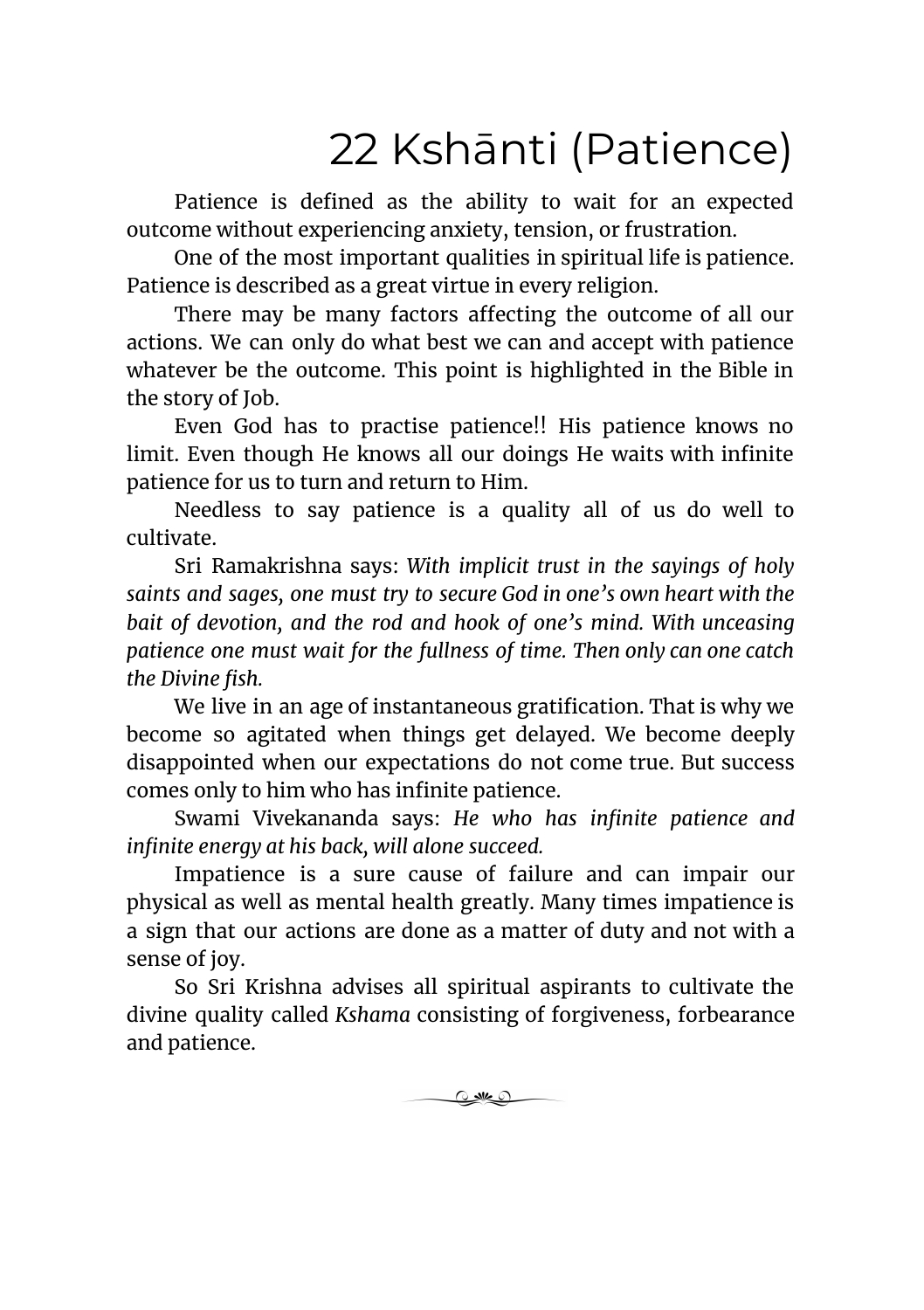### 23 Dhriti (Steadfastness)

*Dhriti* is an important spiritual quality. The *Sandilya Upanishad* describes Dhriti as firmness of mind amidst a period of ups and downs. To remain calm, steady and self- possessed even when confronted with the greatest calamity, danger or sorrow, and not to deviate from the path of righteousness or duty under the influence of passions like lust, anger, fear or greed is called Dhriti or fortitude.

The great Shankaracharya defines Dhriti in his Gita-Bhashya as: That state of mind which removes the exhaustion of the body and senses when they droop down, and upheld by which the body and senses no longer get dejected.

It is said of the Buddha that he performed super-human austerities to obtain illumination but did not succeed. Then he made a firm determination that he would not get up from under the Bodhi tree till he attained illumination, even if he were to die in the process. He uttered these words: *Here on this seat my body may dry up. Let my flesh, skin and bones dissolve. Not getting Enlightenment, which is difficult to obtain even after many eons, not indeed from this seat will this body move.* (Lalitavistara)

With this firm resolve the Buddha sat down under the Bodhi tree and obtained illumination the same night.

Without steadfastness and strong determination one reaches nowhere. Sri Ramakrishna used to say of people who have no grit whatsoever: *There are some people who have no grit whatever. They are like flattened rice soaked in milk — soft and mushy. No inner strength! The mind is everything. Bondage is of the mind, and freedom is also of the mind. A man is free if he constantly thinks: 'I am a free soul. How can I be bound, whether I live in the world or in the forest? I am a child of God, the King of Kings'.*

Who can bind me? By repeating with grit and determination, I am not bound, I am free, one really becomes so - one really becomes free. One must have stern determination; then alone is spiritual practice possible. One must make a firm resolve.

One can be firm and steadfast under favourable circumstances, but none can escape the dualities of life. There will be trying times. It is under these difficult circumstances one needs strength, courage, patience and grit.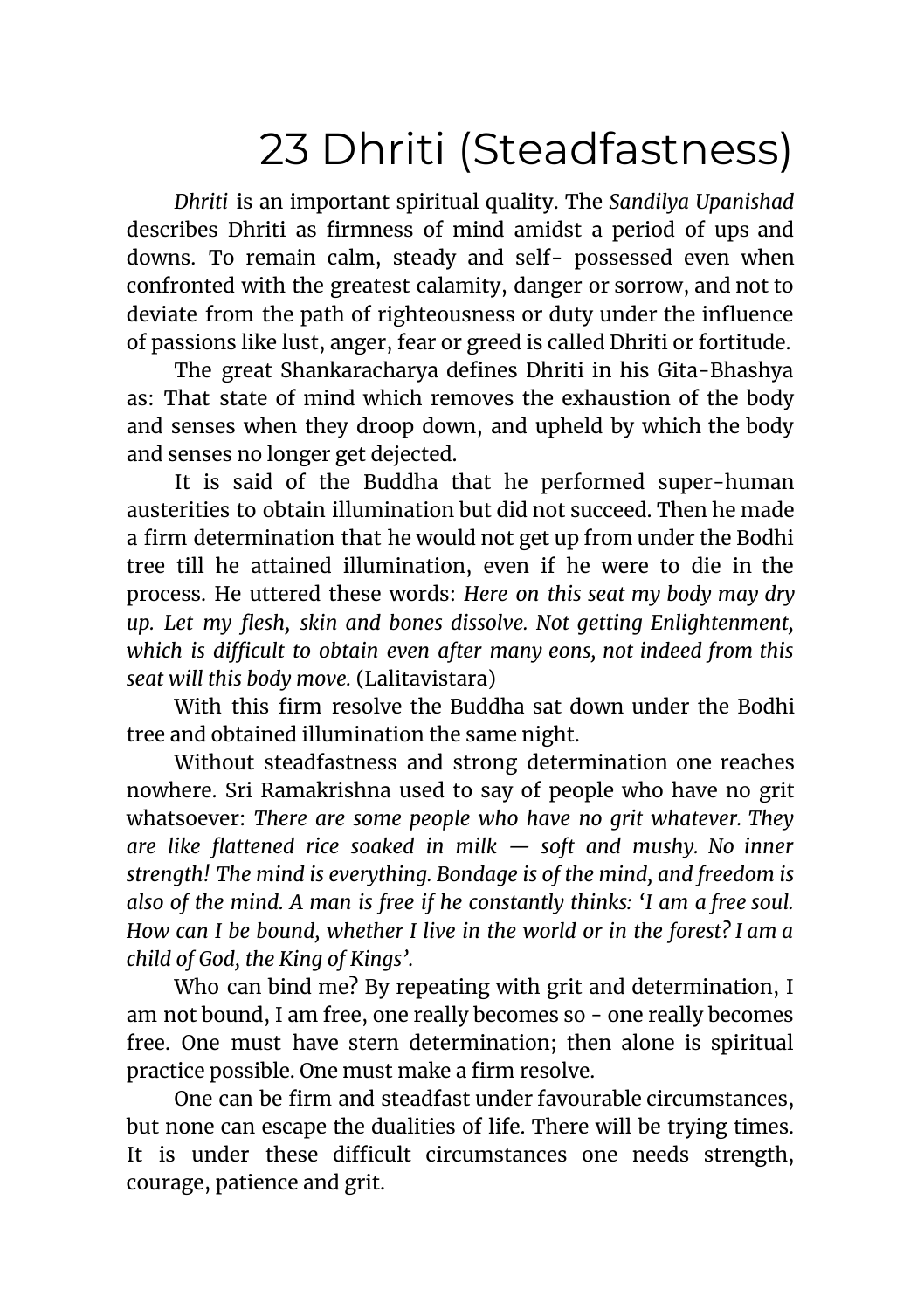Swami Turiyananda often used to teach: *Clench your fists and say: I will conquer! Now or never - make that your motto, even in this life I must see God...*

That is the only way. Never postpone. What you know to be right, do that and do that at once, do not let any chance go by. The way to failure is paved with good intentions. That will not do.

Remember, this life is for the strong, and the persevering: the weak go to the wall. And always be on your guard. Never give in. It is natural to be dejected under unfavourable circumstances. Even great souls feel the burden.

Swami Turiyanandaji narrated an incident from his life: *When we were living at the old Math, now many years ago, it happened once that I was very sad. I could not make any progress for some time and everything looked dark to me. I was walking up and down on the flat roof of the Math. It was evening and the moon was hidden by clouds. Sleep was impossible for me, I was so unhappy. Then suddenly from behind the clouds the moon emerged and everything looked bright and beautiful. As soon as I saw that, I thought: 'see, the moon was there all the time but I could not see her. So the Atman is also ever present, shining in its own glory, but I did not see it. The cloud of ignorance stood between the Atman and my intellect overshadowing my mind. And at once I felt strong again, my doubts all gone.*

Circumstances may or may not be favourable, but who cares? We must strain every nerve to accomplish the thing.

If you are determined to do it at any cost, you will find that great obstacles which you thought would overpower you, ultimately turn out to help you. But you must struggle sincerely. Does one find circumstances always propitious?

Consider what you have got to do as your duty and go on.

Swami Shivananda used to say: *With firm determination, one has to strive for God-realization. Make a start from this very day; for life is fleeing every moment.*

Nobody can say when one will have the call for departure; so don't waste a single day. Those who think that these things can be put off for the future never do anything. They will be tossed in this current of birth and death for infinite ages.

Dhriti is a word rich with many meanings. Dhriti means steadfastness, fortitude, patience, courage, strong will-power etc. Without these qualities no one is going to succeed in anything.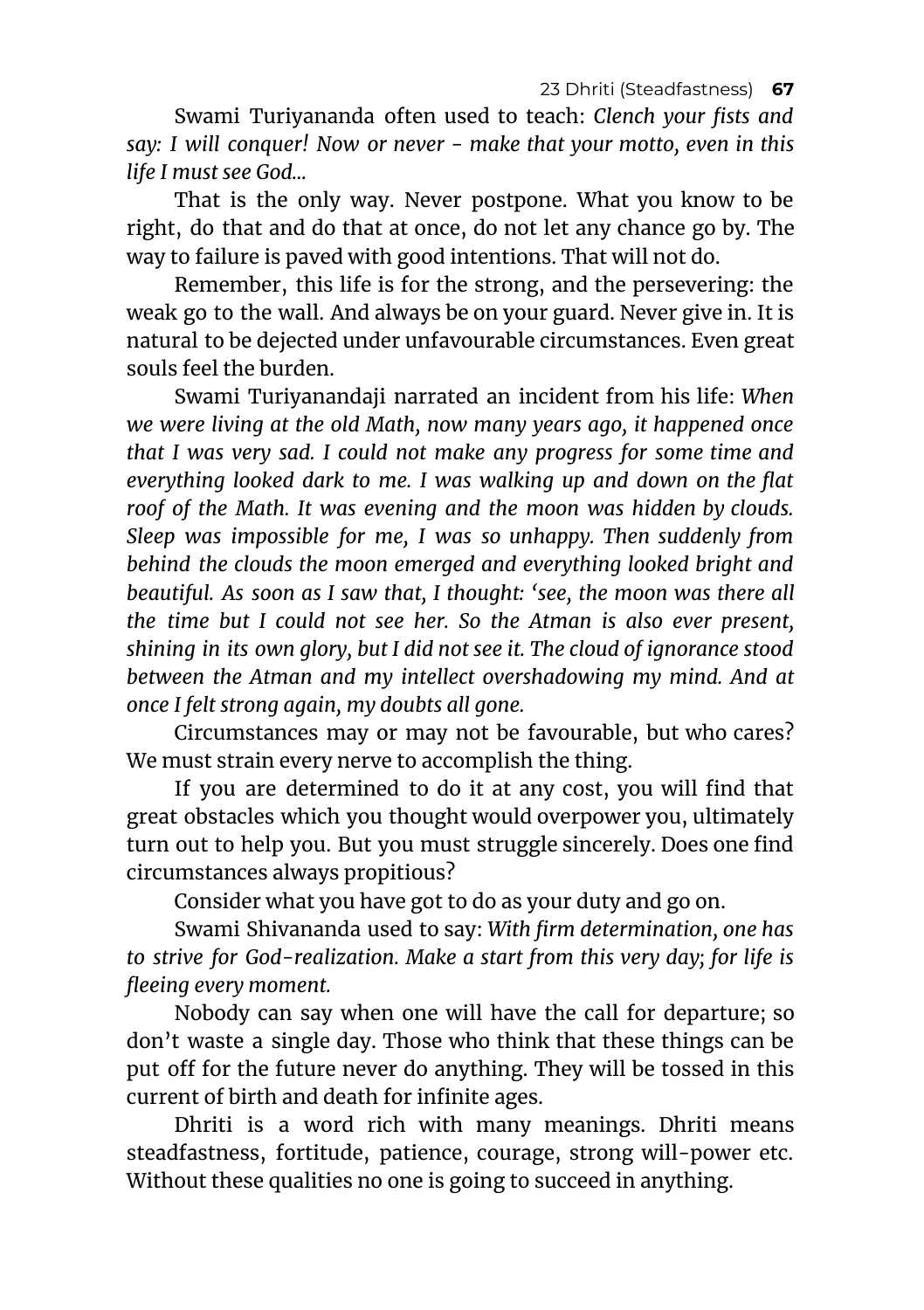It is also very easy to misunderstand the word Dhriti and confuse it with stubbornness, which is quite the opposite in meaning. We find innumerable examples of wicked and cruel dictators persisting in their wrong views bringing immense harm to millions.

Indeed, Sri Krishna himself, in the Bhagavad Gita classifies Dhriti into three types: Tamasic, Rajasic and Satvic.

| धृत्या यया धारयते मन:प्राणेन्द्रियक्रिया:   |               |
|---------------------------------------------|---------------|
| योगेनाव्यभिचारिण्या धृति: सा पार्थ सात्विकी | $\ 18.33\ $   |
| यया तु धर्मकामार्थान् धृत्या धारयतेऽर्जुन   |               |
| प्रसङ्गेन फलाकाङ्क्षी धृति: सा पार्थ राजसी  | $\ 18.34\ $   |
| यया स्वप्नं भयं शोकं विषादं मदमेव च         |               |
| न विमुञ्चति दुर्मेधा धृति: सा पार्थ तामसी   | $\  18.35 \ $ |

The resolve by which a person persists in wrong, irrational views and deeds is Tamasic. Tamasic resolve stubbornly holds on to a wrong notion or course of action.

We find many spiritual aspirants possess this Tamasic Dhriti. Some are not even aware that they are treading the wrong path. Even after becoming aware of this tendency, many refuse to change their ways, continue to suffer themselves, make others suffer, but still persist in their wrong ways. Such is the power of *Mahamaya*.

That resolve by which a person regulates his life for the enjoyments of this world is Rajasic.

Only that resolve by which one dedicates one's life for the realisation of the Self is Satvic Dhriti. One needs a lot of selfintrospection in order to find out one's true motive.

To be steadfast one needs tremendous will-power. It is impossible to be steadfast if we do not have patience, fortitude, cheerfulness, positive thinking and infinite patience. An essential part of steadfastness is overcoming indecision of mind. Constant indecision is a disease of the mind. Steadfastness with flexibility is what is needed.

The spiritual path is a long and arduous process. No speedy result can be expected in this path. One has to go on persevering in the path, day after day, month after month, year after year, with the same determination, one has to make spiritual effort.

It may even take many lives before one can reach the goal. There will be lots of ups and downs, and challenges.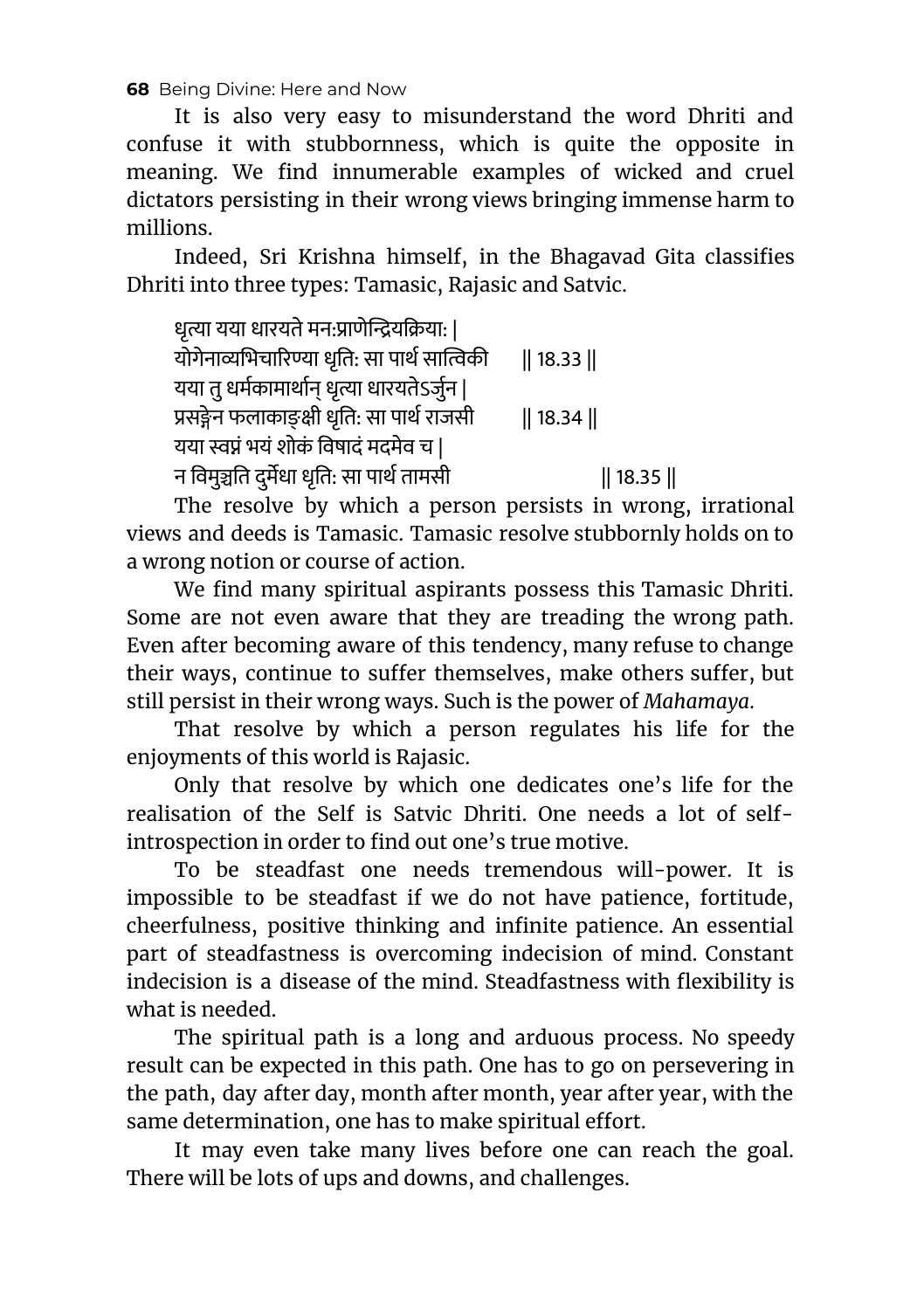Therefore steadiness and perseverance are absolutely essential on the spiritual path. No one has become great without steadfast effort.

Perhaps many of our readers may remember the story of Robert the Bruce and the spider that fell several times yet finally succeeded.

*Try, try until you succeed* is the secret behind many great achievements.

If one is possessed of Satvic Dhriti and sincerely goes on striving with faith and patience one is sure to reach the goal. A Sadhaka with tremendous fortitude alone can reach the goal.

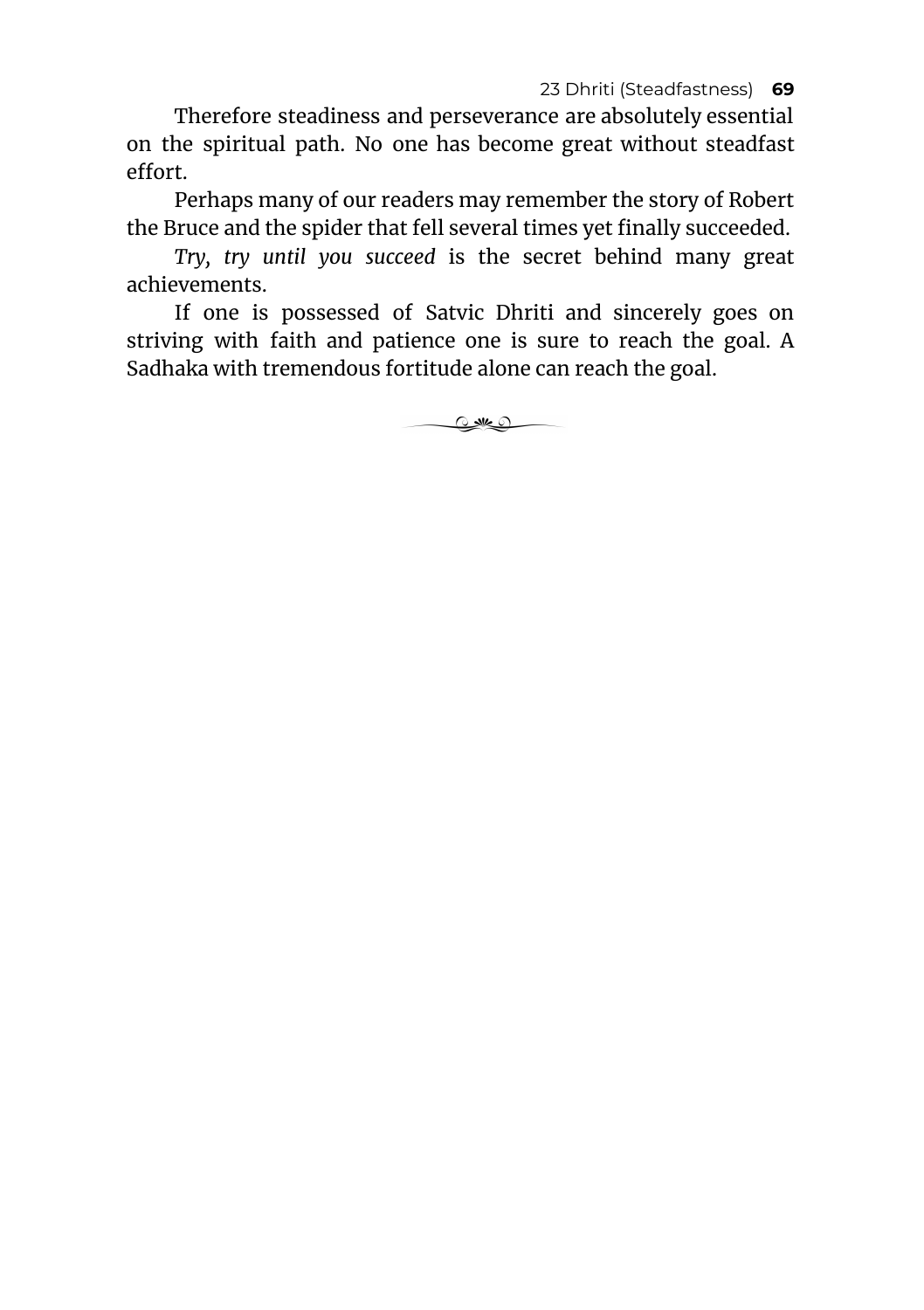# 24 Śaucha (Purity)

Sri Krishna describes *Saucha* or purity as one of the divine treasures. Purity is not merely a virtue but the culmination of all spiritual practices.

The *sine qua non* of spiritual life is purity of heart. The vision of God, a glimpse of the beyond, never comes until the soul is pure. It is to those who are true in heart, pure in deed, whose senses are controlled, that this Self manifests itself.

Swami Brahmananda says: *God is manifest in the hearts of His devotees, his children. Therefore we must be pure in heart. The pure mind receives a clear reflection of God. If the mirror is covered with dirt it does not reflect, so also the Lord's reflection does not fall upon an unclean mind.*

Purity is among the five observances which form one of the eight limbs of yoga. According to the commentator *Vyasa*, it includes both external and internal purity. While internal purity or the purity of mind is definitely more important, external purity is also recommended in all religious systems.

Purity is stressed in every religion. There cannot be any form of spiritual life without purity in some form or the other. It is the very heart of all spiritual endeavour.

The entire essence of all religions, has been put into that one sentence: *Blessed are the pure in heart, for they shall see God*. The vision of God, which is the culmination of all spiritual practice, is reserved for the pure in spirit.

Swami Vivekananda said: *In that one sentence lies the gist of all religions...It alone could save the world were all other scriptures lost. A vision of God, a glimpse of the beyond, never comes until the soul is pure. All these forms and ceremonies, these prayers and pilgrimages, these books, bells, candles, and priests, are preparations; they take off the impurities of the soul; and when the soul becomes pure it naturally wants to get to the mine of purity, God Himself.*

These are not mere words. Swami Vivekananda was an embodiment of purity. Sri Ramakrishna used to say that there was nothing on earth or heaven which could pollute Narendra (Swami Vivekananda).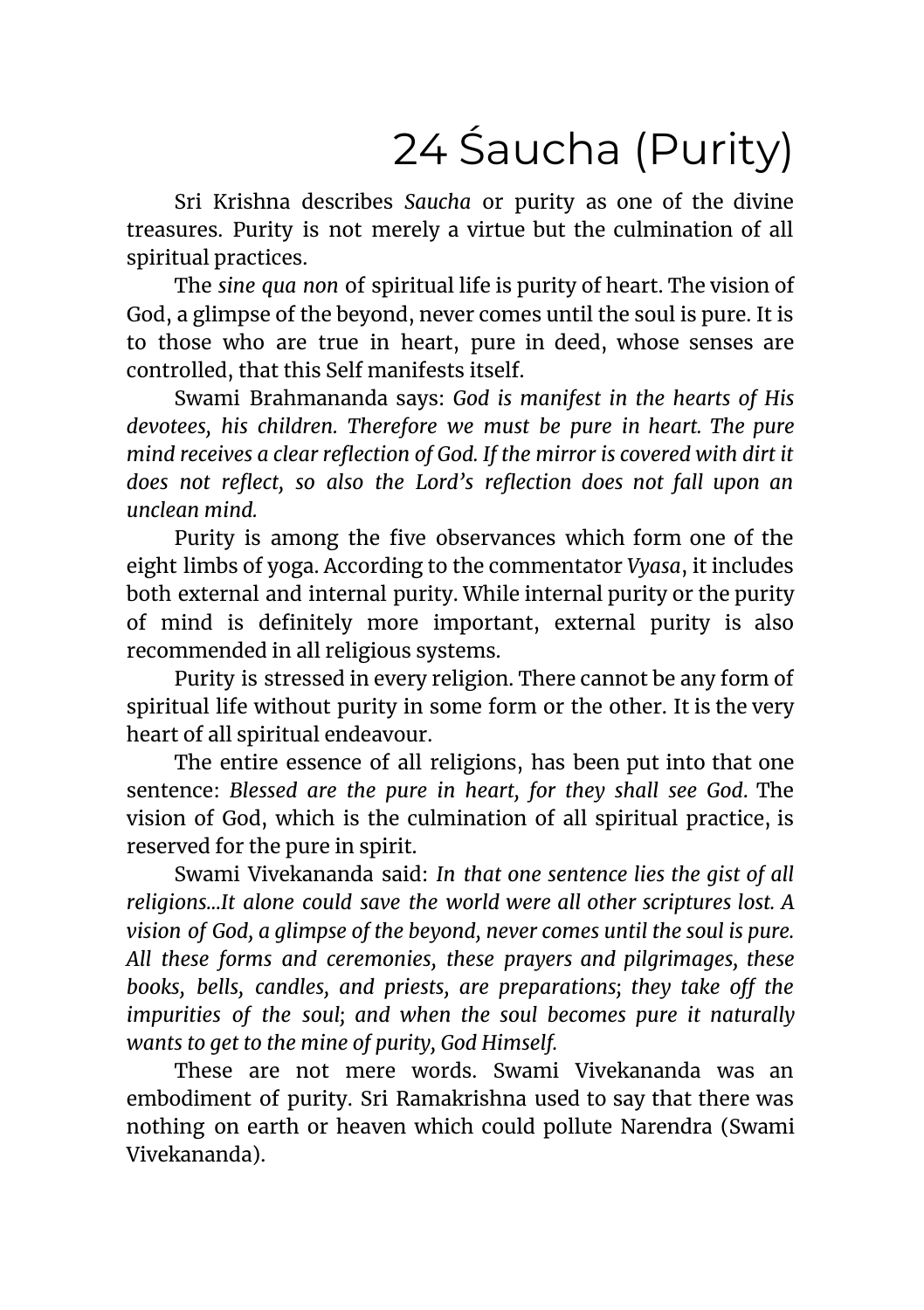24 Saucha (Purity) **71**

Once Swami Vivekananda was asked by his Western disciples whether he had exercised some yogic power while uttering the now famous words, Sisters and Brothers of America, at the inaugural session of tine Parliament of Religions which had such a mesmerizing effect upon the audience.

In reply the Swami said that *it was the power of purity*. He had, in his life, never even once thought an impure thought.

What is purity? Purity is a state of knowing and being oneself, it is abiding in one's real nature. It is hard to describe what purity is, yet we can recognize it when we encounter it. When we see a baby we know what innocence, purity, simplicity is. Being pure in heart a baby does not see evil or impurity in others. Similarly a saint also, being pure in heart, sees God only everywhere and in everything.

The Gita tells us that only through austerity alone can we become pure in thought, word, and deed.

देवद्विजगुरुप्राज्ञपूजनं शौचमार्जवम् |

ब्रह्मचर्यमहिंसा च शारीरं तप उच्यते || 17.14||

The worship of gods, holy people, the guru, and the wise; purity, honesty, celibacy, and nonviolence; these are said to be the austerity of deed. (17.14)

अनुद्वेगकरं वाक्यं सत्यं प्रियहितं च यत् |

```
ाायासनं चैव वायं तप उते || 17.15||
```
Speech that is not offensive, truthful, pleasant, beneficial, and is used for the regular reading of scriptures is called the austerity of word. (17.15)

मन: प्रसाद: सौम्यत्वं मौनमात्मविनिग्रह: |

भावसंशुरेतपो मानसमुते || 17.16||

Serenity of mind, gentleness, silence, self-restraint, and the cultivation of pure motives; these are called the austerity of thought.  $(17.16)$ 

Various techniques have been adopted in various spiritual paths for the purification of mind.

Karma yoga is, of course, the standard method advocated for purification of the mind. It involves performance of all actions without hankering for their fruits, or by surrendering the fruits and actions to God.

The Atman by nature is pure, immortal, and ever blissful.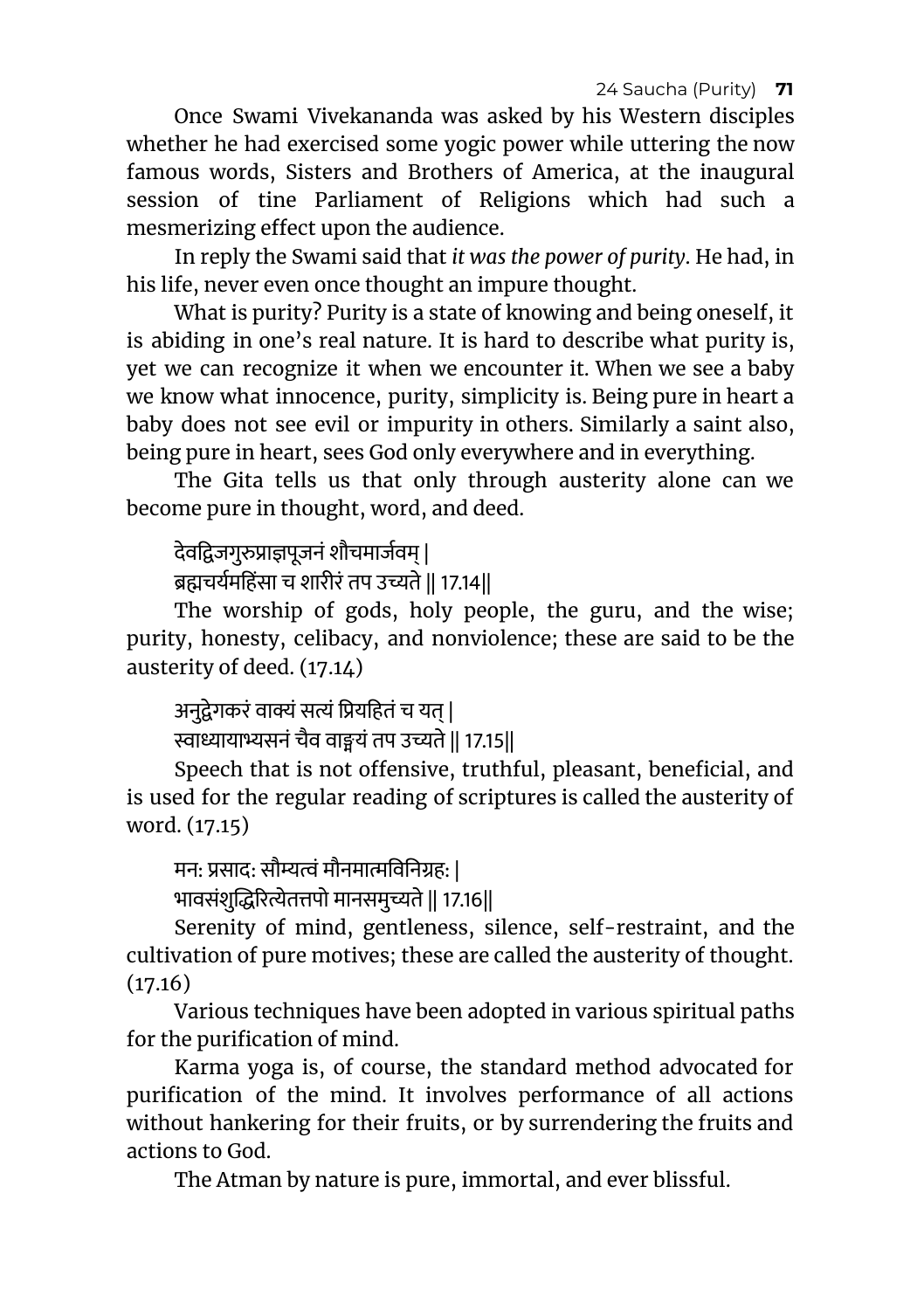The best way to attain purity is to assert one's eternally pure nature, and to be established in it is the goal of life.

Prayer, japa, meditation, holy company, selfless service, and diligent practice of spiritual disciplines as directed by one's teacher, now and then retiring into solitude; these are some of the means indicated in the scriptures for the attainment of purity.

Hindu scriptures also caution us about taking impure food. Pure food makes our heart pure.

Pure heart results in constant recollectedness of God. Constant recollectedness of God brings union with God.

Food does not mean merely what we eat, but what we gather through all our senses. How do we gather pure food through our senses? By seeing God everywhere. Wherever the senses go, let us be conscious of the presence of God.

Through diligent spiritual practice the mind gradually becomes pure and becomes blessed with the vision of God.

كعلات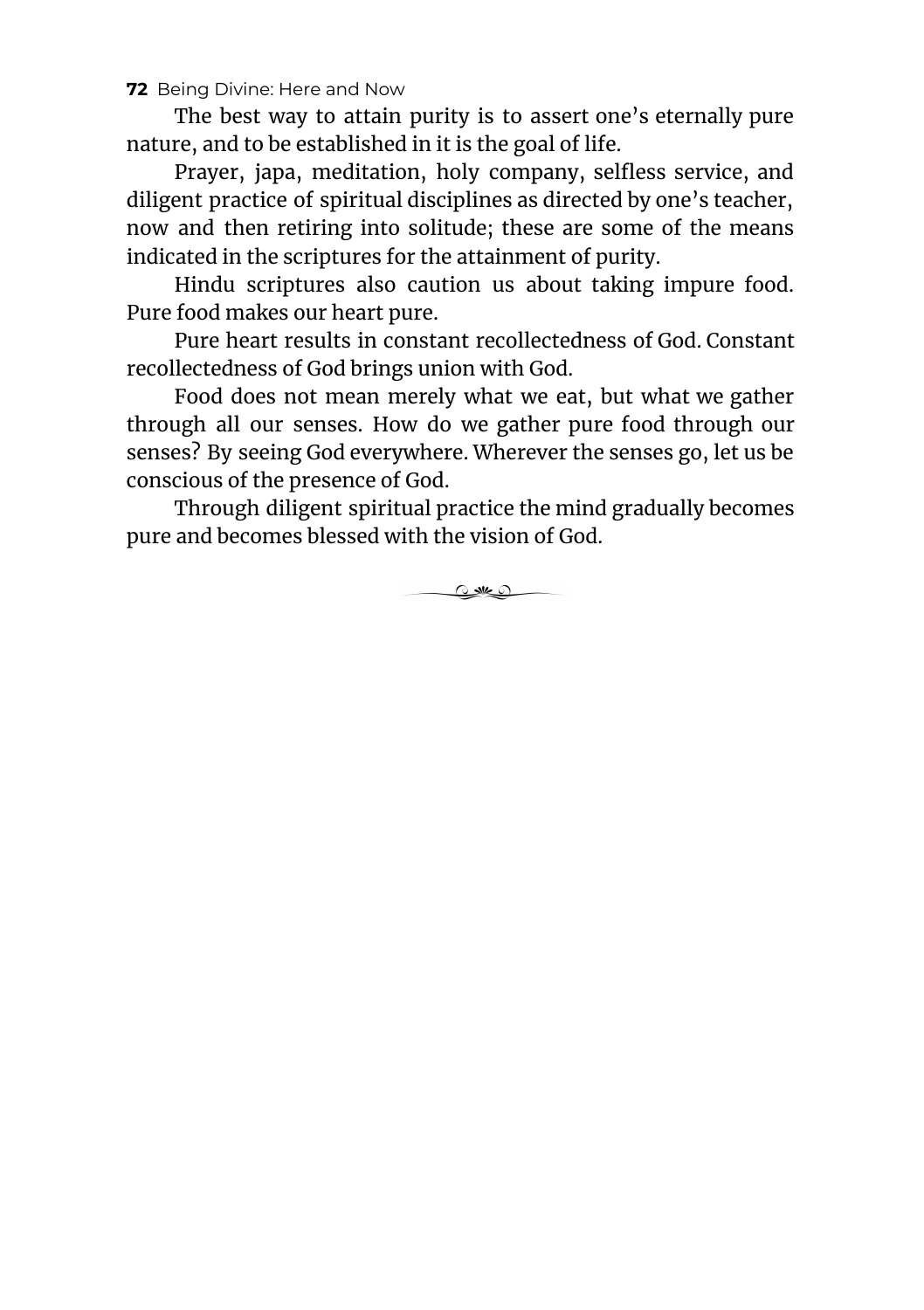# 25 Adroha (Absence of Malice)

Adroha is complete absence of malice, hatred, ill will, or injury in thought, word and deed. It is a quality without which one cannot progress in spiritual life.

Ramanujacharya explains it as non-interference in others affairs when otherwise one may cause them harm or suffering.

According to Madhusudana, adroha is not the taking up of arms and weapons etc., with the idea of killing.

Non-injury, of course, does not convey the real meaning of the word adroha. The essence of adroha is complete absence of anger, malice, hatred, or jealousy; it is a spiritual concept. Total absence of self and selfishness is the test of adroha.

It is in this sense that adroha is equated with truth at its highest level, and is regarded as the highest principle in life.

Long ago the Jain prophet, Lord Mahavir, declared: The being whom you want to kill is none other than you; the being whom you wish to govern and enslave is none other than you. Killing a living being is equivalent to killing one's own self.

It is well-nigh impossible to live without injuring any creature. Physical violence in some form or other is a fact of life, and the sin that accrues from it does not come from the fact of violence itself, but from motives of desire, hate, and selfishness.

As it is said 'Life can be sustained only by life'. Bhagavan Buddha said: He who deserves punishment must be punished. Those who go to war in a righteous cause after exhausting all means of preserving peace are not blameworthy.

In our own times Dr. Radhakrishnan writes: We live in an imperfect world where all men are not saints, and force has to be used to keep the world going. If we say that the criminal's personality should not be violated, if we treat the gangster's life as sacred, we are acquiescing in evil. We cannot judge the use of violence as evil or as good by looking at it in isolation.

Any pain or injury inflicted during the course of living need not be an injurious act unless motivated by selfishness or hatred.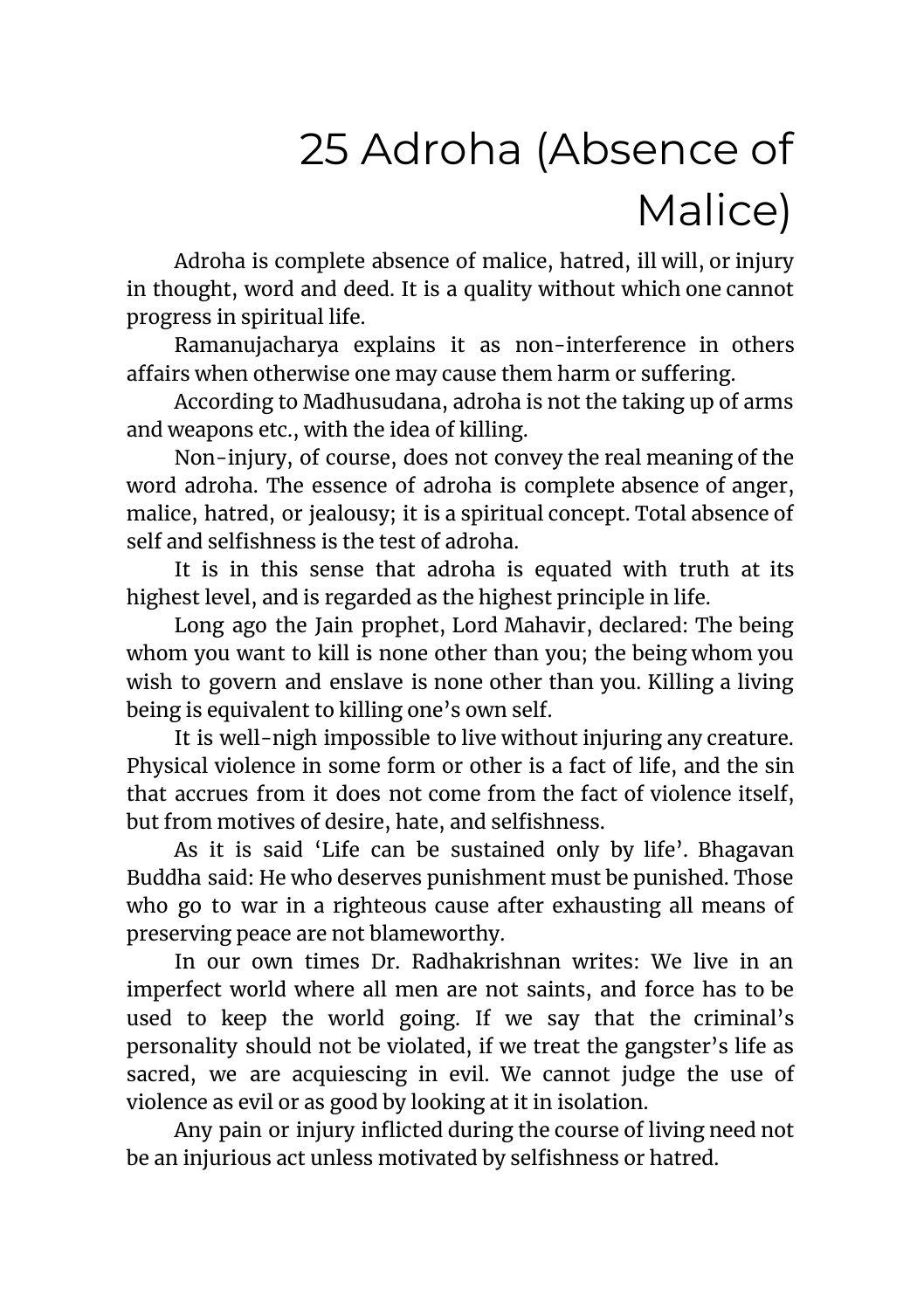Again both good and evil, violence and non-violence are not ends in themselves, but only the means leading mankind to its goal of realising its divine nature. Conditions and circumstances in life influence and dictate whether violent means are necessary or not. Right conduct is always to be measured by the motive, since ethics and morality are all in the mind.

Though adroha or non-injury, is the highest ideal, it can truly be practised only by a rare few in any society at any given period of time. Such an ideal can only be for the few who have taken to the spiritual path seriously and are bent on Self-realisation. Only he who can look upon all creatures as one's own Self can truly be said to practise the virtue of adroha or non-injury.

*Adroha* means remaining true to one's faith or trust. In the light of this meaning there are five areas in which we should be careful not to break our trust: Duty, country, religion, Guru and Self.

Duty: One of the meanings of *Dharma* is sincere discharge of one's duties according to one's station in life. This not only purifies the heart but also pleases the Lord. One can advance in any field of life only through proper discharge of one's duties. This rule applies whether one works in an office or an institution. One who fails to discharge one's duties is called *Kartavya drohi.*

Country: A country shelters, nurtures, and protects its citizens. Hence it is the bounden duty of every citizen to love, respect and serve his country to the best of his ability. If one fails to do so, he will be doing great injury to himself or herself and also to the whole nation. One who fails to love and serve his country is called *Desa drohi.*

Religion: One of the most important teachings of Sri Ramakrishna is that all religions are valid paths leading a sincere aspirant to God. Though this is true one should love and follow one's chosen religion, at the same time taking care to show respect to all other religions and prophets. One who fails to do so is called *Dharma drohi.*

Guru: Hinduism accords the highest respect to the Guru; He is equated to God himself. Hence one should look upon one's Guru with highest respect. It does not mean merely saluting him or showing outward signs of reverence. Real respect to the Guru lies in strictly following the instructions he has given. Any deviation from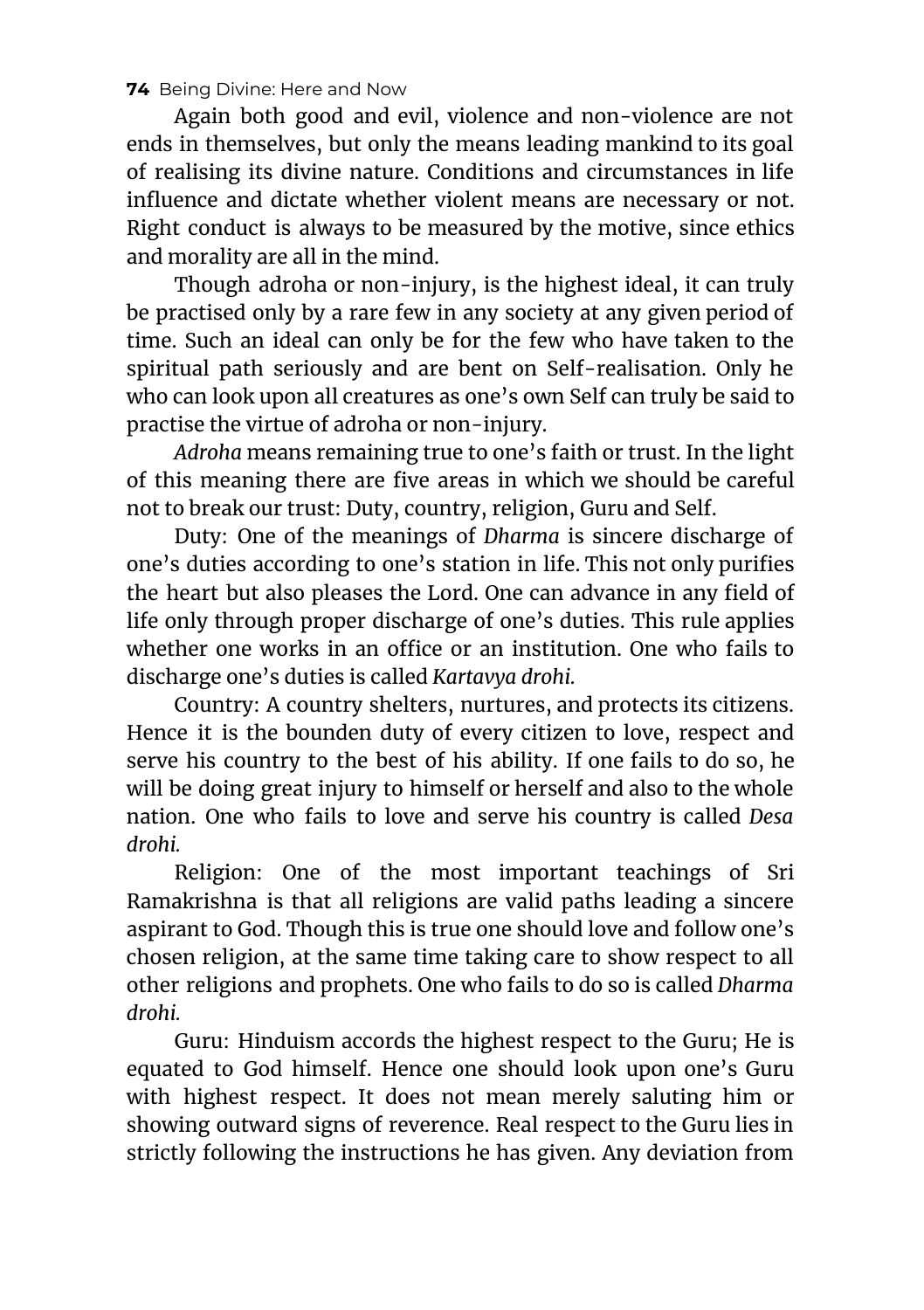it is disrespect to the Guru and is bound to make one fall from the spiritual ideal. One who fails to do so is called *Guru drohi.*

Self: Sri Ramakrishna used to say that the goal of human life is to realise God or the Self. One who does not strive to realise the Self lives in vain and is called a Self-slayer.

The Isavasya Upanishad puts it so succinctly:

असुर्य नाम ते लोका अन्धेन तमसावृताः ।

तांस्ते प्रेत्याभिगच्छन्ति ये के चात्महनो जनाः ॥ २ ॥

Verily, those worlds of the demons are enveloped in blinding darkness; and thereto they all repair after death, who are slayers of Atman. One who fails to follow and advance in the spiritual path is called Atma drohi.

The only way to avoid harming or injuring others is to look upon all as one's own Self.

Needless to say this state can be achieved only through following a spiritual path and by realising God.

Before one reaches this state one should take care not to injure any creature by thought, word or deed.

And one should be faithful to one's duties, country, religion, Guru and Self. This is a sure way to acquire the spiritual quality called *adroha*.

كالات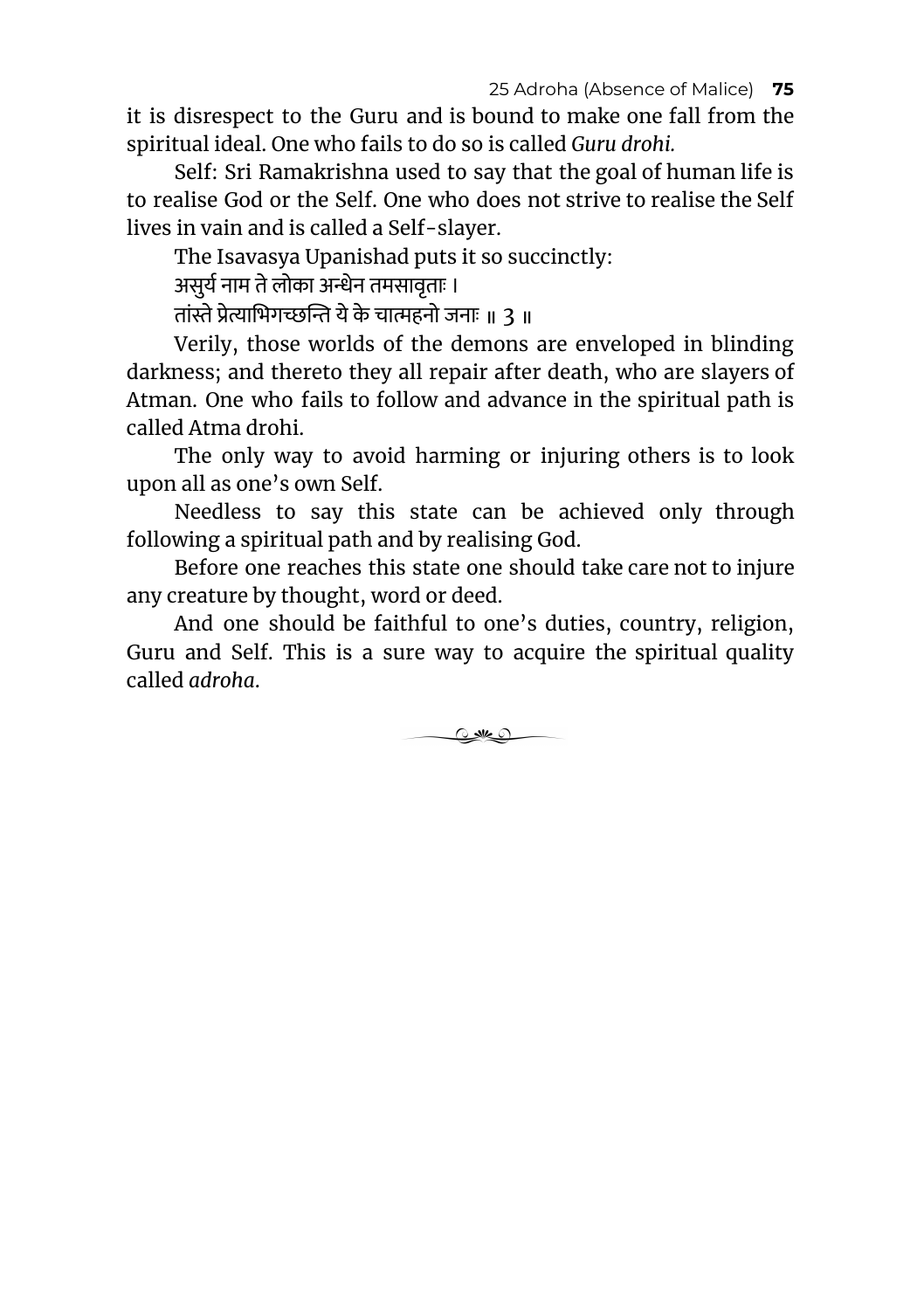# 26 Nāti-mānita (Absence of Pride)

*Nati-manita* is humility. Sri Krishna considers humility as one of the great spiritual qualities without which one cannot advance in spiritual life.

*Atimanita* is pride, vanity, conceit, overestimating oneself. *Natimanita* is the exact opposite of this. It really means humility.

Let us discuss pride.

Pride (or hubris or vanity) is considered as the most serious of the seven deadly sins. It is the ultimate source from which all other sins arise. Pride generates egotism and obscures truth. Regarding ourselves as exalted, superior or worthy of adoration and cherishing intense craving for fame, honour, prestige and respect and feeling happy on getting these (even if we do not hanker after them) - this is called pride. This is overestimating ourselves. It breeds excessive love of self and makes one look down upon all others.

Pride, said Dante, is 'love of self - perverted to hatred and contempt for one's neighbour'.

The natural tendency of most of us is to appear important in the eyes of others. This desire expresses itself as pride and vanity. A true enquiry into the Self compels man to relinquish pride as a disease of the mind.

Pride makes us feel that we are the centre of the world. We have high self-esteem, which is often a mask behind which our own self-esteem is hidden. Pride makes us feel we are all powerful, all knowing, and faultless. Pride makes us impatient and distrusting; it breeds contempt for those who do not subscribe to our philosophy, beliefs and way of life. If others do not agree with our views we become sarcastic and biting. Pride makes us look down at people who react negatively to our beliefs and views. Pride makes us deny the warning signs that there is something seriously wrong with us and thus we become easy prey for a downfall when a serious crisis or disaster strikes our lives - pride comes before a fall.

*Pride, vanity etc., are qualities derived from tamas. A characteristic of tamas is pride. Pride and delusion come from tamas. Pride of learning,*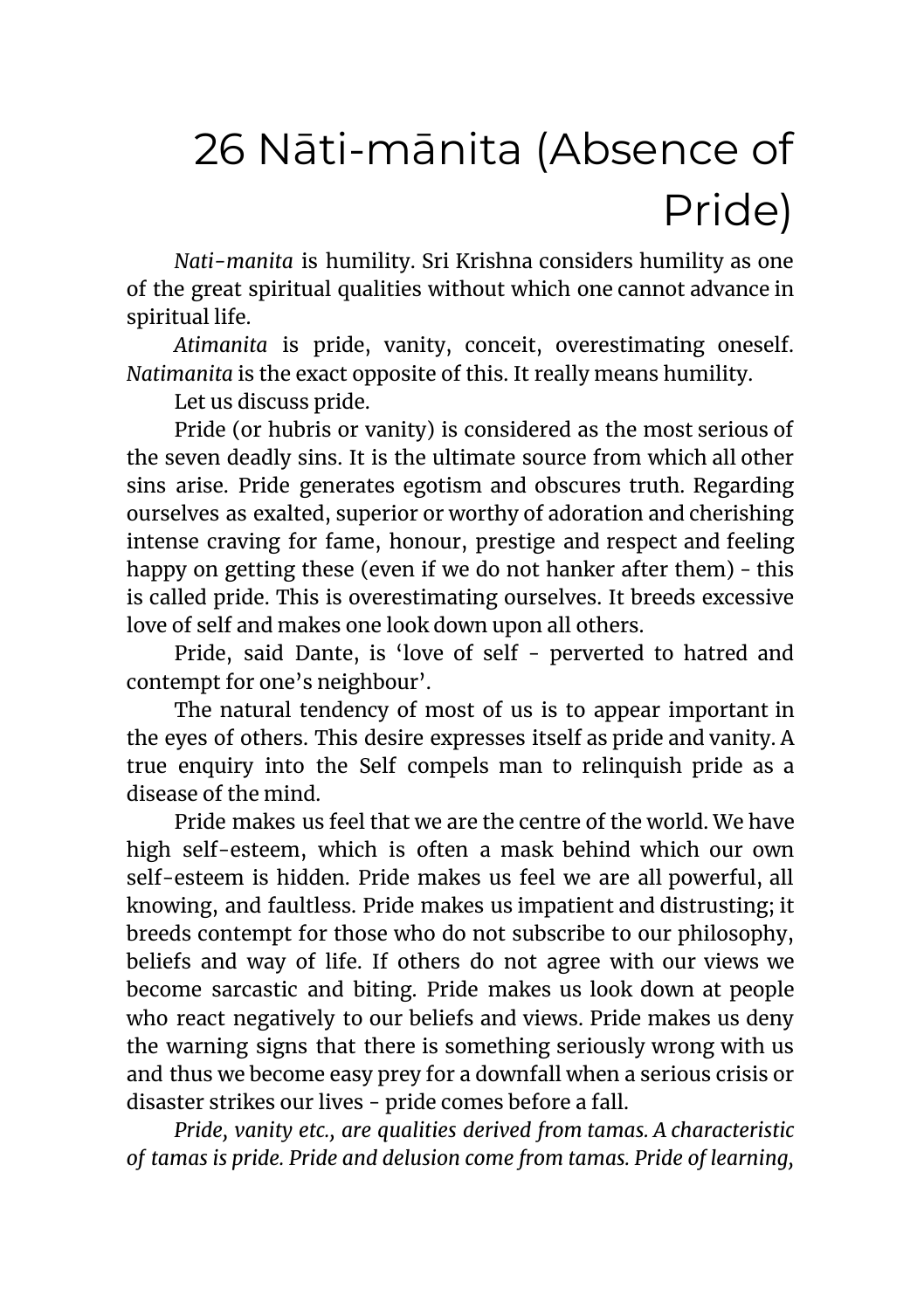*pride of money, and pride of social position. One cannot attain divine knowledge till one gets rid of pride. Water does not stay on the top of a mound; but into low land it flows in torrents from all sides.* (Sri Ramakrishna)

There are many forms of pride - pride of beauty, pride of strength, pride of wealth, pride of ancestry, pride of power and position, pride of talent, pride of intellect, name and fame, etc.

Many, especially parents, feel proud when their children attain wealth, fame, power etc. Many become vain even when there is nothing to be proud about. These unspiritual qualities like pride, secretiveness, and the like are so many bonds which keep man in ignorance. Man is free only when he is liberated from all these.

Of all forms of pride the worst and most harmful is spiritual pride.

*And, above all, if the pride of spirituality enters into you, woe unto you. It is the most awful bondage that ever existed. Neither can wealth nor any other bondage of the human heart bind the soul so much as this. 'I am purer than others', is the most awful idea that can enter into the human heart. In what sense are you pure? The God in you is the God in all. If you have not known this, you have known nothing. How can there be difference? It is all one. Every being is the temple of the Most High; if you can see that, good; if not, spirituality has yet to come to you.* (Swami Vivekananda)

But we need not think all pride is inimical and dangerous. There is a form of pride which is positive and highly helpful in spiritual life. This spiritual pride is the result of the grace of God.

Regarding this Sri Ramakrishna said to a devotee: *The ego of a devotee begets no pride; it does not create ignorance. On the contrary it helps one realize God. Haven't you heard Ramprasad's song? He used to say, Whom do I fear in the world, whose sovereign is the Divine Mother!*

*Keep such a pride always awake in the mind. If you must have pride, then feel like Vibhishana, who said, I have touched the feet of Rama with my head; I will not bow this head before anyone else. There are two signs of knowledge: first, absence of pride, and second, a peaceful nature. You have both. Therefore you must have received the grace of God.*

This kind of spiritual pride also helps us overcome frustration and depression. Swami Vivekananda says to a disciple who was feeling low: *Then think like this: Whose child am I? I associate with him*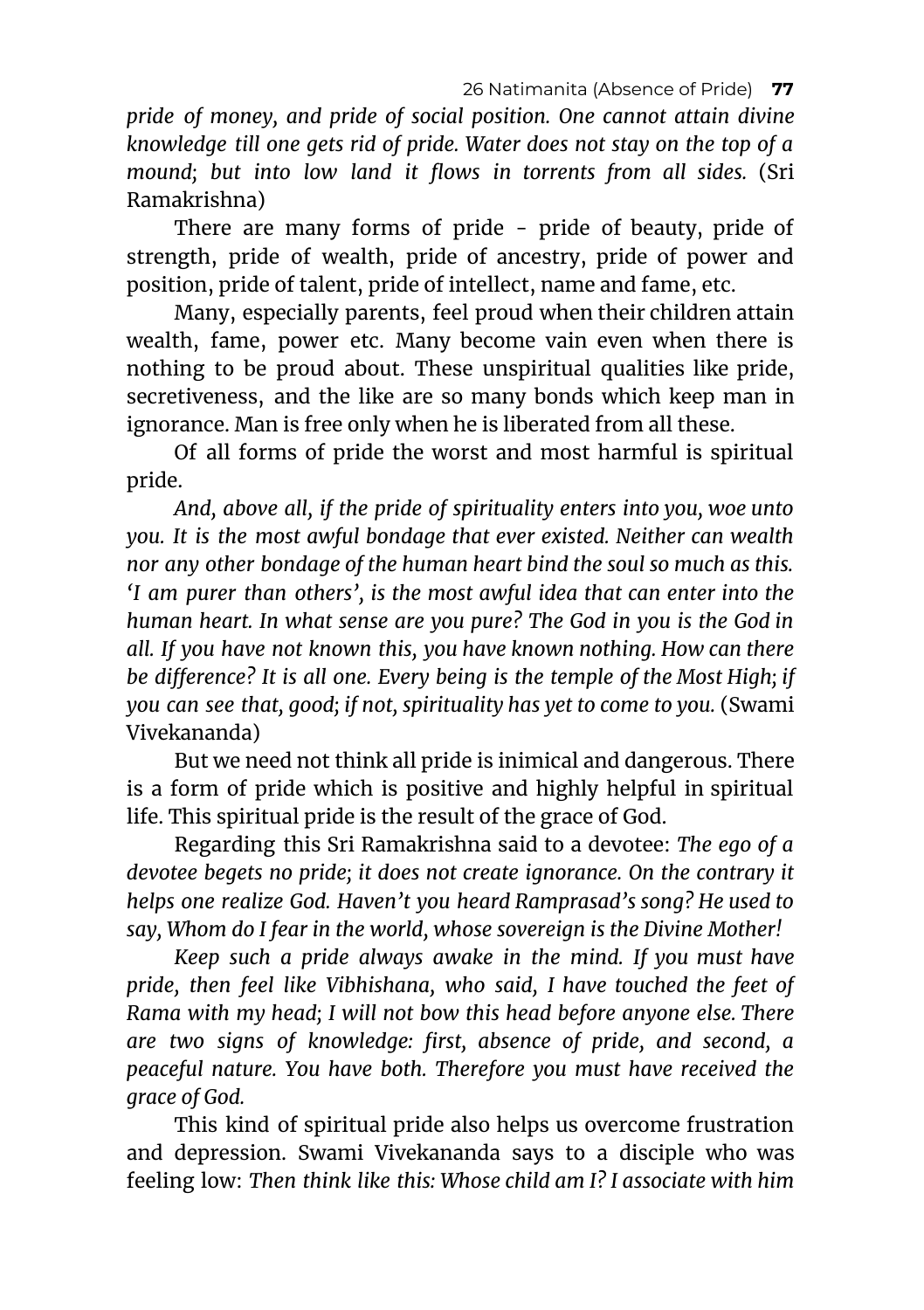*and shall I have such weak-mindedness and lowness of spirits? Stamping down such weakness of mind and heart, stand up, saying, I am possessed of heroism, I am possessed of a steady intellect, I am a knower of Brahman, a man of illumination. Be fully conscious of your dignity by remembering, I am the disciple of such and such who is the companion-in-life of Sri Ramakrishna, the conqueror of lust and wealth. This will produce a good effect. He who has not this pride has no awakening of Brahman within him.*

Do we suffer from pride and vanity? Many of us are blissfully unaware of our pride, egotism and vanity. A little self-enquiry is sure to confirm that we suffer excessively from pride, etc. If we are highly sensitive, if even an innocent remark or slight criticism puts us off and we take offence, if we are not open to truth; then, surely we are suffering from this disease!

As mentioned earlier, pride is a deadly poison. No one likes a proud and vain person. Pride makes others unhappy and resentful towards us; it also makes us miserable, hampers our happiness and creativity, and bars our progress in spiritual life. Until we recognize and take steps to eradicate this demon of pride there is no hope of progress in any field of life.

So how do we get rid of pride and vanity? The best antidote to pride and vanity is the practice of humility. The practice of humility opens all doors to peace, prosperity, and truth in this as well as the other world.

 $\circ$  and  $\circ$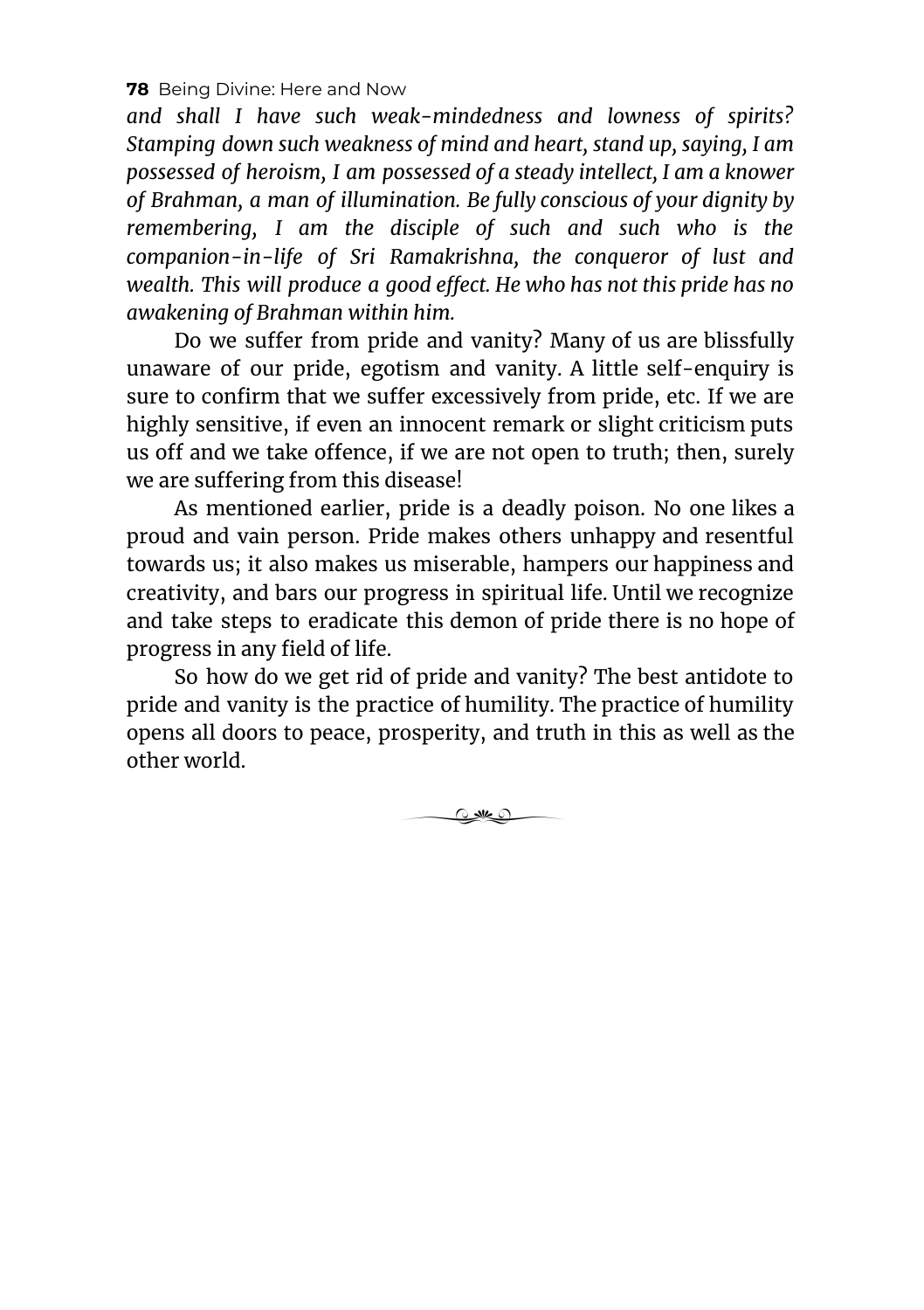# 27 Namrata (The Practice of Humility)

Humility is the foundation of all virtues.

Sri Ramakrishna said: *Do you know my attitude? As for myself, I eat, drink, and live happily. The rest the Divine Mother knows. Indeed, there are three words that prick my flesh: 'guru', 'master' and 'father'. There is only one Guru, and that is Satchidananda. He alone is the Teacher. My attitude toward God is that of a child toward its mother. One can get human gurus by the million. All want to be teachers. But who cares to be a disciple?*

Girish Ghosh used to say that Sri Ramakrishna conquered the world by his humility. He was a personification of humility. In order to destroy the vanity born of noble descent and to acquire true humility thereby, he cleaned very carefully with his hands places which are absolutely shunned as unclean by others. All saints, by nature, are humble.

Humility is the greatest of all spiritual qualities. Without humility no one can advance in any field of life. The moment a man feels that he knows everything, that he has nothing to learn, then he is done for. Pride is an excessive belief in one's own abilities, a high regard for oneself and one's abilities. Pride begets vanity and leads to destruction.

Humility is the very opposite of pride, vanity and egotism; it is the only virtue which can destroy egotism, the root of all evil. And until one gets rid of pride and egotism there is no chance of peace and happiness. If we do not consciously try to get rid of egotism, life will do that for us in a painful way.

Humility is the greatest destroyer of egotism. Quoting Tulasidas, a great saint of India, Swami Brahmananda says: *Tulasidas is a liar, if God be not realized by truthfulness, obedience, and motherly attitude towards women.*

Commenting on the above saying the Swami says: *Do you know what obedience is? It is humility. When the right kind of humility comes, egoism is destroyed and God is realized.*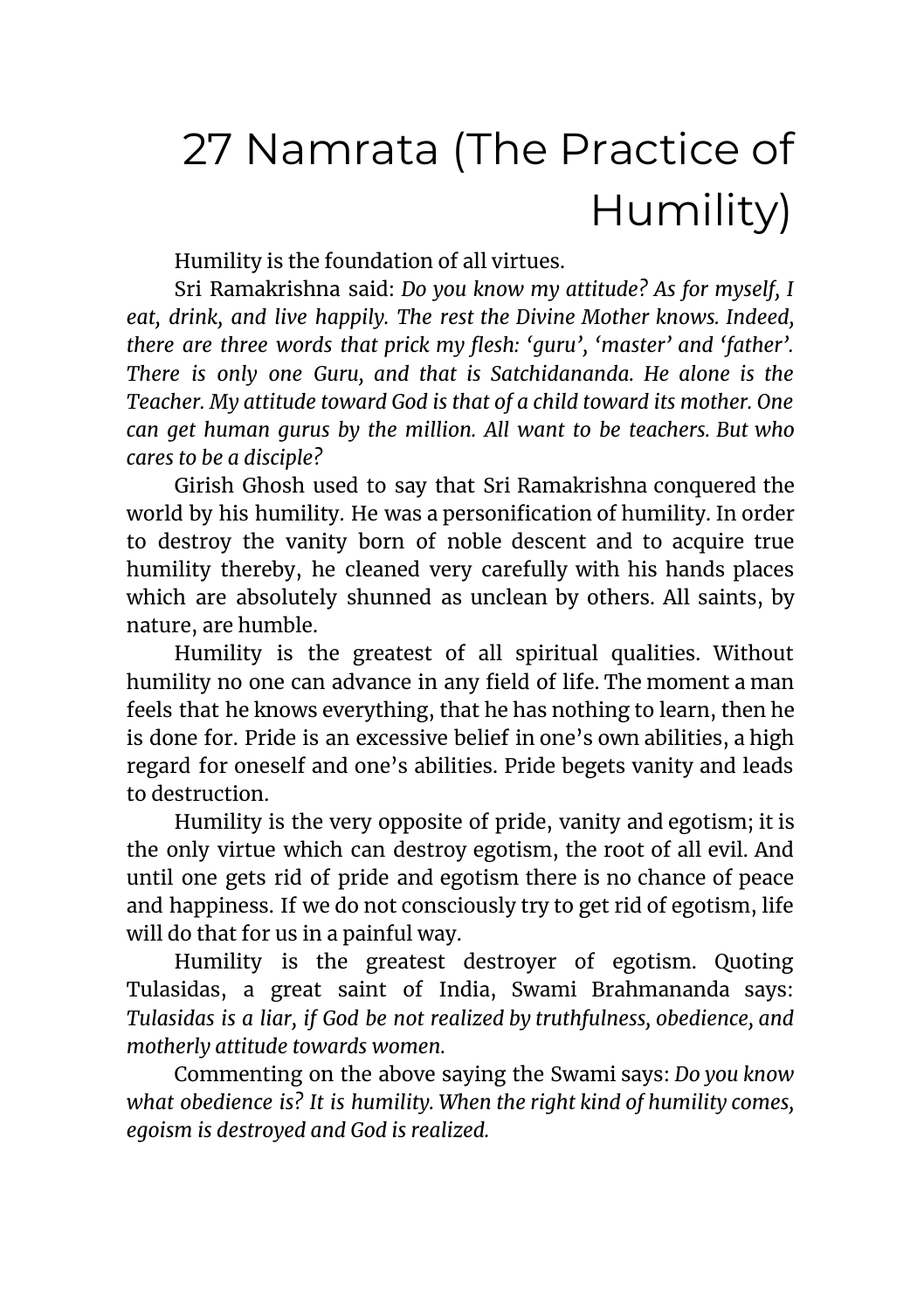Speaking of humility Christ says: Learn of Me, for I am meek and lowly of heart. (Matt. xi. 29)

Whosoever will be chief among you, let him be your servant, even as the Son of Man came to serve. (Matt.l0:27)

In our arrogance we look down upon others. In our ignorance, we imagine that the whole world has been created for us, for our enjoyment. Very often our ego gets identified with the objects of worldly prosperity. Then we develop pride like, I am wealthy, I am a high-born person, I am a great scholar, great singer, speaker etc. But death can destroy all these in a trice. If only we are able to dwell on the evanescence of wealth, erudition and the like, and immerse our mind in the constant contemplation of God, then all this pride disappears.

When people praised him, Newton used to say: I have been only like a boy playing on the seashore and diverting myself in now and then finding a smoother pebble or a prettier shell than the ordinary, while the great ocean of truth lay all undiscovered before me.

Following Newton, Sri 'M', the chronicler of The Gospel of Sri Ramakrishna also used to say the same thing.

Humility is a great aid in the building of character. Sri Ramakrishna used to say: *Water accumulates on low ground; when the ground is high, it runs off. In a humble man sweetness of character and other good qualities develop effortlessly and naturally.*

Sri Ramakrishna, again, used to say that one cannot realise God until the ego is destroyed. He used to illustrate this beautifully, citing the example of a bullock: *Egotism is so injurious to man that as long as it is not eradicated there is no salvation for him. Look at the young calf and the troubles that come upon it through egotism. As soon as it is born, it cries, 'Ham hai'- 'I am', 'I am'. The result of its egotism is that, when it grows up it is yoked to the plough, to drag heavily loaded carts. But still, in spite of all this punishment, the animal does not lose its egotism; for drums that are made of its hide produce the same sound of Ham, 'I'. The creature does not learn humility until the cotton-carder makes bow-strings out of its entrails: for it is then that the animal's intestines sing out 'Tu hai'- 'Thou art'. The 'I' must go and give place to the 'Thou', and this is not achieved until man becomes spiritually awakened.*

When a man becomes perfect he becomes truly humble and tender. As Sri Ramakrishna says: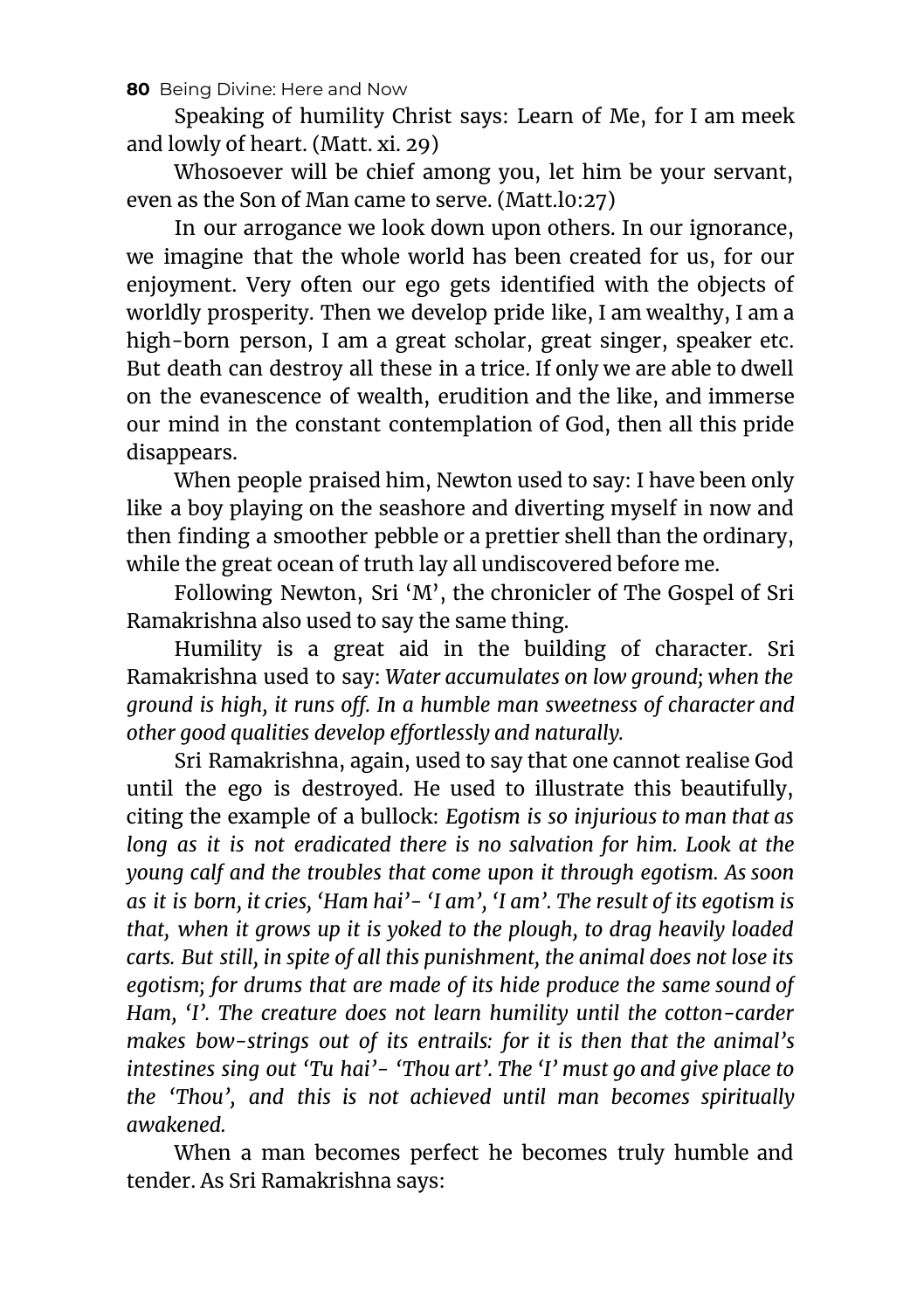*What is the state which a Siddha (perfect man) attains? As a potato or brinjal becomes soft and pulpy, when it gets Siddha (boiled), so a man, when he becomes a Siddha, is seen to be all humility and tenderness.*

Humility or humbleness is a quality of being courteously respectful of others. It is the opposite of aggressiveness, arrogance, boastfulness, and vanity. Rather than, Me first, humility allows us to say, No, you first, my friend! Humility is the quality that lets us go more than halfway to meet the needs and demands of others.

Humility as a virtue is praised and emphasised in all religions. Qualities such as humility, courtesy, patience, forbearance etc., have to be acquired patiently through diligent spiritual practice. Humility is needed to live in peace and harmony with all. Humility dissipates hatred, anger and heals all wounds. Humility allows us to see the innate dignity and worth of all people.

Being humble, however, does not mean feeling worthless or having a low opinion of oneself; it does not mean one should have an inferiority complex. It certainly does not mean one should compare oneself unfavourably with others. There is a beautiful saying: No pride is pride that expresses the glory of the soul. No humility is humility that humiliates the self.

Sri Ramakrishna says: *Many a man with a show of humility says: 'I am like an earth-worm grovelling in the dust.' In this way, thinking themselves always to be worms, in time they become like worms. Let not despondency ever enter into your heart. Despair is the greatest enemy in the path of progress. As a man thinks, so he becomes.*

Humility is a quality by which a man has a modest estimate of his own worth, and submits himself to God and others. A humble person respects himself and others because he recognises the innate divinity, the latent potentialities of all beings. A humble person recognises that God has given different qualities to different people. So he does not entertain a superiority complex. He respects all people, all creatures.

Humility is a quality achieved with great effort and spiritual practice. Prayer and the repetition of the holy name of God are of help in the acquisition of humility. According to Sri Chaitanya, japa or the repetition of the name of God is one of the best forms of spiritual practice. Interestingly he says that God's name should be repeated with great humility. Commenting on this Swami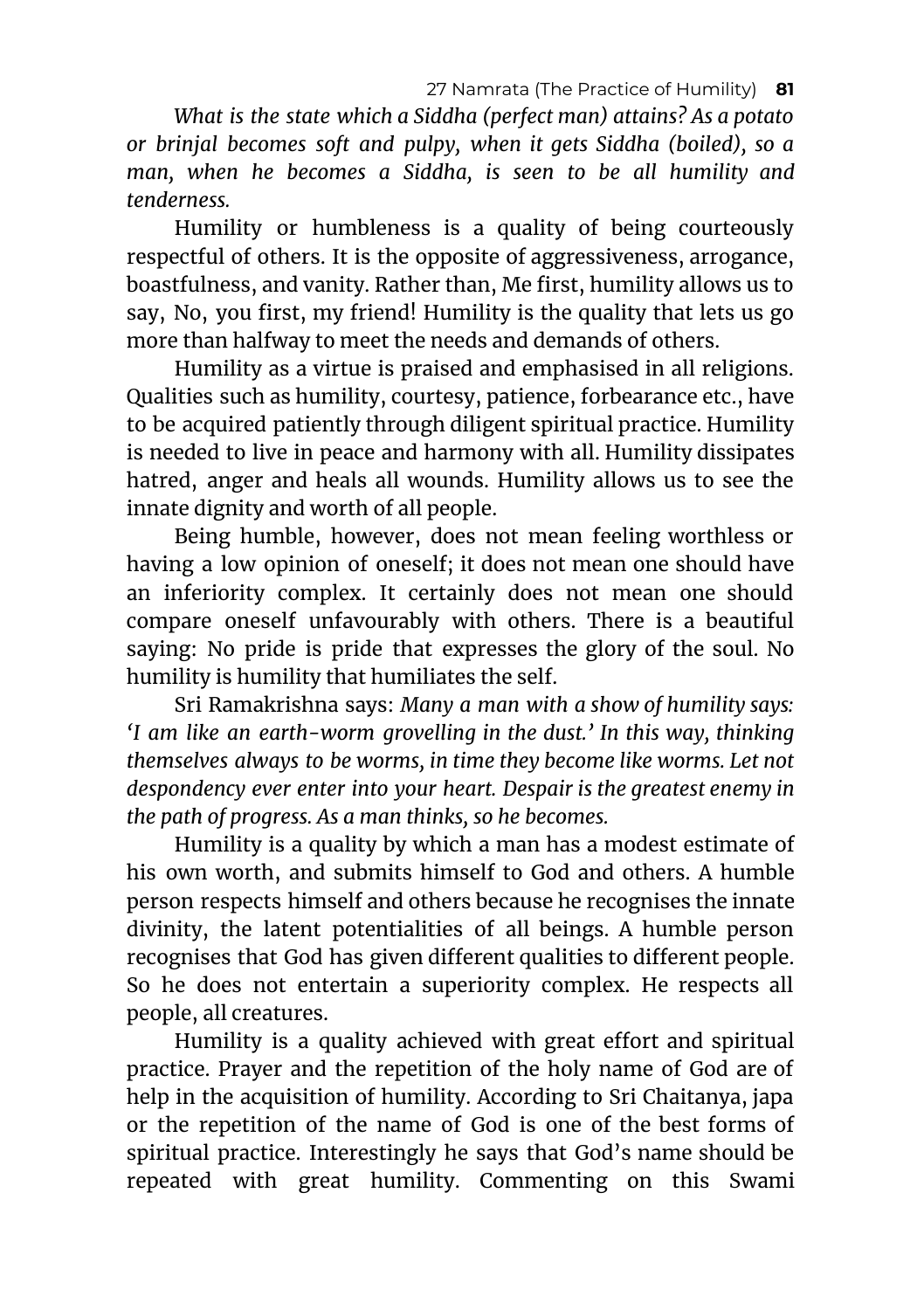Ashokananda, in his Spiritual Practice, says: *"Mere outward humility and patience are not meant. Inner purification is essential. True humility comes only when we have risen high above worldly considerations, so that the standard of worldly judgement no longer affects us, and we feel in our inmost heart, every moment of our life, the presence of the Infinite, Omnipotent and Omniscient. Without at least a partial perception of spiritual immensity, real humility is impossible; it will be only mock humility.*

We must also distinguish between humility and timidity. In most cases our humility is only another form of timidity and ineffectuality: we are cowed by the immensity of powers playing around us, and feel that we cannot play up to such greatness. But the aspirant of God must not be cowed by worldly powers. He must rise above them.

But is it easy to defy the world? We can then very well guess what a tremendous training the mind must pass through before the conditions as laid down by Shri Chaitanya can be properly fulfilled.

True prayer always makes one humble. Holy Mother used to say: *As you pray and meditate you will find the Master actually speaking to you, fulfilling all your desires immediately, and your mind will be filled with such deep peace ... You will realize that He who is in me, is in you too and in the humblest of men; only then will humility be born in your mind. In the fullness of one's spiritual realization, one will find that He who resides in one's heart, resides in the heart of others as well: the oppressed, the persecuted, the untouchable and the out-caste. This realization makes one truly humble.*

The practice of humility involves:

1. One should never have a base or inferior opinion of oneself. One should have a healthy selfrespect.

2. One should respect all creation as the manifestation of God. The Indian custom of greeting others with 'Namaste' i.e., 'Salutation to the Lord within you', is a great custom.

3. One should never criticise or find fault with anyone.

a. One should never try to exalt oneself above others or try to deprive others of their due.

b. Humility means putting God and others ahead of our own interests. Humility comes with the knowledge that God's creation transcends all our narrow interests.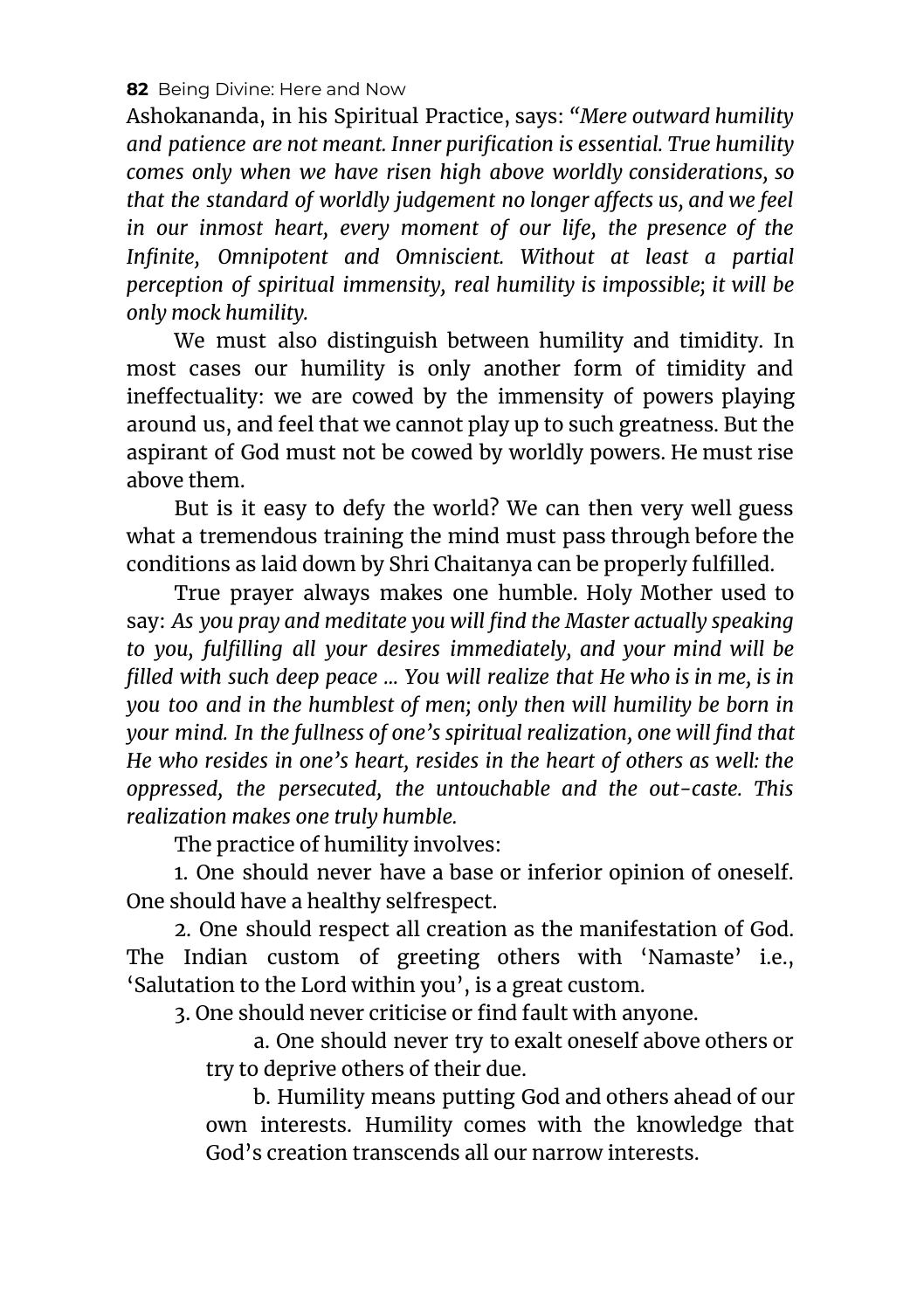#### 27 Namrata (The Practice of Humility) **83**

4. One should never feel jealous of others. However humble may be our outward behaviour, entertaining jealousy indicates we are inwardly conceited.

5. One should be open-minded to receive truth from whatever source or from whomsoever it comes.

6. One should strive to unfold one's latent talents and use them in the service of the Lord. Not to do so is unspiritual.

7. Finally, one should never forget that humility means seeing God in everything.

Humility has great power; a humble man can never be destroyed. Before the power of humility, all people - kings, scholars, wealthy people - all bow down their heads in reverence; because humility is Godliness.

 $\circ$  and  $\circ$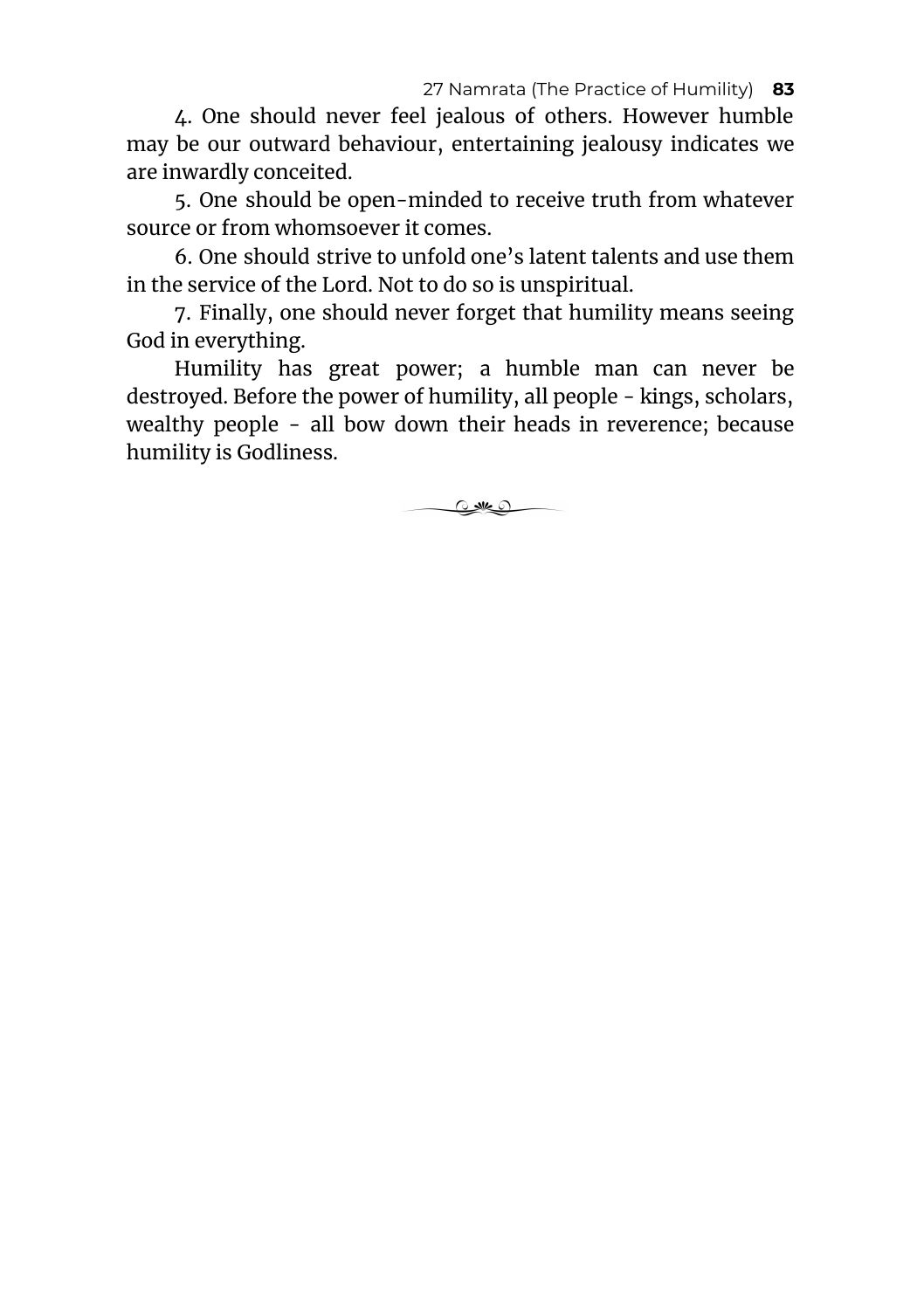# 28 Shraddha (Faith)

*"Once a person has faith he has achieved everything."* (Sri Ramakrishna)

*"Is faith so cheap, my child? Faith is the last word. If one has faith, the goal is practically reached."* (Holy Mother Sarada Devi)

*"Faith is the anticipated reality of what we hope for - the beatific vision - and the demonstrative proof of what the mind does not see."* (Swami Vivekananda)

According to Luther, faith is "a simple trust in the mercy of God".

Faith makes life joyous, rich, fulfilling and meaningful. Without it life is likely to become meaningless, fruitless, a drag. Faith lies at the back of every great endeavour and success. History is nothing but the story of a few people with immense faith in God, in themselves and in all. Faith brings out the innate potentialities of a man. It makes a man endure unbearable pain and suffering with hope and joy. It is faith again which makes a man undergo great sacrifices for the good of all.

In the Rig Veda faith is deified and offered a hymn called 'Shraddha suktam'. Therein a seer prays to the goddess that he may be endowed with Shraddha. The nearest but unsatisfactory translation of the word in English is 'faith'.

### 28.1 Belief and faith

The words 'belief' and 'faith' are often used synonymously. Belief is an intellectual assent to a dogma or a doctrine which often proves to be irrational; sometimes we have belief, at other times we lose it. Belief is controlled by our intellect and is influenced by circumstances. It rarely brings about a transformation in our conduct and character.

Faith is just the opposite. It is firmness of conviction of unseen truths - God, an afterlife and the other world. The true characteristics of faith are right understanding, strength, purity, truthfulness, rationality, sincerity, productivity, joy, fearlessness and nobility. Where these characteristics are absent we can be sure it is anything but faith.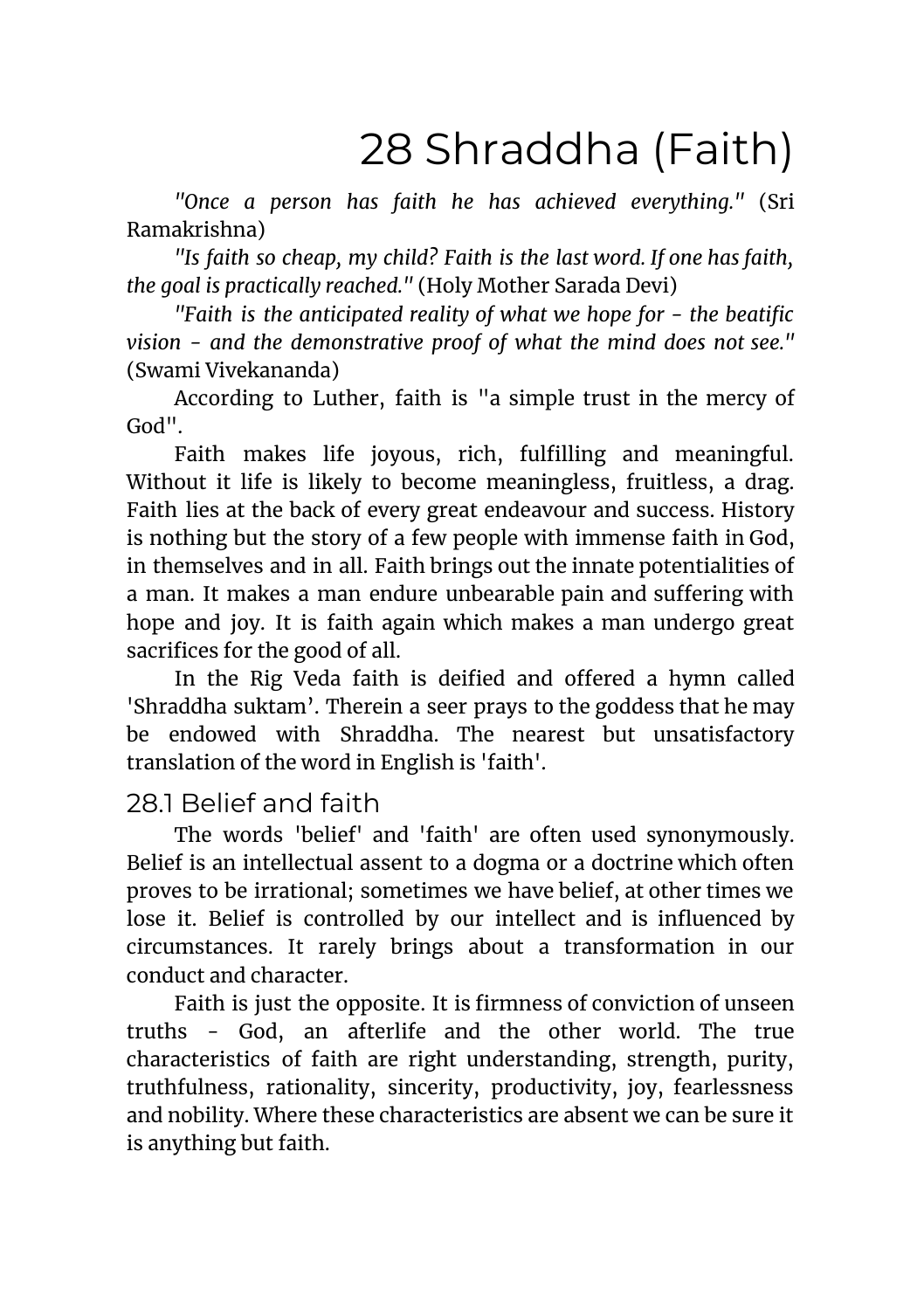Faith makes a man a sincere seeker of God and bestows the realisation of God on him. It always transforms and uplifts. Faith leads man to God and makes him a saint. Its movement is always upward and Godward. Faith is indirect knowledge of reality and dawns intuitively. Hence it unerringly leads one to God. It is a gift of God, the reflection of the Self in a purified mind. It, literally, takes possession of man. Once it comes there is no way but to move wherever it leads.

## 28.2 Faith, hope and charity

Faith, hope and charity are considered as the three theological virtues because they have God for their object and are infused into the soul as the grace of God; when God is pleased with one He manifests Himself in the form of these virtues. They are interdependent though faith is the basis and the foundation of the other two. Speaking of these three virtues, Caussade says they are 'but one virtue'.

Understanding, memory (or imagination), and will are the three faculties of the mind. These three faculties are one and interlinked so that if one faculty is united with God the other two also become united. Spiritual practice is an attempt to unite oneself with God 'through faith, according to the understanding, through hope according to memory, and through love (charity) according to will'. Integration of these three faculties of understanding, memory and will is called the integration of personality.

True faith fills the heart with hope - hope in the reality of the goal and hope in oneself that one is capable of attaining it. Faith lights up the spiritual path, fills the heart with undying hope and leads one forward even under the most hopeless situations. Truly a man who has lost all hope is a dead man. Hope, in its turn, inevitably translates itself into love (charity) and joy. Hence it is said 'faith separated from good deeds is a dead faith'. 'I may have utter faith', says St Paul, 'so that I can move mountains; yet if I lack charity, I count for nothing'. Charity, he tells us, is the crown of all virtues, and that which binds them together: 'that is the bond which makes us perfect'. Hence a person who has faith remains ever hopeful and discharges fill his duties with love, joy and reverence.

The great Sāyaṇācārya defines faith as a special affection embedded in man. He says it is a distinctive reverence for a person,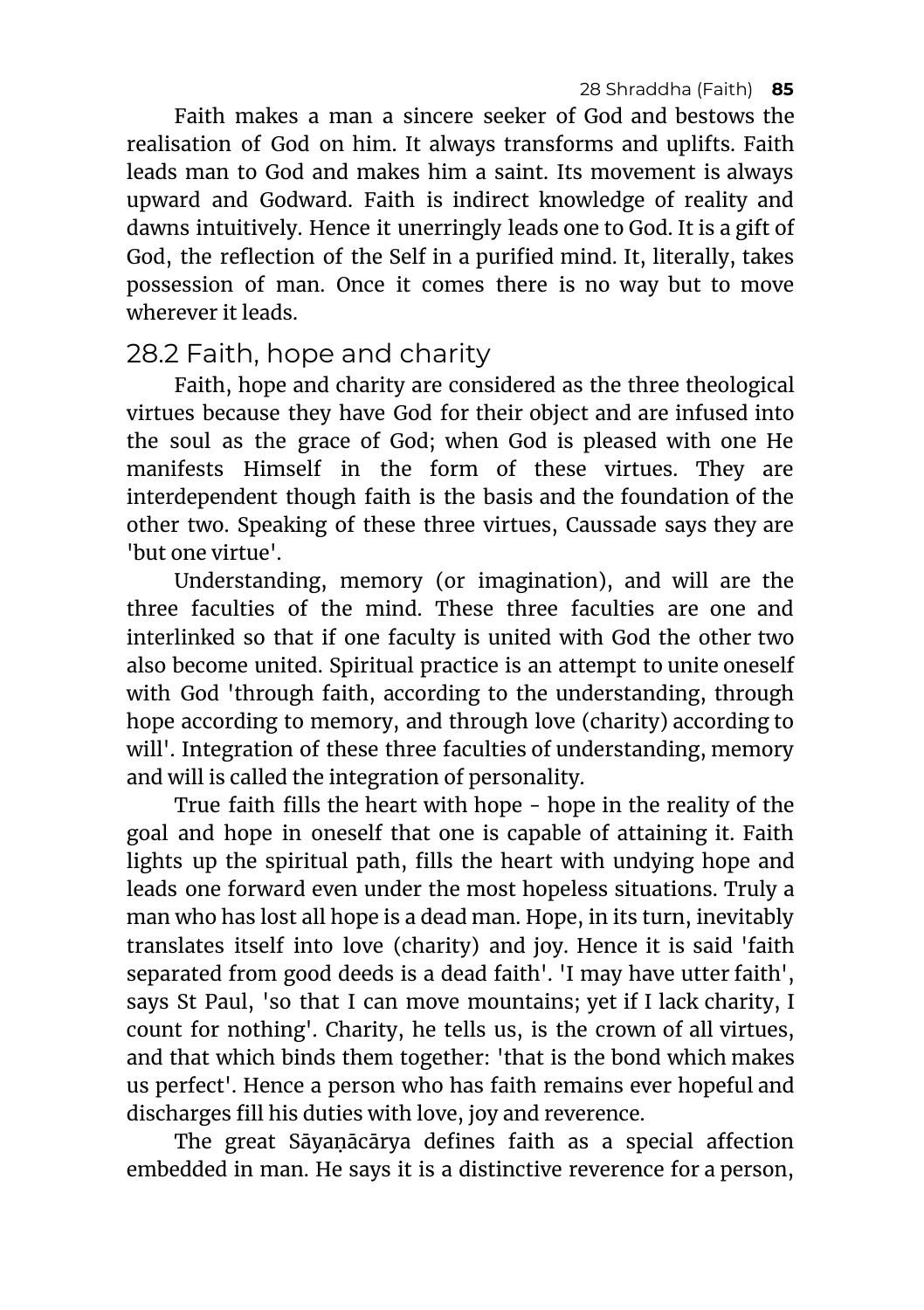object or a principle. Vedantasāra defines it as 'faith in the words of the scriptures as taught by the Guru or teacher'.

Without absolute trust in the teacher and scriptures it is not possible to keep up one's ideal for long. Doubts are bound to creep in at some stage and they hinder progress. They are destroyed completely only after the realisation of God. But doubts should not be allowed to hamper one's spiritual progress.

*"Faith is the one thing needed, intense faith! Let not doubts get hold of your mind."*

"But if doubts come, Maharaj?"

*"Doubts will come until you have realized God; therefore you must hold fast to God and pray.*

*You may think: 'Let us have yearning, faith, and devotion first, then we shall begin our spiritual practices.' But is that possible? Can we see the day before the break of dawn? When the Lord comes, love, devotion, and faith follow him as his retinue."* (Swami Brahmananda)

Hence one should have strong faith in the teachings of the scriptures as interpreted by one's teacher. Here also what is advocated is not a dogmatic faith based on irrational authority. The teachings are to be heard with reverence and should be scrutinized through reason until they are grasped in the right way. Only then should they be accepted and acted upon. Ultimately even faith, as a working hypothesis, is only a help and should be verified through direct realisation of God. Until then, of course, we have no other means except to proceed through faith.

Faith slowly but surely leads man towards God. Sri Ramakrishna used to say: *'Suppose there is a thief in a room and he has come to know that a great treasure lies separated from him only by a thin partition. Can he rest content only to know about it? Will he not become restless to possess it?'*

Such is the nature of faith. Once a man has it, it will not allow him to rest until he realises God. That is why true faith is considered as the greatest gift of God to man. It is a rare gift and dawns only on the heart of a man who has become pure.

## 28.3 Faith and reason

There is a misconception that faith and reason are contradictory and opposed to each other.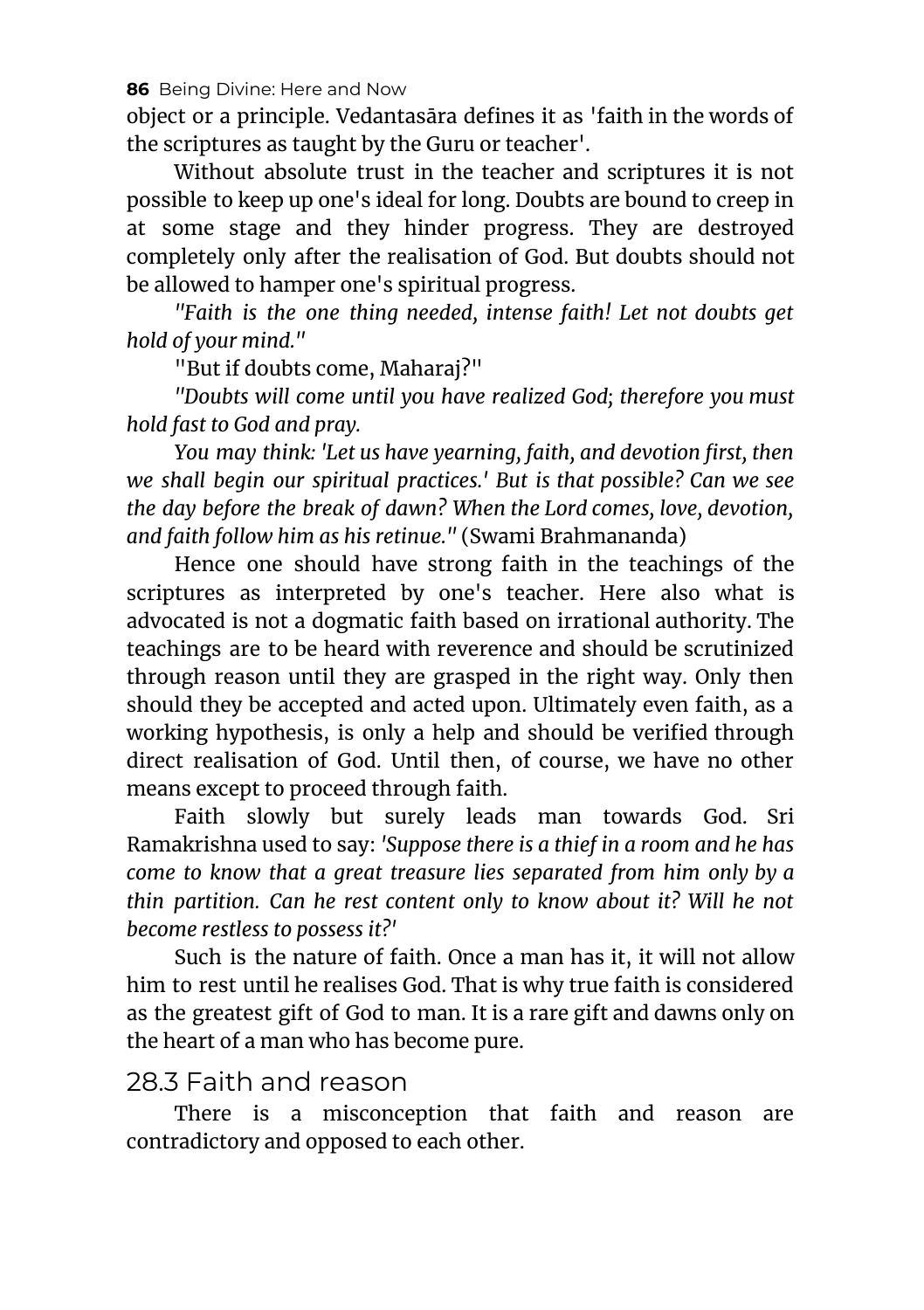The truth is faith and reason are complimentary, faith leading man to realms reason is incapable of reaching. We said that faith is indirect knowledge obtained through intuition. Intuition never contradicts reason but goes beyond it; for reason has its limitations and is incapable of functioning beyond the realm of the known. Intuition can come only to a person who lives according to the dictates of reason and objectivity. Objectivity is the faculty of seeing things or persons as they are. The inability to be objective leads one to insanity. When a person fails to be objective he develops a psychosis of some form. An insane person sees the outside world as symbols of his mind, as his own creation, because for him the reality is his own desires and fears.

## 28.4 Faith and fanaticism

The reason why faith can never breed fanaticism is that it is based on reason. Reason is the faculty of thinking objectively, the ability to see things or persons as they are and not as coloured by our emotions. There are fanatics who believe all sorts of dogmas and doctrines and do not hesitate to commit heinous crimes in the name of religion. This fanaticism is based on irrational authority. On the surface these fanatics seem to be strong believers and are ready even to give up their lives cheerfully for their cause. The truth is otherwise. True faith is rational and objective, and always promotes peace, harmony and joy wherever it is present. As the saying goes 'a tree is known by its fruits'. The fruits of faith can only bring blessings on all. Wherever we find wars, conflicts and disharmony we can be sure that it is the result of selfishness and fanaticism, and not true faith.

Not to speak of progressing spiritually, without faith one can scarcely live a fulfilling life even in this world. As we mentioned earlier, faith is an infusion of God's grace into the heart of a striving soul. So how to acquire it?

All of us have to begin with the small amount of faith we possess, what Aldous Huxley calls 'a minimum working hypothesis'. If we can live in accordance with our faith it becomes stronger. The best way of doing this is to perform our duties with awareness, love, reverence and joy, with the sole motive of pleasing God. Lord Krishna tells Arjuna: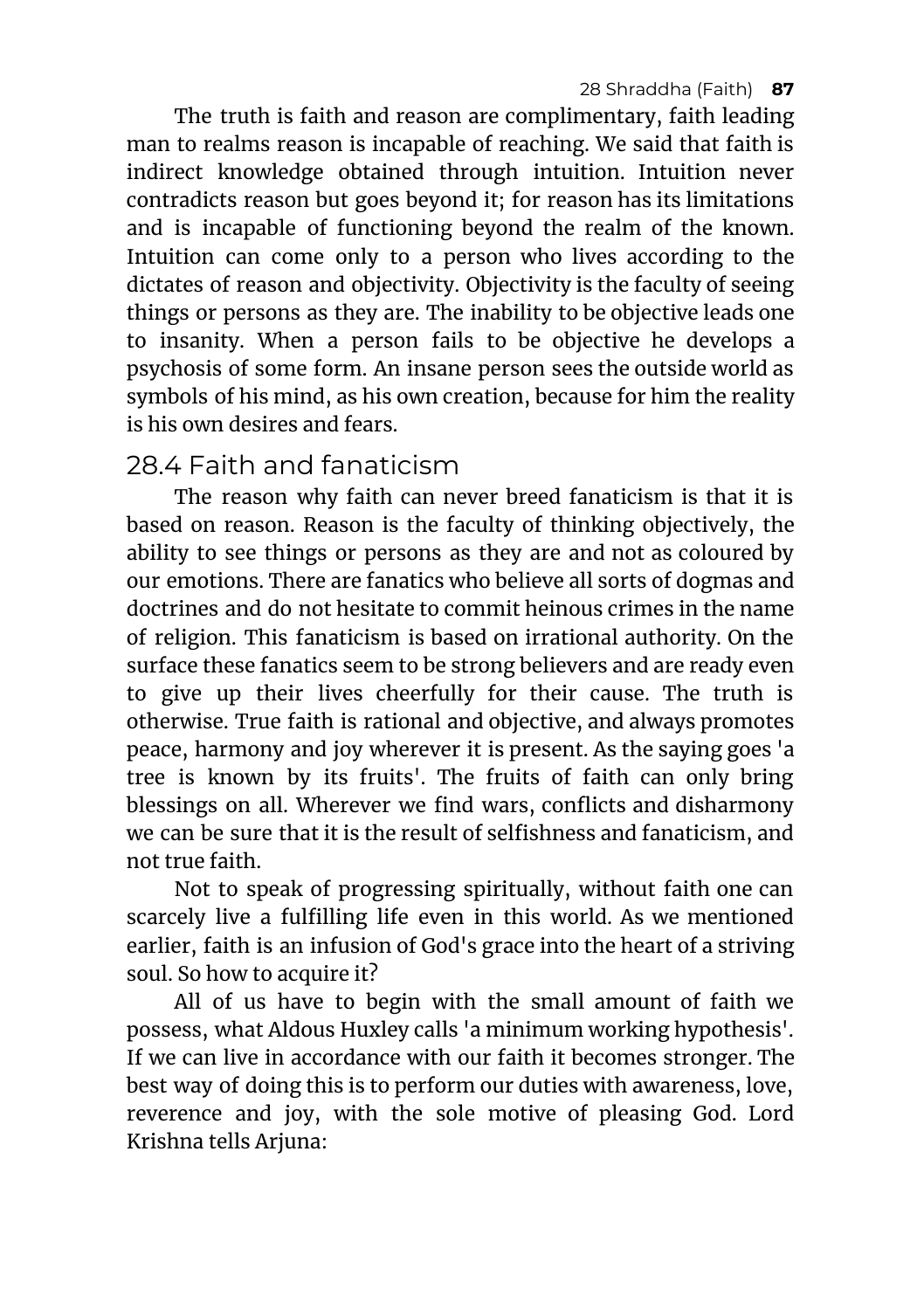यत: प्रवृत्तिर्भूतानां येन सर्वमिदं ततम |

स्वकर्मणा तमभ्यर्च्य सिद्धिं विन्दति मानव: || Gita 18.46||

'By Whom all this is pervaded, worshipping Him by way of devotedly performing his duty, man attains perfection.'

True worship is the performance of one's duties.

If a man can do this in the right way and offer the result to the Lord, his heart will attain to purity, and faith gets reflected in it.

Swami Brahmananda said:

*"Always remember that through work you are serving the Lord. One can see him with the eye of devotion. If you work with the idea of pleasing men, you will be disappointed. You will find peace and happiness only if you can remember the Lord. If he is pleased, the world is pleased. In favourable or in adverse circumstances, feel that you have none but him and that you are serving him through the faithful discharge of your allotted duties.*

*"Another invaluable help is association with the holy. Sri Ramakrishna recommends this method highly. Sri Krishna tells us in the Bhagavatam that nothing pleases God more than association with the holy, for holy company is contagious and infuses people with faith, devotion, and dispassion. Keep association with the holy. Go to one who knows the path, learn about the path, and walk on the path. Then alone you will reach your destination someday. Then alone will arise faith and devotion."*

Sri Ramakrishna repeatedly prayed: *'Thou art my refuge, O Lord. I seek no physical pleasures. I do not want worldly happiness. Give me faith, and give me pure love for thy lotus feet. Destroy my sense of ego and make me thine.'*

Prayer is one of the most powerful means of uniting with God. Consciously or unconsciously every creature prays, for every desire is an unvoiced prayer. And who is free from desires? Yet it is the special privilege of man to pray consciously with love and purpose. Many saints obtained God through sincere and constant prayer. St Paul advises all 'to pray unceasingly'.

Even if one has doubts about the existence of God, if one prays sincerely, prayer itself will infuse faith, and will lead man to God. Swami Vivekananda used to say that prayer unifies all the inner energies of man.

Sri Ramakrishna used to say: *'Pray to the Divine Mother, begging Her to give you unswerving love and adamantine faith. Pray to God in*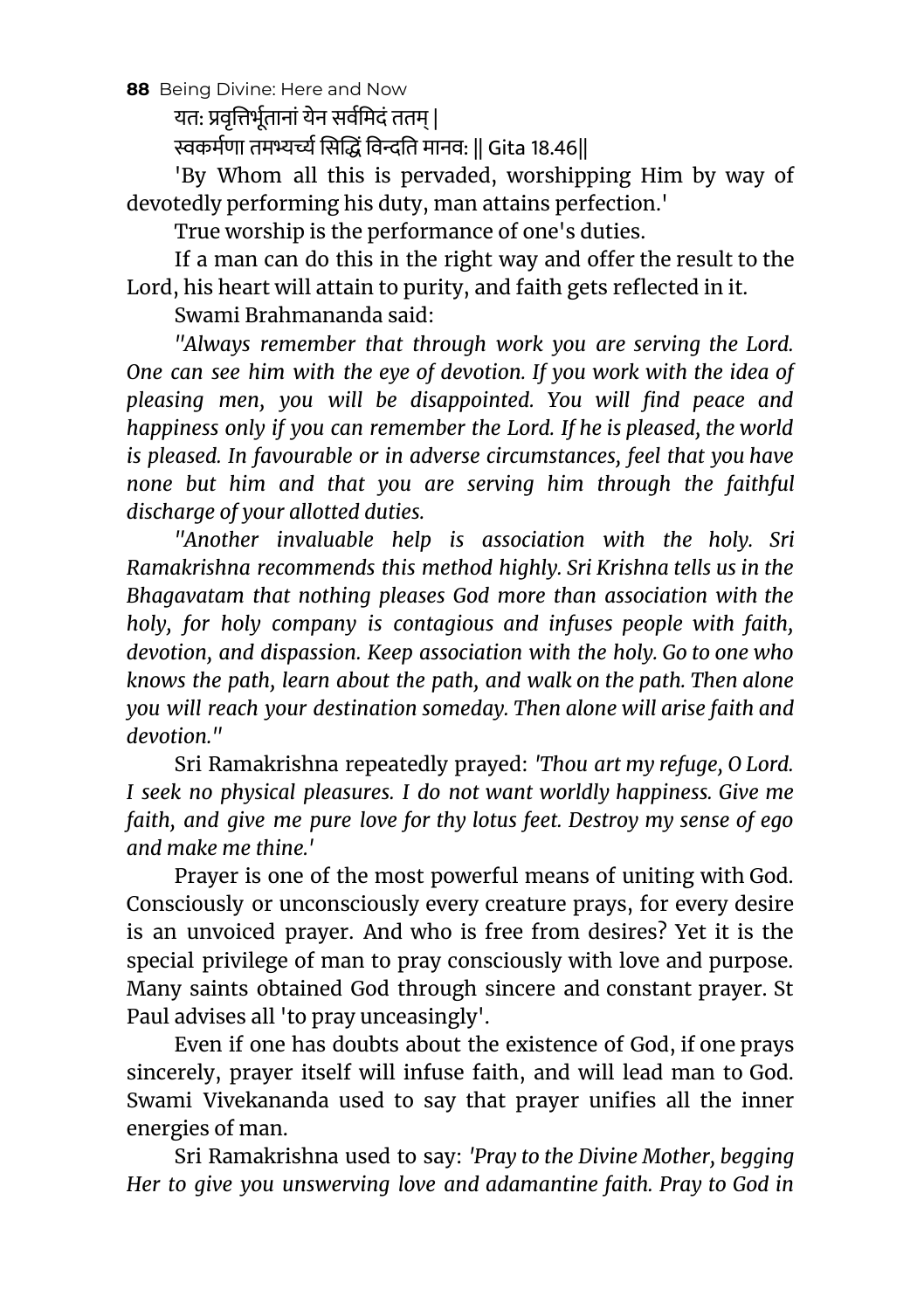*any way you like. He is always sure to hear you. He can hear even the footfall of an ant. When mind and speech unite in earnestly asking for a thing, that prayer is answered.'*

Thus spiritual life begins with a small amount of faith. Then nurtured through proper performance of one's duties, holy company and prayer it takes possession of the heart and ultimately leads man to God.

 $\circ$  and  $\circ$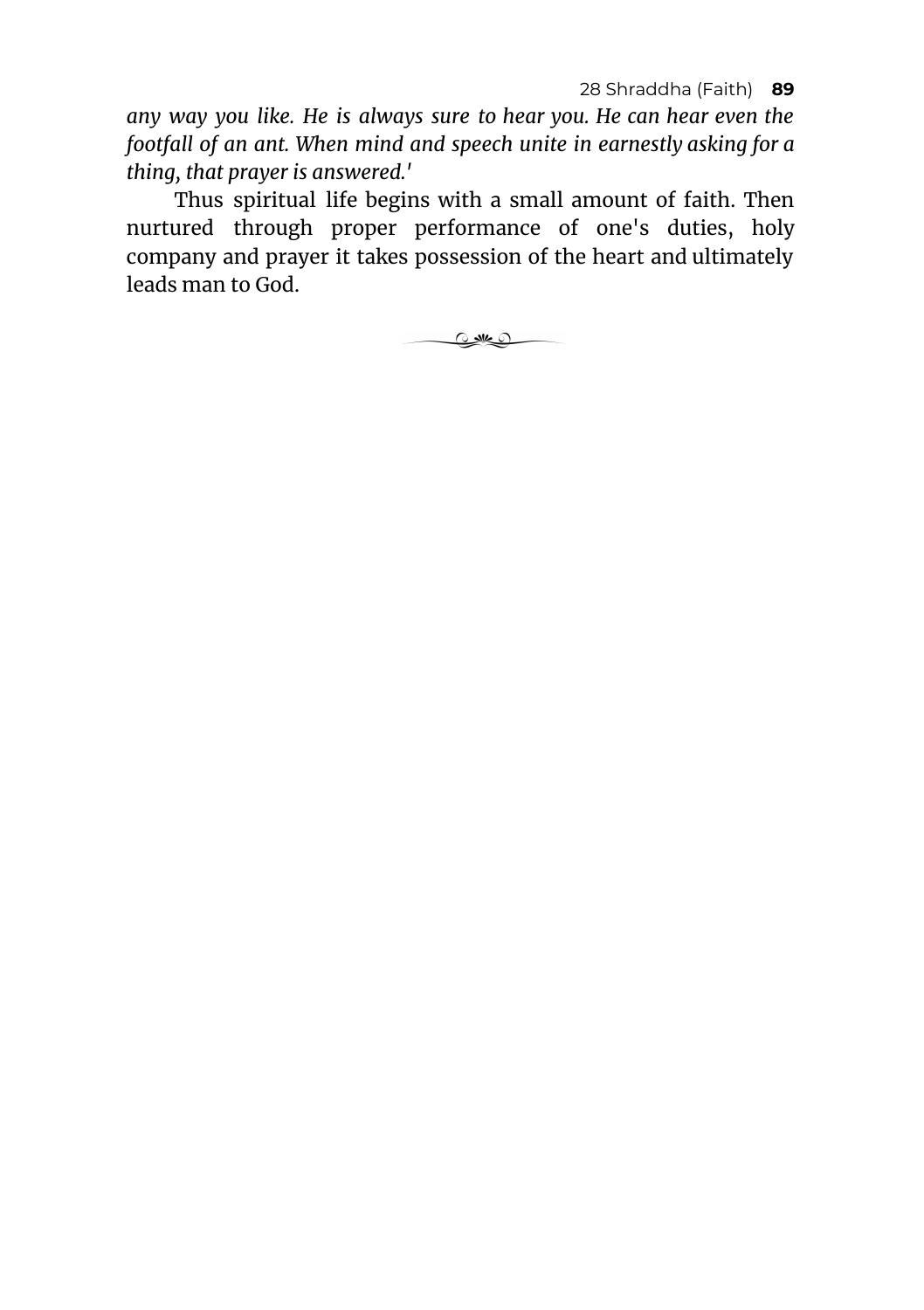# 29 Viveka (Discrimination)

Discrimination, awareness, control over body and mind and intense yearning - These are the four prerequisites before one even steps onto the path of a spiritual life. *Viveka* or discrimination is the very first and most important of these requirements.

Discrimination is the ability to correctly evaluate the lesser from the higher and choose the higher. Naturally it needs acute intelligence and a strong will. Discrimination is a very practical pursuit and not an armchair exercise. The test of true Viveka is the ability to give up what is tested and found to be of lower value. True discrimination is the beginning of wisdom; it brings on right understanding, strengthens the will and gradually leads man to higher states of life and in the end to Self-knowledge.

Naturally it is not easy to possess *Viveka*. Its acquisition needs long preparation and intense struggle. First one needs to acquire awareness. Then one needs to go through honest and objective self-analysis in order to know the workings of one's mind, especially, of one's unconscious mind. Then comes the Herculean task of integrating the conscious and the unconscious. Only then does a person become an individual and have the needed energy to step forward into the higher realms of spiritual life. Perhaps this is the reason why Swami Vivekananda used to exhort often: *Arise! Awake! And stop not till the goal is reached!*

So before one has *Viveka* one needs to practise self-awareness and self-analysis. Here are a few examples:

When told that the Oracle of Delphi had revealed to one of his friends that Socrates was the wisest man in Athens; first he wondered why; then he realised the Oracle might be right after all. He was the wisest man in Athens because he alone was prepared to admit his own ignorance rather than pretend to know something he did not.

One of the Upanishads declares, He who thinks he knows does not know, and he who thinks he does not know knows.

Ariuna refused to fight and laid his arms down. Subsequently he realised that he was wrong, all the while he was only rationalising his decisions. Then he admitted that he was wrong,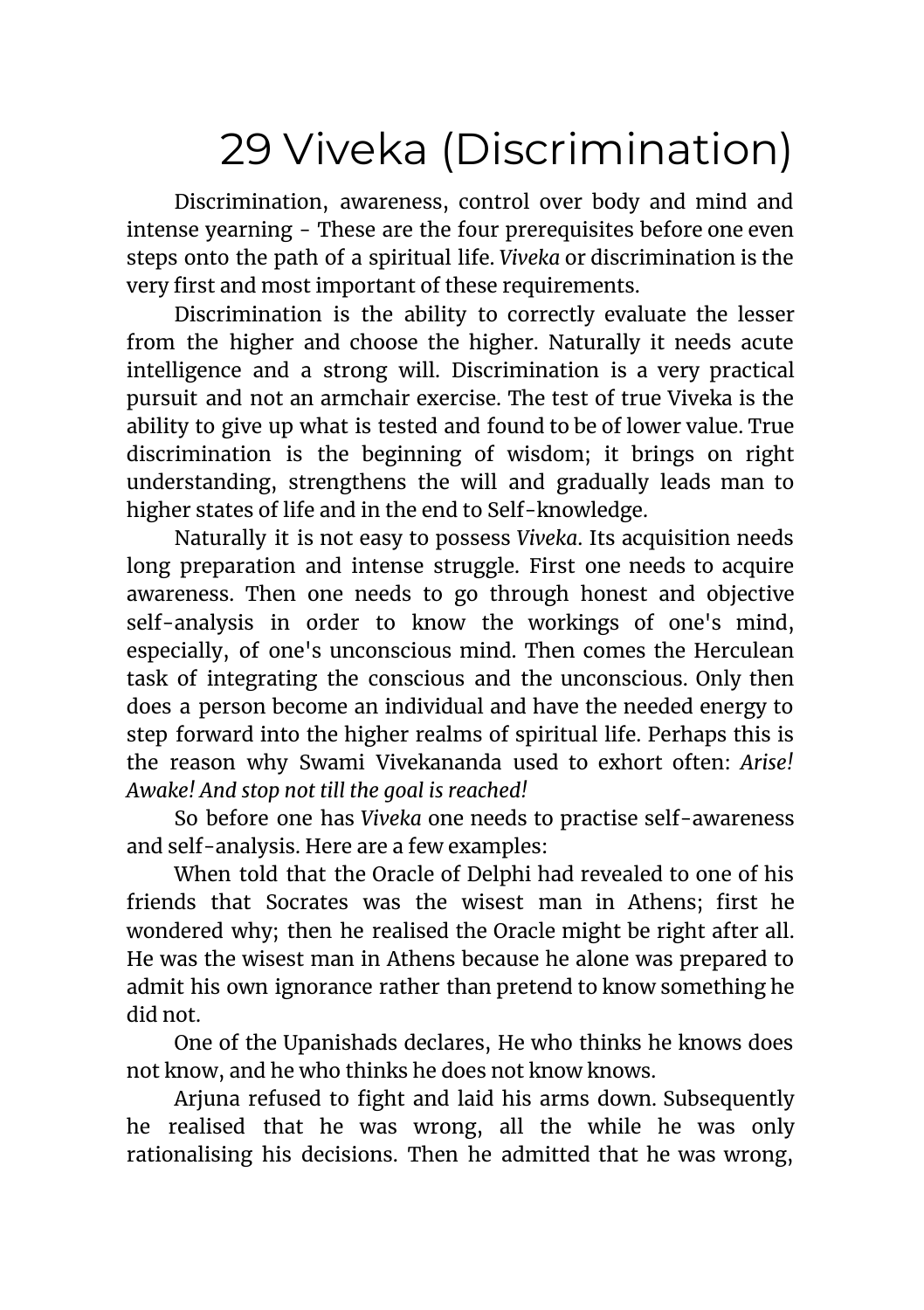and earnestly begged for guidance. Only then did Krishna open his mouth and begin his teaching.

Even as a child Sri Ramakrishna was an acute observer. He used to observe minutely the ways of people around him. This gave him an insight into the nature of people and the world. This power of observation came in handy when he was practising spiritual disciplines. Before he undertook any spiritual practice he used to question his mind as to the purpose of a particular training, whether it was prepared to go ahead without a backward glance. Only when he got a categorical `yes', would he undertake the discipline. This is why he succeeded in any practice in such a short time. Because of his purity and sincerity Sri Ramakrishna's own mind acted as his Guru. For instance, during his sadhana Sri Ramakrishna used to see a young monk exactly resembling himself with a sharp trident in his hand come out of his body and say, *If you do not fully give up all other thoughts and meditate whole-heartedly on your Chosen Ideal I'll pierce your heart with this trident*. Needless to say the young monk was none other than his own vigilant mind.

A few days before her passing away Holy Mother advised a despairing devotee: *My child, if you want peace do not find fault with any one. Rather find out your own faults.* Without doubt this is one of the most useful disciplines.

The few instances given above are for the purpose of illustrating the fact that one needs to cultivate a constant habit of self-observation and self-analysis. This gives us a clue into the secret of greatness and wisdom. One who wishes to become wise and great or improve in any field of life cannot afford to live a life of self-forgetfulness.

Here is an interesting Zen story. There was a disciple who was with his Master for forty years. The disciple thought he was now well qualified to be a Guru in his own right.

Humbly he asked the master his opinion. Now it was a custom for the disciples to leave their shoes outside the room before approaching the Master. The Master smiled and asked the man on which side of the entrance he left his shoes. The disciple could not remember! He hung his head in shame. The point is: how could one who does even such a simple thing so unconsciously ever hope to be a master?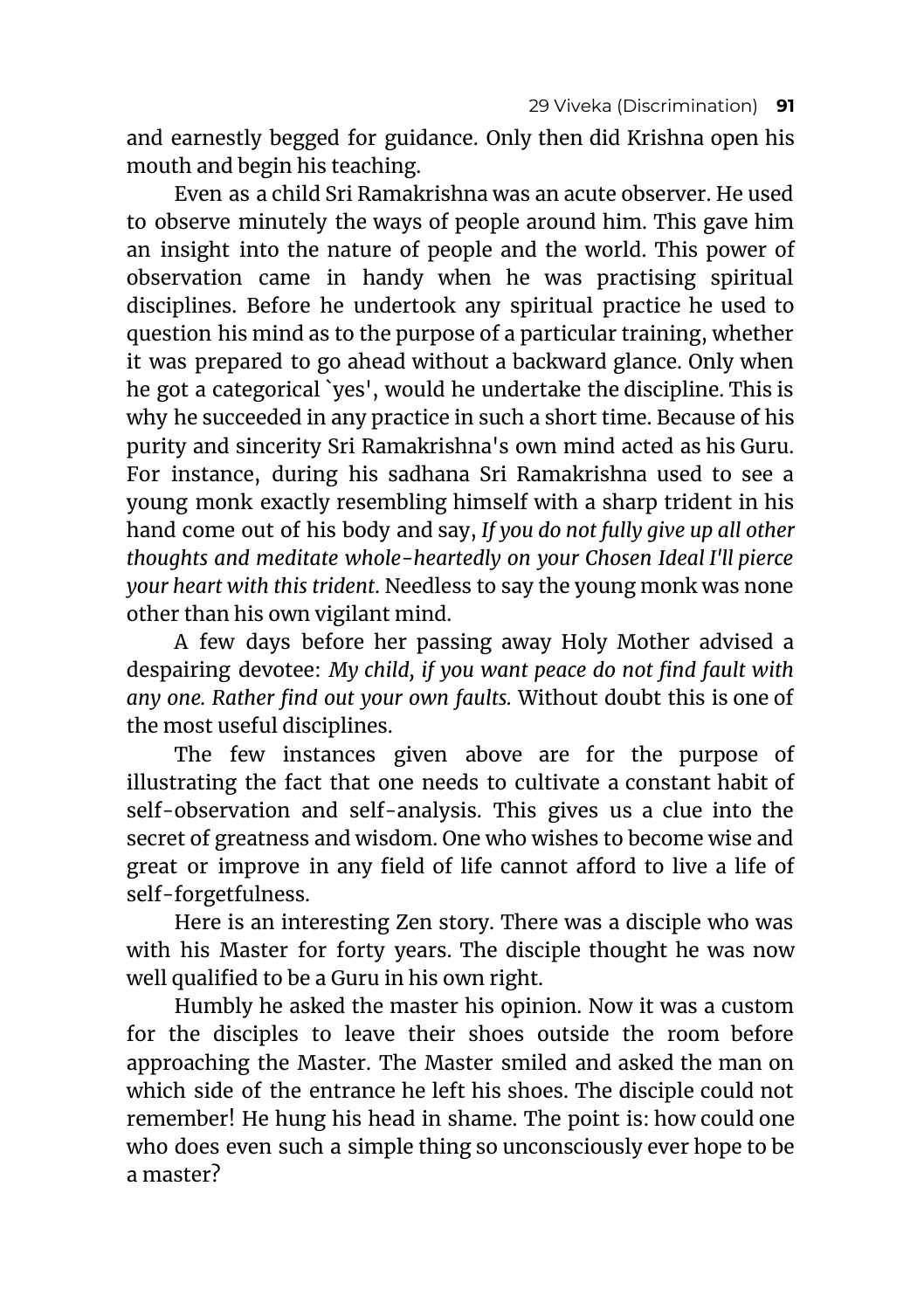Psychology has advanced a great deal since its inception and tells us that what we call our conscious mind is like the tip of an iceberg. Most of us lead our lives like sleep- walkers. Buried deep in our being the unconscious part of the mind controls most of our life. Motives, desires and fantasies, indeed, past impressions of innumerable lives, form conflicting complexes and control our thoughts, speech and actions, making puppets of us. Few of us dare claim that we live as free persons!

Again it seems in our age, quite a large percentage of people seem to be suffering from mental illness. The famous social psychologist Eric Fromm states that as many as one in three, in a smaller or greater degree, suffer from mental illness, especially in the developed countries. This in spite of living in abundance! This proves that material prosperity is no guarantor of a life of happiness and peace. Goodness, happiness, and creativity, the hall marks of progress, depend on the state of mind. After many years of intense study and observation Fromm concludes that what brings about human progress is a `being mode of existence', and not a `having mode of existence'.

Psychology wishes to make a thorough study of the mind in order to know its workings, and thereby help man achieve a healthier and higher state. Its aim is to make man a self-actualising or a mature personality. A person who is unified and harmonious not only enjoys peace and joy, he also contributes a great deal to the peace of the world. In fact only mature persons can bring about lasting peace.

It is difficult to define what exactly a mature personality is. There are many differing opinions about it. Whatever it be, it is something positive and creative, which makes life meaningful, and fruitful, and enriches it with peace, joy, and harmony. According to Maslow here are some of the traits which are consistently found in mature persons:

Mature persons accept themselves completely and unselfconsciously; so also they accept others on their own terms; thus, they can forgive others' shortcomings. They are in touch with reality, and willingly accept reality more than others do. They lead a simple and open life and easily see through deception and hypocrisy and avoid them.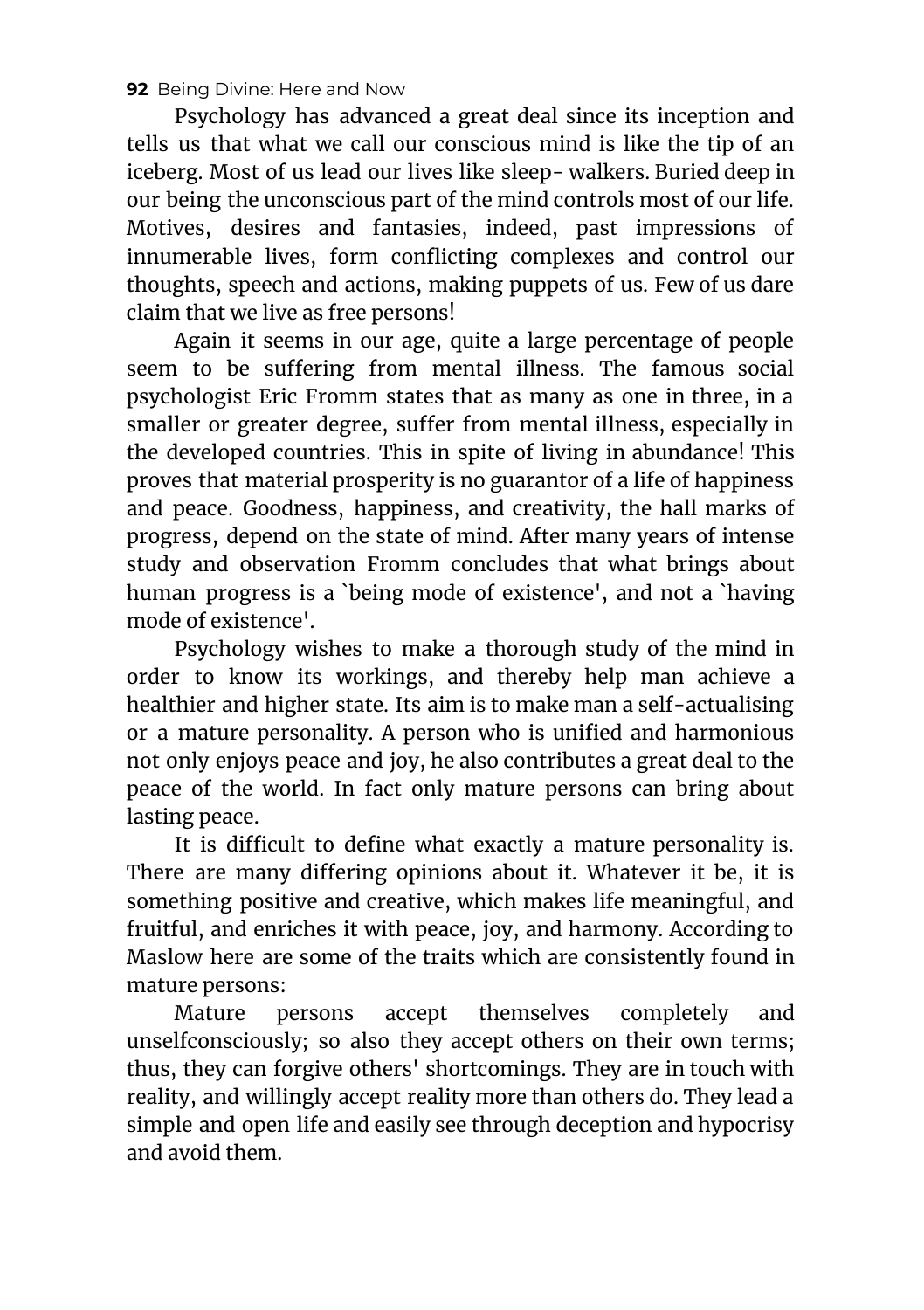They face problems head on and try to cope rather than avoid them. They are creative and spontaneous with their actions, ideas, feelings.

They have a definite purpose and goal in life. Hence they live in joyous expectation and hope. In other words life is not a bore and a drag. They are not afraid to be alone. They enjoy withdrawing sometimes into their privacy in order to be free to have their own thoughts and contemplation. They resent herd mentality and try to lead life according to their own set goals and ideals.

They live in harmony with themselves and with the world at large. They have a strong sense of right and wrong and try to be fair and resent unfairness and injustice meted out to others. They are content with the circumstances life puts them under but at the same time do not sit back but try to achieve higher ends. They are creative and try to do things differently.

From the above description it looks as though one is describing a saint. In a way it is true. One cannot become truly mature without becoming a saint. Sri Krishna describes the characteristics of a man of wisdom at the end of the second chapter in the Bhagavad Gita. Commenting on these verses the great Shankara says that what is natural to a man of self-knowledge should be assiduously acquired by others.

Not to speak of spiritual life, even to live in this world of duality with peace, joy and harmony one needs a great deal of maturity. The first steps in this are self-awareness and self-analysis.

### 29.1 Self-awareness (self-observation)

One of our swamis of Ramakrishna Order used to say that people are born sleeping, grow up sleeping, live sleeping and die sleeping. There is a lot of truth in it. Most of us go through life like automatons. We breathe, talk, eat, sleep, love, act and react - live most of our life - unconsciously. No wonder there is so little improvement!

Devotees are asked to remember God always. This constant remembrance is not mere mechanical repetition of the name of God. A mantra or a name is only a means of achieving the state of consciousness. The emphasis is on God who is of the nature of Pure Consciousness. Sri Ramakrishna advised Swami Adbhutananda to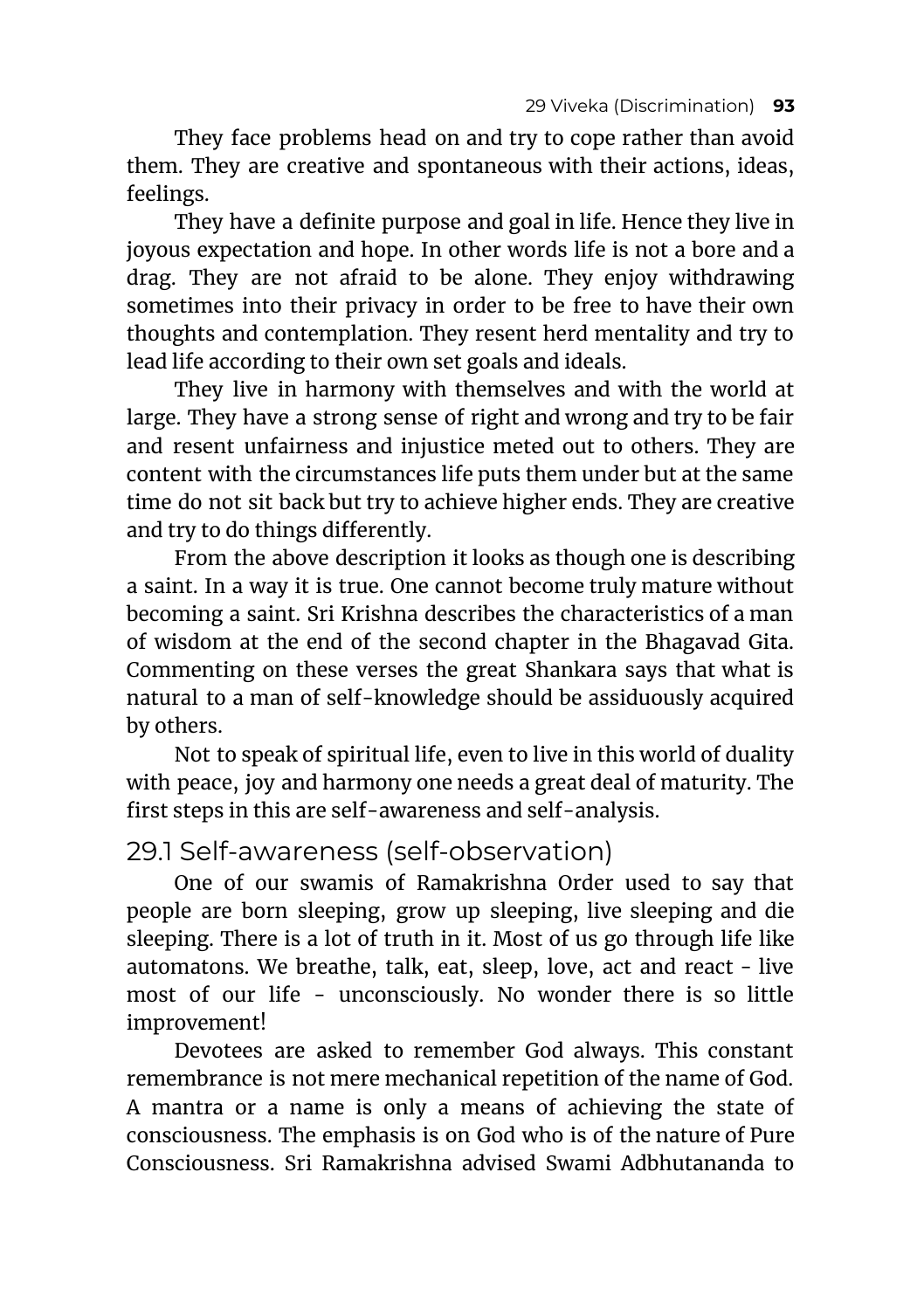meditate on the idea behind the name. What is this idea behind the name? God. Similarly a Jnani is advised to remember his Self or to keep enquiring on `Who am I'? Both are pathways to reach the state of Pure Consciousness, Brahman or God.

Great people possess tremendous power of observation, of awareness; greatness is directly proportionate to the power of observation. This power of observation gives them accurate knowledge which leads them to form correct goals and methods. Spiritual life is a life of progression from the unconscious to the conscious, from the conscious to the superconscious. From Tamas to Rajas to Sattva. An awakened soul is one who lives perpetually in a state of pure consciousness. The measure of spiritual progress is increasingly living in a state of consciousness. When this conscious state becomes unbroken man becomes illumined.

### 29.1.1 Here are a few examples of awareness

Buddha had seen an old man, a sick man and a dead man. These are common sights we come across every day, and yet they bring no discernible change in us. But Buddha did not merely see them; he saw them with full awareness. This led him to conclude that the world is impermanent, and life is full of suffering. It made him seek a way out. The result was he renounced the world, found a way out of suffering to a life of Blessedness.

Holy Mother Sarada Devi used to get up early in the morning and meditate. Once she was sick and could not get up for a few days at the usual time. Later she became aware that even after she was well, the habit of getting up late continued. This awareness made her revert back to the habit of early rising.

It is said that Sri Ramakrishna was a master mimic even from his childhood. Mimicking requires a great deal of observation. He trained his mind to keep fully awake and observe everything thoroughly. As a result, like Buddha, he too came to the conclusion that worldly life is not worth the trouble. This turned his mind to God. He gave it such a thorough training in this respect that his very unconscious kept up the vigil and used to remain conscious! This training acted like a guardian and stopped him from taking a false step even unconsciously. Here is an instance: Sri Ramakrishna was a monk and monks are required at the time of taking monastic vows to renounce all worldly possessions and avoid accumulating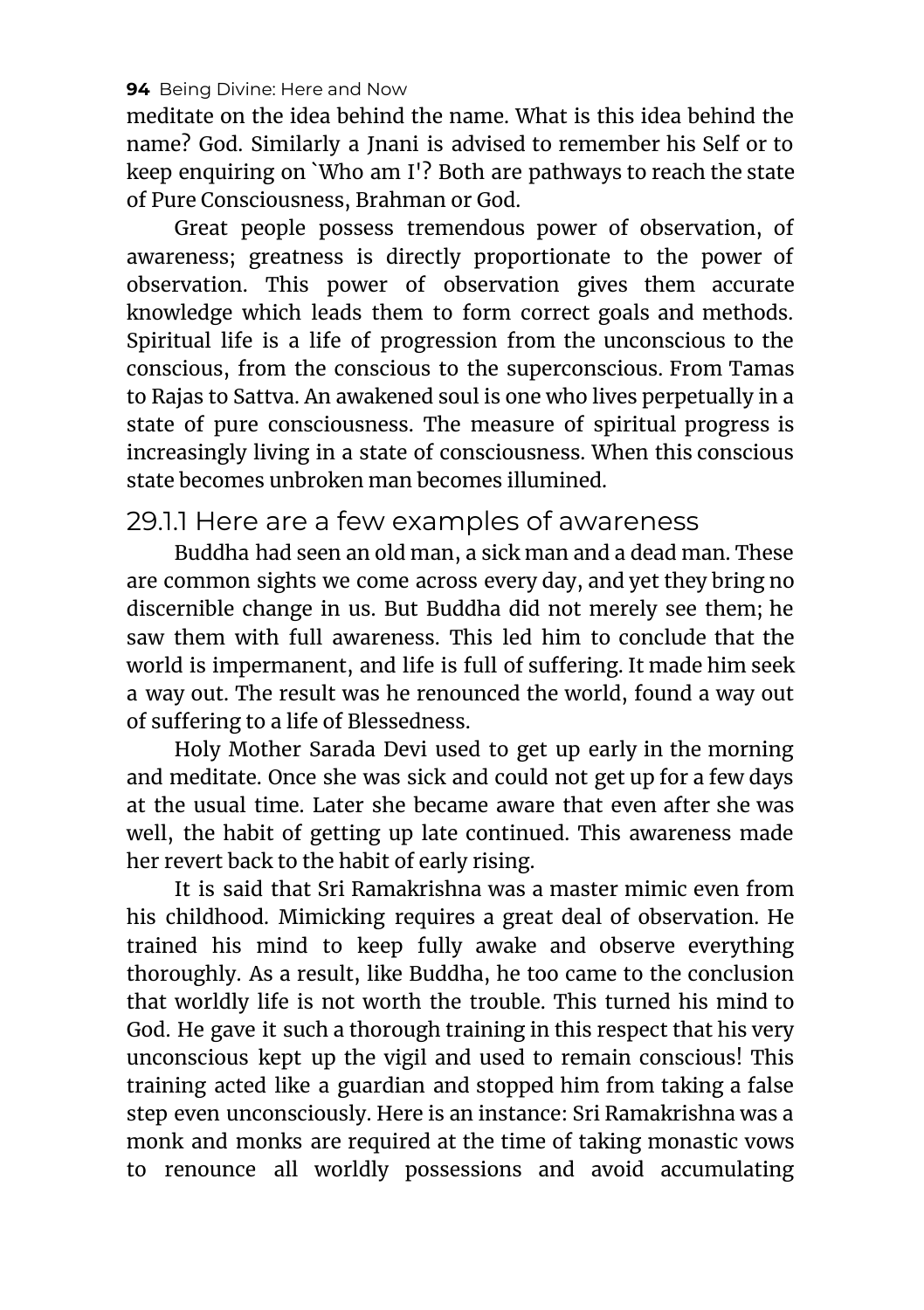anything; for they are required to depend completely on God. Sri Ramakrishna was in the habit of chewing a few spices after taking his meals. One day Sri Sarada Devi tied a small quantity of spices into his wearing cloth. He started to go back to his room but his legs were pulling him towards the Ganges River. He was about to drown when his nephew came and pulled him away just in time. Consciously Sri Ramakrishna was not aware of doing anything wrong. He wondered why his legs were pulling him towards the river even though he wanted to go to his room. Then he remembered his monastic vows. Later he used to say: *"If one relies on the Divine Mother completely, She will never allow anyone to take one false step".* Who was this Divine Mother? We can safely presume that it was his own unconscious mind which was not allowing him to act contrary to his vows.

Girish Ghosh, a householder disciple, had given the power of attorney to Sri Ramakrishna. Sometime later he was heard saying, `I will do this'. He was unaware that once he had given up his power to God he had no right to assume doership anymore. Sri Ramakrishna heard him and immediately corrected him: *"Girish! What is this you are saying? You should rather say `If He wills I will be able to do it.'"* Even such an advanced soul could slip and do things all unaware! What a lesson to be learnt in the art of developing self-awareness!

This is why one should remain alert at all times. Inadvertence is death in any field of life, much more so in spiritual life. The great Shankara says in Vivekachudamani (327) :

अतः प्रमादान्न परोऽस्ति मृत्युः विवेकिनो ब्रह्मविदः समाधौ ।

समाहितः सिद्धिमुपैति सम्यक समाहितात्मा भव सावधानः ॥327॥

"Hence to the discriminating knower of Brahman, there is no worse death than inadvertence with regard to concentration. But the man who is concentrated attains complete success. (Therefore) carefully concentrate thy mind (on Brahman)."

The famous Russian teacher Gurdjieff (re-)discovered this important fact that we go through most of our life with very little self-awareness. This is the cause of most of our suffering and the remedy is to live with awareness. Be it physical illness or mental illness self-awareness is the one remedy. So Gurdjieff devised various exercises with the sole purpose of developing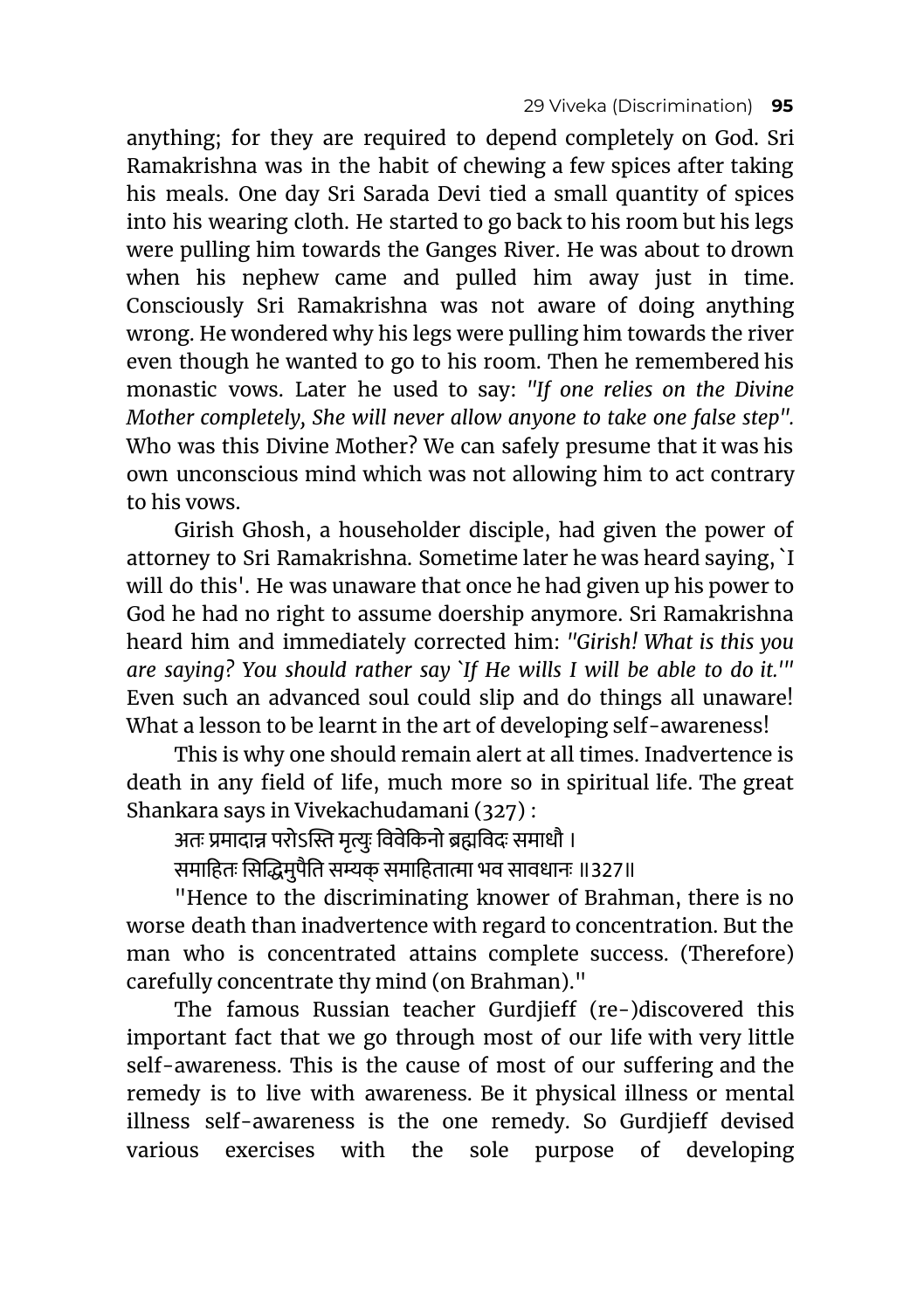self-awareness. Selfawareness leads to self-improvement, better morals and ultimately leads one to God.

## 29.1.2 Practice of self-awareness

The very first step in the practice of self-awareness is a strong determination to do so. This determination or aspiration itself helps gather the scattered energies of the mind. It also helps us monitor progress on the way. Without a goal or purpose it is impossible to focus attention on anything. A well-defined goal alone can lead us to the right means.

Here we are concerned with the development of awareness, of paying attention to whatever we do. In this regard Vipassana, taught by Lord Buddha, can help us much. Vipassana means clear insight, right knowledge, or the ability to see things as they are. Whenever we experience any object we get two types of knowledge: knowledge of a thing as it is, and then this knowledge coloured by our likes and dislikes, our judgements. For instance if you come across a table your eyes present its shape, size, colour etc. This is knowledge of the table as it is. But then your mind will almost instantly colour it with thoughts such as `This is a beautiful round table, or, this is a broken useless piece of junk, I must throw it out' etc. The purpose of developing awareness is to be aware of the first type of knowledge, i.e., to be aware of a table as it is without letting the mind colour it with judgements like good, bad, round, flat, beautiful, useless, etc. Once we develop this ability the mind develops the capacity for seeing things clearly which leads gradually to enlightenment.

Here are a few exercises:

1. Watching the breath: Sit down at ease, with spine erect. Relax for a few minutes. Now start watching the breath. Just watch it as though someone else is breathing. Observe whether it is short or long, deep or shallow, strong or weak, and which nostril is active etc. Do not try to control or force or alter it; just watch. Soon the mind will be filled with interesting thoughts: `What am I doing? What good is it to watch my breath? I must be stupid! Oh! I am a shallow breather. Why am I wasting my time instead of thinking of God?' etc., etc. The purpose of this exercise is just to be aware of the process without being judgemental in the least.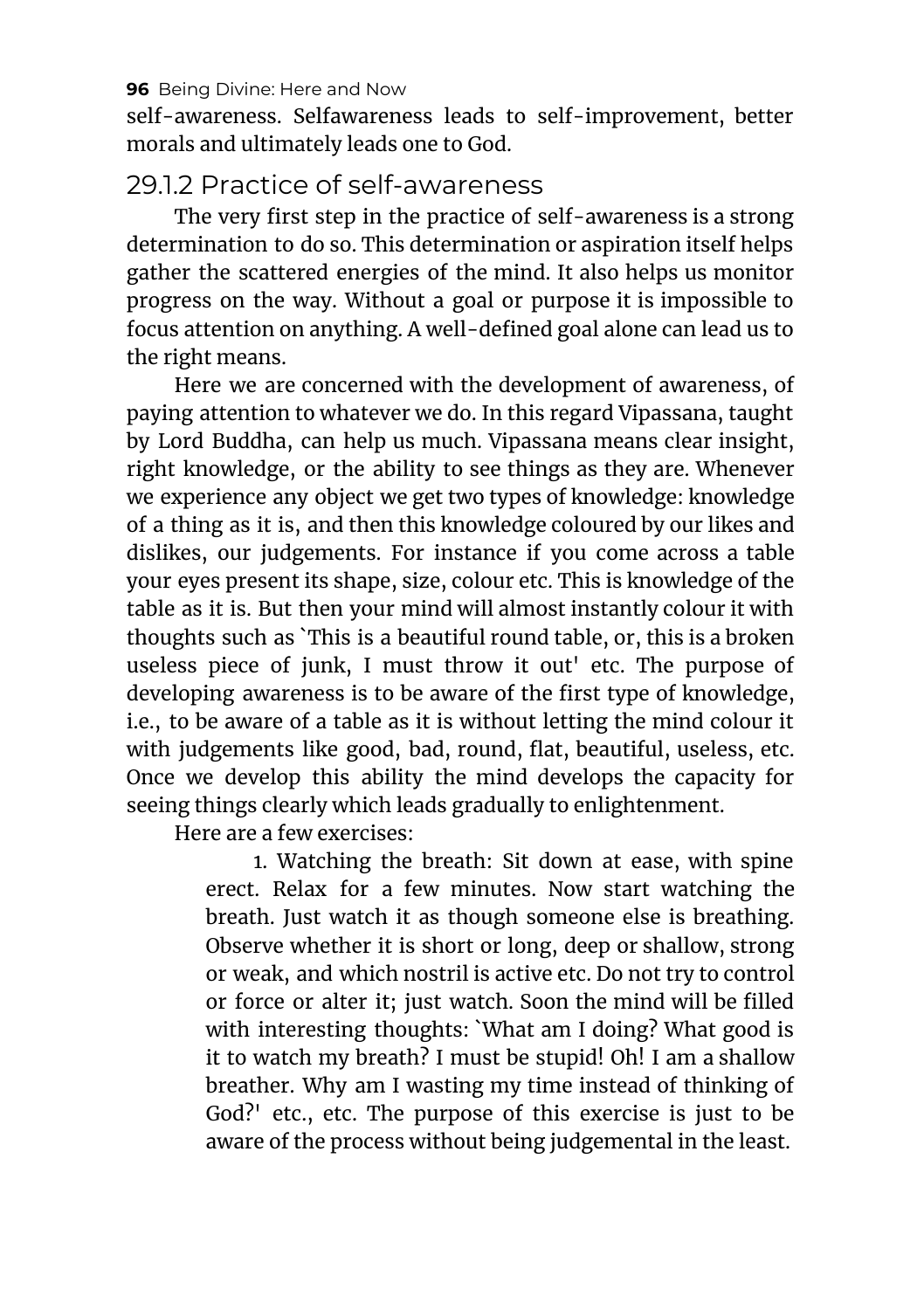2. Watching the various parts of the body: Now start paying attention to the various parts of the body - how the hands, feet, neck, spine etc., are placed, whether they are relaxed or tense etc. Even though you are asked just to watch without the least attempt to control the breathing or the various limbs of the body, you will soon see surprising benefits, though that is not the purpose of this exercise. The breath tends to become deep and rhythmic, and the body starts relaxing!

3. After the mind becomes capable of sustained attention for some time, start observing the various thoughts that are passing through your mind. Just witness all the thoughts. Done sincerely these exercises soon lead you to be aware of whatever you are doing at all times. In time this opens the doorway to the unconscious. Then the motives, thoughts, actions, emotions, phobias, fantasies etc., become progressively clearer. This greatly helps us detect our defects and helps us overcome them.

4. Recall any incident that disturbed you in the past. Go through the incident again as though it is happening now. But this time just watch it as a spectator without letting the mind form judgements, who is right or wrong etc.

5. If you are in the habit of meditating, part of the time can (should) be used to watch the mind. Also some time may be spent in finding one's own faults, defects etc. In fact, the practice of self-awareness can be done at any time - while reading, walking, talking, cooking etc. Practised with patience it becomes a habit which will pave the way to self-improvement.

Self-awareness or self-observation is the only way for any self-improvement. When once this is developed it acts like a faithful watchman and helper. This awareness is the very first step to self-improvement in any form. It gives us correct knowledge about our thoughts, motives, emotions, strengths as well as weaknesses. The practice of self- awareness is not easy. One might say that one who has developed it has already progressed much in spiritual life.

Self-awareness leads the way to self-analysis which in turn helps us move forward.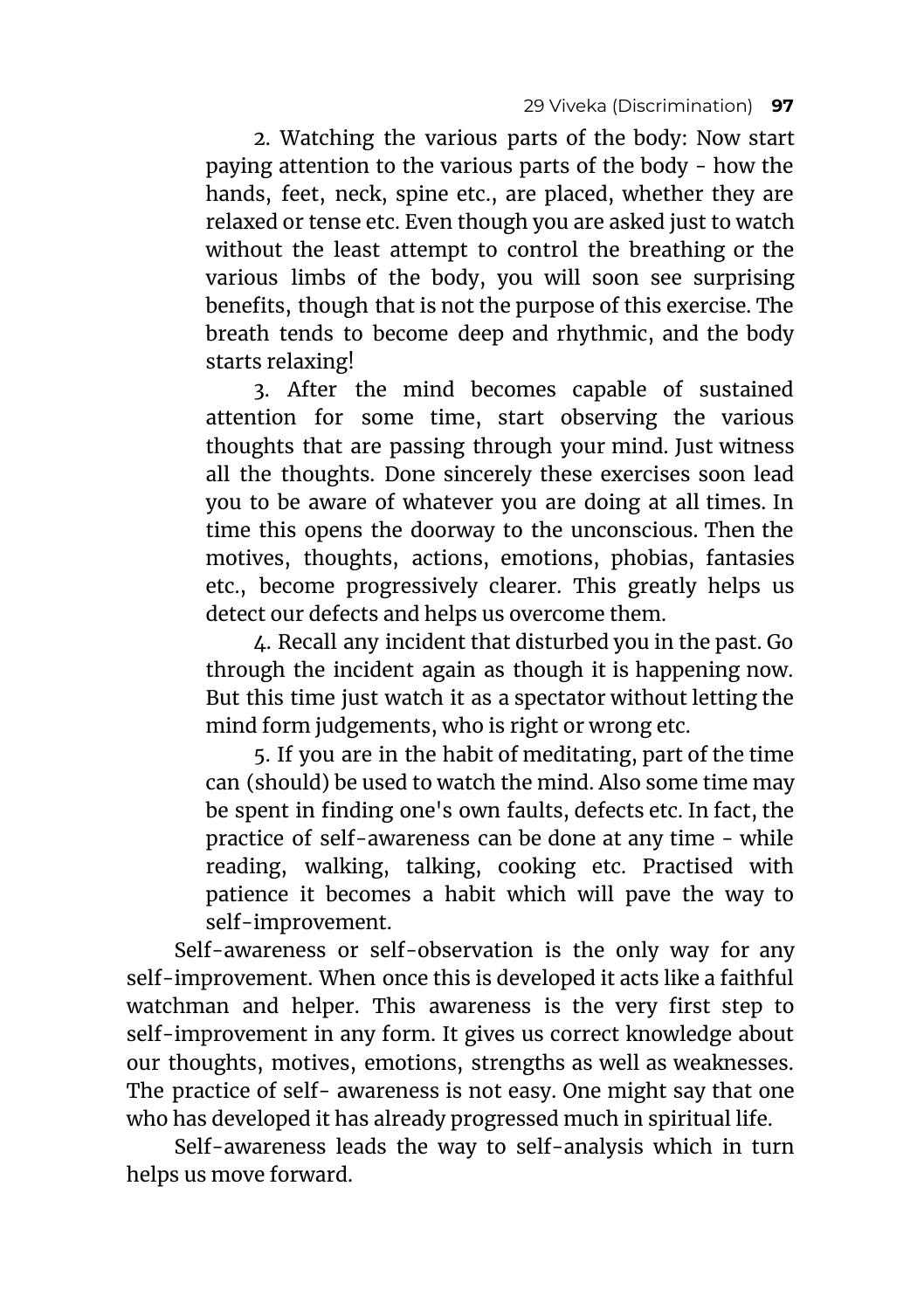## 29.2 Self-analysis

We mentioned that self-awareness leads the way to self-analysis which in turn helps us move forward. Self-awareness itself gives us all the data we need in order to use it. A scientist at first gathers all the data and then starts analysing it in order to reach conclusions. So do spiritual aspirants. Self-analysis is the first step to self- improvement.

Self-analysis is an intellectual research into one's own mind. It is difficult and dangerous. It is difficult because of inner resistances and wrong attitudes. One of the strongest resistances is resignation to one's fate; it means one has practically given up any hope of improvement. Such an attitude breeds cynicism and pessimism. Yet a man would not admit he has given up. He would rather offer any number of rationalisations than face the truth. It also poses dangers because it is the mind itself working on itself. One such danger is wrong interpretation of one's actions due to wrong attitudes.

For example a person who is lazy misreads another's activity as restlessness; and a restless man looks down upon a sage as lazy. A miser interprets another person's frugality as miserliness. Or perhaps one who is reprimanded might react with anger and counter-accusations but will never admit the defect in himself; because, then, his inner safety is threatened. There is a saying in Telugu: "A man is apt to find those very faults in others from which he himself is suffering." We come across such instances aplenty every day. Needless to say one needs to be alert and objective if one wants to analyse oneself.

If we fail to do so we need to take the help of a psychologist. A Guru often acts as an expert psychologist pointing out the defects of an aspirant. Spiritual progress is possible only when one has faith in one's teacher and implicitly follows the directions given by him. That is the reason why so much emphasis is laid on faith in one's Guru (in accepting his directions) and obedience (in implementing his teachings). (In this connection the devotees of Sri Ramakrishna may recall the contrary advice given to Swamis Yogananda and Niranjanananda.)

Self-analysis is the very first step to success in any field. And success in any field involves mainly four elements: the Goal, the Path, the Instrument, and the Effort. Progress in spiritual life too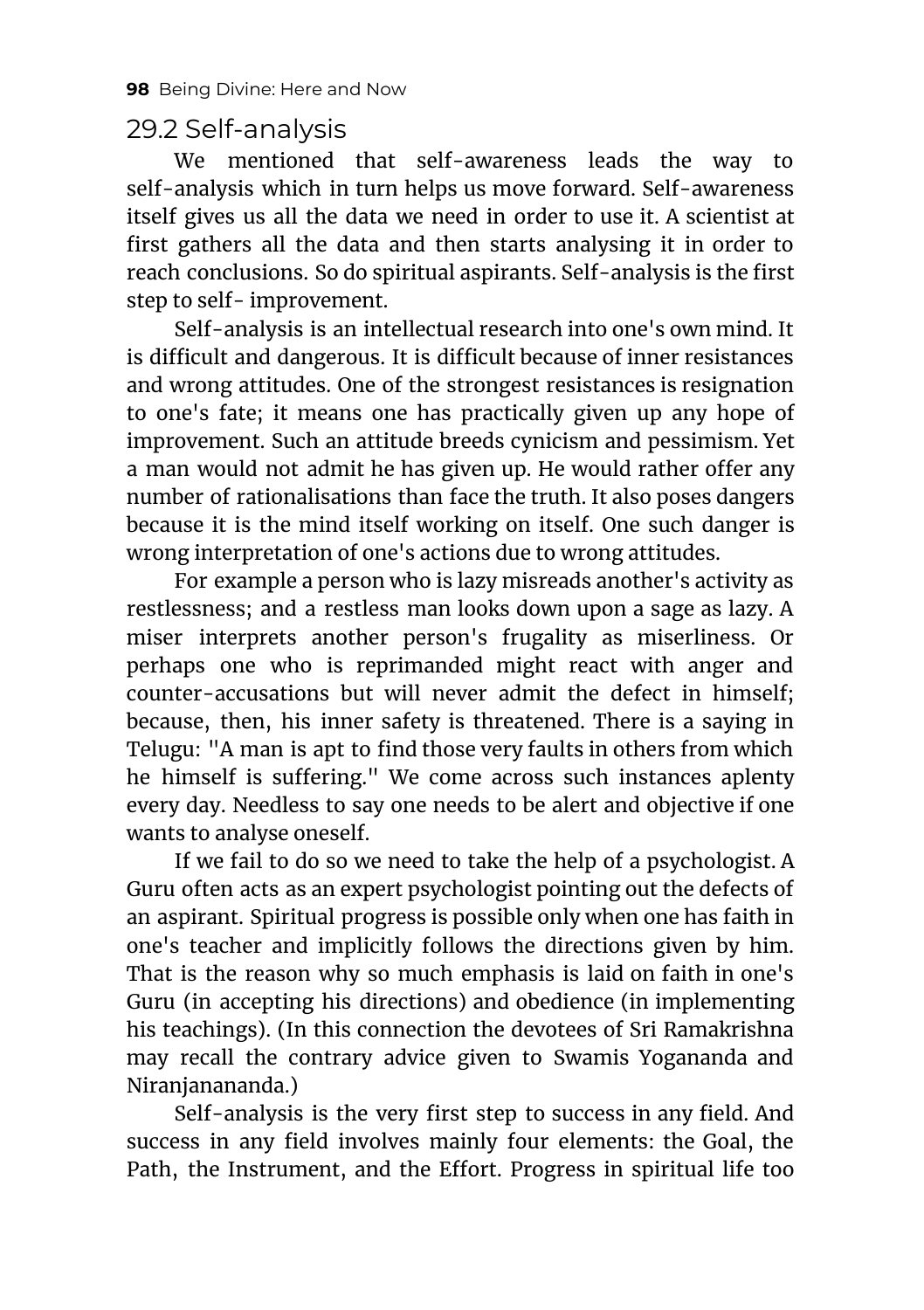involves these four elements. Self-analysis helps us in the right understanding and utilisation of these four elements. Let us discuss them briefly.

**1. The Goal.** We often declare glibly that our goal is Self-realisation. No doubt it is true, but do we really want it now, in this life? What is the intensity of our desire? Tremendous faith is needed if we wish to realise God in this very life. If we open our eyes we find our life moving in the opposite direction! Often we are blissfully unaware of this. One reason for this is not paying sufficient attention. More importantly we may not wish to pay attention lest we are forced to face the fact that we do not want God. One of the famous psychologists used to say that most of the patients that come to him do not wish to get well, but wish to feel well! So we should take a serious look at our proclaimed goal. More important than this is to find out where we are and what our next step should be. This is where the advice of Holy Mother comes to our help i.e. to stop finding fault with others and start finding our own faults.

> a. The first stage in spiritual life is purification. Purification means gradual reduction of one's defects and acquiring qualities conducive to spiritual progress. So our immediate goal should be purification of the mind. Karma Yoga is a great help in this respect.

> b. Swami Yatiswarananda used to say that an aspirant should have a clear understanding of his goal and path. Self-analysis should help us in clarifying both our ultimate and proximate goals. Without being clear about our goals it is meaningless to talk of progress; for monitoring progress is possible only in connection with a defined goal.

**2. The Path.** We also need to be clear about our path. Though the goal is only one, the paths to it are many. Though all paths are equally valid and lead to the One goal it is important to know the right path suited to one's nature. Hence it is that a Guru is so essential. Generally the majority of people are emotional by nature. That is the reason why Sri Ramakrishna used to say that for this age the path of devotion combined with selfless action is more suitable. Yet it is important to have reason and will also to balance fanaticism and blind superstition. There are some in whom intellect or reason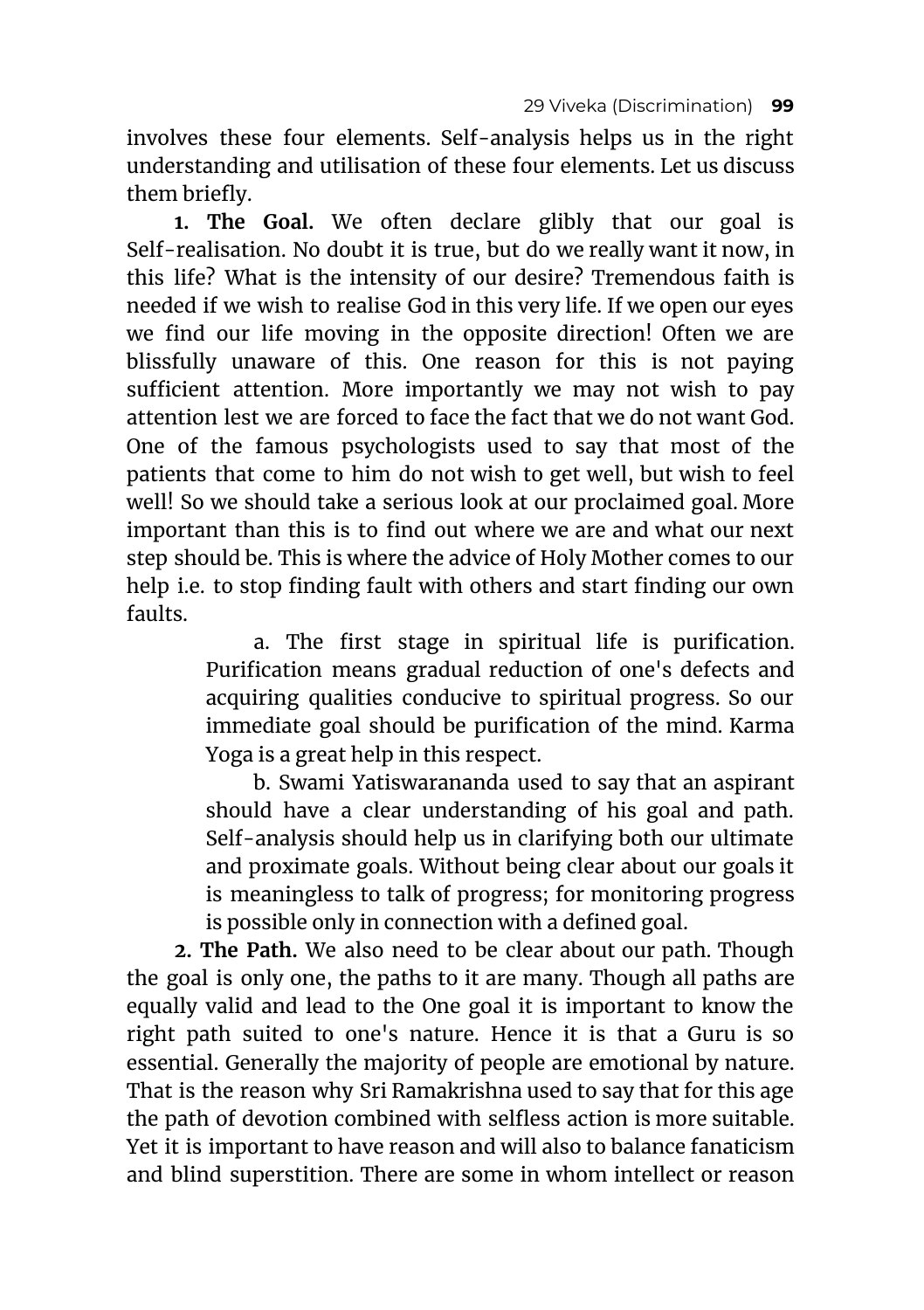plays an important part. Such people need emotion in order to avoid aridity. So it is necessary to find a right path suitable to one's progress. Failure to do so is sure to impede progress. Here we may recollect the case of Vijaykrishna Goswami.

Vijaykrishna was then a prominent member of the Brahmo Samaj. The members of the Brahmo Samaj adore the formless aspect of God. Sri Ramakrishna pointed out to him that worship of God with form was more suitable to his temperament. Following the advice of Sri Ramakrishna Vijaykrishna made rapid progress toward God-realisation. Self-analysis directs us toward the right path.

**3. The Instrument.** Body and mind are our instruments. Most of the spiritual disciplines are meant to purify and strengthen our bodies and minds. Proper food and exercise bring about health and strength of the body. Even so the mind also should be given proper food and it should be exercised. To fill the mind with good and inspiring ideals and thoughts is achieved through holy company, study of scriptures, japa, and meditation etc. Reflection of what has been taken in, deep and clear thinking, and practical application of these ideas in our daily life is the constant exercise to be given to the mind.

Self-analysis gives us a good idea of ourselves, the working of our mind. It helps us see what is holding up our progress and what needs to be done in order to move forward.

**4. The Effort.** There is a saying that genius is ninety-nine percent perspiration and one percent inspiration. Sadhana is the word for spiritual practice. Most of us know about the essentials of spiritual practice like prayer, japa, meditation etc., but without first achieving a reasonably healthy personality it is impossible to make any progress in any field, much less in spiritual life.

Below are a few specifics which need to be thought over carefully in order to bring about required changes in our personality. A few questions are included to aid self-analysis.

**a. Attitude.** What is my attitude in life? Am I a hopeless pessimist or an unthinking optimist? How can I become a hopeful realist? Some people are too sensitive and some are highly emotional. Emotion is good; emotion spices up life. Yet too much emotion can wreck lives. People with too much emotion are constantly swinging between heaven and hell. To live with such a person must be a draining experience! Then there are people who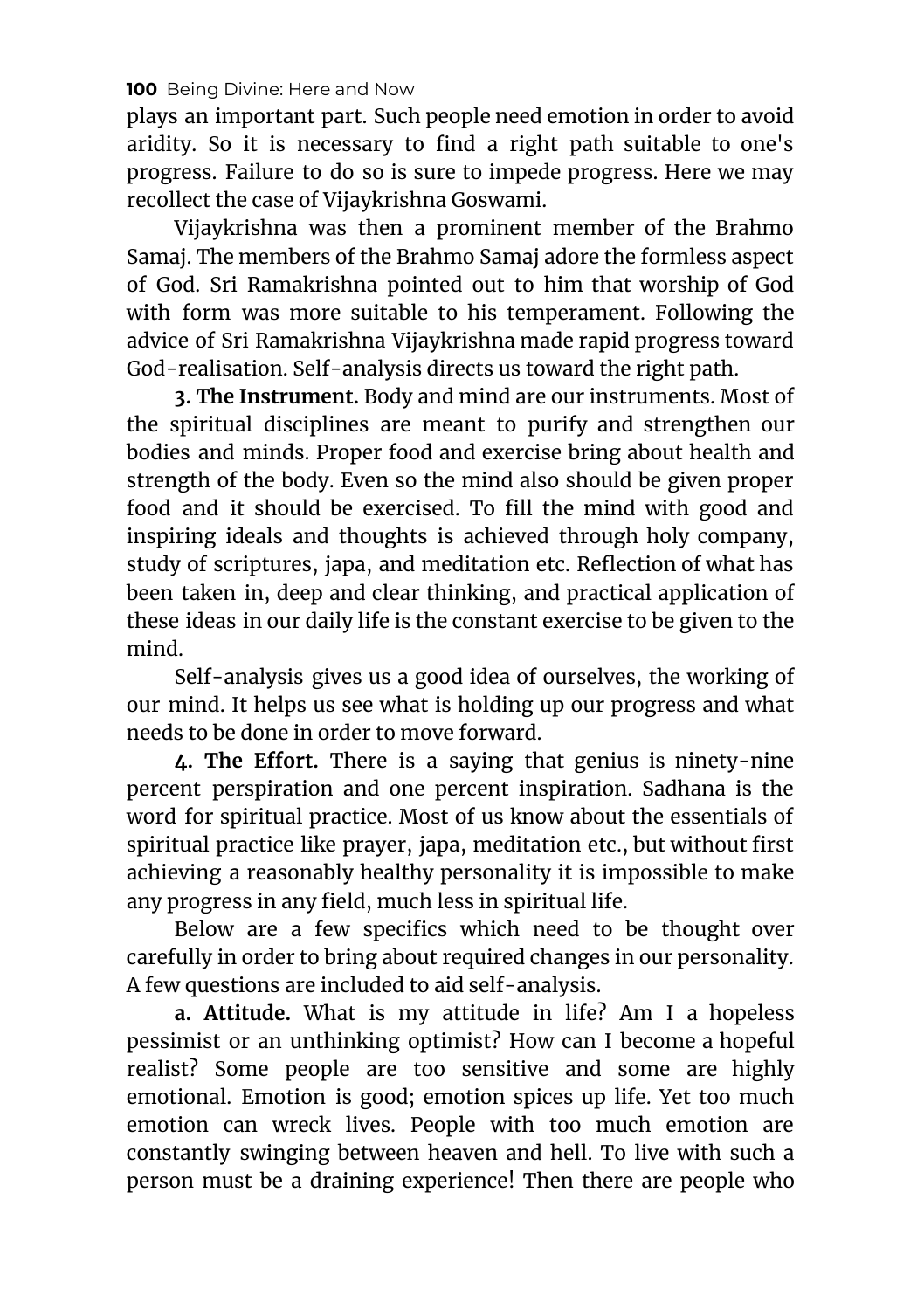are too much attached or coldly indifferent. Here too a good balance is needed. So it is wise to ask of ourselves: Am I too sensitive? Am I always on the offensive? Do I react to events in a highly-strung manner? If so how can I behave in a more balanced way?

**b. Time.** Time is a most precious commodity. As a Swami put it so humorously: it cannot be bought, borrowed or stolen! Time lost is lost forever. One who wants to make something of himself cannot be too careless about time. However one need not be paranoid and get stressed out. Right use of time is one of the inevitable hallmarks of all great people. So one should question oneself: Am I conscious of the preciousness of time? Am I using it or killing it? How can I make better use of my time? An honest answer can help us greatly.

**c. Activities.** What we do in our day-to-day life has a lot of bearing on our goal. What we do should have at least some connection with our goal. This is achieved through judicious planning, and associating activities with God. Certain types of activities, by their very nature, hinder spiritual progress. More importantly our motives determine the results even more than what we do. We should be conscious of doing actions that would lead us gradually to God. Here is a help. Let us ask ourselves: Is this necessary? Is it good? Is it in accordance with truth? Right answers to these should clear a lot of junk from our brains.

**d. Our General nature.** Vedanta classifies human beings into three categories: *Sattvic* (well-balanced), *Rajasic* (restless) and *Tamasic* (lazy). Of course, this is not a cut and dried classification. One of these three qualities dominates our lives at different times, yet one particular quality may prevail most of the time. In a way all progress is from tamas to rajas to sattva and from sattva to the beyond. It is good to find what one's nature is in general. Then one can slowly attempt to overcome the lower nature and rise to a higher nature.

**e. Truth and practicality.** It is said: "Know the Truth and the Truth will set you free." Sri Ramakrishna used to say that one who holds to truth will realise God. Truthfulness is a most precious quality in spiritual life. And yet few are able to balance truth with practical life. For most of us what is practical is truth, and if there is a conflict between practicality and truth, then, truth must go out of the window! When truth is disregarded in such a way, needless to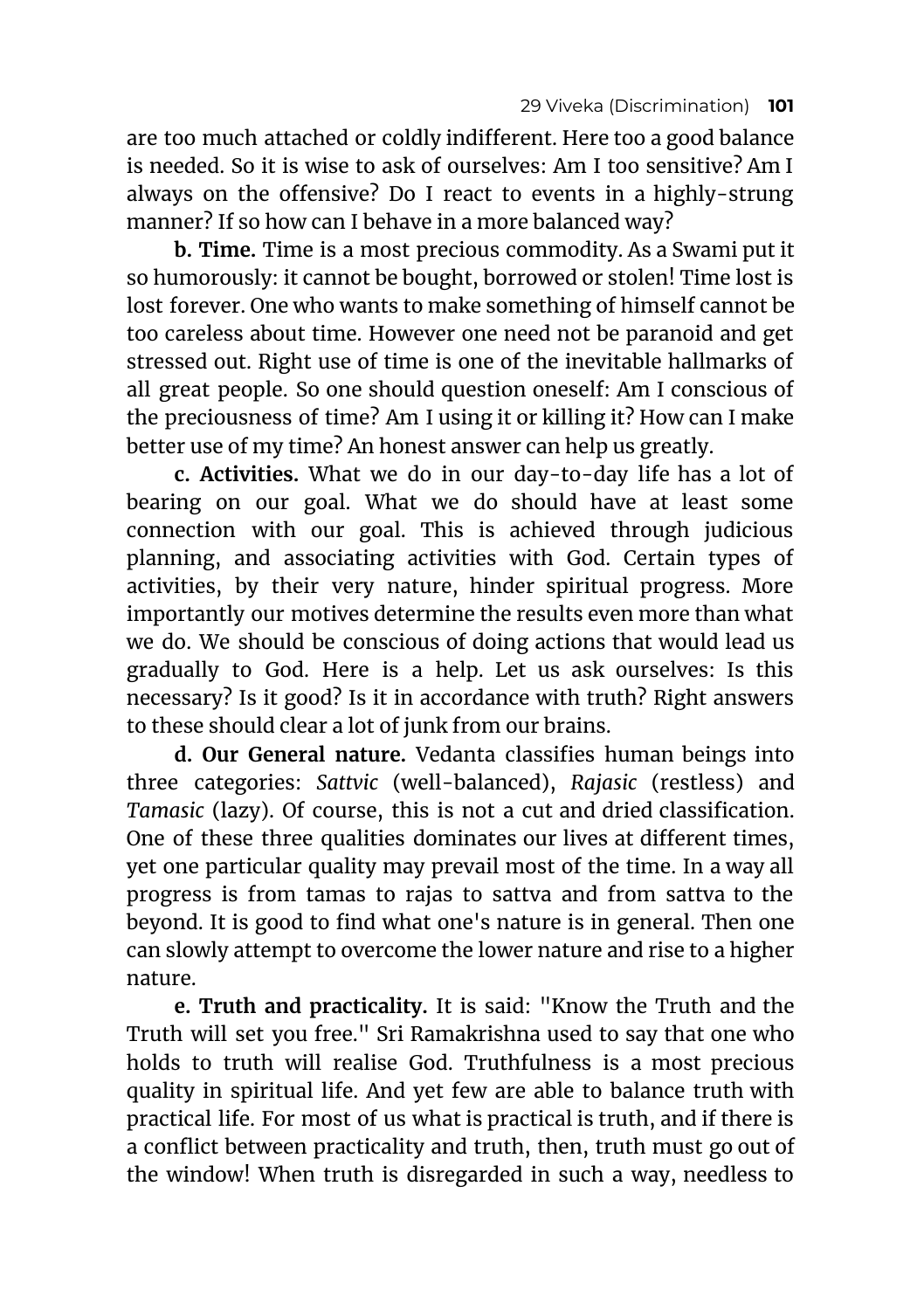say, we get what we deserve. Real practicality is that which leads us to Truth, to God. So the question we should ask is: Am I holding on to truth? Is it leading me to God? The answer should give us enough guidance.

**f. The Six enemies**. Lust, anger, greed, infatuation, vanity and jealousy - these six are considered the greatest enemies of every spiritual aspirant; and all of them are inside our minds. One of the most important functions of self-analysis is to be aware of these how strong they are, to what extent they influence our behaviour etc. Once we are aware of them, then the next step would be to control and direct them Godward. Once they are directed towards God then these very enemies become our greatest friends and helpers. As Sri Krishna says (Gita 6.6):

बन्धुरात्मात्मनस्तस्य येनात्मैवात्मना जित: |

अनात्मनस्तु शत्रुत्वे वर्ते तात्मैव शत्रुवत् || 6.6 ||

"The mind which is conquered is one's greatest friend."

Self-analysis is an indispensable step to progress in any field of life, much more so in spiritual life. One should practise it diligently, regularly, with a clear and strong mind. Self-analysis itself will shine further light which would lead us to self-integration.

### 29.3 Self-integration

We discussed self-analysis. Done honestly and objectively it should give us a fairly good idea of the inner workings of our minds. It is a step towards self-improvement. The next step is self-integration or integration of personality.

Sri Ramakrishna used to say: *"There are two types of egos, one 'ripe' and the other 'unripe'. 'Nothing is mine, whatever I see or feel, or hear, nay, even this body itself, is not mine; I am always eternal, free and all-knowing,' – such ideas arise from the 'ripe' ego. This is my house, this is my child, this is my wife, this is my body," – thoughts of this kind are the manifestation of the 'unripe' ego."*

The purpose of spiritual disciplines is to transform the unripe ego into a ripe ego. Though this statement is in the context of spiritual progress we have to say that without some amount of maturity, a person cannot function successfully even in worldly life. Self-integration, balance, maturity, selfactualization, and self-realization - all these words are used to convey a similar meaning. It is the goal of psychology to help people achieve maturity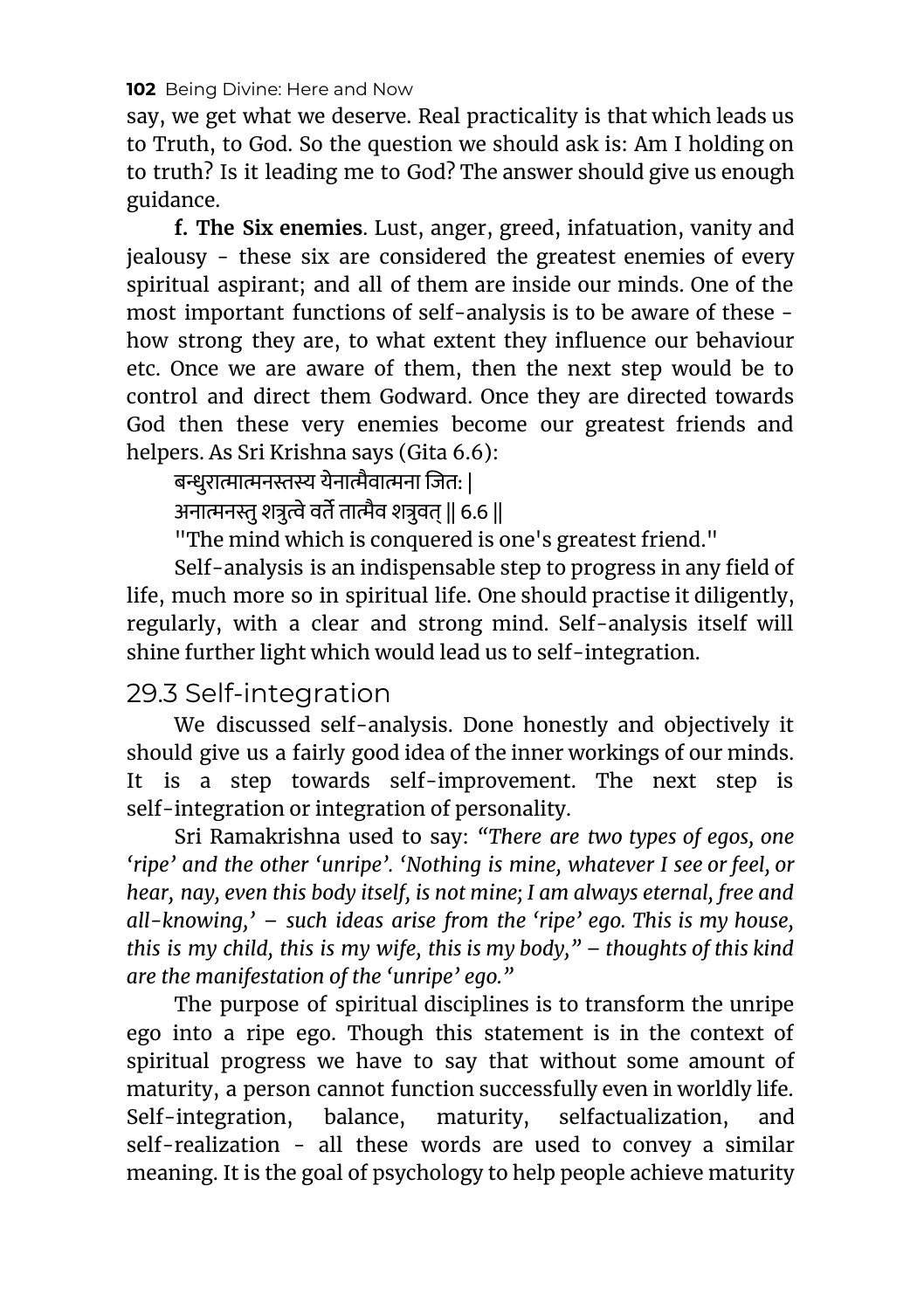of the mind. Instead of the word 'maturity' psychologists like Rogers and Maslow popularized the words 'self-actualization' or' self-realization'.

Here the word 'realization' is not used in a spiritual sense but in a psychological sense. Self-realization, here, means growth and maturation of the mind, and of manifesting the inner potentialities of a person. Interestingly Karl Marx also used the word self-realization. By the concept self-realization he does not mean God-realization but an ideal society where every person has an opportunity of realizing his or her inner potentialities.

Only a mature person can become a self-realized person. Of course, self-realization is an ongoing process ending only with the realization of the Self. To the extent a man goes on striving to actualize his inner potentialities to that extent he becomes a mature person; but before he can manifest his potentialities he needs to achieve some amount of personality integration.

An integrated person is like a fine-tuned automobile. When the personality becomes integrated it becomes a fit instrument to attain a goal. It is also true that one does not service a car without a destination in mind. Similarly, without a definite goal one cannot achieve integration.

What is integration of personality? Psychologists declare that 'a man's personality is a collection of capacities, habits and attitudes which distinguish him from other men'. A person's conscious and unconscious mind together constitutes his personality. According to Vedanta man is a spiritual being entangled in a body and mind. His personality is made up of not only body and mind, but also of soul. Consciously or unconsciously he is struggling to discover his true nature.

The Maharaja of Khetri once asked Swami Vivekananda, 'What is life?' Swamiji answered: *"Life is the unfoldment and fulfilment of a being under circumstances tending to press it down."* Life is a constant struggle, an incessant adjustment within us and with the outside world. One needs tremendous strength and inner poise to remain calm and sane. The Bhagavad Gita calls this poise 'Samatvam' i.e., perfect balance. Most people succeed in just keeping their heads above water. Not only does a balanced person keep his head above water but forges ahead manifesting his potentialities.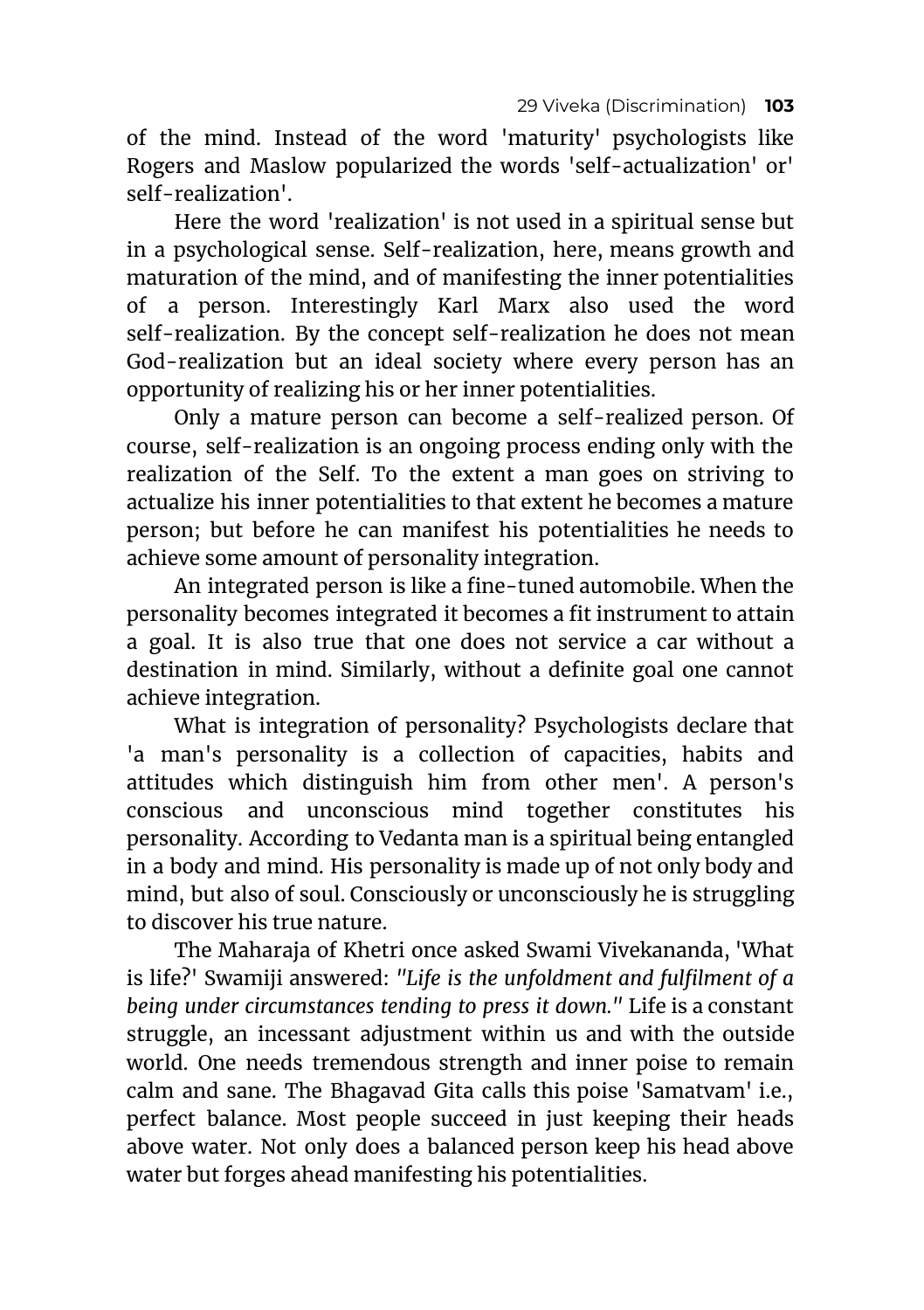Such persons alone deserve to be called self-integrated or mature souls.

What are the characteristics of a mature personality?

1. He has a thorough knowledge of the workings of his mind; he knows his assets and liabilities.

2. He is rational.

3. He accepts himself; loves himself; and takes responsibility for himself.

4. He has an optimistic, cheerful but realistic attitude towards life and the world. He suffers neither from a superiority nor an inferiority complex.

5. He has a clearly defined philosophy and goal in life.

6. He has sufficient self-control to sacrifice weaknesses and defects so that he can attain his goal.

7. He constantly strives to improve himself without getting frustrated.

8. He always tries to see the best in himself and others. He forgives himself and others. Failures only make him more determined.

9. He accepts and integrates evil and suffering as part of life and as stepping stones to a better life.

10. He has a place, a definite routine, for everything in life.

11. He has a keen sense of humour without becoming a buffoon. (As a wag said: "If we can learn to laugh at ourselves we will never lack entertainment in life!")

Self-integration is often achieved through constant struggle in many lives. It is not possible to move forward without a certain amount of maturity or self-integration. When we attain some amount of maturity and integration a great reservoir of energy becomes available from the depths of our unconscious. Along with that our thoughts and higher ideals also will become clear.

## 29.4 Self-expansion

The next logical step in the practice of discrimination is self-expansion. An integrated personality has become a fit instrument; his body and mind are finely tuned and ready to move towards his goal, and the goal is realization of the Self. From now on he has to move both upward and outward.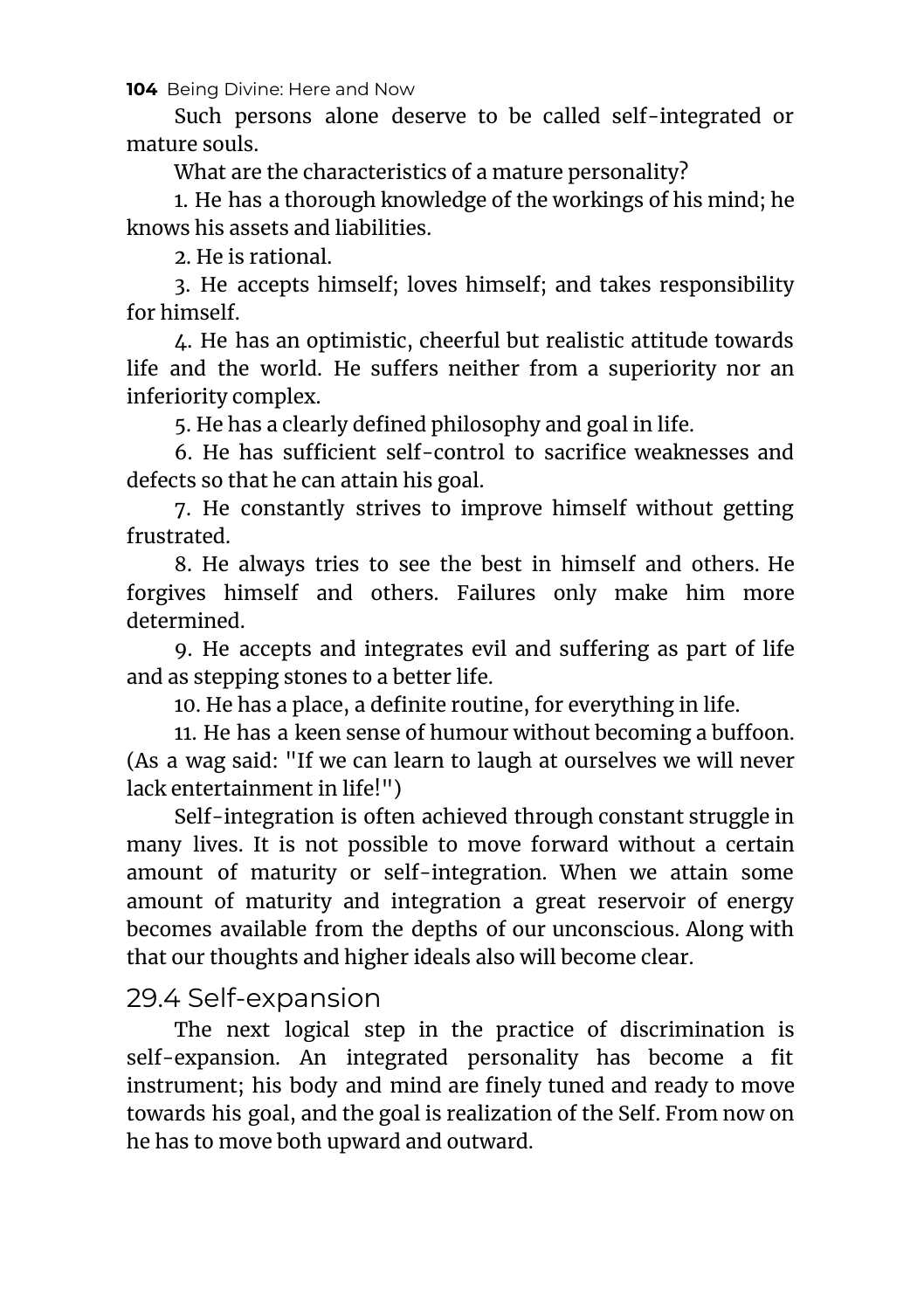Through prayer, meditation, worship etc., he moves inward and upward. Through selfless service, harmony and right relationship with the world he moves outward. Here comes the need for self-expansion.

What is self-expansion? It is to discover the truth that the world we live in is in reality God. Everything in what we call the 'world' is connected and related. No man is an island; we live, move and have our being in a world of relationships; we are all strands of a huge web, part of one single living, conscious organism. This organism is God. Because of our ignorance we do not see God, we see Him as the world and the One as many. Swami Vivekananda used to say that *this world is a reading of God through our minds.* Self-expansion is to discover this truth and modify our conduct accordingly. In other words what we see in front of us is a reflection of our own Self, Brahman. This truth is expressed in the Upanishadic dictum, *sarvam khalvidam brahma*, i.e., All this that is seen is Brahman.

It is said that spiritual progress takes places in three stages. In the first stage called dualism everything is perceived as separate and totally unrelated. In the second stage of qualified non-dualism all things are perceived as parts of the whole which is God. In the final stage, the many and the One are perceived as the obverse and reverse of the same coin.

When we study the lives of mystics we get a glimpse of the way they see the world.

Sri Ramakrishna once said: *"I began to perceive God in all beings. Formal worship dropped away. You see that bel-tree. I used to go there to pluck its leaves. One day, as I plucked a leaf, a bit of the bark came off. I found the tree full of Consciousness. I felt grieved because I had hurt the tree. One day I tried to pluck some durva grass, but I found I couldn't do it very well. Then I forced myself to pluck it.*

*"I cannot cut a lemon. The other day I managed to cut one only with great difficulty; I chanted the name of Kali and cut the fruit as they slaughter an animal before the Goddess.*

*"One day I was about to gather some flowers. They were everywhere on the trees. At once I had a vision of Virat; it appeared that His worship was just over. The flowers looked like a bouquet placed on the head of the Deity. I could not pluck them."*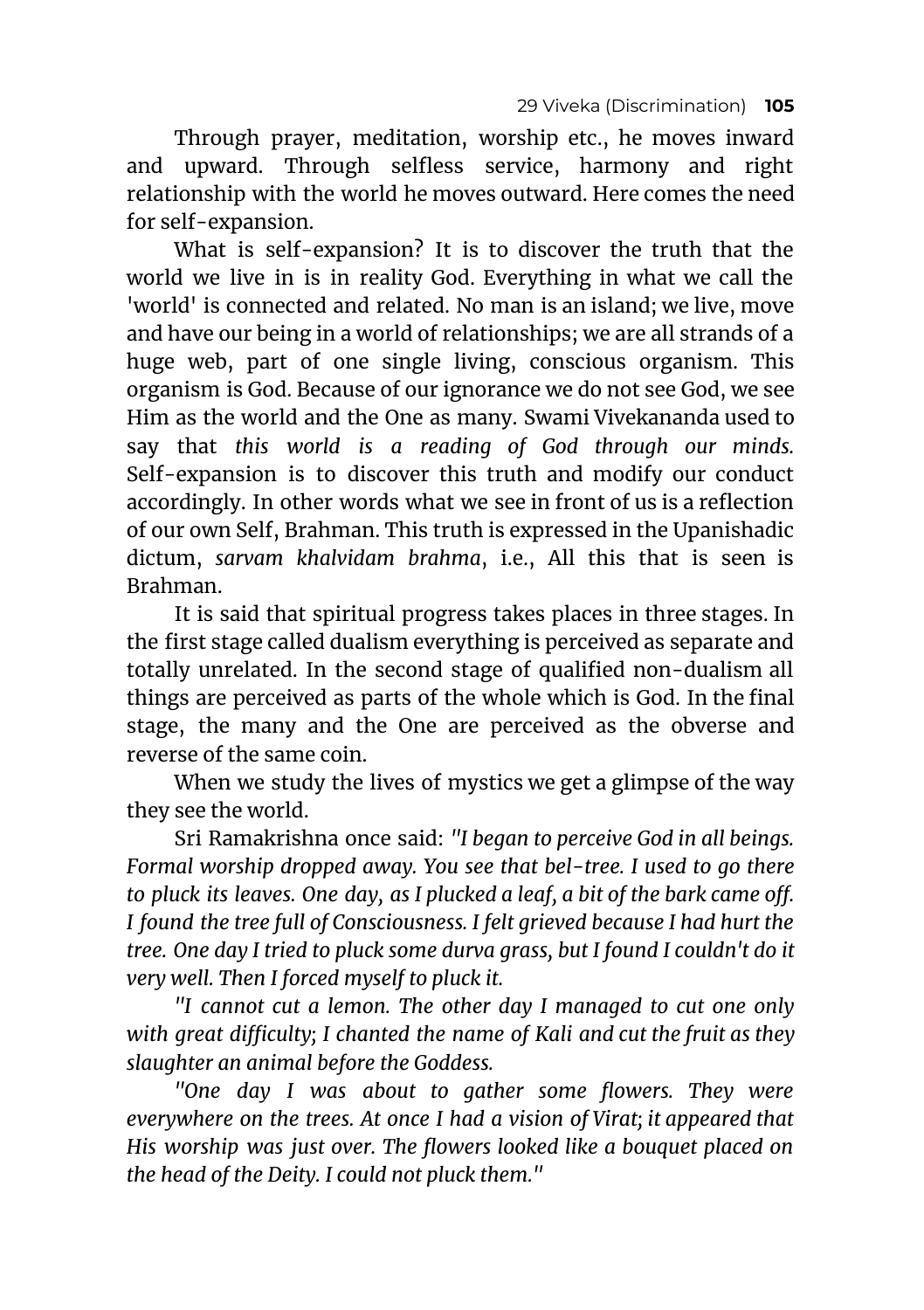We can observe the same experience in the life of St Francis. For him the whole of creation is alive with God; the sun, the moon, the stars, the birds, plants and animals - all are brothers and sisters.

Here is a poem by Swami Vivekananda: *From highest Brahman to the yonder worm, And to the very minutest atom, Everywhere is the same God, the All-Love; Friend, offer mind, soul, body, at their feet. These are His manifold forms before thee, Rejecting them, where seekest thou for God? Who loves all beings without distinction, He indeed is worshipping best his God.*

Why do we not perceive God in this world? Because of 'ignorance', says Vedanta. It is not enough to pray and meditate. We must also slowly be able to see the God we perceive in the depths of our heart in the outer world.

Part of the process of discrimination is to find this God peeping through this visible universe. How does one do that? How does one get rid of this ignorance?

This process takes place in three stages. The first stage is purification of our body and mind. The second stage is to perform duties appropriate to our station in life. A proper discharge of our duties (called Dharma in Vedanta) has the twofold result of conferring merit and purifying the heart of evil impressions. But merit only confers happiness in this world, it does not lead us to God. This is why aspiration to heaven is not commended in our scriptures.

The next stage is selfless service called Karma Yoga. Karma Yoga is serving the world looking upon it as a manifestation of God; it is to serve with love and reverence. In Karma Yoga every work is transformed into an act of worship. Needless to say only advanced spiritual aspirants can perform Karma Yoga. Swami Vivekananda says: *"That man will have seen the real motive of doing good to others, because there is only one; it cannot be called egoistic, because that would be differentiation. It is the only selflessness. It is the perception of the universal, not of the individual. Every case of love and sympathy is an assertion of this universal. 'Not I, but Thou.' Help another because you are in him and he is in you - is the philosophical way of putting it. The real Vedantist alone will give up his life for a man without any*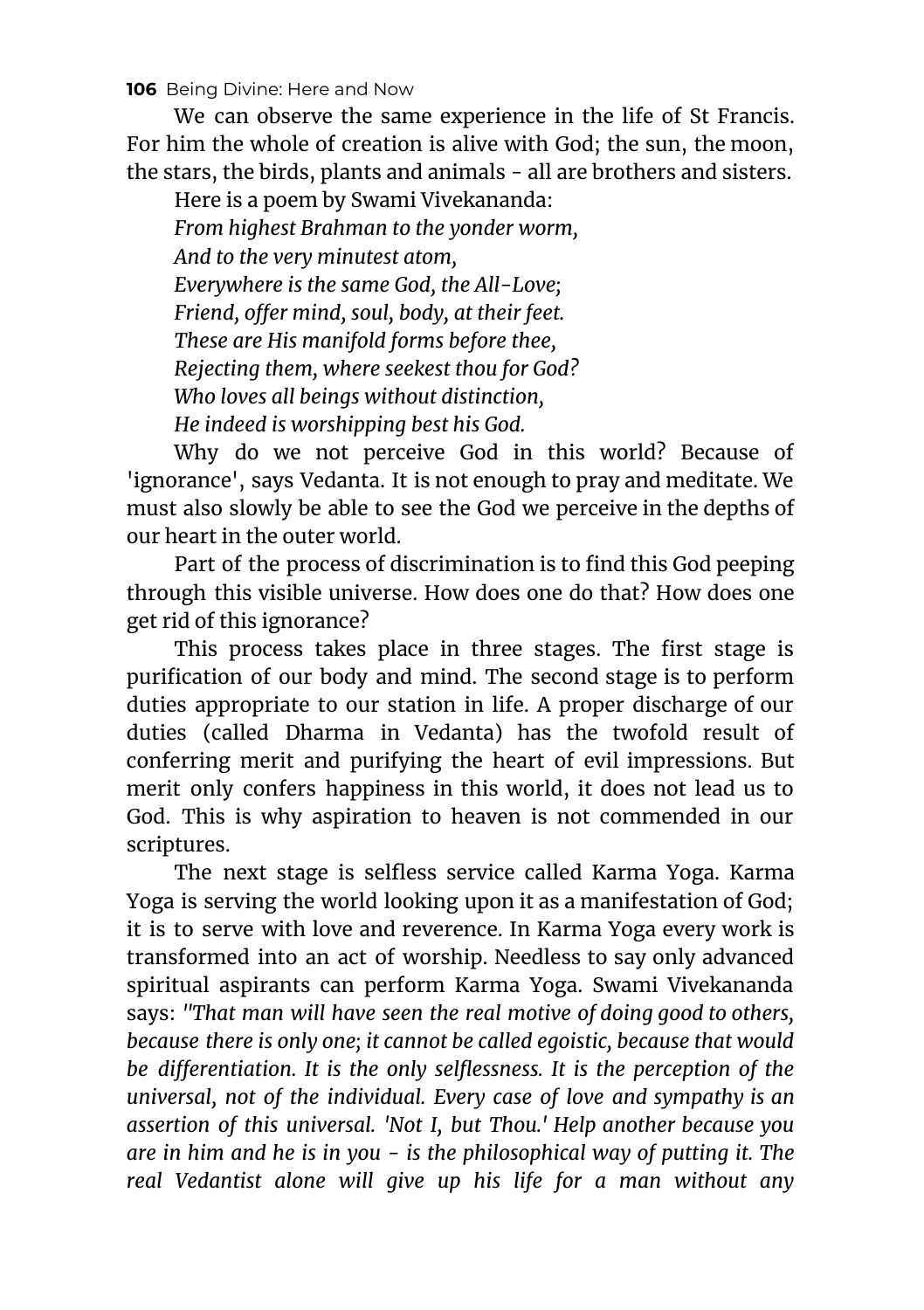*compunction, because he knows he will not die. As long as there is even an insect left in this world, he is living; as long as one mouth eats, he eats. So he goes on doing good to others, and is never hindered by the modern ideas of caring for the body."*

There are two ways of performing Karma Yoga in a detached manner. The first method is described by Swami Vivekananda as work for work's sake. *"I am only the witness, unaffected, untouched. All work is done only for work's sake, not out of any other consideration or hope."*

The second method is suited to those with a devotional temperament. Here all actions are done for pleasing God. The results of all actions are offered to God. In fact the devotee feels that every work is God's work; that he is only an instrument of God carrying out His orders.

In his lectures on Karma Yoga, Swami Vivekananda says that both these methods help one in overcoming attachments and freeing oneself from the binding nature of karma.

He says: *"For whatever good work we may do, let us not claim any praise or benefit. It is the Lord's; give up the fruits unto Him. Let us stand aside and think that we are only servants obeying the Lord, our Master, and that every impulse for action comes from Him every moment. Whatever thou worshippest, whatever thou perceivest, whatever thou doest, give up all unto Him and be at rest."*

Swamiji then describes the wonderful sacrifice of the little self, "Atma-yajna". He says: *"Let us be at peace, perfect peace, with ourselves, and give up our whole body and mind and everything as an eternal sacrifice unto the Lord. Instead of the sacrifice of pouring oblations into the fire, perform this one great sacrifice day and night the sacrifice of your little self. In search of wealth in this world, Thou art the only wealth I have found; I sacrifice myself unto Thee. Let us repeat this day and night, and say, 'Nothing for me; no matter whether the thing is good, bad, or indifferent; I do not care for it; I sacrifice all unto Thee.'*

*"The Truth! Be one with it! Let visions cease, Or, if you cannot, dream but truer dreams, which are Eternal Love and Service Free."*

This is self-expansion at its best. Performance of actions in the spirit of service will gradually bring the aspirant to the stage where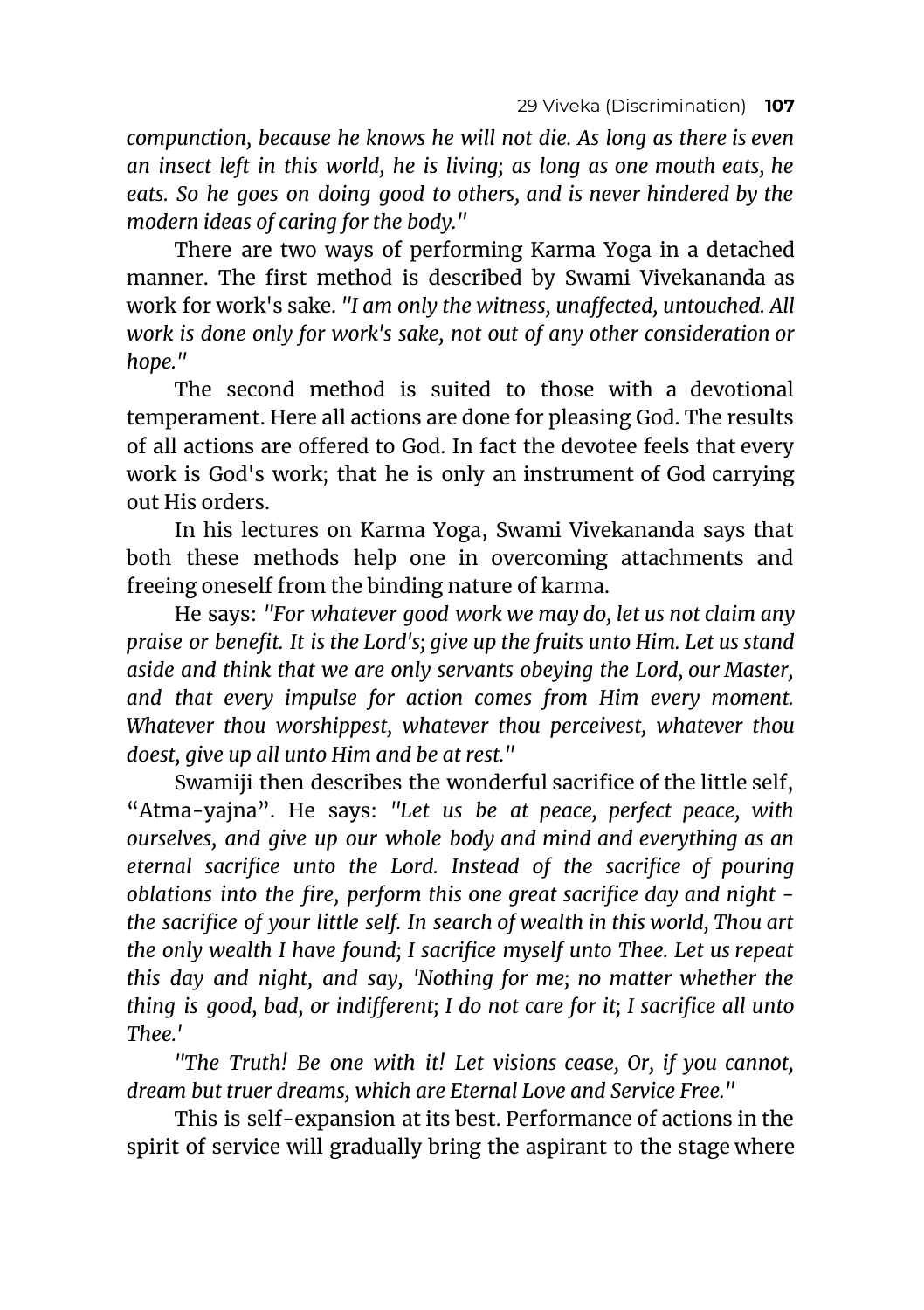he will be able to transcend the world of illusions to the world of Reality.

## 29.5 Self-Realisation

The practice of discrimination makes a man pure, unselfish, strong and content. Discrimination leads to dispassion, and gradually helps control the mind and the turbulent senses. Discrimination also makes the goal of spiritual life clear and produces an intense longing for the realisation of Reality.

An aspirant serves all men looking upon them as God. Such service makes the mind pure and one-pointed. In addition the aspirant also meditates on an aspect of God with devotion and concentration. Thus through unselfish actions his mind becomes pure, and through the practice of concentration, his mind develops the ability to detach itself from all objects at will and at the same time enables him to identify himself with the form of the deity he is meditating upon.

Yet he has a higher goal to strive for. Even though such an aspirant has advanced far in spiritual life he is yet to rise from the world of appearance to the world of Reality. In other words he is still ignorant about his real nature. Therefore his goal now is to strive for the realisation of his true nature, Atman. In Vedanta this goal is called Moksha or Liberation. One will not be free until he realises the Atman.

The goal of every spiritual aspirant is to realise his real nature. Man is neither the body nor the mind; nor even a combination of body and mind. Vedanta tells us that man is the Supreme Spirit, Atman or Brahman. Because of ignorance man does not know his real nature and comes to identify himself with his body and mind.

## 29.5.1 The Atman - the individual self

The Atman is beyond speech and mind; it is indescribable. Yet the Upanishads give us enough hints pointing us in the direction of the Atman.

The Self is not born and it does not die at any time. And it does not again come into existence by being born. It is birthless, constant, eternal and ancient; it is not slain when the body is slain.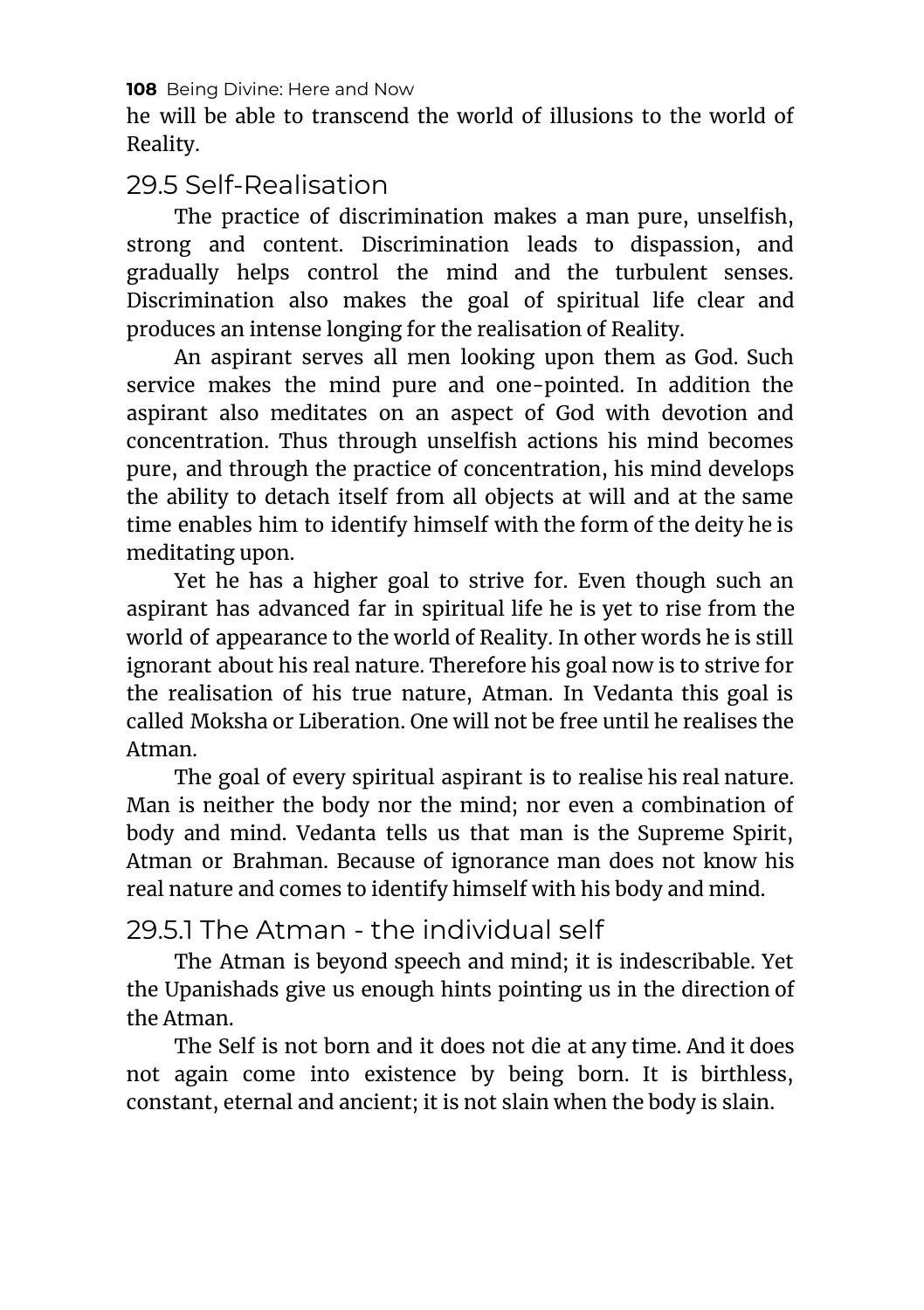Weapons do not cut it, fire does not burn it, water also does not moisten it and wind does not dry it. This Self is said to be unmanifest, unthinkable, and unchangeable.

In the beginning Brahman was all this. He was one and infinite; infinite in the east, infinite in the south, infinite in the west, infinite in the north, above and below and everywhere infinite.

The wise man, having realised the Self as great and all-pervading does not grieve.

Such descriptions as the above are found abundantly in the Upanishads. The goal of human life is to realise this Self or Atman within each one of us. Such is the goal of every sincere seeker whatever religion he or she follows.

## 29.5.2 The way

There are two paths for the realisation of the Atman or Brahman - the path of devotion (Iti, iti - this is, this is), and the path of knowledge (Neti, neti - not this, not this).

## 29.5.2.1 The path of devotion

For those who are endowed with (often excessive!) emotion the path of devotion is best suited.

Most of us, undoubtedly, fall into this category and are called devotees. The path of devotion is easy and natural.

Swami Vivekananda says: *"Bhakti (devotion) is not destructive; it teaches us that not one of the faculties we have has been given in vain, that through them is the natural way to come to liberation. Bhakti does not kill out our tendencies, it does not go against our nature but only gives it a higher and more powerful direction. How naturally we love the objects of the senses! And when the same kind of love that has before been given to sense-objects is given to God, it is called Bhakti."*

Devotion is a total dedication wherein the devotee is thoroughly infilled with God. It is the acme of devotion, attaining which the devotee hankers for nothing else. In this path the aspirant has intense faith and devotion to a personal aspect of God (Saguna Brahman). He pours out his heart through prayer, japa, and meditation. He sings the glories of God, goes on pilgrimage, cultivates the company of other devotees, and tries to serve his Chosen Deity with utmost devotion. Slowly through spiritual practice he forges a definite relationship with **God.**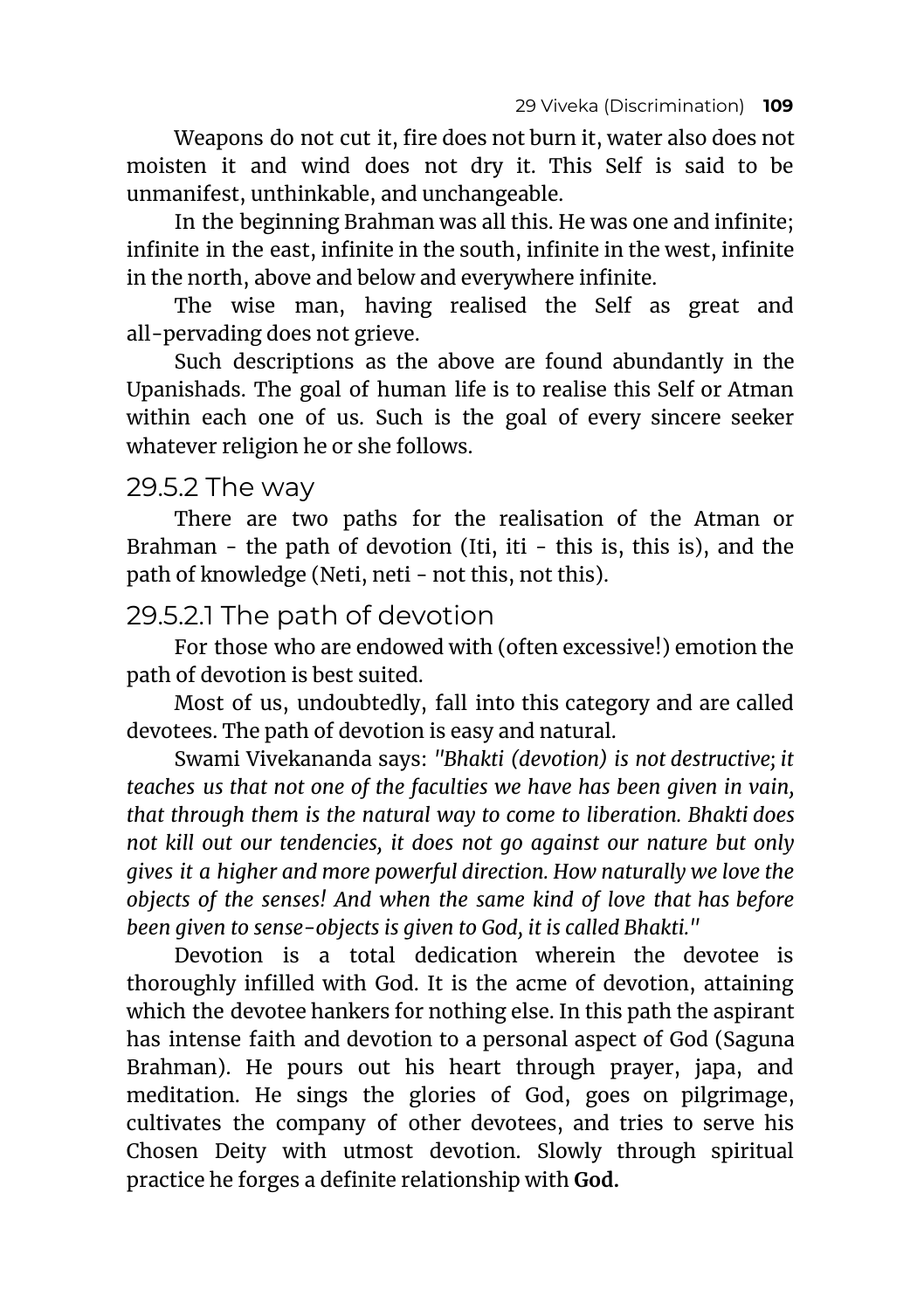**110** Being Divine: Here and Now

The devotional scriptures classify these relationships into five categories. These are:

1. *Sānta* (the serene attitude), 2. *Dāsya* (the attitude of a servant towards his master), 3. *Sakhya* (the attitude of a friend), 4. *Vātsalya* (the attitude of a parent towards a child), and 5. *Madhura* (the attitude of a lover towards her beloved). A devotee chooses one of these relationships according to his mood and ability. Perfection in any one of these moods gives the aspirant the vision of his Chosen Deity.

Finally the aspirant goes beyond the personal aspect of God and merges himself in the Non-dual Brahman.

Through the practice of devotion (1) the devotee feels that God alone is real and all else unreal, (2) he feels that he is similar in nature to God, and finally (3) that he is one with God. Thus the path of devotion takes the aspirant to the Non-dual Reality.

29.5.2.2 The path of knowledge

There are people who do not feel attracted to the personal aspect of God; they feel a strong pull towards the Impersonal Reality. Generally such people are rational, less emotional and a clear intellect dominates in them. For such people the path of Jnana or knowledge is best suited.

In this path the aspirant is advised to practice *Sravana* (hearing of the truth that the Individual Self is one with Brahman), *Manana* (reflection on this truth until all doubts disappear), and *Nididhyasana* (deep meditation until he realises that 'I am Brahman'.)

Whatever be the path, the goal is to realise one's real nature. When once the aspirant realises that he is the Spirit, the divine, the Atman, he becomes free (*Mukta*) of all bondage and goes beyond desire, fear and grief.

Adi Sankara describes the state of the aspirant after realization (*Nirvanashatkam*):

मनोबद्ध्यहंकार चित्तानि नाहं न च श्रोत्रजिद्वे न च घाणनेत्रे । न च व्योम भमिर्न तेजो न वायः चदानपः शवोऽहम् शवोऽहम् ।।1 ।।